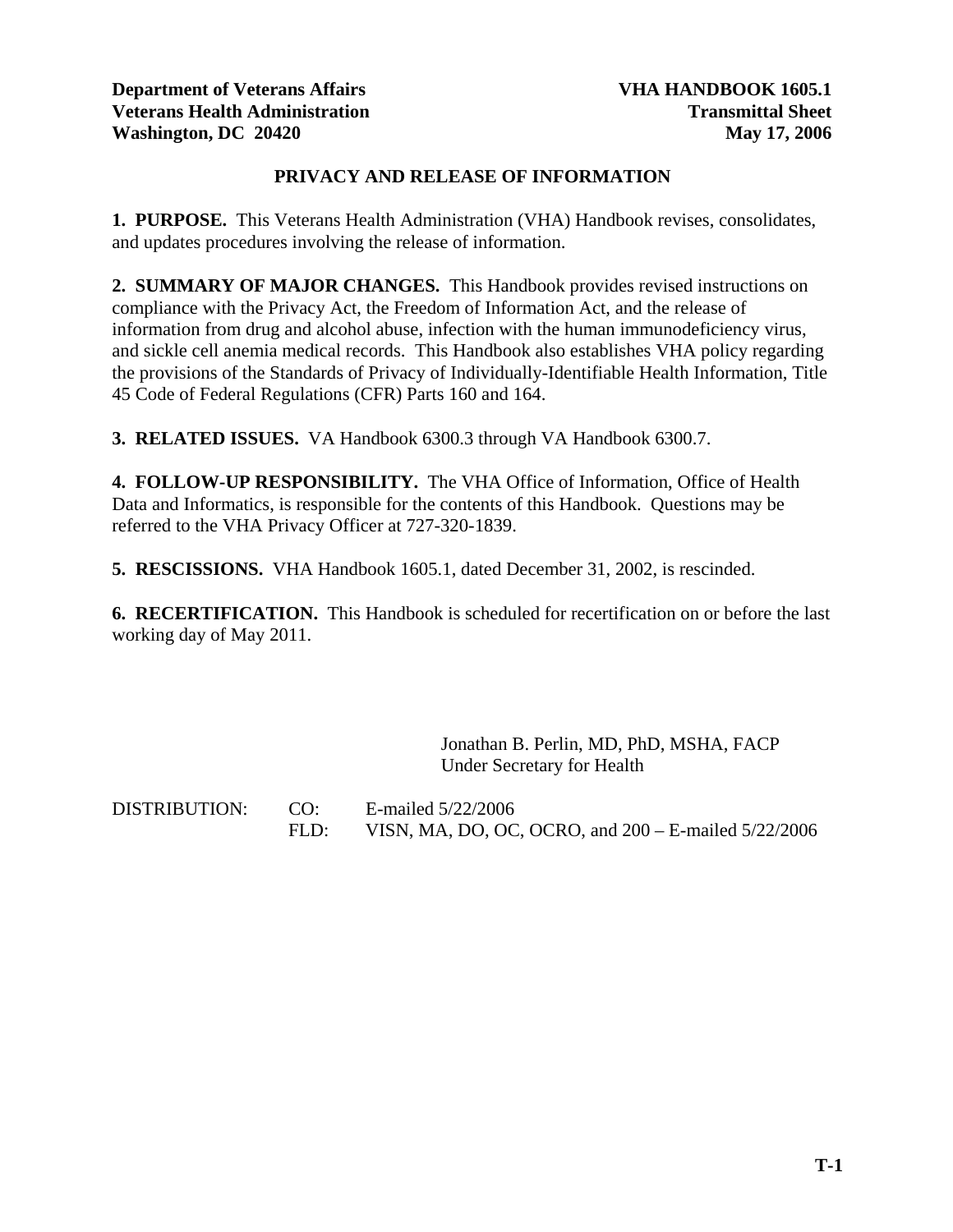## **CONTENTS**

## PRIVACY AND RELEASE OF INFORMATION

| <b>PARAGRAPH</b> | <b>PAGE</b> |
|------------------|-------------|
|                  |             |
|                  |             |
|                  |             |
|                  |             |
|                  |             |
|                  |             |
|                  |             |
|                  |             |
|                  |             |
|                  |             |
|                  |             |
|                  |             |
|                  |             |
|                  |             |
|                  |             |
|                  |             |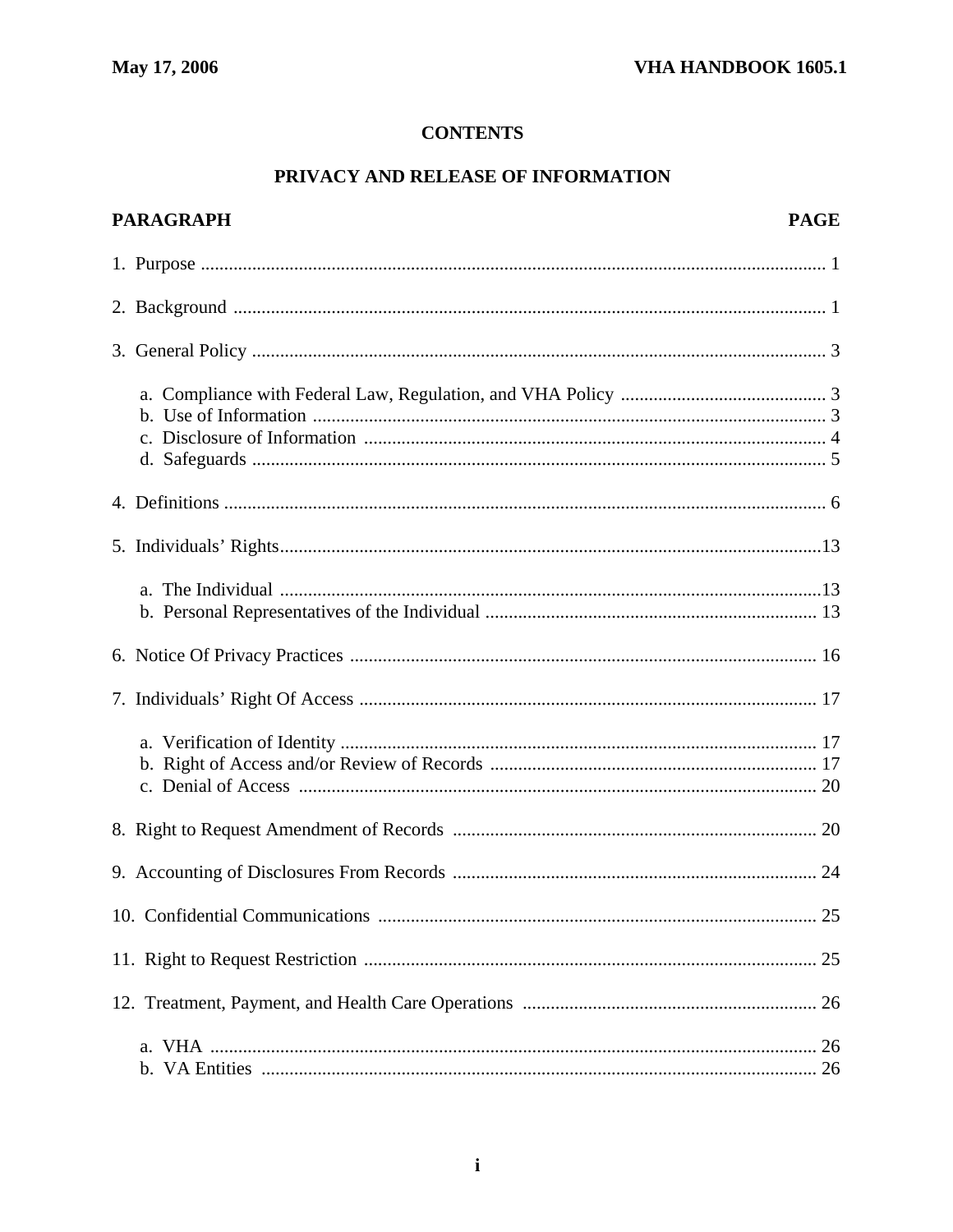| <b>PARAGRAPH</b>                                                                           | <b>PAGE</b> |
|--------------------------------------------------------------------------------------------|-------------|
|                                                                                            |             |
|                                                                                            |             |
|                                                                                            |             |
|                                                                                            |             |
|                                                                                            |             |
|                                                                                            |             |
| b. Requirements of an Authorization to Release                                             |             |
|                                                                                            |             |
|                                                                                            |             |
|                                                                                            |             |
|                                                                                            |             |
| f. Authorization Content Requirements for HIV, Sickle Cell Anemia, Drug and/or             |             |
|                                                                                            |             |
|                                                                                            |             |
|                                                                                            |             |
|                                                                                            |             |
|                                                                                            |             |
|                                                                                            |             |
| d. Requests for Information Requiring Referral to Regional Counsel  36                     |             |
| 16. ROI Within VA for Purposes other than Treatment, Payment, and/or Health Care Operation |             |
|                                                                                            |             |
|                                                                                            |             |
|                                                                                            |             |
|                                                                                            |             |
|                                                                                            |             |
|                                                                                            |             |
|                                                                                            |             |
|                                                                                            |             |
| h. Office of Employment Discrimination, Complaints, and Adjudication (OEDCA)  38           |             |
|                                                                                            |             |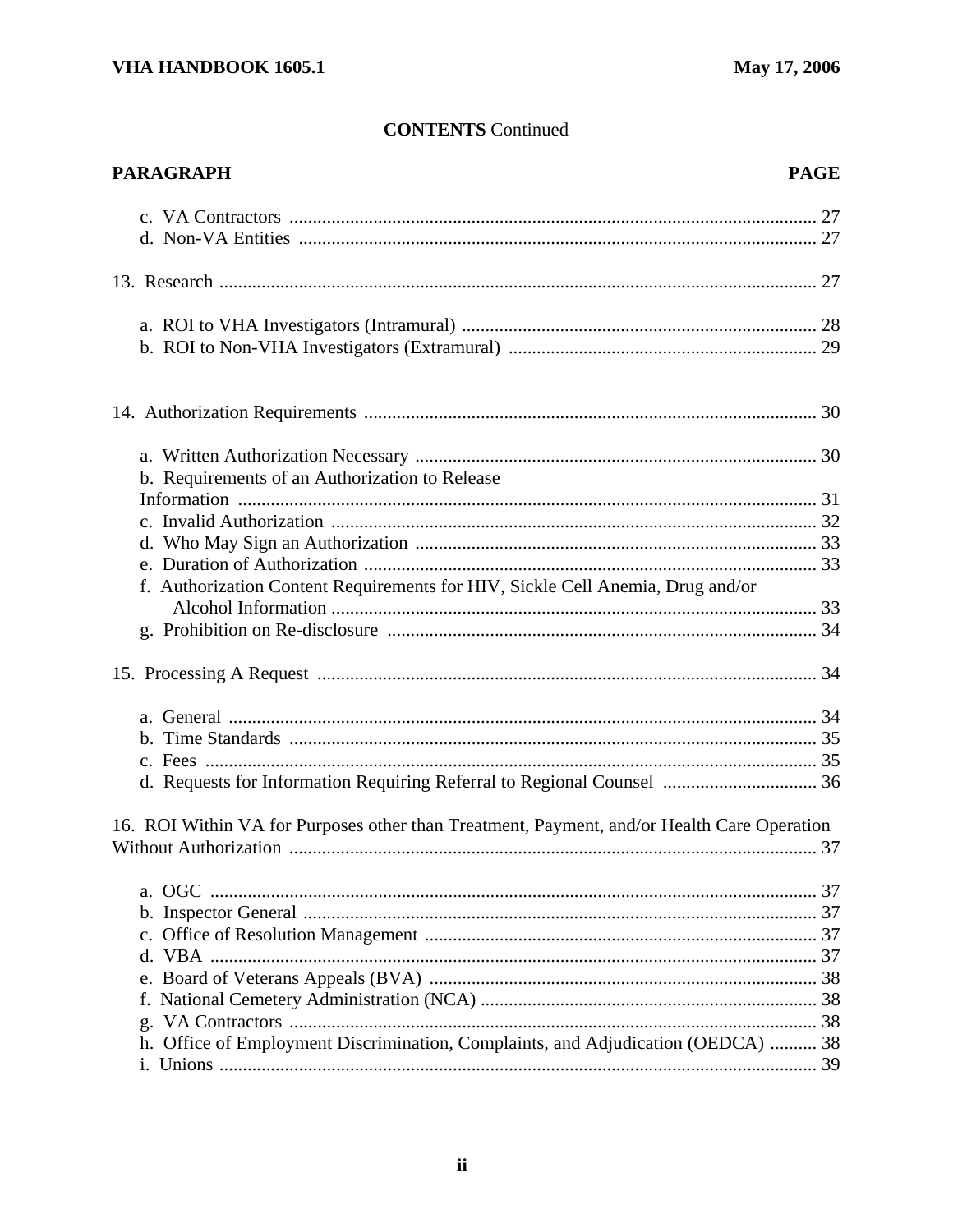# **PARAGRAPH PAGE 2012 PAGE 2013 PAGE 2013 PAGE 2014 PAGE 2014 PAGE 2014 PAGE 2014 PAGE** j. CWT Workers .................................................................................................................... 39 k. VA Researchers ................................................................................................................ 39 l. VA Human Resources Management Services (HRMS) .................................................... 39 m. VA Police Service............................................................................................................. 40 17. ROI Outside VA, for any Purpose ........................................................................................ 40 a. Disclosure with Authorization .......................................................................................... 40 b. Disclosure without Individual's Authorization ................................................................. 40 c. Required by Law Exception .............................................................................................. 41 18. Congress ................................................................................................................................ 41 a. Member Acting in an Individual Capacity on Behalf, and at the Request, of the Individual to Whom the Information Pertains ................................................... 41 b. Member of an Oversight Committee or Subcommittee For Oversight Purposes ............. 42 c. Member of Congress Acting on Behalf of a Third Party .................................................. 42 19. Consumer Reporting Agency ................................................................................................ 43 20. Courts, Quasi-judicial Bodies and Attorneys ....................................................................... 43 a. Non-claimant Individually-identifiable Information ........................................................ 43 b. Claimant Individually-identifiable Information Excluding 38 U.S.C. 7332 Information ................................................................................................................... 43 c. Individually-Identifiable Information Protected by 38 U.S.C. 7332 ....................................... 45 d. To Criminally Investigate or Prosecute 38 U.S.C 7332 Patients ..................................... 48 e. Disclosure of 38 U.S.C. 7332 Information to Investigate or Prosecute VA .................... 49 f. Notification to Individual of Disclosures Under Compulsory Legal Process ................... 49 g. Leave, Fees, and Expenses Related to Court Appearances .............................................. 50 h. Competency Hearings ....................................................................................................... 50 21. Law Enforcement Entities ..................................................................................................... 50 a. Parole Office ..................................................................................................................... 50 b. Routine Reporting to Law Enforcement Entities Pursuant to Standing Letters ............... 51 c. Specific Criminal Activity ................................................................................................ 52 d. Identification and Location of Criminals .......................................................................... 53 e. Breath Analysis and Blood Alcohol Test .......................................................................... 53 f. Serious Threat to Individual or the Public……………………………………...............…54 g. VA Law Enforcement Activities (VA Police and VA OIG) ..............................................55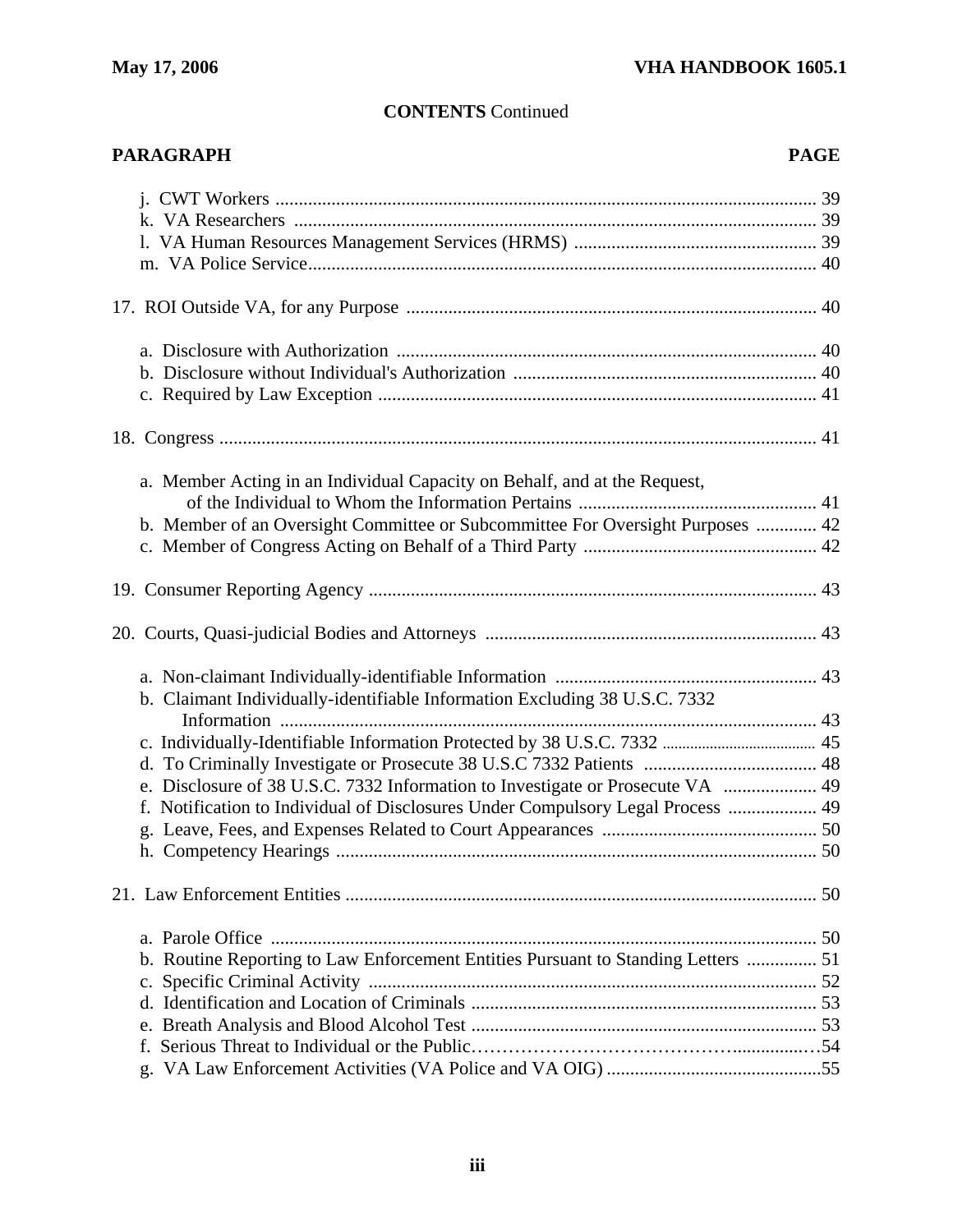| <b>PARAGRAPH</b>                                                           | <b>PAGE</b> |
|----------------------------------------------------------------------------|-------------|
|                                                                            |             |
|                                                                            |             |
|                                                                            |             |
|                                                                            |             |
|                                                                            |             |
|                                                                            |             |
|                                                                            |             |
|                                                                            |             |
|                                                                            |             |
|                                                                            |             |
| 24. Non-VA Health Care Provider (Physicians, Hospitals, Nursing Homes)  58 |             |
|                                                                            |             |
|                                                                            |             |
|                                                                            |             |
|                                                                            |             |
|                                                                            |             |
|                                                                            |             |
|                                                                            |             |
|                                                                            |             |
|                                                                            |             |
|                                                                            |             |
|                                                                            |             |
|                                                                            |             |
|                                                                            |             |
|                                                                            |             |
|                                                                            |             |
|                                                                            |             |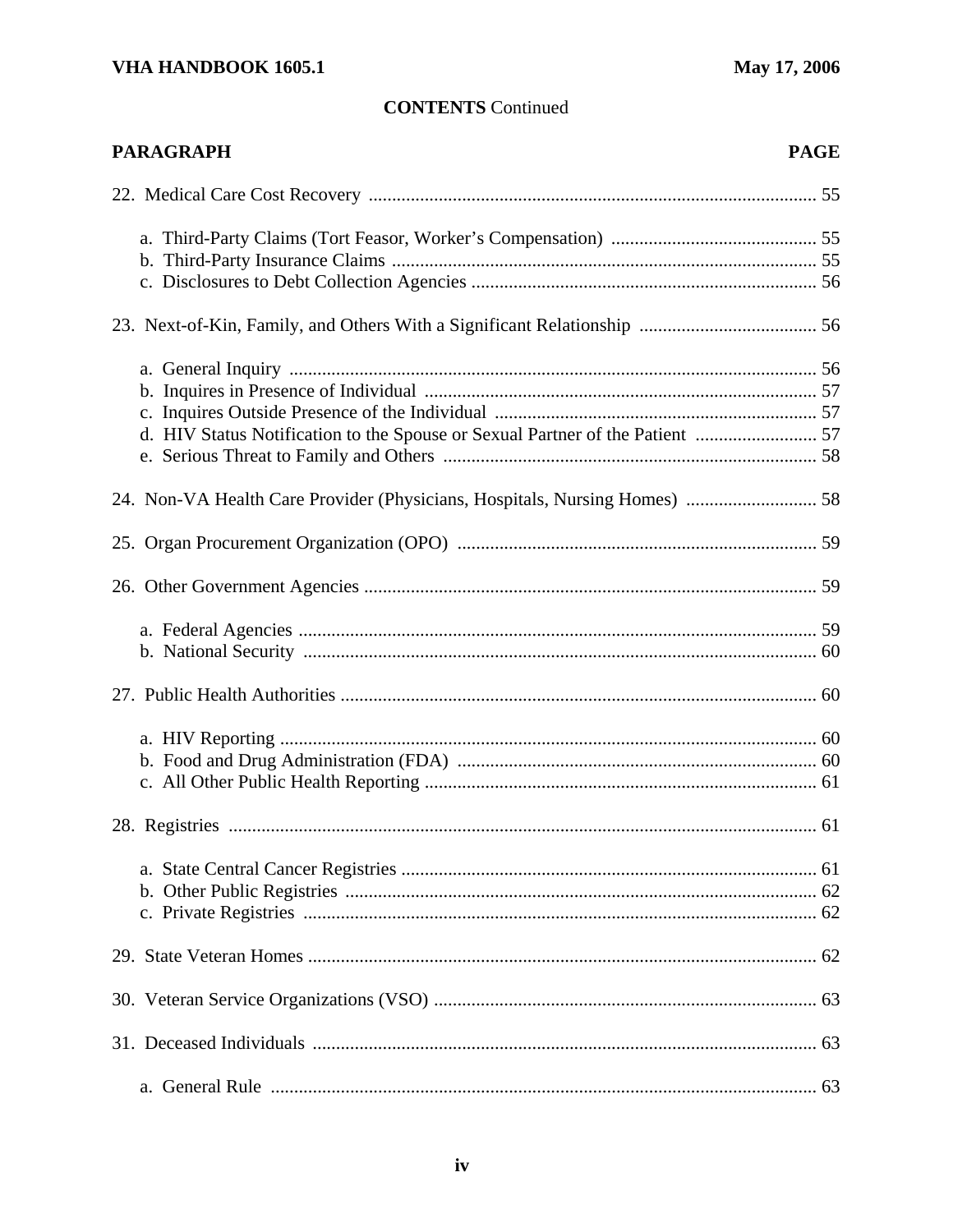| <b>PARAGRAPH</b>                                                        | <b>PAGE</b> |
|-------------------------------------------------------------------------|-------------|
|                                                                         |             |
|                                                                         |             |
|                                                                         |             |
|                                                                         |             |
|                                                                         |             |
|                                                                         |             |
|                                                                         |             |
|                                                                         |             |
|                                                                         |             |
|                                                                         |             |
|                                                                         |             |
|                                                                         |             |
|                                                                         |             |
|                                                                         |             |
|                                                                         |             |
|                                                                         |             |
|                                                                         |             |
|                                                                         |             |
|                                                                         |             |
|                                                                         |             |
|                                                                         |             |
|                                                                         |             |
|                                                                         |             |
| i. Release of Photographs and Health Information Concerning Individuals |             |
|                                                                         |             |
|                                                                         |             |
|                                                                         |             |
|                                                                         |             |
|                                                                         |             |
|                                                                         |             |
|                                                                         |             |
|                                                                         |             |
|                                                                         |             |
|                                                                         |             |
|                                                                         |             |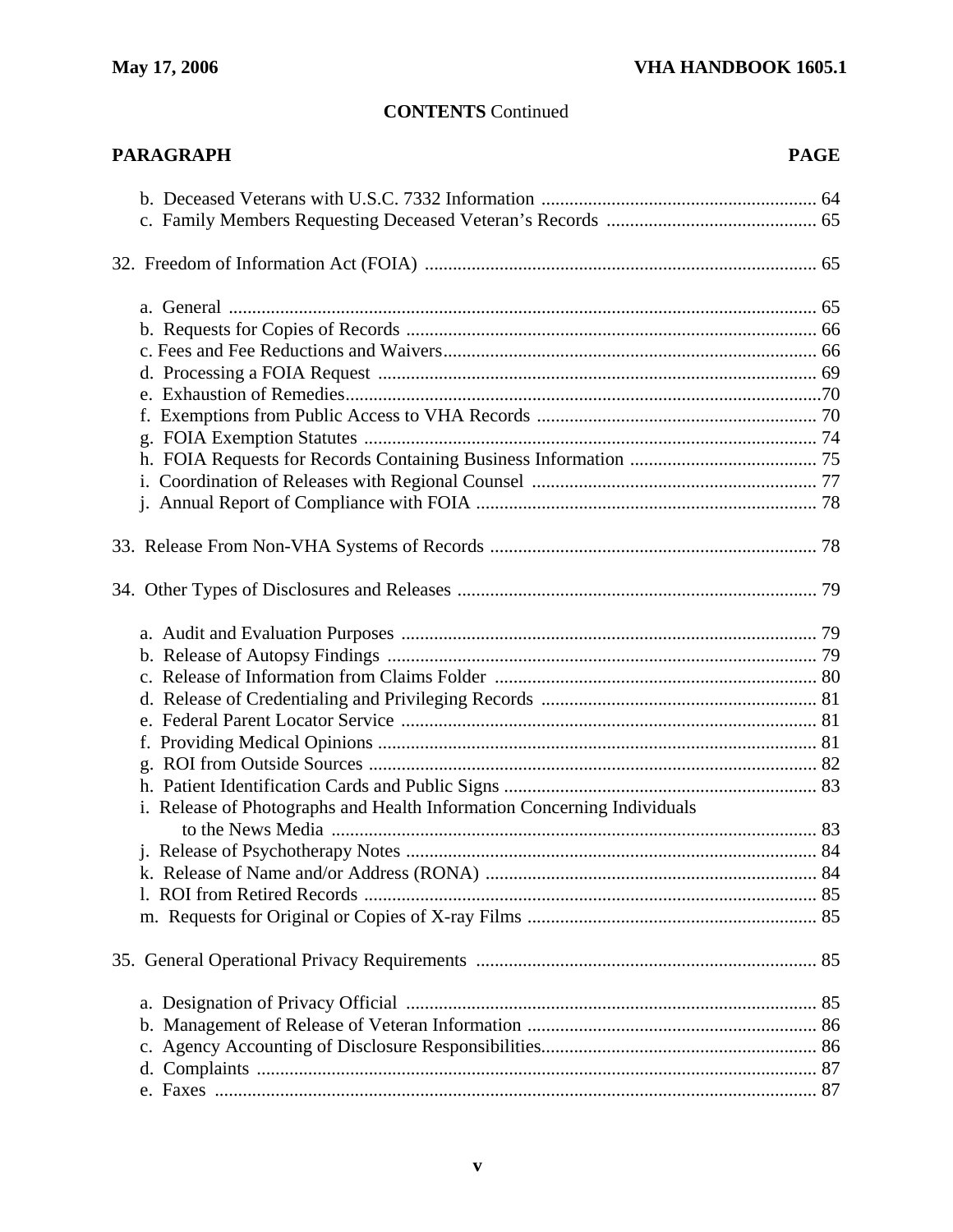## **PARAGRAPH**

## **PAGE**

| g. Health Information from Non-VA Physicians and |  |
|--------------------------------------------------|--|
|                                                  |  |
|                                                  |  |
|                                                  |  |
|                                                  |  |
|                                                  |  |
|                                                  |  |
|                                                  |  |
|                                                  |  |

## **APPENDICES**

| D How to Process a Request for Access to Individually-identifiable Information |  |
|--------------------------------------------------------------------------------|--|
|                                                                                |  |
|                                                                                |  |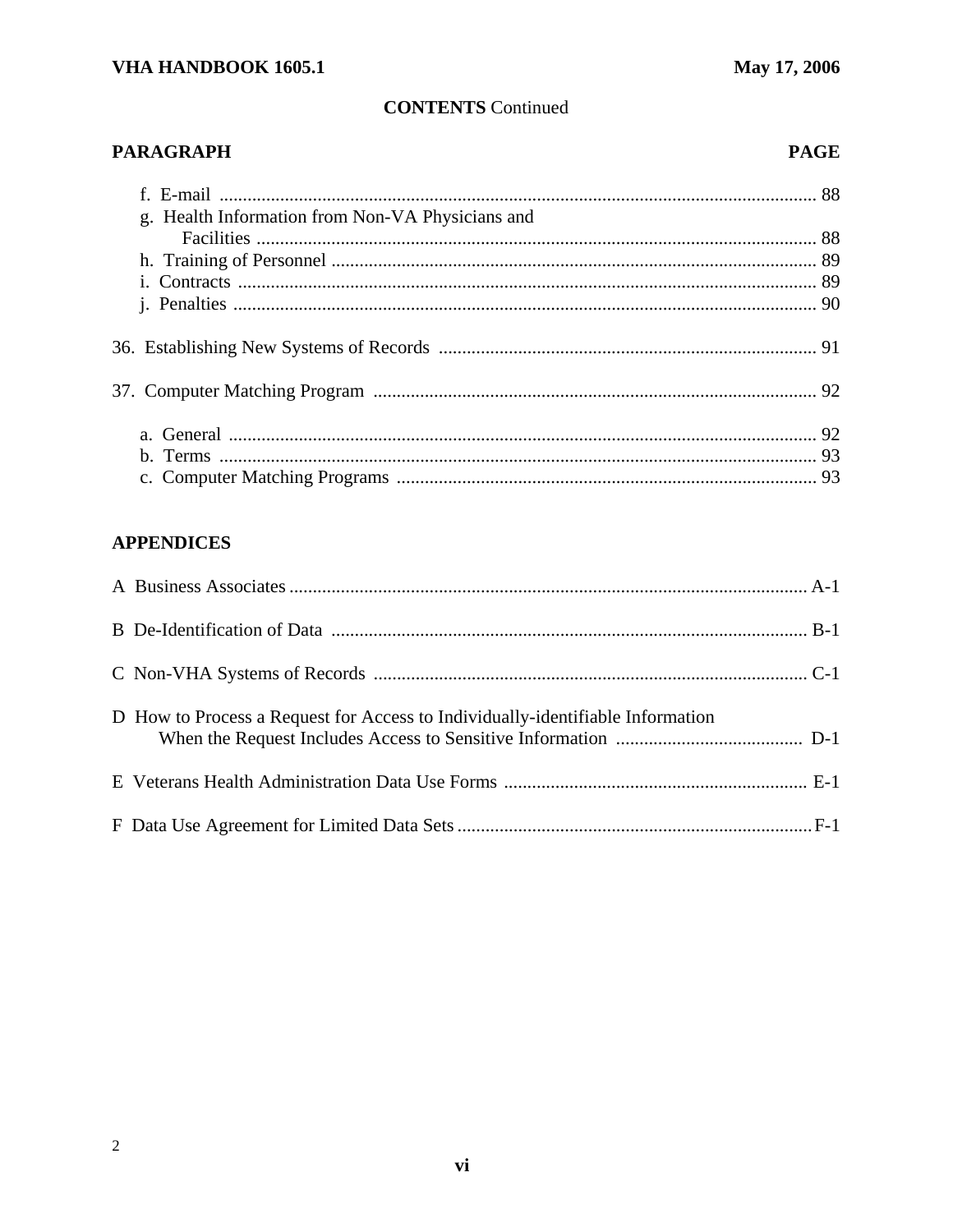## **PRIVACY AND RELEASE OF INFORMATION**

## **1. PURPOSE**

This Veterans Health Administration (VHA) Handbook establishes guidance on privacy practices and provides procedures for the use and disclosure of individually-identifiable information and individual's rights in regards to VHA data. This Handbook covers the responsibilities and requirements for compliance with all Federal confidentiality and privacy laws and regulations. When using or disclosing VHA information, all applicable laws and regulations must be reviewed and applied simultaneously to the request. This Handbook is the reference to be used to document and facilitate the appropriate use and disclosure of information residing under the care of VHA.

## **2. BACKGROUND**

a. VHA, as a component of a government agency, and as a health plan and health care provider, must comply with all applicable privacy and confidentiality statutes and regulations. However, six statutes and sets of regulations are most commonly encountered; these legal provisions are addressed in subparagraph 2b. Questions concerning other confidentiality and privacy legal requirements need to be addressed to local counsel. Generally, the same rules on privacy apply across the Department of Veterans Affairs (VA). However, with the passage of the Health Insurance Portability and Accountability Act (HIPAA) of 1996, there is a distinction between VHA and VA in regards to privacy practices. VHA, for purposes of this Handbook, needs to be considered a separate entity.

b. There are six statutes that govern the collection, maintenance, and release of information from VHA records. They are:

(1) **The Freedom of Information Act (FOIA), Title 5 United States Code (U.S.C.) 552, implemented by Title 38 Code of Federal Regulations (CFR), Sections 1.550-1.559.** FOIA compels disclosure of reasonably described VHA records or a reasonably segregated portion of the records to any person upon written request, unless one or more of nine exemptions apply to the records (see 38 CFR 1.554(a)(1)-(9)). A FOIA request may be made by any person (including foreign citizens), partnerships, corporations, associations, and foreign, State, or local governments. VHA administrative records are made available to the greatest extent possible in keeping with the spirit and intent of FOIA. All FOIA requests must be processed in accordance with the statute, applicable regulations, and paragraph 32 of this Handbook.

(2) **The Privacy Act, 5 U.S.C. 552a, implemented by 38 CFR Section 1.575-1.584.**  Generally, the Privacy Act provides for the confidentiality of individually identified and retrieved information about living individuals that is maintained in a Privacy Act system of records and permits disclosure of Privacy Act-protected records only when specifically authorized by the statute. The Privacy Act provides that the collection of information about individuals is limited to that which is legally-authorized, relevant, and necessary. All information must be maintained in a manner that precludes unwarranted intrusion upon individual privacy. Information is collected directly from the subject individual to the extent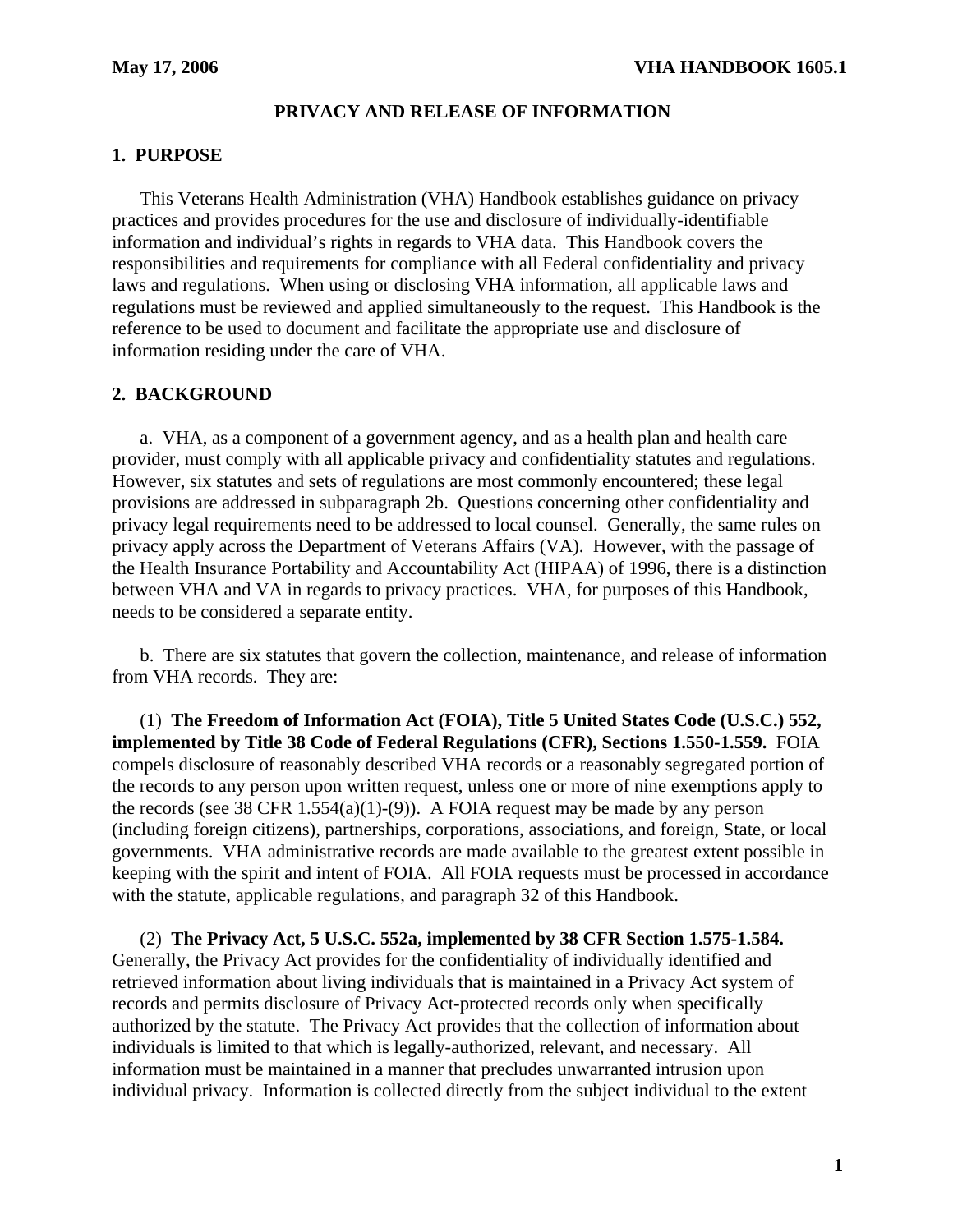possible. At the time information is collected, the individual must be informed of the authority for collecting the information, whether providing the information is mandatory or voluntary, the purposes for which the information will be used, and the consequences of not providing the information. The Privacy Act requires VHA to take reasonable steps to ensure that its Privacy Act-protected records are accurate, timely, complete, and relevant. *NOTE: The information collection requirements of the Paperwork Reduction Act must be met, where applicable.* 

(3) **The VA Claims Confidentiality Statute, 38 U.S.C. 5701, implemented by 38 CFR Section 1.500-1.527.** This statute provides for the confidentiality of all VA patient and claimant names and home addresses (and the names and home addresses of their dependents) and permits disclosure of the information only when specifically authorized by the statute. Title 38 CFR Sections 1.500-1.527, are not to be used in releasing information from patient medical records when in conflict with 38 CFR 1.575-1.584, 38 CFR 1.460-1.496, or 45 CFR Parts 160 and 164.

(4) **Confidentiality of Drug Abuse, Alcoholism and Alcohol Abuse, Human Immunodeficiency Virus (HIV) Infection, and Sickle Cell Anemia Medical Records, 38 U.S.C. 7332, implemented by 38 CFR Section 1.460-1.496.** This statute provides for the confidentiality of certain patient medical record information related to drug and alcohol abuse, HIV infection, and sickle cell anemia and permits disclosure of the protected information only when specifically authorized by the statute.

(5) **HIPAA (Public Law (Pub. L.) 104-191) implemented by 45 CFR Parts 160 and 164.**  This statute provides for the improvement of the efficiency and effectiveness of health care systems by encouraging the development of health information systems through the establishment of standards and requirements for the electronic transmission, privacy, and security of certain health information. VHA must comply with the Privacy rules when creating, maintaining, using, and disclosing individually-identifiable health information.

(6) **Confidentiality of Healthcare Quality Assurance Review Records, 38 U.S.C. 5705, implemented by 38 CFR Section 17.500-17.511.** This statute provides that records and documents created by VHA as part of a designated medical quality-assurance program are confidential and privileged and may not be disclosed to any person or entity except when specifically authorized by statute.

c. When following VHA policies, all six statutes are to be applied simultaneously. VA health care facilities need to comply with all statutes, so that the result will be application of the more stringent provision for all uses and/or disclosures of data and in the exercise of the greatest rights of the individual. When an individual requests a copy of the individual's own records, VHA must provide the records to which the individual would be entitled under the Privacy Act, FOIA, and the Right of Access under the HIPAA Privacy Rule. VHA may refuse to provide a copy of the records only where the patient is not entitled to them under any of these legal provisions.

*NOTE: De-identified information is not considered to be individually identifiable; therefore, the Privacy Act, HIPAA, and VA Confidentiality statutes 38 U.S.C. 5701 and 7332 do not apply (see App. B).*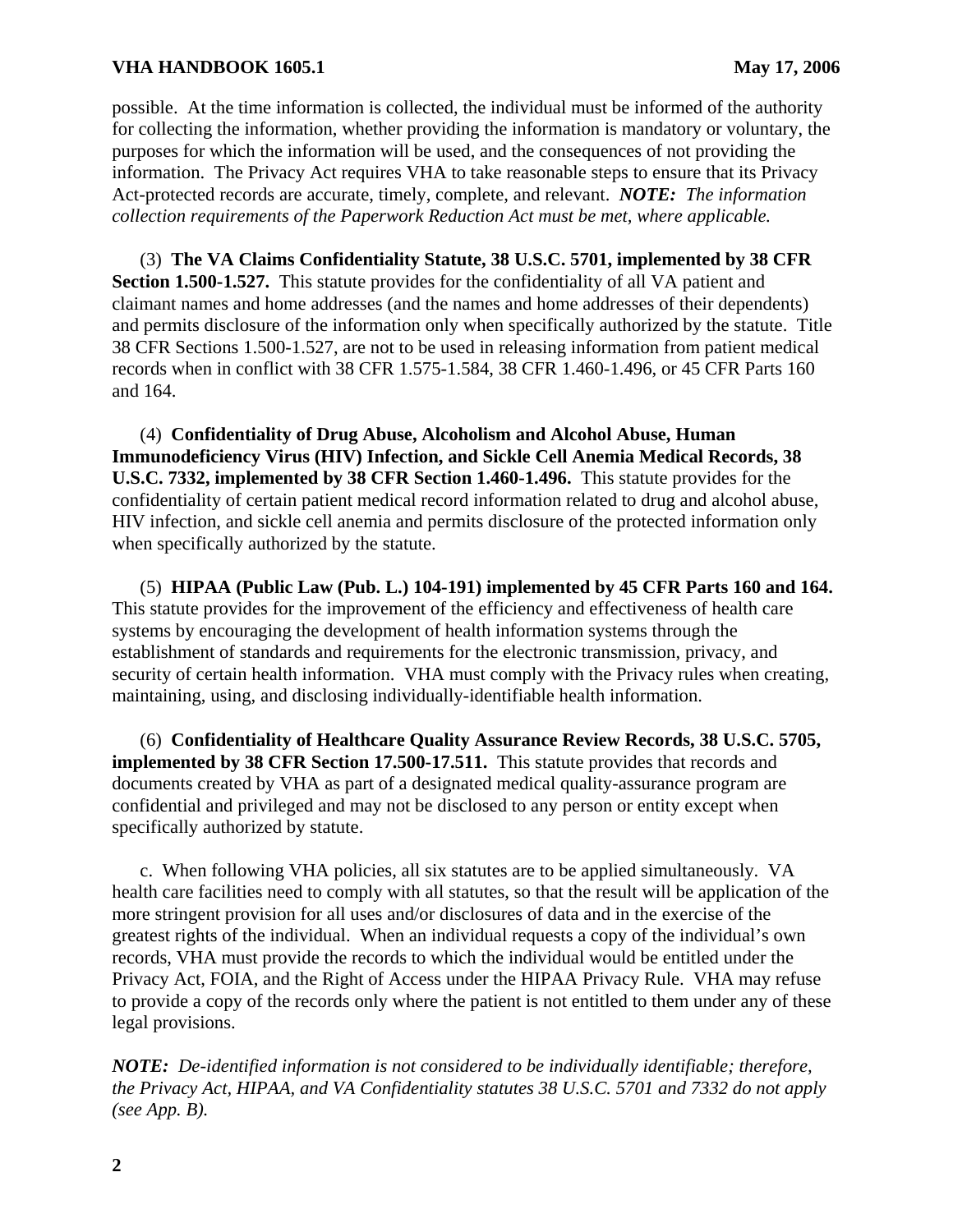## **3. GENERAL POLICY**

#### a. **Compliance with Federal Law, Regulation, and VHA Policy**

(1) All VHA employees must comply with all Federal laws and regulations, VA regulations and policies, and VHA policies.

(2) All employees must conduct themselves in accordance with the rules of conduct concerning the disclosure or misuse of information in the government-wide and VA Standards of Ethical Conduct and Related Responsibilities of Employees (see 5 CFR 2635.101, 5 CFR 2635.703, and 38 CFR 0.735-10).

(3) All health care facilities must publish a facility or office procedure consistent with the procedures and policies contained in this Handbook; this publication must be distributed to all employees.

(4) All employees who have access to VHA records must be instructed periodically on the requirements of Federal privacy and information laws and regulations, VA regulations and policies, and VHA policy. Instructions must be provided at the time of employment and within 6 months of any significant change in Federal law, regulation, this policy, and/or facility or office procedures, and as otherwise directed in subparagraph 35h.

(5) Information about individuals that is retrieved by a personal identifier may not be collected or maintained until proper notifications are given to Congress and the Office of Management and Budget (OMB), and until published in the Federal Register as required by the Privacy Act.

(6) Each Veterans Integrated Service Network (VISN) and VA medical center or VA Health Care System must designate a Privacy Officer and a FOIA Officer (see 38 CFR 1.556). One employee can serve as both the Privacy Officer and FOIA Officer.

## b. **Use of Information**

(1) All VHA employees may use information contained in VHA records when they need the records in the official performance of their duties for treatment, payment, and health care operations purposes.

(2) Where VHA has determined that it is legally permissible to provide access to information or data protected by one or more of the applicable confidentiality or privacy provisions, VHA may do so only after complying with the relevant legal requirements. Sharing of individually-identifiable information within VHA, or between VHA and other VA components, or VHA and VA Contractors must be conditioned on the completion of a data use form, which specifies the conditions for the provision of data. *NOTE: For VA research see subparagraph 3b(3).* A sample suggested data use form is referenced in Appendix E, VHA Data Use Form. Violation of the terms of the agreement will result in termination of the party's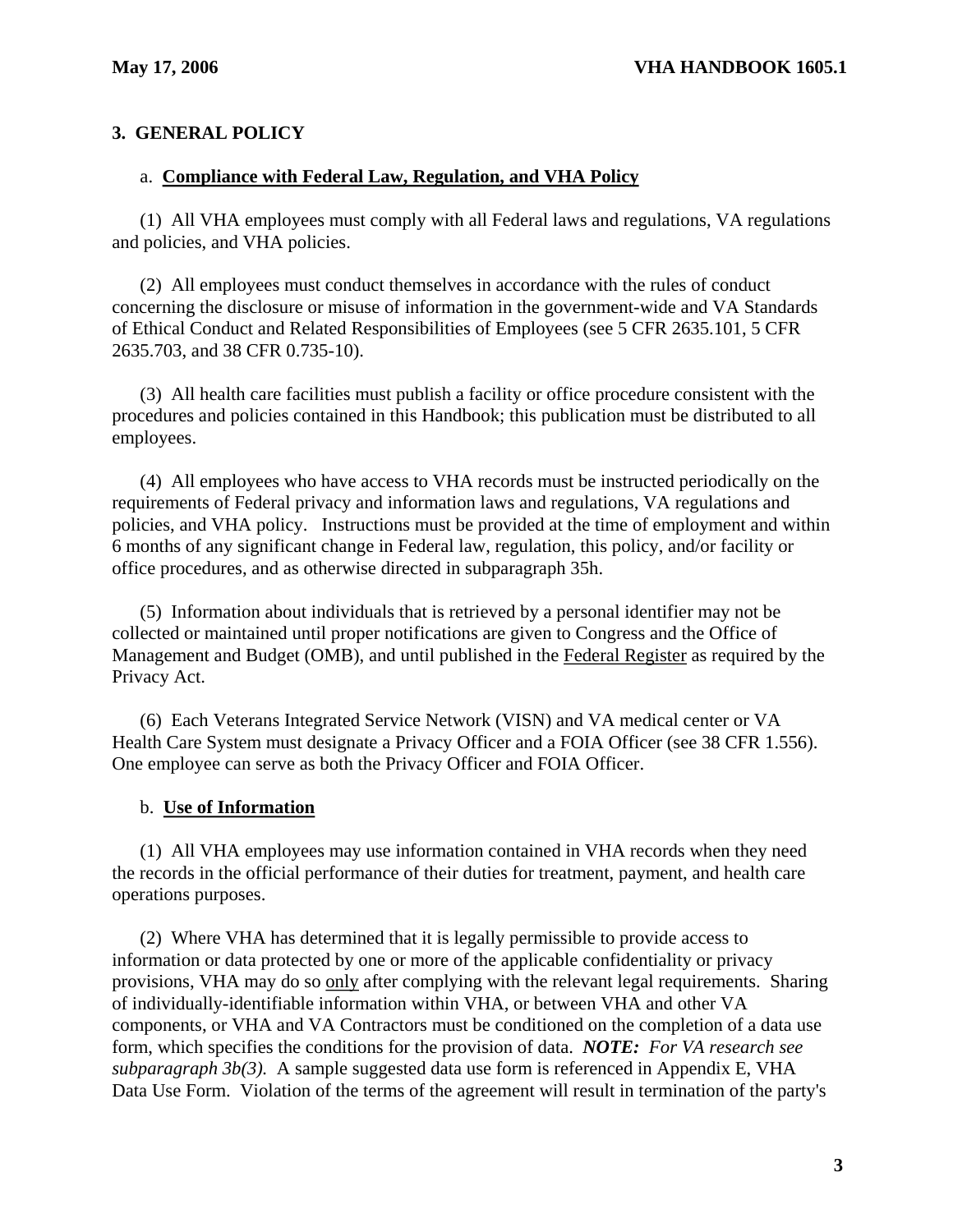right to future access of such data and may require additional legal action, including referral for criminal prosecution, or in the case of VA employees, disciplinary or other adverse action. Consequently, legal counsel needs to be consulted upon learning of any violation of this agreement.

(a) A data use form is not required for sharing of individually-identifiable information to meet reporting requirements mandated by law or by VA or VHA Central Office.

(b) A data use form is not required for sharing of individually-identifiable information for the performance of official VA duties within a VA medical center, VISN, or VHA Program Office, unless network or program office policy so dictates.

(c) A data use form can be incorporated into a business associate agreement with VA Offices or VA Contractors.

(3) Sharing of individually-identifiable information for official VA research does not require the completion of a data use form (see par. 13).

(4) VHA may use a limited data set for the purpose of research, public health, or health care operations. *NOTE: See paragraph 13 for details regarding research.* VHA may use individually-identifiable information to create a limited data set pursuant to a data use agreement (see App. F)*.* 

(5) All VHA employees must only access or use the minimum amount of information from VHA records necessary to fulfill or complete their official VA duties in accordance with VHA Handbook 1605.2.

(6) VHA records may be used for VA-approved research purposes as authorized by law.

(7) Information obtained by VA employees in the performance of official VA duties must not be used for research purposes or publications without approval through appropriate VA authority in accordance with VHA Handbook 1200, 38 CFR Part 16, and this Handbook.

## c. **Disclosure of Information**

*NOTE: Throughout this Handbook, various situations are described where information may be disclosed. Such information must not be released unless it is determined that such disclosure is in the best interest of the administration and the record subject (e.g., veteran) unless disclosure is mandated by law or regulation. Questions regarding the appropriateness of such disclosure need to be referred to the local Privacy Officer or the VHA Privacy Officer in advance of the disclosure.* 

(1) Individually-identifiable information is to be disclosed to requestors with the understanding that it is confidential information that needs to be handled with appropriate sensitivity.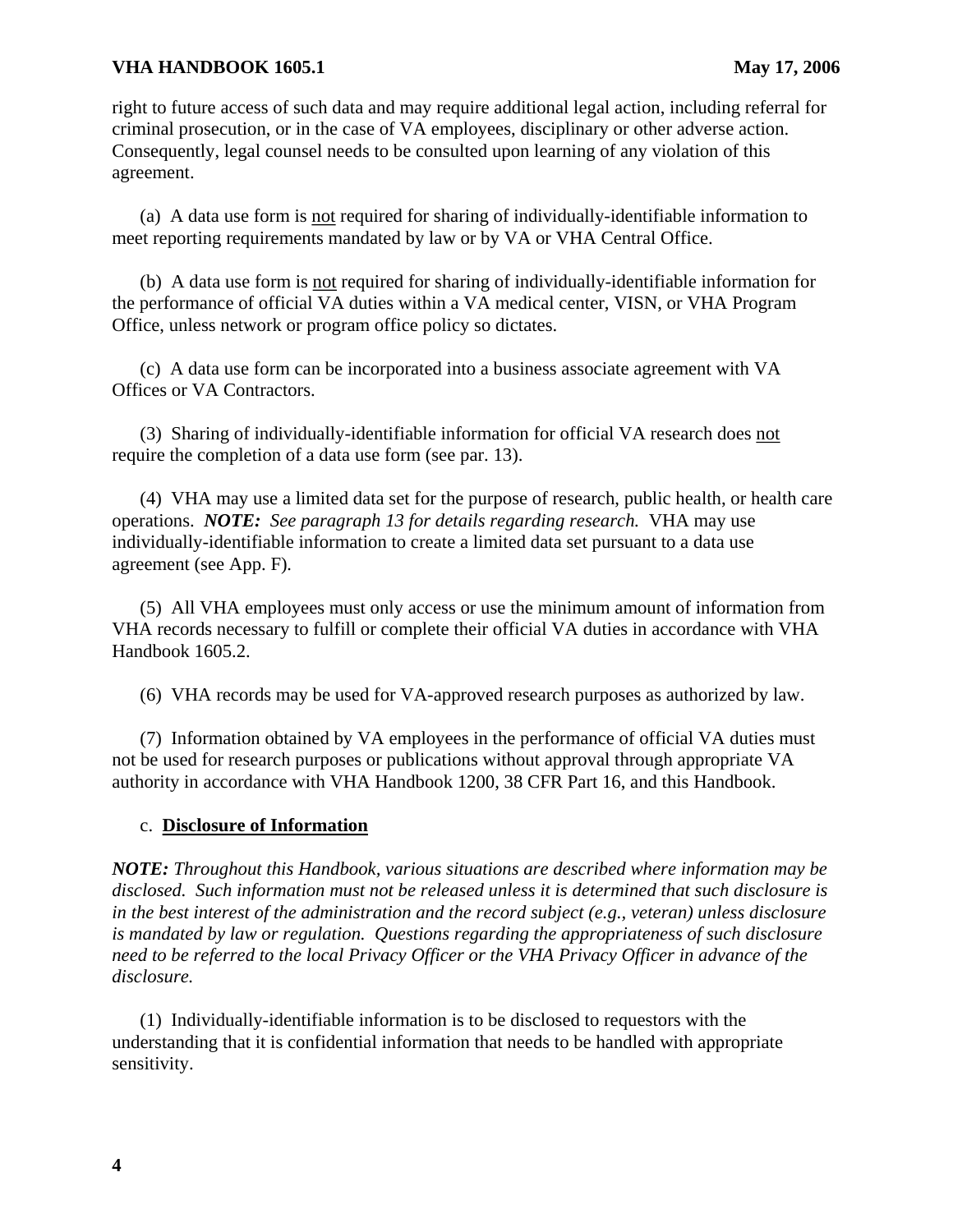(2) Disclosure of information must only be made from official VHA records. When the request for disclosure requires copies of official VHA records, the request must be in writing.

(3) Information from VHA records can only be disclosed or released with the prior signed authorization of the individual or other legal authority as outlined in this Handbook. All disclosures must be covered by or listed in the Information Bulletin (IB) 10-163, VA Notice of Privacy Practices.

(4) Any individually-identifiable information related to VHA treatment of drug abuse, alcoholism, sickle cell anemia, and testing or treatment for HIV has special protection under 38 U.S.C. Section 7332. The information can only be disclosed as authorized by 38 U.S.C. 7332, and the implementing VA regulations at 38 CFR 1.460 –1.496.

(5) For sharing of individually-identifiable information with other Federal entities for auditing and oversight, as authorized by law and this Handbook, VHA needs to request the completion of a data use form which specifies the conditions for the provision of data (see App. E). For example, for audits performed by the General Accounting Office (GAO), a data use agreement in this situation is not required, but discretionary.

(6) Sharing of individually-identifiable information with non-governmental organizations or individuals, as authorized by law and this Handbook, for non-VA research purposes may be conditioned on the completion of a data use form which specifies the conditions for the provision of data. A form similar to the data use form in App. E may be used for this purpose.

(7) **Limited Data Sets.** A limited data set is protected health information excluding certain direct identifiers in accordance with 45 CFR 164.514(e). VHA may disclose a limited data set for research and public health purposes pursuant to a data use agreement (see App. F).

## d. **Safeguards**

(1) VHA, including each health care facility, must ensure that appropriate administrative, technical, and physical safeguards are established to ensure the security and confidentiality of individually-identifiable information and records, including protected health information (PHI) and records, and to protect against any anticipated threats or hazards to their security or integrity which would result in substantial harm, embarrassment, inconvenience, or unfairness to any individual on whom information is maintained.

(2) Each health care facility must develop clear and explicit policies governing employees' auditory privacy when discussing sensitive patient care issues. Employees need to be conscious of when and where it is appropriate to discuss issues involving an individual's identifiable health information.

(3) Information disclosed via facsimile (fax) or email must strictly adhere to VHA Directive 6210, Automated Information Systems Security.

(4) No personal copies of VHA records can be maintained by VHA employees.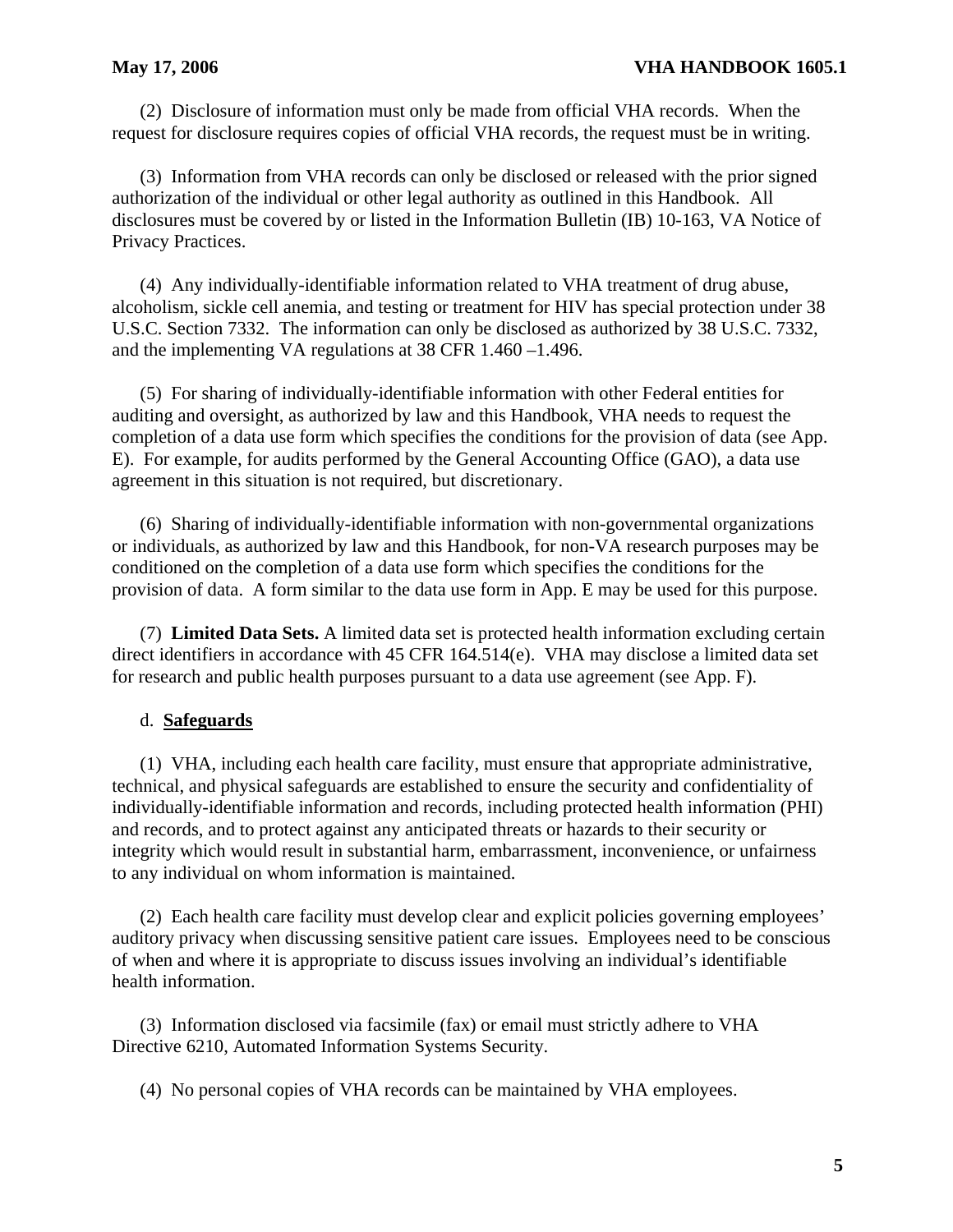## **4. DEFINITIONS**

*NOTE: The terms defined in statutes, Federal regulations, and this Handbook are intended to have the same meaning. The definitions in the handbook are meant to be easy to understand without changing the legal meaning of the term.* 

a. **Access.** Access is the obtaining or using of information, electronically, on paper or other medium, for the purpose of performing an official function. *NOTE: For an individual's right of access see Right of Access definition in subpar. 4uu.* 

b. **Accredited Representative.** An accredited representative is a representative of an organization recognized by the Secretary of Veterans Affairs in the presentation of claims under the laws administered by VA, who meets the requirements of 38 CFR 14.629, is accredited by the VA General Counsel, and who holds a veteran's power of attorney.

c**. Associate Chief of Staff (ACOS) for Research and Development (R&D).** The ACOS for R&D is the individual with delegated authority for management of the research program at facilities with large, active programs.

d. **Alcohol Abuse.** Alcohol abuse is the use of an alcoholic beverage that impairs the physical, mental, emotional, or social well-being of the user.

e. **Amendment.** An amendment is the authorized alteration of health information by modification, correction, addition, or deletion.

f. **Business Associate.** A business associate is an individual, entity, company, or organization who, on behalf of VHA, performs or assists in the performance of functions or activities involving the use or disclosure of PHI or provides certain services to VHA and the provision of those services involves the disclosure of PHI by VHA (see App. A).

g. **Consolidated Health Record (CHR).** See Health Record (subpar. 4y).

h. **Claimant.** A claimant is any individual who has filed a claim for benefits, including health benefits, under 38 U.S.C.

i. **Contractor.** A contractor is a person who receives compensation for those services provided to VHA, such as: data processing, dosage preparation, laboratory analyses, research, or medical or other professional services.

j. **Court Leave.** For the purpose of this Handbook, court leave is the authorized absence from official duty of an employee, without charge to leave or loss of salary, to present records in court or to appear as a witness in the employee's official capacity.

k. **Court Order.** A directive or mandate by a judge directing that something be done or prohibiting against some action being taken.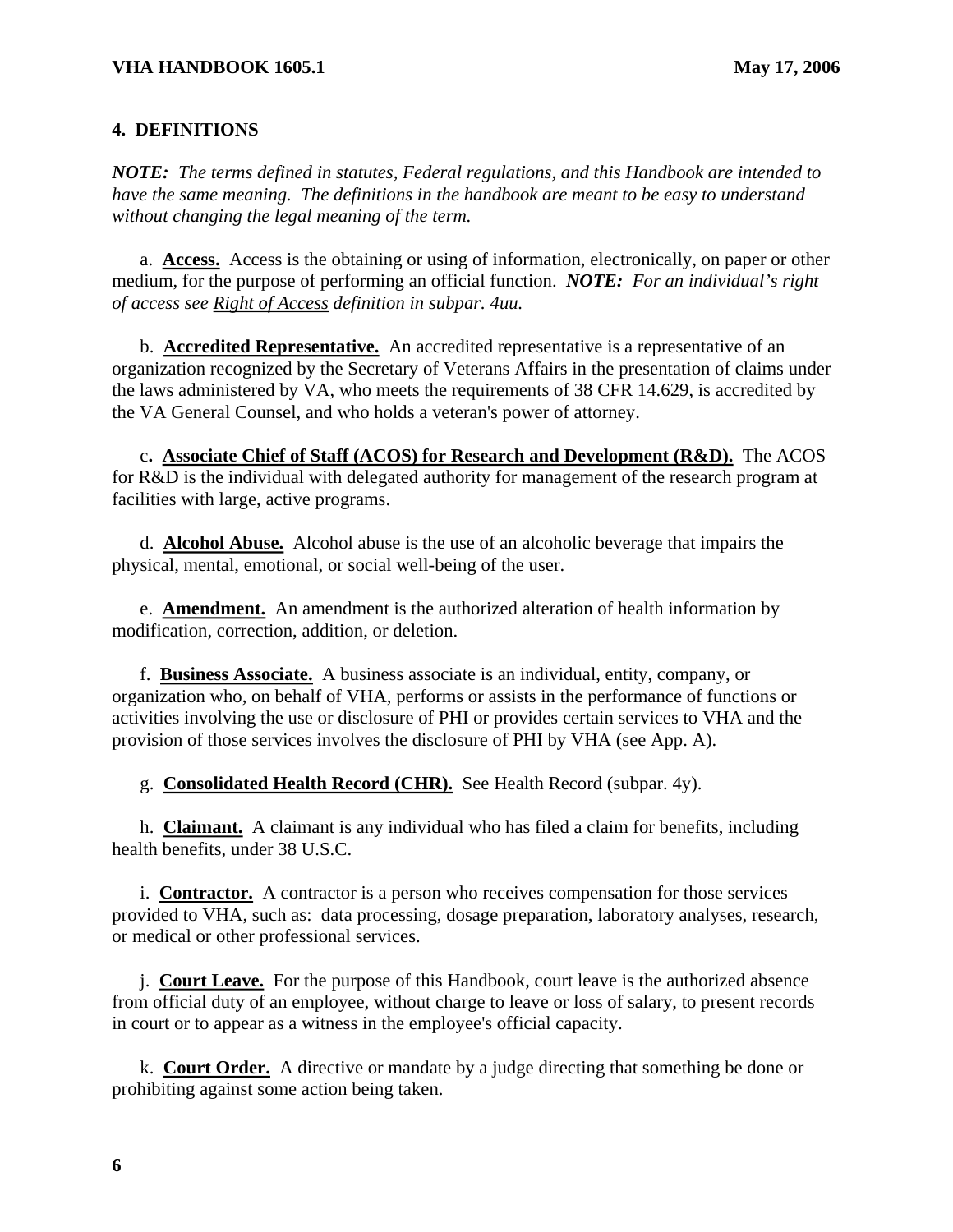l. **De-identified Information.** De-identified information is health information that does not identify an individual and with respect to which there is no reasonable basis to believe that the information can be used to identify an individual (see App. B).

m. **Deletion.** To delete is to remove, erase, or expunge information or data in a record.

n. **Designated Record Set.** A Designated Record Set is a group of records maintained by or for VHA that are the medical records and billing records; enrollment, payment, claims, adjudication, and case or medical management records; or used, in whole or part, to make decisions regarding individuals. For the purposes of this Handbook, all designated record sets are covered under a System of Records (see subpar. 4bbb).

 o. **Diagnosis.** Diagnosis is the identification of a disease, condition, situation, or problem based on the systematic analysis of signs and symptoms.

p. **Disclosure.** Disclosure is the release, transfer, provision of access to, or divulging in any other manner information outside VHA. The exception to this definition is when the term is used in the phrase "accounting of disclosures."

q. **Drug Abuse.** Drug abuse is the use of a psychoactive substance for other than medicinal purposes, which impairs the physical, mental, emotional, or social well-being of the user.

r. **Duly Authorized Representative.** The duly authorized representative is an individual authorized in writing by a competent beneficiary or legally appointed guardian to act for the beneficiary.

s. **Extramural Research.** Extramural research as defined in Directive 1200 is research performed by investigators not in the employ of VA, but may be under contract with VA. For the purposes of this specific handbook, the privacy requirements for disclosing information to outside entities under contract with VA is covered under Intramural Research (see subpar. 13a.) when the disclosure is necessary for the entity to fulfill the terms of the contract.

t. **Federal Fiduciary.** The Federal fiduciary is the legal custodian of a beneficiary's VA benefits (see 38 CFR 13.58).

u. **FOIA Officer.** Normally, the Chief, Health Information Management Service (HIMS) is designated as the facility FOIA Officer.

v. **Health Care Facility.** For the purpose of this Handbook, the term "health care facility" encompasses all offices and facilities, including but not limited to VISNs, VA medical centers, VA Health Care Systems, Community Based Outpatient Clinics (CBOCs), Readjustment Counseling Centers, and Research Centers of Excellence under the jurisdiction of VHA.

w. **Health Care Operations.** Health care operations are any of the following activities: conducting quality assessment and improvement activities; population-based activities relating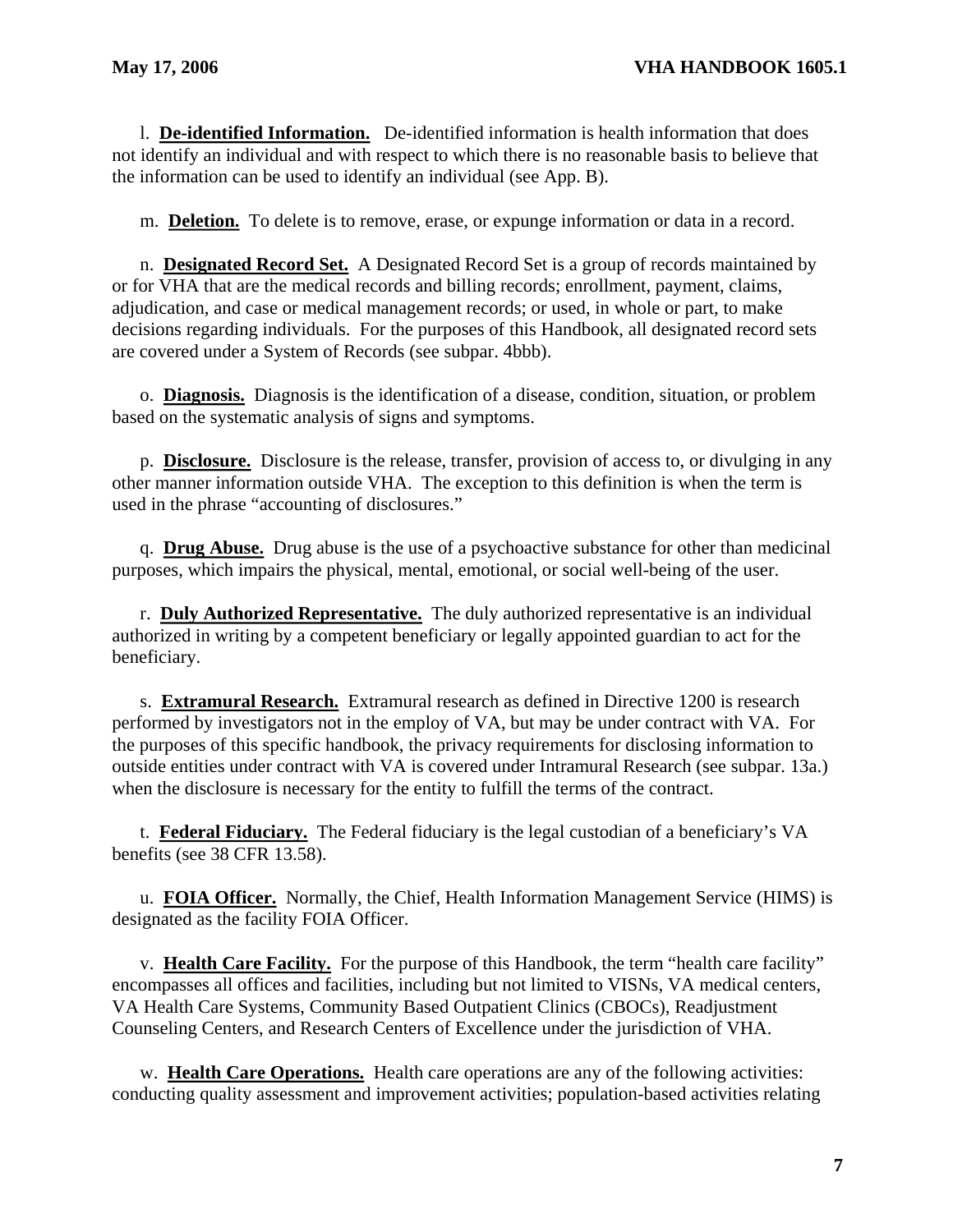to improving health or reducing health care costs, protocol development, case management; reviewing competence or qualifications of health care professionals, evaluating practitioner performance, health plan performance, conducting training programs, certification, licensing, or credentialing activities; conducting medical reviews, legal services, and auditing functions; business planning and development; and business management and general administrative activities including management, customer service, and the resolution of internal grievances.

x. **Health Information.** Health information is any information created or received by a health care provider or health plan that relates to the past, present, or future physical or mental health or condition of an individual; the provision of health care to an individual; or payment for the provision of health care to an individual. This encompasses information pertaining to examination, medical history, diagnosis, and findings or treatment, including such information as: laboratory examinations, X-rays, microscopic slides, photographs, prescriptions, etc.

y. **Health Record (HR).** The HR consists of both the electronic medical record and the paper record, where applicable. The HR is also known as the legal health record. The HR can be comprised of two divisions, the HR and the Administrative Record. The HR includes documentation of all types of health care service provided to an individual in any aspect of health care delivery. The term includes records of care in any health-related setting used by health care professionals while providing patient care services, reviewing patient data, or documenting their own observations, actions, or instructions. The Administrative Record contains the administrative aspects involved in the care of a patient, including demographics, eligibility, billing, correspondence, and other business-related information.

z. **Individually-identifiable Information.** Individually-identifiable information is any information, including health information maintained by VHA, pertaining to an individual that also identifies the individual and, except for individually-identifiable health information, is retrieved by the individual's name or other unique identifier. Individually-identifiable health information is covered regardless of whether or not the information is retrieved by name.

aa. **Individually-identifiable Health Information.** Individually-identifiable health information is a subset of health information, including demographic information collected from an individual, that is:

(1) Created or received by a health care provider, health plan, or health care clearinghouse;

(2) Relates to the past, present, or future condition of an individual and provision of or payment for health care; and

(3) Identifies the individual or a reasonable basis exists to believe the information can be used to identify the individual.

*NOTE: Individually-identifiable health information does not have to be retrieved by name or other unique identifier to be covered by this Handbook.* 

bb. **Infection with the Human Immunodeficiency Virus (HIV).** HIV infection is the presence of laboratory evidence for HIV. For the purposes of this Handbook, the term includes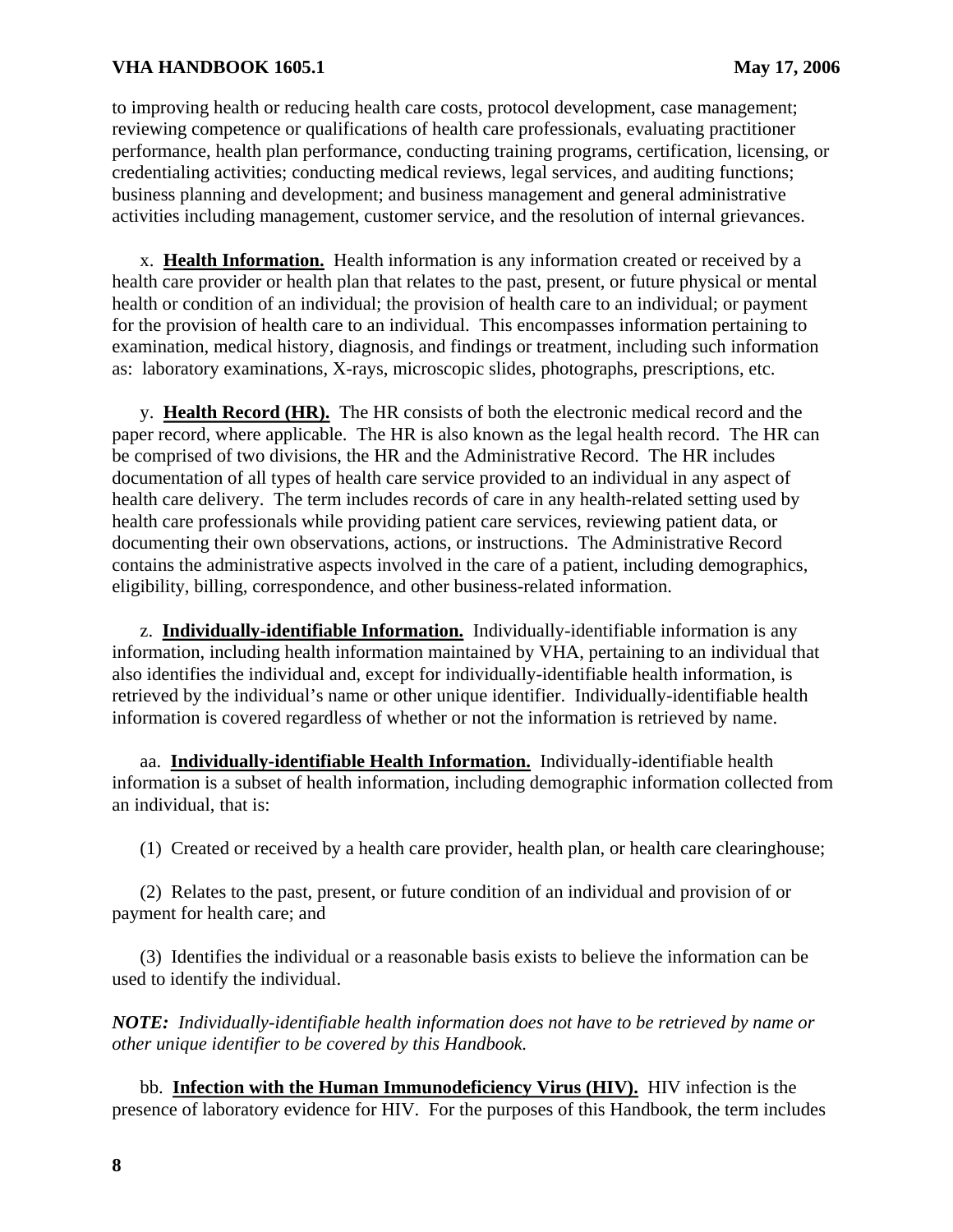information related to the testing of an individual for the presence of the virus or antibodies to the virus (including tests with negative results).

cc. **Intramural Research.** Intramural research is research performed by VA employees or appointees (including those serving without compensation) at VA facilities and approved offsite locations.

dd. **Law Enforcement Official.** A Law Enforcement Official is an officer or employee of any agency or authority of the United States (U.S.), a State, a territory, a political subdivision of a State, a territory, or an Indian tribe, who is empowered by law to conduct the following law enforcement activities:

(1) Investigate or conduct an official inquiry into a violation or potential violation of law; or

(2) Prosecute or otherwise conduct a criminal, civil, or administrative proceeding arising from an alleged violation of law.

ee. **Legal Guardian.** A legal guardian is a person appointed by a court of competent jurisdiction to maintain and care for the property of an individual, and/or an individual who the court has declared incompetent due to physical or mental incapacity or age. A VA Federal fiduciary is not a legal guardian.

ff. **Limited Data Set.** A Limited Data Set is protected health information from which certain specified direct identifiers of the individuals and their relatives, household members, and employers have been removed. These identifiers include name, address (other than town or city, state, or zip code), phone number, fax number, e-mail address, Social Security Number (SSN), medical record number, health plan number, account number, certificate and/or license numbers, vehicle identification, device identifiers, web universal resource locators (URL), internet protocol (IP) address numbers, biometric identifiers, and full-face photographic images. A limited data set is not de-identified information or data. A limited data set may be used for research, health care operations, and public health purposes. VHA may disclose a limited data set for research, health care operations, and public health purposes pursuant to a data use agreement.

 gg**. Maintain.** For the purpose of this Handbook, "maintain" includes: preserve, collect, use, and disseminate.

hh. **Marketing.** Marketing is a communication about a product or service that encourages recipients of the communication to purchase or use the product or service. Marketing excludes communications made: to an individual for treatment, for case management; for recommending alternative treatments or therapies; for recommending alternative health care providers or settings of care; for describing health-related products or services provided by a health care provider; or for describing services, including payment for such services provided by, or included in, a plan of benefits.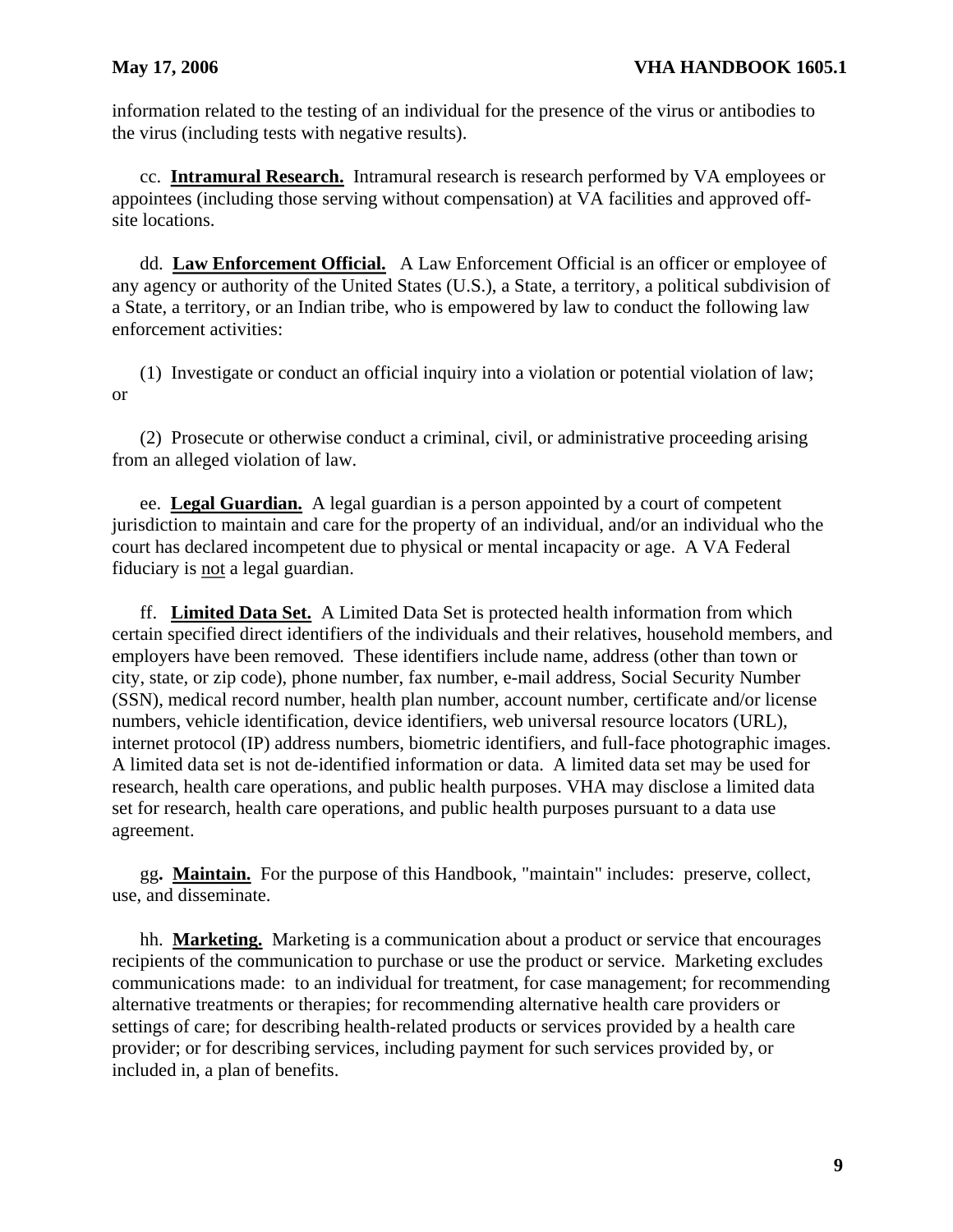ii. **Medical Emergency.** A medical emergency is a condition that poses an immediate threat to the health or life of a person that requires immediate medical intervention.

jj. **Next-of-kin.** A person related to an individual (e.g. spouse, son, daughter, or sibling). The next-of-kin is not automatically a personal representative of an individual.

kk. **Non-official Records.** Non-official records are those records that are maintained and used only by the individual who wrote them. Their maintenance must remain separate from official records. They must not be shown to anyone, nor be required by or under the control of VHA so that the individual who maintains the records may destroy them at any time. These records are not subject to the FOIA. *NOTE: Any questions concerning whether particular documents are non-official records need to be referred to legal counsel.* 

ll. **Official Records.** Official records are those records that are obtained, created, and maintained by VHA.

mm. **Patient.** A patient is a recipient of VHA-authorized care under 38 U.S.C.-Veterans' Benefits. This includes, but is not limited to, care in a: VA medical center, nursing home care unit, community nursing home, domiciliary, outpatient clinic or readjustment counseling center.

nn. **Payment.** A payment is an activity undertaken by a health plan to obtain premiums, to determine its responsibility for coverage, or to provide reimbursement for the provision of health care including eligibility, enrollment, and authorization for services. It includes activities undertaken by a health care provider to obtain reimbursement for the provision of health care including pre-certification and utilization review. *NOTE: VHA is both a health plan and a health care provider.* 

oo. **Personal Representative.** A personal representative is a person, who under applicable law, has authority to act on behalf of the individual. This may include power of attorney, legal guardianship of an individual, the executor of the estate of a deceased individual, or someone under Federal, state, local or tribal law with such authority (e.g., parent of a minor).

pp. **Personnel.** For the purpose of this Handbook, the term VA personnel includes those officers and employees of the Department; consultants and attendings; without compensation (WOC); contractors; others employed on a fee basis; medical students and other trainees; and uncompensated services rendered by volunteer workers, excluding patient volunteers, providing a service at the direction of VA staff. *NOTE: Compensated Work Therapy (CWT) workers are not VHA personnel; they are patients receiving active treatment or therapy.* 

qq. **Privacy Board.** "Privacy Board" is a term created by the Standards for Privacy of Individually-identifiable Health Information (45 CFR Parts 160 and 164) to describe a board comprised of members with varying backgrounds and appropriate professional competencies, as necessary, to review the effect of a research protocol on an individual's privacy rights when an Internal Review Board (IRB) does not.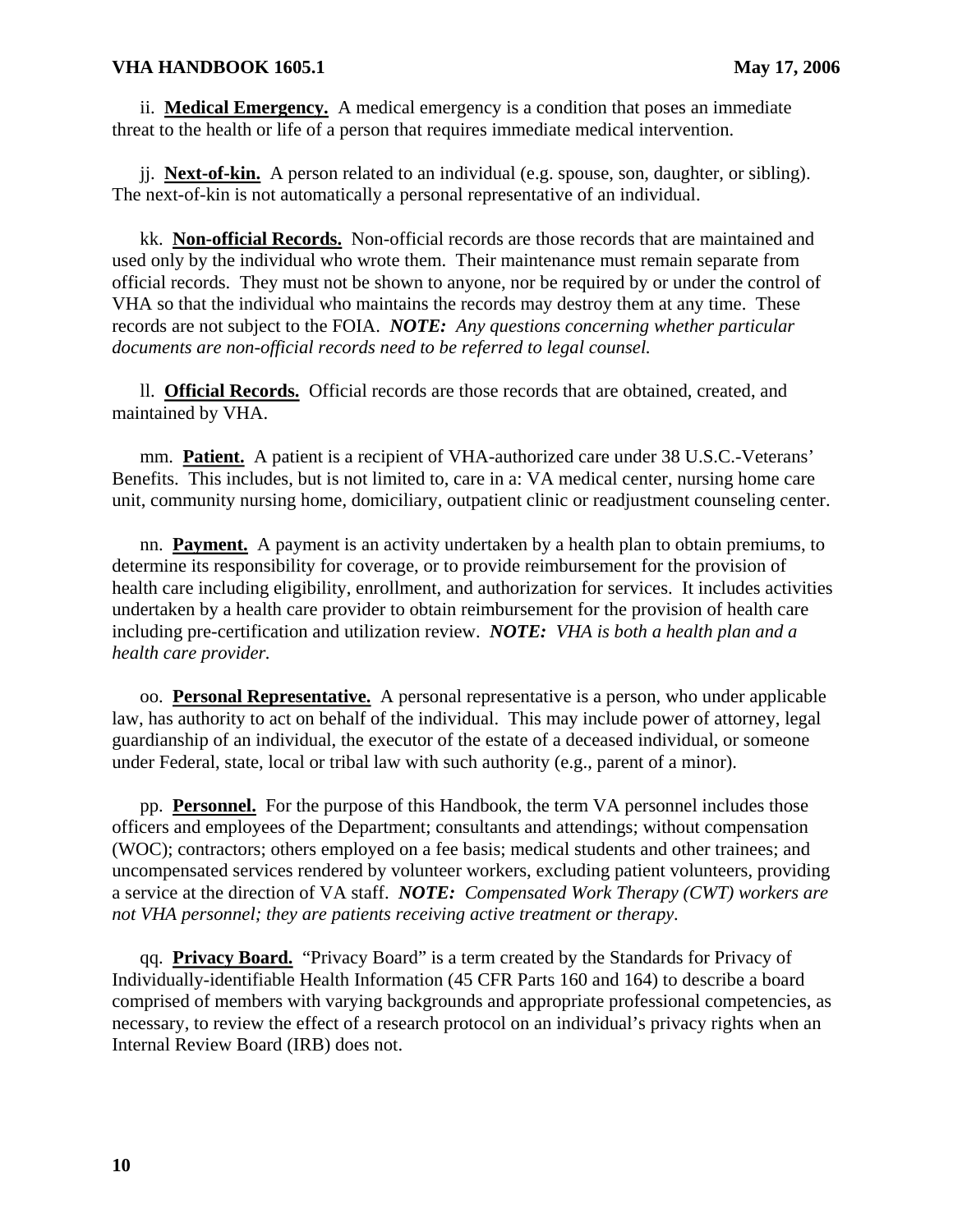rr. **Privacy Officer.** Normally, the Chief, Health Information management Service (HIMS), is designated as the facility Privacy Officer.

ss. **Protected Health Information (PHI).** PHI is individually-identifiable health information maintained in any form or medium. *NOTE: PHI excludes employment records held by a covered entity in its role as an employer.* 

tt. **Psychotherapy Notes.** Psychotherapy notes are notes recorded by a health care provider who is a mental health professional documenting or analyzing the contents of conversation during a private counseling session (or a group, joint, or family counseling session) and that are separated from the rest of the individual's medical record. Psychotherapy notes exclude counseling session times, modalities and frequencies of treatment, results of tests, and any summary of diagnosis, status, treatment plan, or progress to date. Psychotherapy notes are the personal session notes of the mental health professional for use in composing progress notes for the official VHA health record (see 45 CFR 164.501).

uu. **Record.** A record is any item, collection, or grouping of information about an individual that is VHA maintained, including, but not limited to: education, financial transactions, medical history, treatment, and criminal or employment history that contains the name, or an identifying number, symbol, or other identifying particular assigned to the individual, such as finger or voice print or a photograph. "Records" include information that is stored in any medium including paper; film and electronic media; and computers, minicomputers, and personal computers, or word processors. *NOTE: Tissue samples are not considered a record.* 

vv. **Required by Law.** A mandate contained in Federal, state, local or tribal law that compels an entity to collect, create, use, or disclose PHI and is enforceable under the law. This includes, but is not limited to: court orders, court-ordered warrants, and summons issued by a governmental or tribal inspector general.

ww. **Research.** For the purposes of this Handbook, "research" is a systematic investigation, including research development, testing, and evaluation, designed to develop or contribute to generalized knowledge.

xx. **Right of Access.** An individual has the right to have access to (e.g., look at, view) or obtain a copy of records pertaining to the individual which contain individually-identifiable information.

 yy. **Routine Use.** A "routine use" is a Privacy Act discretionary authority published in the Federal Register that permits VHA to disclose information or records from a Privacy Actprotected record without the patient's prior signed authorization. A "routine use" permits the:

(1) Release of PHI only when disclosure is also authorized by other applicable legal authorities, including 45 CFR Parts 160 and 164; and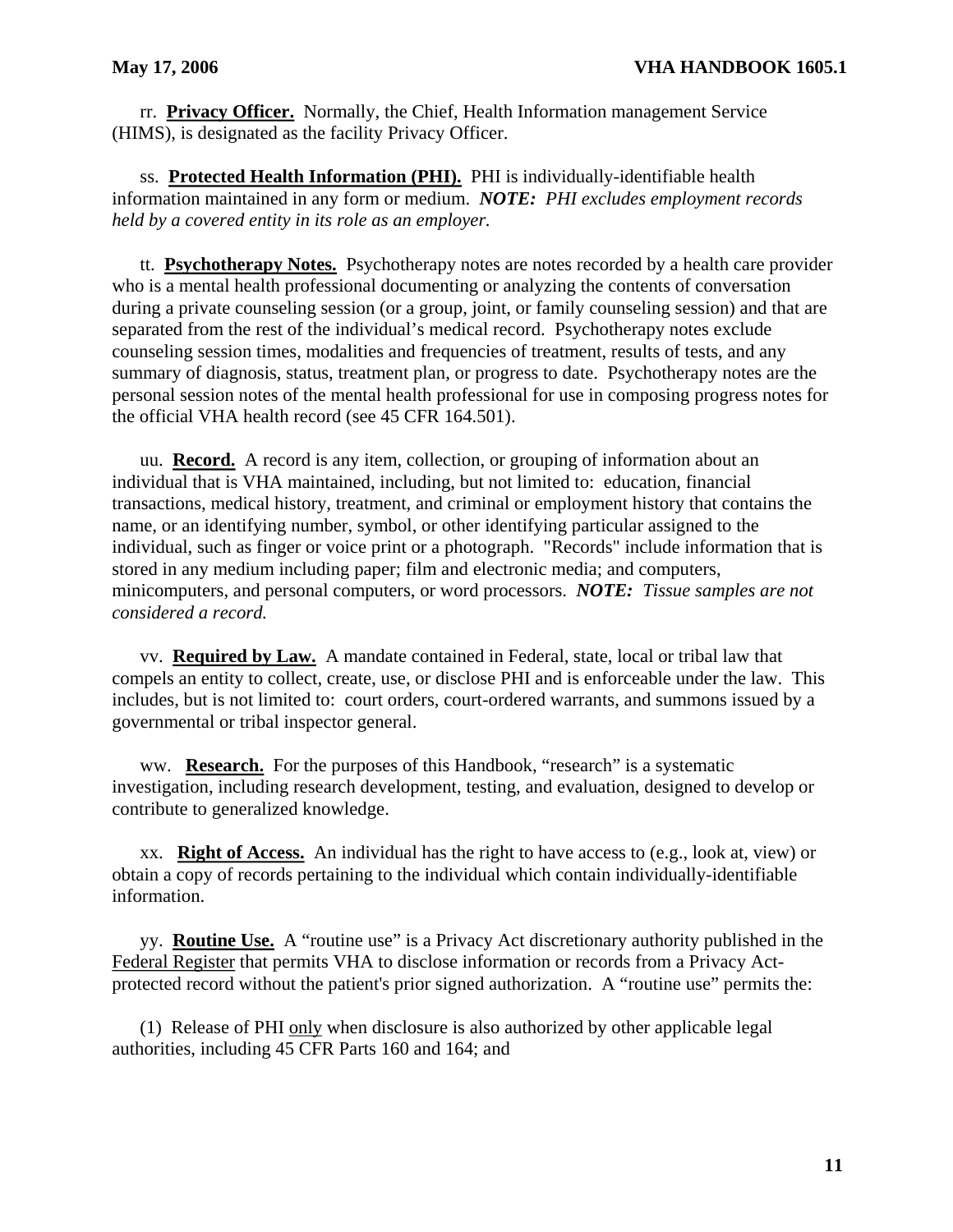(2) Release of drug or alcohol abuse, HIV, or sickle cell anemia medical information only when the disclosure is also authorized by 38 U.S.C. 7332.

zz. **Sensitive Information.** For the purposes of this Handbook sensitive information is health information that, with a reasonable degree of medical certainty, is likely to have a serious adverse effect on an individual's mental or physical health if revealed to the individual.

 aaa. **Sickle Cell Anemia or Trait.** Sickle cell anemia or trait includes any activities relating to testing, diagnosis, treatment, or any other procedure relating to the disease of sickle cell anemia.

bbb. **Subpoena Duces Tecum.** A "subpoena duces tecum" is a document issued by, or under, the auspices of a court that requires an individual to produce documents, records, papers, or other evidence to be brought to a judicial court for inspection. A "subpoena duces tecum" is not sufficient authority to authorize the disclosure of Privacy Act-protected records, unless the subpoena is signed by the judge of a court.

ccc. **Subpoena.** A subpoena is a document issued by, or under the auspices of, a court to cause an individual to appear and give testimony before a court of law. A subpoena cannot require VHA to disclose Privacy Act-protected records, unless the subpoena is signed by a judge.

ddd. **System Manager.** The System Manager is the VHA official assigned the responsibility for a Privacy Act-covered system of records as identified in the system description that is published in accordance with VA Handbook 6300.5. The health care facility official with the program assignment is responsible for the maintenance of the records at the facility.

eee. **System of Records.** The System of Records is a group of Privacy Act-covered records that contains personal information about an individual from which information is retrieved by the name of the individual or by some identifying number, symbol, or other identifying particular assigned to an individual. The System of Records also includes all designated record sets.

fff. **Treatment.** Treatment is the provision, coordination, or management of heath care or related services by one or more health care providers. This includes the coordination of health care by a health care provider with a third-party, consultation between providers relating to a patient, and the referral of a patient for health care from one health care provider to another.

ggg. **Use.** "Use" is the sharing, employment, application, utilization, examination, or analysis of information within VHA.

hhh. **Without Compensation (WOC) Appointment.** A WOC appointment is a personnel appointment by which an individual contributes time to VA activities but receives no monetary compensation.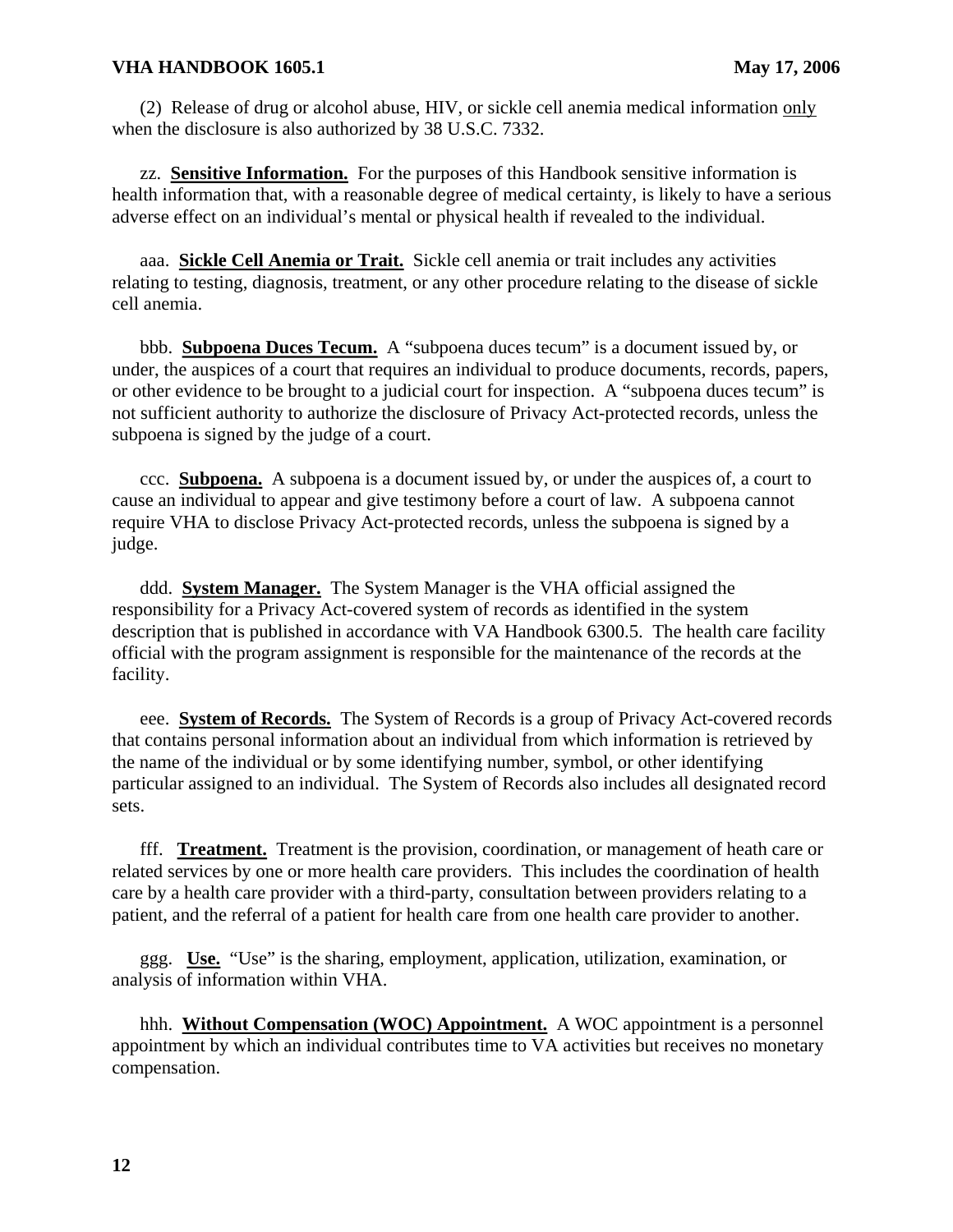## **5. INDIVIDUALS' RIGHTS**

#### a. **The Individual**

(1) Individuals have the right to be provided with a Notice of the privacy practices of VHA concerning individually-identifiable health information. This notice must explain the following: how VHA may use and disclose individually-identifiable health information; the individual's rights regarding the individual's individually-identifiable health information; and VHA's legal duties with respect to individually-identifiable health information (see par. 6).

(2) Individuals have the right to access and/or view and obtain a copy of their own individually-identifiable information, including PHI, contained in a VA system of records or retrievable by the individual's name (see par. 7).

(3) Individuals have the right to ask VHA to amend their individually-identifiable information including PHI. This right to amendment must be granted unless authority to deny the request is present (see par. 8).

(4) Individuals have the right to an accounting of disclosures of their individuallyidentifiable information (see par. 9).

(5) Individuals have the right to request VHA send communications regarding individuallyidentifiable health information by alternative means or at alternative locations. VHA must accommodate reasonable requests (see par. 10).

(6) Individuals have the right to request VHA to restrict the uses and/or disclosures of the individual's individually-identifiable health information to carry out treatment, payment, or health care operations. Individuals also have the right to request VHA to restrict disclosures of the individual's individually-identifiable health information to next-of-kin, family, or significant others involved in the individual's care. VHA is not required to agree to such restrictions, but if it does, VHA must adhere to the restrictions to which it has agreed, unless information covered under the agreed to restriction is needed to provide a patient with emergency treatment (see par. 11). VHA will not agree to a restriction on a use or disclosure required by law.

(7) Individuals have the right to file a complaint with VHA (see subpar. 35d). Individuals also have the right to file a complaint to the Secretary of the Department of Health and Human Services (HHS) in accordance with 45 CFR 160.306 when the individual believes VHA did not comply with the provisions of 45 CFR Parts 160 and 164. The right is in addition to any rights that the individual has under the Privacy Act.

(8) Individuals have the right to refuse to disclose their SSN to VHA. The individual shall not be denied any right, benefit, or privilege provided by law because of refusal to disclose to VHA an SSN (see 38 CFR 1.575(a)).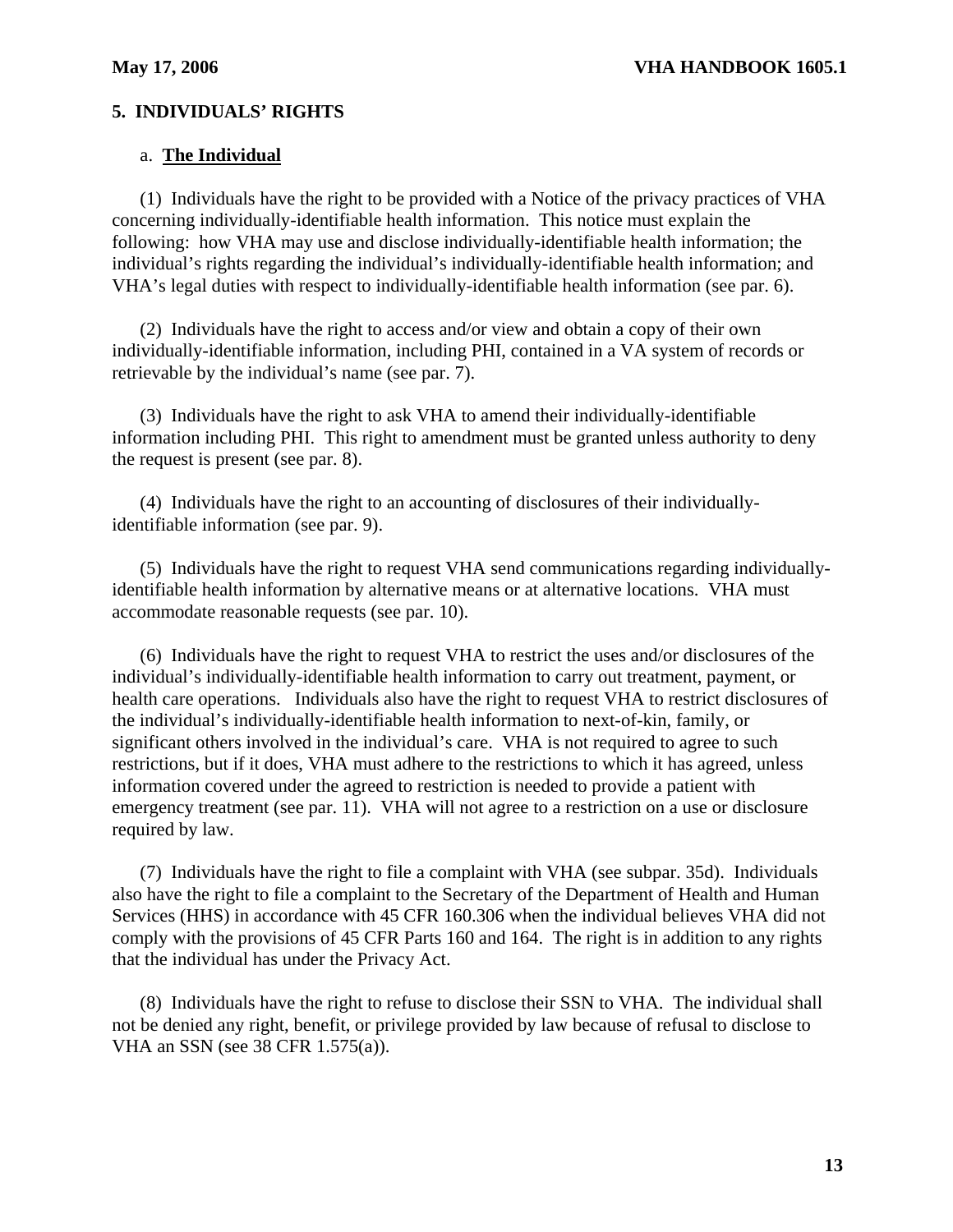b**. Personal Representatives of the Individual.** Personal representatives of the individual are any person(s) who under applicable law has authority to act on behalf of the individual when making decisions related to health care or to act on behalf of a deceased individual. The personal representative of an individual has the ability to exercise the individual's rights stated in subparagraph 5a. A personal representative for the purposes of this Handbook does not necessarily equate to a surrogate for the informed consent process (see 38 CFR Section 17.32(e) for authorized surrogates for informed consent). The following paragraphs provide details on various types of personal representatives for the purposes of this Handbook, such as Power of Attorney (POA) or legal guardian.

## (1) **Power of Attorney (POA)**

(a) A POA is a written document whereby an individual (i.e., principal) appoints another as the individual's agent and confers authority upon the agent to perform certain specified acts or kinds of acts on behalf of the principal. A POA that does not include decisions related to health care in its scope would not authorize the holder to exercise the individual's privacy rights.

(b) Types of POA

agent the power to act in a variety of situations including the releasing or obtaining of 1. General Power of Attorney (GPOA). A GPOA provides broad authority for the agent to act on behalf of the principal. A GPOA is often written in very general terms often giving the information on behalf of the principal.

2. Special POA. A Special POA gives limited authority to an agent to do a particular purpose or function (e.g., cash a check). Two examples of a Special Power of Attorney are: VA Form 21-22, Appointment of Veterans Service Organization as Claimant's Representative, and VA Form 21-22a, Appointment of Individual as Claimant's Representative. These two types of Special Powers of Attorney enable a third-party to act on behalf of a veteran claimant seeking benefits from VA (see 38 CFR Section 14.631).

3. Durable Power of Attorney for Health Care (Advance Directive). Pursuant to State law and VA policy, VA Form 10-0137, Durable Power of Attorney for Health Care, permits a patient to appoint a specific health care agent to make medical decisions on behalf of the patient if the patient is incapable of doing so. This includes decisions as to whether to release and/or obtain medical records and information about the patient, or how such information can be used.

(c) Regardless of the type of POA that is presented, the reviewer needs to always carefully check the document.

1. With General and Special Powers of Attorneys, the document must be:

a. In writing;

b. Signed by the individual giving the power;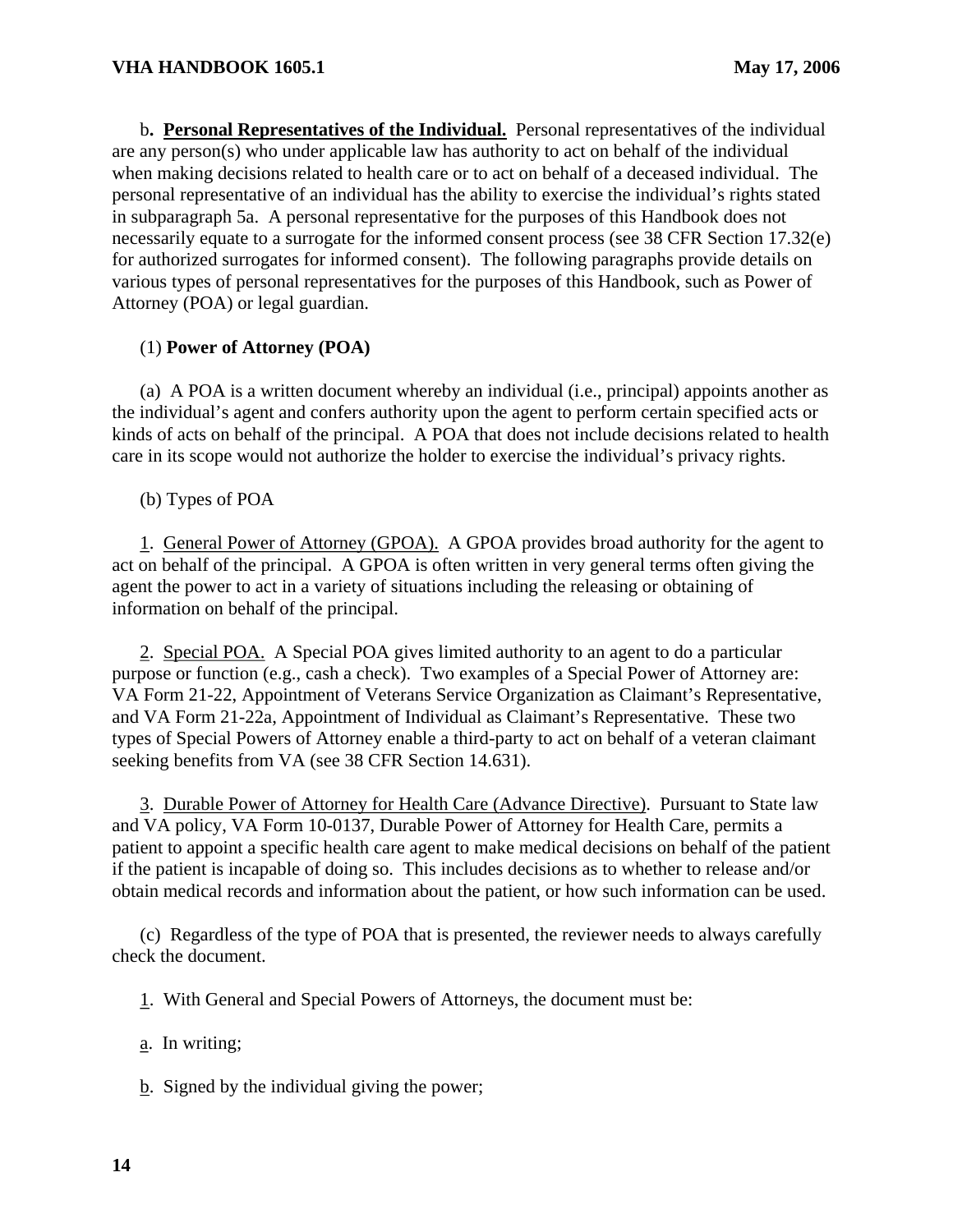c. Dated;

d. Notarized and signed by a licensed notary public unless using VA Form 21-22 or 21-22a; and

e. Specifically designated by name a third party agent to act on behalf of the individual, which may be an organization or entity.

2. A Durable Power of Attorney for Health Care does not have to be notarized. If the preceding conditions are met, the reviewer must review the document to determine the specified acts that the principal has authorized the agent to perform such as reviewing and/or releasing medical records. The original, signed POA is preferred; however, a photocopy of the POA may be accepted.

3. If there is some question as to the competency of the principal to make decisions, the reviewer needs to determine if the POA authorizes the agent to act even if the principal is deemed to be medically or legally incompetent. If there is no language to that effect in the POA, then the POA is inoperative so long as the principal is determined to be incompetent.

4. Finally, even if an original POA is presented, VHA employees are not required to honor the POA if there is some question as to the authenticity of the document, or if there are other legal or administrative bases for questioning whether the person holding the POA is acting in the best interest of the principal. In such cases, the local Regional Counsel's office needs to be contacted for guidance.

## (2) **Legal Guardian**

(a) A legal guardian is a person who has been designated by a court of competent jurisdiction to take care of and to manage the property and rights of another person (an individual) who, due to a defect of age, medical condition, understanding, or self-control, is considered by the court to be incapable of administering the individual's own affairs.

(b) Depending on the circumstances involved, a court may appoint a legal guardian for a specific purpose. Three of the most common types of guardianships are as follows:

 1. Legal Guardian of the Person. A legal guardian of the person is an individual appointed by a court of competent jurisdiction to make decisions regarding the personal welfare of the individual. This includes: making decisions regarding the incapacitated individual's health, requesting medical records and authorizing the release of such records to third parties.

2. Legal Guardian of the Property. A legal guardian of the property is an individual appointed by a court of competent jurisdiction to make decisions on behalf of another regarding property-related matters. This includes handling funds, real property, and financial transactions on behalf of the individual. Generally, a legal guardian of the property does not have the authority to release medical records unless the guardian can establish that the purpose for the release is related to property-related matters affecting the incapacitated individual.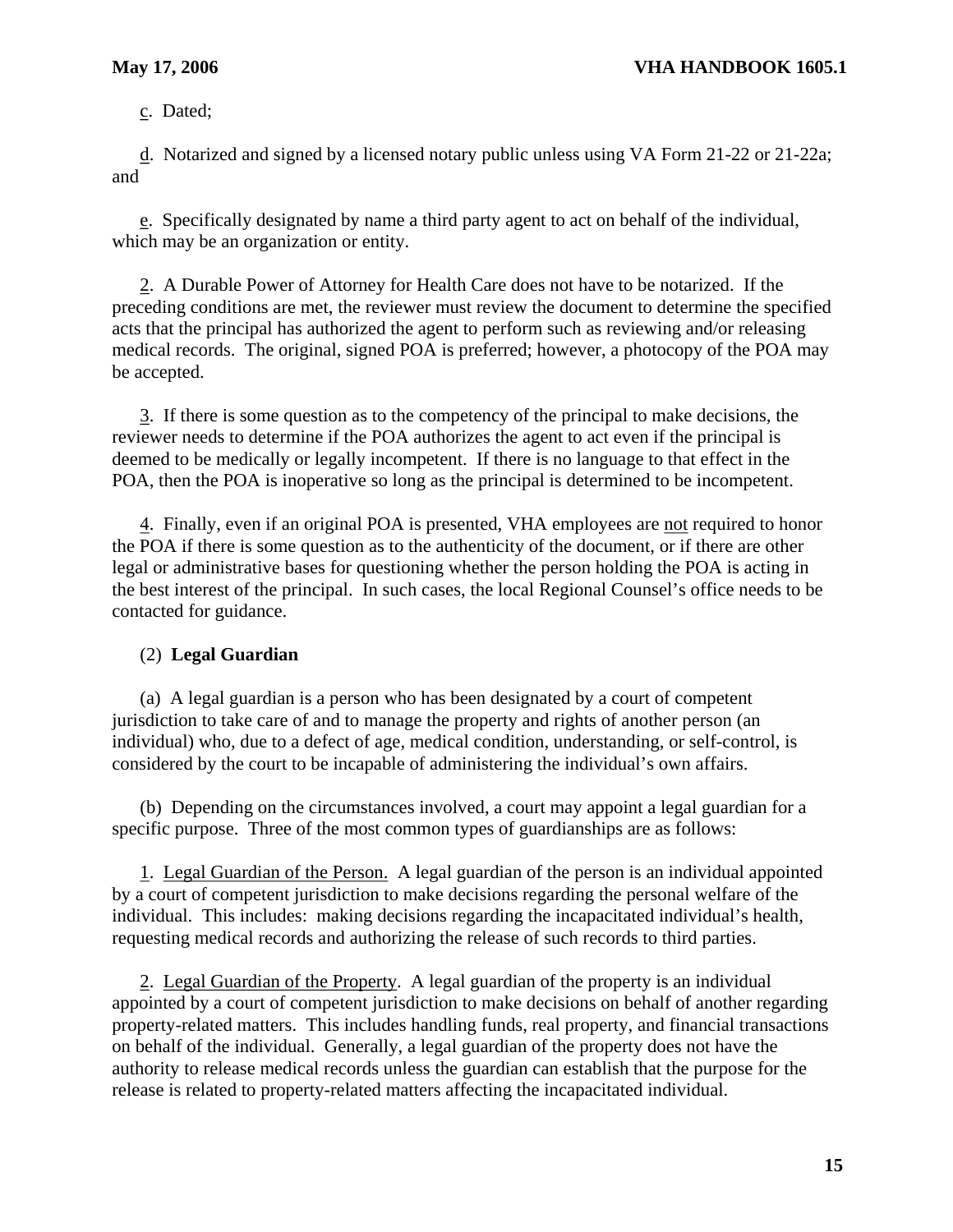3. Legal Guardian of the Person and Property. Often a court of competent jurisdiction will appoint an individual as both Legal Guardian of the Property and the Person. In such cases, the Legal Guardian has the authority to make all decisions regarding the person and the property of that person.

## (3) **Other Authority to Act on Behalf of a Living Individual**

(a) Federal Law. If a Federal law authorizes a person to act on behalf of a living individual, that person is considered a personal representative for the purposes of this Handbook. VHA may disclose individually-identifiable information pursuant to a written authorization from the personal representative.

(b) Other Law. If under applicable state, local, or tribal law a person has authority to act on behalf of a living individual (e.g. parent of un-emancipated minor) that person is considered a personal representative for the purposes of this Handbook. VHA may disclose individuallyidentifiable information pursuant to a written authorization from the personal representative.

## (4) **Authority to Act on Behalf of a Deceased Individual**

(a) Statutory Authority. If a Federal, state, local or tribal law authorizes a person to act on behalf of a deceased individual, or the deceased individual's estate (e.g., executor), that person is considered a personal representative of the deceased for the purposes of this Handbook. *NOTE: For disclosures of individually-identifiable information on a deceased individual see subparagraph 31b.* 

(b) Next-of-kin. The next-of-kin of a deceased individual, i.e., spouse, parent, adult child, and adult siblings, will be considered a personal representative of the deceased for the purposes of this Handbook. When there is more than one surviving next-of-kin, the personal representative will be determined based on the hierarchy described in 38 CFR Section 17.32(e).

*NOTE: The next-of-kin is not a personal representative of a living individual, unless authorized by one of the provisions under subparagraphs 5b(1), 5b(2), or 5b(3).* 

## **6. NOTICE OF PRIVACY PRACTICES (see IB 10-163)**

a. An individual has the right to a copy of Information Bulletin (IB) 10-163, VA Notice of Privacy Practices. IB 10-163 includes a notice as to the uses and disclosures of the individual's individually-identifiable health information that may be made by VHA, as well as the individual's rights and VHA's legal duties with respect to individually-identifiable health information.

b. Even if an individual has requested an electronic copy, the individual still has the right to obtain a paper copy.

c. An individual who has questions regarding the IB 10-163 needs to be referred to the VA health care facility Privacy Officer.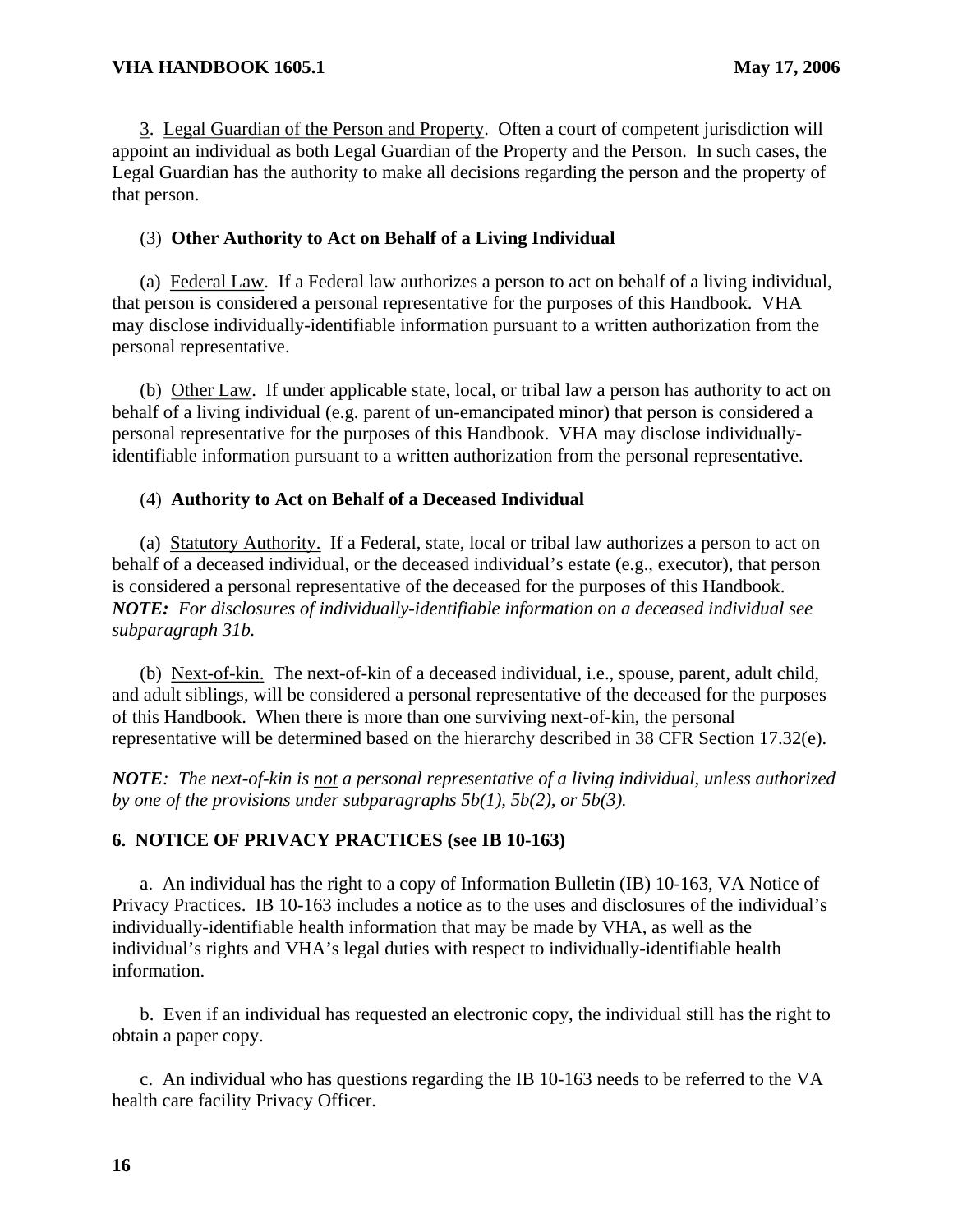## **7. INDIVIDUALS' RIGHT OF ACCESS**

## a. **Verification of Identity**

(1) Individuals who request information from their VHA records must provide sufficient information to verify their identity and to provide assurance that they are not improperly given access to records pertaining to someone else. When an individual appears in person, the requirements need to be limited to various forms of identification that an individual is likely to have available, such as a Veteran Identification Card (VIC), passport, driver's license or employee identification card. When individuals request information from their VHA records by regular mail, verification of identities may include the requestor providing the requestor's social security number and/or comparing the signature and address(es) on the request with the information already contained in the VHA record. *NOTE: Currently, VHA policy does not allow an individual to verify identity by email.* 

(2) Requests for information where suitable identification is not provided will be denied.

## b. **Right of Access and/or Review of Records**

(1) Requests for access (to look at or to review) to, or copies of, individually-identifiable information need to be processed in accordance with all Federal laws including FOIA, Privacy Act, and HIPAA. Except as otherwise provided by law or regulation, individuals, upon written request, may gain access to, or copies of, their individually-identifiable information or any other information pertaining to them that is contained in any system of records or designated record set maintained by VHA. Individuals do not have to state a reason or provide justification for wanting to see or to obtain a copy of their requested information. *NOTE: VA Form 10-5345a, Individual's Request For a Copy of Their Own Health Information, may be used as the written request requirement.* 

(2) All requests to review must be received by direct mail, fax, in person, or by mail referral from another agency or VA office. All requests for access must be delivered to, and reviewed by the System Manager for the concerned VHA system of records, the facility Privacy Officer, or their designee. Each request must be date stamped and reviewed to determine whether the request for access should be granted.

(3) In determining whether to grant a right of access request, the appropriate VHA employee needs to take into consideration whether the:

(a) Identity of the requestor can be verified (see subpar.  $7a(1)$ ).

(b) Information requested contains sensitive information. In order to determine if the request contains sensitive information the VHA employee must complete an initial review based on criteria established by the facility Privacy Officer or System Manager for a sensitive record review. If it is determined that the request contains sensitive information, see Appendix D for the appropriate procedures to follow.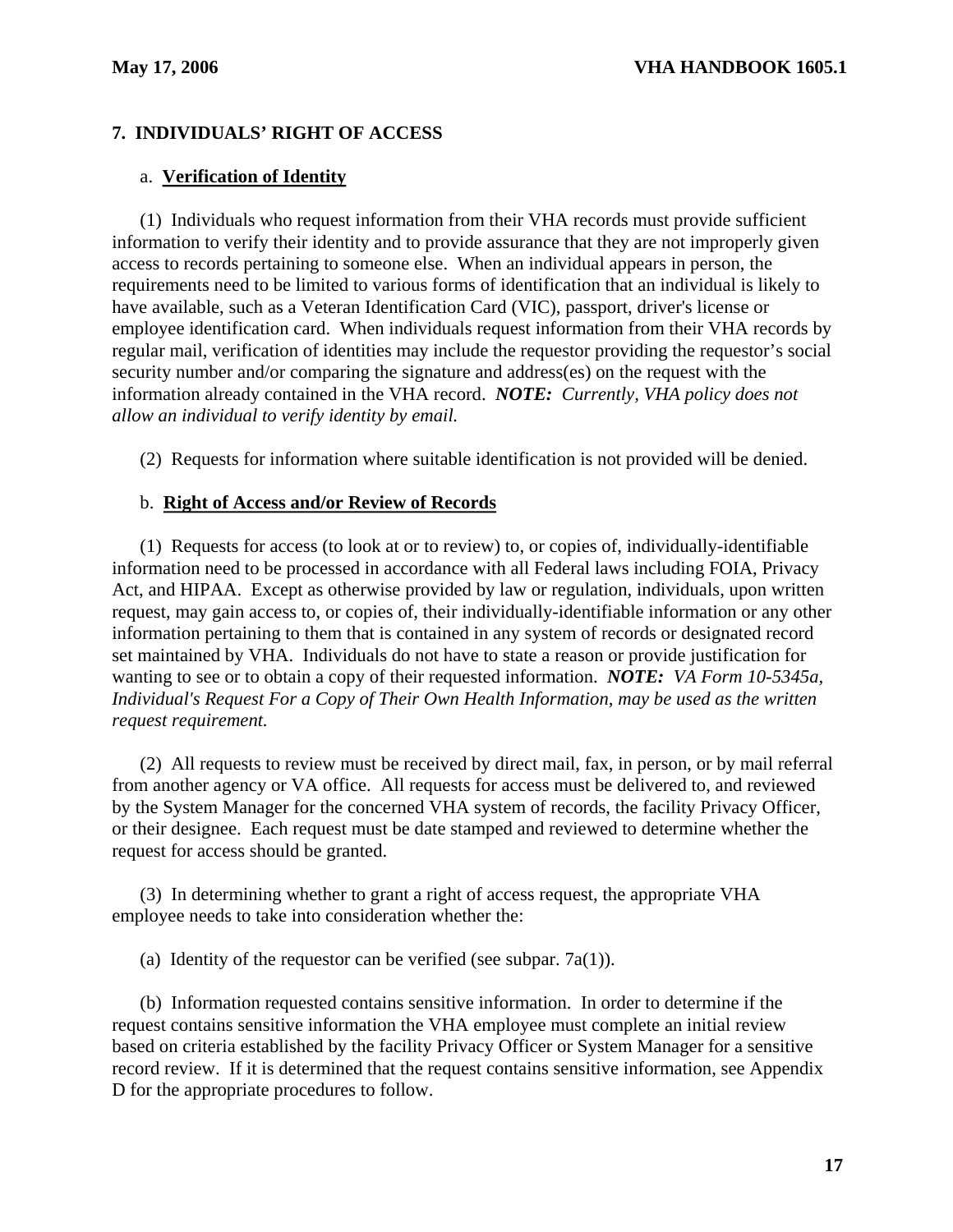(c) Information request fails to comply with the right of access procedures outlined in this Handbook.

(d) Information requested has been compiled in reasonable anticipation of a civil action or proceeding.

(e) System of records, under which the information is covered, has been exempted from the right of access in accordance with applicable laws, including the Privacy Act.

(f) The information is created or obtained in the course of research that includes treatment. If so, the right of access may be temporarily suspended for as long as the research is in progress provided that the individual has agreed to the denial of access when the individual consented to participate in the research.

(4) In granting a right of access request, by the System Manager for the concerned VHA system of records, the facility Privacy Officer, or designee, must take reasonable steps to limit disclosure to information pertaining only to the individual making the request. In those situations when an individual's request includes information regarding another individual, the information regarding the other individual is provided only if the information pertains to the requestor.

*NOTE: Contact the VHA Privacy Office if further guidance is required.* 

(5) Request for access to view a record must be processed as follows:

(a) When individuals appear in person at a VA health care facility, they must be advised at that time whether right of access or review of records can be granted. When immediate review cannot be granted (e.g., the record contains sensitive information requiring review by a physician to ascertain whether release will adversely affect the individual's physical or mental health (see App. D); the need to retrieve the record from a National Archives and Records Administration (NARA) Records Center; time needed to make the record comprehensible to an individual, i.e., reproducing magnetic tape records in a hard copy form readable by the individual, etc.), necessary arrangements must be made for a later personal review, or if acceptable to the individual, the copies may be furnished by mail.

(b) Mailed requests must be referred by the System Manager for the concerned VHA system of records, the facility Privacy Officer, or their designee, to the appropriate employee who determines whether the right of access request will be granted. If the record contains sensitive information the record requires review (see App. D). If additional information is required before a request can be processed, the individual must be so advised. If it is determined that a request for review of records will be granted, the individual must be advised by mail that access to view will be given at a designated location, date, and time in the facility, or a copy of the requested record will be provided by mail, if the individual has indicated that a copy is acceptable.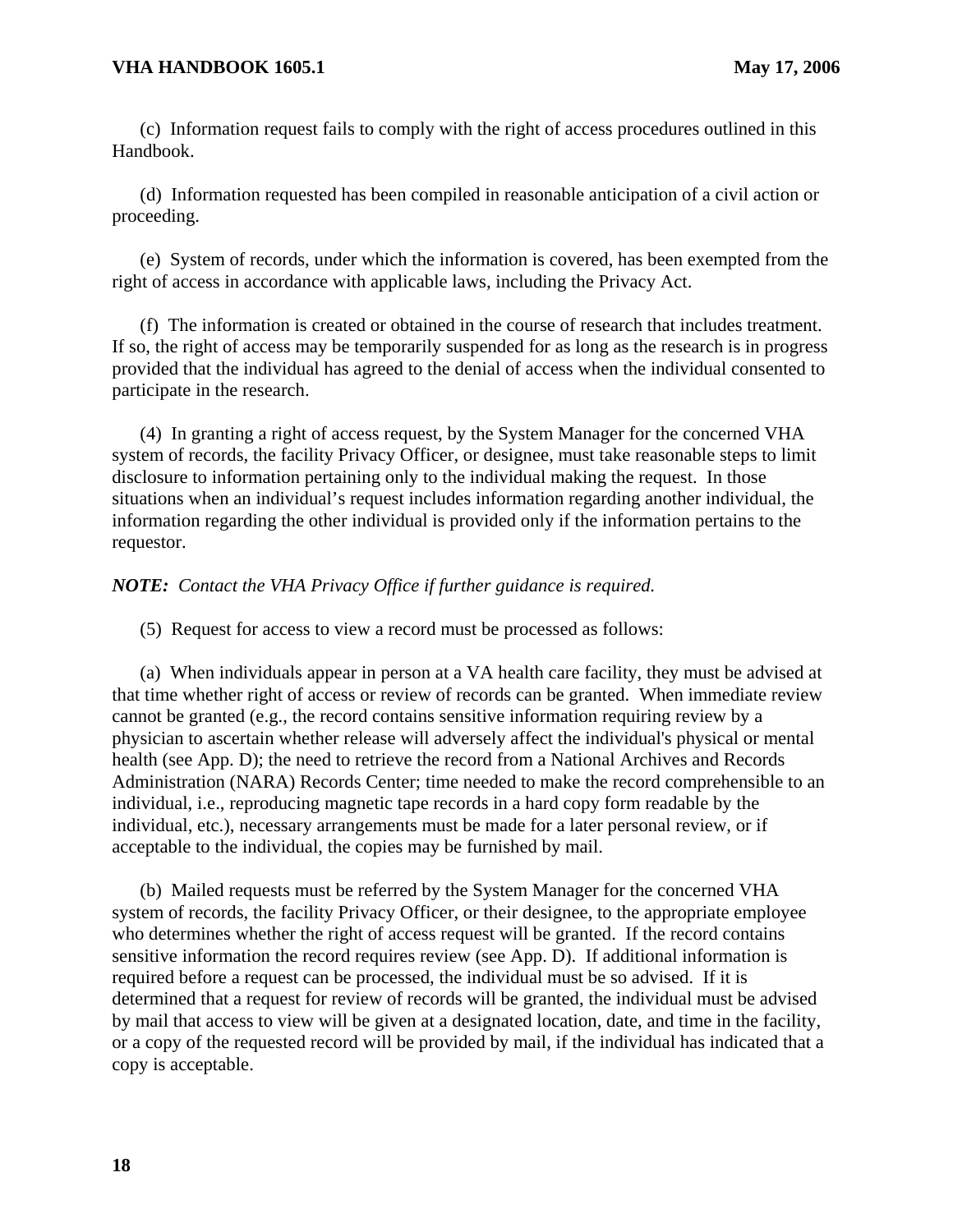#### **May 17, 2006 VHA HANDBOOK 1605.1**

(c) Fax requests will be accepted only after confirmation from the individual to whom the records pertain has been obtained. The request must be referred to the appropriate employee who must determine whether access will be granted and will be processed, the same as a request received via mail.

(d) When a request for records has been transferred or referred from another Federal agency or VA office to a health care facility, the requester must be notified of the referral and the request must be processed in the same manner as a request received via mail.

(e) Email requests will not be accepted until such time as VHA can authenticate the identity of the email sender and accept an electronic signature within an email.

(6) Whenever a request for review in person of individually-identifiable information is approved, the following procedures apply:

(a) A VHA employee must be present at all times during any personal review of a record to ensure the integrity of the record.

(b) Pursuant to 38 CFR 1.577(a) and VA Handbook 6300.4, a person of the individual's own choosing may accompany the individual to review a record. A written statement is required from the individual authorizing discussion of the record in the accompanying person's presence. VA Form 07-5571, Authorization to Disclose a Record in the Presence of a Third Party, needs to be used for obtaining the required signed statement. If the record includes information that pertains to treatment for drug or alcohol abuse, HIV infection, or sickle cell anemia, an additional written authorization is required which meets the requirements of paragraph 14.

#### (7) **Time Frames**

(a) VA health care facilities need to process all requests for review or copies of individually-identifiable information within 20 working days (excludes weekends and Federal holidays) of receipt whenever possible. If it is determined that the right of access request can not be processed within the 20-day time frame, the system manager for the concerned VHA system of records, the Privacy Officer, or the designee, must forward an acknowledgment letter (see subpar.  $7b(7)(b)$ ) of the request to the requestor within the same 20 working days.

(b) When, for good cause, a facility is unable to provide the requested information in a record within the 20 working day period, the individual must be informed in writing as to the reasons why access cannot be provided within the required time frame. The facility must also state when it is anticipated that the record will be available, and this must not exceed 40 working days from receipt of request. VA Form Letter 70-17, Postal Card Acknowledgment of Request, may be used for this purpose except when circumstances in a particular case warrant a specially written letter.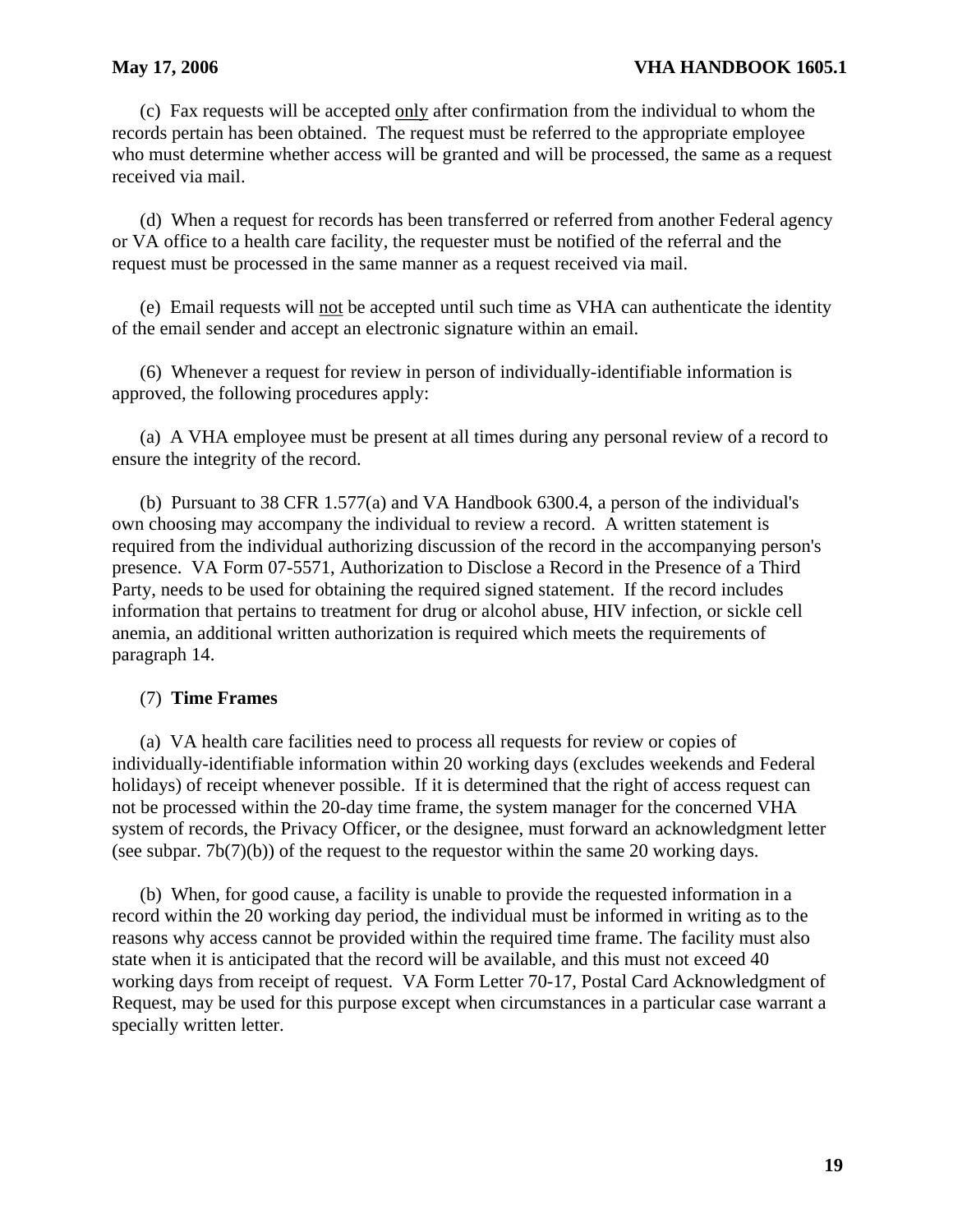(8) **Fees.** An individual requesting a copy of records or information under Right of Access must be provided the first copy of the requested record or information free of charge (see subpar. 15c).

## c. **Denial of Access**

(1) A right of access request for a record may be denied in limited circumstances (see subpar. 7b(3)). *NOTE: For a denial of access due to sensitive records see Appendix D paragraph 4.* 

(2) When a right of access request to a record is denied, the System Manager, or designee, for the concerned VHA system of records, the facility Privacy Officer, or designee, must promptly notify the individual of the decision. This notification must:

(a) State the reason for the denial;

(b) Provide the individual's appeal rights to the Office of General Counsel (024), 810 Vermont Ave., N.W., Washington, DC 20420; and

(c) Be signed by the VA health care facility Director.

## **8. RIGHT TO REQUEST AMENDMENT OF RECORDS**

a. An individual has the right to request an amendment to any information or records retrieved by the individual's name or other individually-identifiable information contained in a VA system of records, which includes designated record sets, as provided in 38 CFR 1.579 and 45 CFR 164.526. The right to seek an amendment of this information or records is a personal right of the individual to whom the record pertains.

b. The request must be in writing and adequately describe the specific information the individual believes to be inaccurate, incomplete, irrelevant, or untimely and the reason for this belief.

(1) The written request needs to be mailed or delivered to the VA health care facility that maintains the record.

(2) The individual must be asked to clarify a request that lacks specificity in describing the information for which an amendment is requested in order that a responsive decision may be reached.

c. A request for amendment of information contained in a system of records must be delivered to the System Manager, or designee, for the concerned VHA system of records, and the facility Privacy Officer, or designee, to be date stamped; and be filed appropriately. In reviewing requests to amend or correct records, the System Manager must be guided by the criteria set forth in VA regulation 38 CFR 1.579. That is, VA must maintain in its records only such information about an individual that is accurate, complete, timely, relevant, and necessary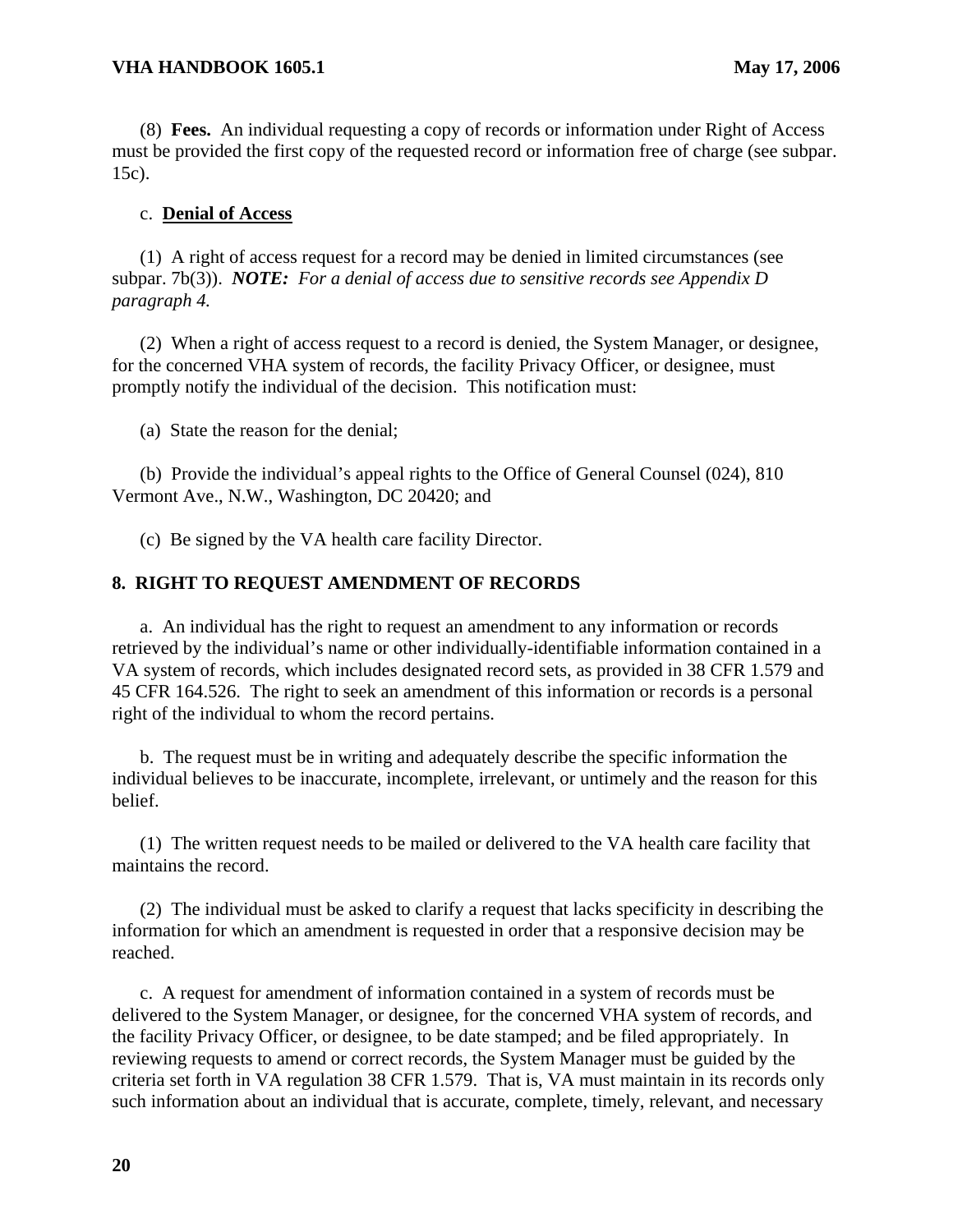to accomplish a purpose of VA, as required by law, regulation, executive order of the President, or a government-wide or VA policy implementing such a purpose. These criteria must be applied whether the request is to modify a record, to add material to a record, or to delete information from a record.

d. When an individual requests amendment of clinical or health information in a medical record maintained at a health care facility, the System Manager for the concerned VHA system of records or designee, and/or the facility Privacy Officer, or designee, must refer the request and related record to the health care provider or physician who is the author of the information to determine if the record needs to be amended. If the health care provider, or physician, is no longer on station, a physician(s) designated by the health care facility Director must determine if the record needs to be amended.

e. A request to amend a record must be acknowledged in writing within 10 workdays of receipt. If a determination has not been made within this time period, the System Manager for the concerned VHA system of records or designee, and/or the facility Privacy Officer, or designee, must advise the individual when the facility expects to notify the individual of the action taken on the request. The review must be completed as soon as possible, in most cases within 30 workdays from receipt of the request. If the anticipated completion date indicated in the acknowledgment cannot be met, the individual must be advised, in writing, of the reasons for the delay and the date action is expected to be completed. The delay may not exceed 90 calendar days from receipt of the request.

f. When a request to amend a record is approved by the health care facility Director, the System Manager for the concerned VHA system of records or designee, and/or the facility Privacy Officer, or designee, must take the following actions:

(1) Any information to be deleted must be made illegible. Any new material must be recorded on the original document. The words "Amended-Privacy Act and/or 45 CFR Part 164" must be recorded on the original document. The new amending material may be recorded as an addendum, if there is insufficient space on the original document. The original document must clearly reflect that there is an addendum and care must be taken to ensure that a copy of the addendum accompanies the copy of the original document whenever it is used or disclosed. If the original document cannot be amended and an addendum cannot be attached, then a link to the location of the amendment must be provided. The amendment must be authenticated with the date, signature, and title of the person making the amendment.

(2) The individual making the request for amendment must be advised in writing that the record has been amended and provided with a copy of the amended record. The System Manager for the concerned VHA system of records, the facility Privacy Officer, or their designee, must notify the relevant persons or organizations whom had previously received the record about the amendment. If 38 U.S.C. 7332-protected information was amended, the individual must provide written authorization to allow the sharing of the amendment with relevant persons or organizations.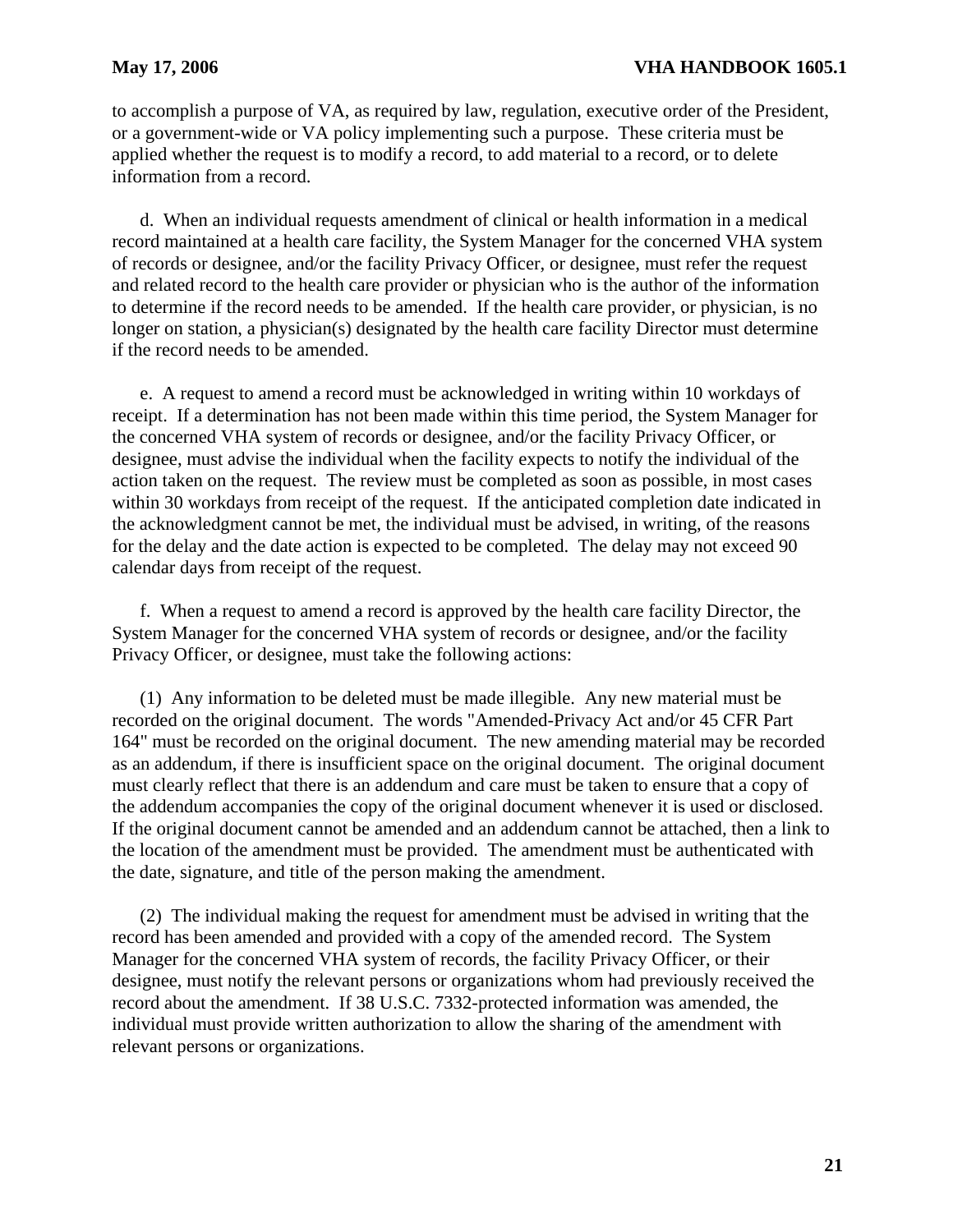(3) If the record has been disclosed prior to amendment, the recipient, including business associates, must be informed of the correction and provided with a copy of the amended record.

*NOTE: The agency accounting of disclosures may be utilized for determining recipients of the information subject to the amendment.* 

g. When a request to amend a record is denied, the System Manager for the concerned VHA system of records or designee, and/or the facility Privacy Officer, or designee, must promptly notify the individual making the request of the decision. The written notification must:

(1) State the reasons for the denial. VHA may deny a request to amend a record if VHA finds that the individually-identifiable information or record requested to be amended:

(a) Was not created by VHA and the originator of the individually-identifiable information is another Federal agency available to act on the request. In this instance, the individual will be informed that the individual needs to request that the originating Federal agency of the individually-identifiable information amend the record. If, however, the originating Federal agency of the individually-identifiable information is no longer available to act on the request, or authorizes VA to decide whether to amend the record, then VHA must do so.

(b) Is accurate, relevant, complete, or timely in its current form.

(c) Is not part of a VHA system of records or designated record set.

(2) Advise the individual that the denial may be appealed to Office of the General Counsel (OGC) (see subpar. 8i) and include the procedures for such an appeal.

(3) Advise the individual that if an appeal is not filed and a statement of disagreement is not submitted, the individual may still request the VA health care facility provide the individual's request for amendment and the denial with all future disclosures of the information. This request needs to be submitted in writing to the System Manager for the concerned VHA system of records or designee, and/or the facility Privacy Officer, or designee.

(4) Describe how the individual may complain to VHA or to the Secretary, HHS. The description must include the name or title and telephone number of the contact person or office.

(5) Be signed by the VA health care facility Director.

h. The System Manager for the concerned VHA system of records or designee, and/or the facility Privacy Officer, or designee, must identify the individually-identifiable information that is the subject of the disputed amendment and append or otherwise link the individual's request for an amendment and the facility's denial of the request to the individual's record.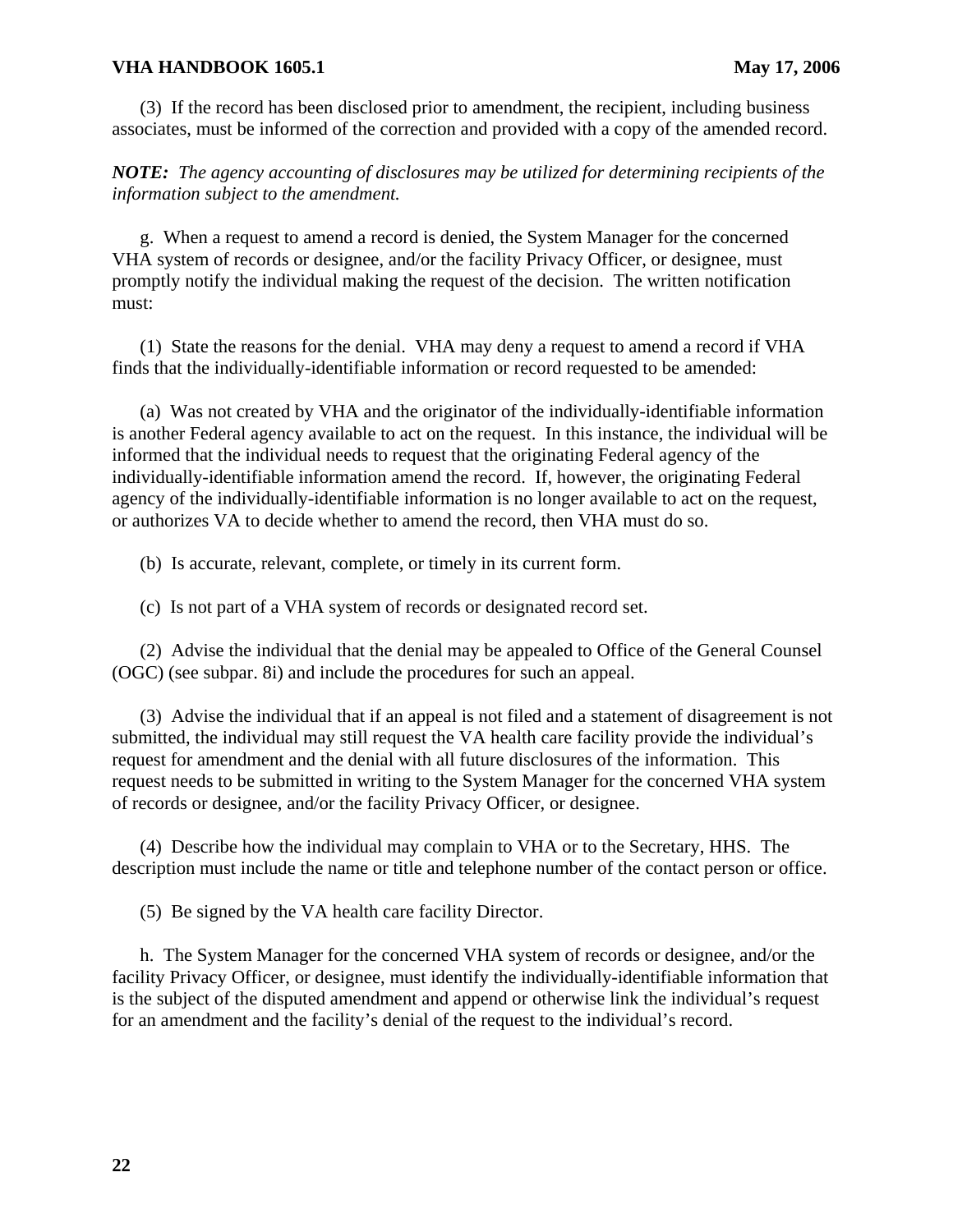## i. **Appeal of Initial Adverse Department Determination of Amendment**

(1) An individual may appeal a denial, in whole or in part, of a request for correction or amendment of individually-identifiable information in VHA Privacy Act-covered records or designated records sets to the Office of General Counsel (OGC).

(a) The written appeal needs to be mailed or delivered to the OGC (024), Department of Veterans Affairs, 810 Vermont Avenue, NW, Washington, DC 20420.

(b) The letter of appeal needs to clearly state the reasons why the denial needs to be reversed, and include any additional pertinent information.

(2) When OGC finds, on appeal, that the adverse determination needs to be reversed, in whole or in part, the individual and the VA health care facility must be notified of the decision. Upon receipt of the notification, the System Manager for the concerned VHA system of records or designee, and/or the facility Privacy Officer, or designee, must amend the record as instructed in the notification. *NOTE: The procedures established in subparagraphs 8a thru 8f must be followed.* 

(3) If the General Counsel, or the Deputy General Counsel, sustains the adverse decision, the individual must be advised, in the appeal decision letter, of the right to file a concise written statement of disagreement with the VA health care facility that made the initial decision.

(4) A statement of disagreement must concisely state the basis for the individual's disagreement. *NOTE: Generally, a statement needs to be no more than two pages in length, except an individual may submit a longer statement if it is necessary to set forth the disagreement effectively.* 

(5) A VA health care facility may prepare a written rebuttal to the individual's statement of disagreement. Whenever such a rebuttal is prepared, the System Manager for the concerned VHA system of records or designee, and/or the facility Privacy Officer, or designee, must provide a copy to the individual who submitted the statement of disagreement.

(6) When an individual files a statement of disagreement, the record about which the statement pertains must be clearly annotated to note which part of the record is disputed. The individual's request for an amendment, the facility's denial of the request, the individual's statement of disagreement, if any, and facility's rebuttal, if prepared, must be appended or otherwise linked to the individual's record.

(7) Once a statement of disagreement is filed, a review of previous disclosures of the disputed records needs to be conducted to determine the persons or organization that have received the disputed information. The System Manager for the concerned VHA system of records or designee, and/or the facility Privacy Officer, or designee, needs to obtain the individual's agreement to notify the relevant persons or organizations with which the statement of disagreement needs to be shared. If 38 U.S.C. 7332-protected information is disputed, the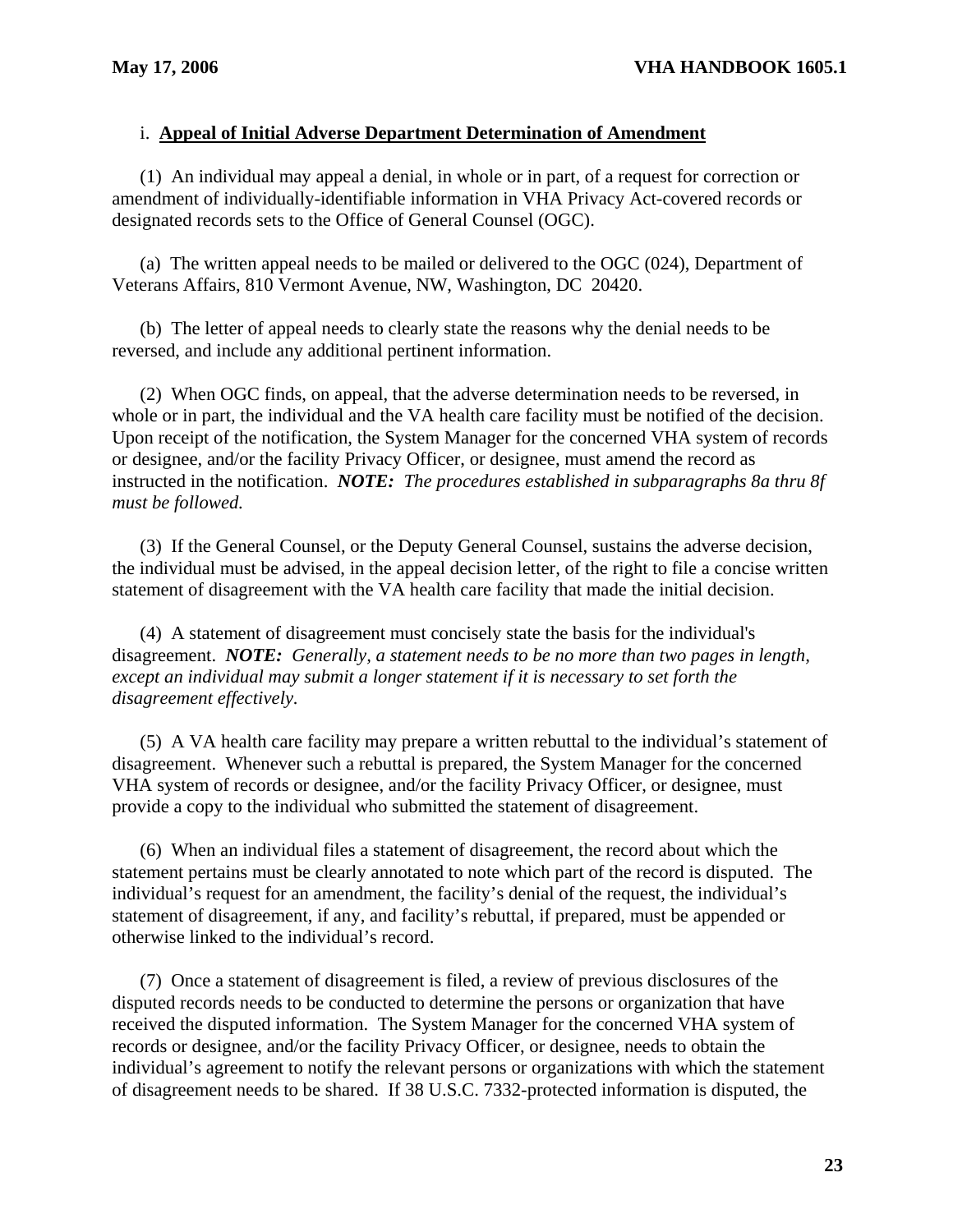individual must provide written authorization to allow the sharing of the statement of disagreement with persons or organizations that previously received the disputed information.

(8) When disclosures are made of the disputed record, a copy of the statement of disagreement must be provided. If it is determined appropriate, a copy of a concise statement of the VA's reasons for not making the amendments requested or rebuttal must also be provided.

#### **9. ACCOUNTING OF DISCLOSURES FROM RECORDS**

a. An individual may request a list of all disclosures of information, both written and oral, from records pertaining to the individual, subject to the provisions of 38 CFR 1.576(c) and 45 CFR 162.528. VHA facilities and programs are required to keep an accurate accounting for each disclosure of a record to any person or to another agency. An accounting is not required to be maintained in certain circumstances, including when disclosure is to VHA employees who have a need for the information in the performance of their official duties (see subpar. 35c for agency accounting requirements).

b. The request for an accounting of disclosures, or disclosure summary, must be in writing and adequately identify the VHA system of records or designated record sets for which the accounting is requested. The written request needs to be mailed, or delivered, to the VA health care facility that maintains the record.

c. A request for an accounting of disclosures, or disclosure summary, must be delivered to the System Manager for the concerned VHA system of records or designee, and/or the facility Privacy Officer, or designee.

d. The individual must be provided with an accounting that includes:

(1) The date of each disclosure;

(2) Nature or description of the information disclosed;

(3) A brief statement of the purpose of each disclosure, or in lieu of such statement, a copy of a written request for a disclosure; and

(4) The name and, if known, address of the person or Agency to whom the disclosure was made.

e. The accounting records of disclosures must be made available upon request to the individual to whom the record pertains within 60 calendar days after receipt of such a request; except disclosures made for law enforcement purposes, which will not be made available except as provided by 38 CFR 1.576(b)(7) and 45 CFR 164.528(a)(2)(i). If the accounting cannot be provided within the specified timeframe, the facility or program can extend the timeframe no longer than 30 calendar days, provided that the individual is given a written statement of the reasons for the delay and the date by which the accounting will be provided. *NOTE: Only one such extension of time for action on a request for an accounting is allowed.*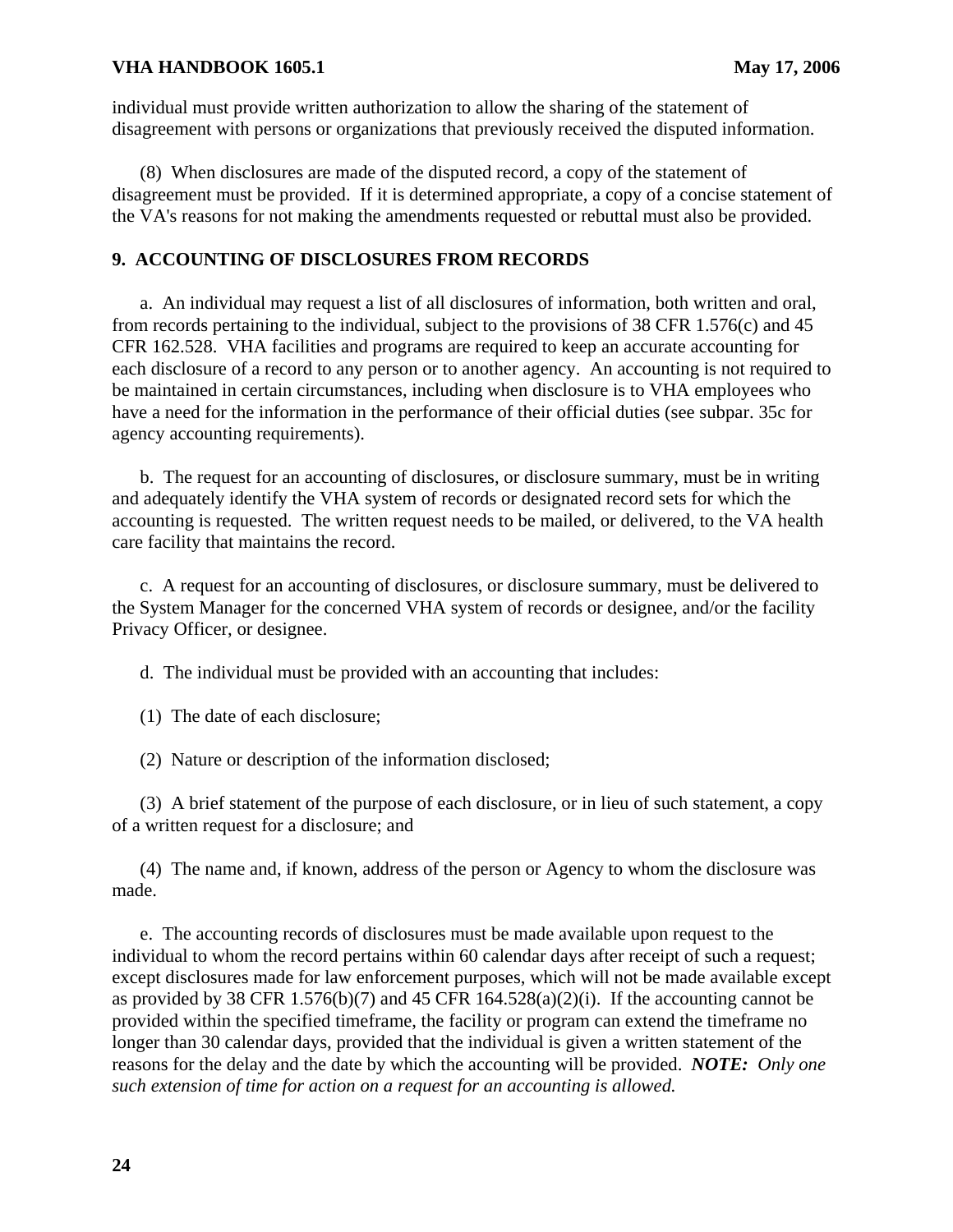#### **May 17, 2006 VHA HANDBOOK 1605.1**

f. The accounting or disclosure summary given to an individual in accordance with this paragraph (par. 9) must be provided without charge.

g. VHA must retain a copy of the disclosure summary provided to the individual.

## **10. CONFIDENTIAL COMMUNICATIONS**

a. An individual has the right to request and receive communications (correspondence) confidentially from VHA by an alternative means or at an alternative location. Before providing the information by an alternative means or at an alternative location, the responsible facility official must verify the individual's identity in accordance with the procedures contained in the right of access portion of this Handbook.

b. VHA considers an alternative means to be in person and considers an alternative location to be an address other than the individual's permanent address listed in the Veterans Health Information Systems and Technology Architecture (VistA).

c. VHA must accommodate reasonable requests from the individual to receive communications either at the one alternative 'confidential communications' address, or in person at the VA health care facility where the information is maintained. *NOTE: A request to receive communications via email is considered unreasonable and therefore will be denied.* 

d. All communications or correspondence must fit into one of five following correspondence types:

- (1) Eligibility or enrollment,
- (2) Appointment or scheduling,
- (3) Co-payments or veteran billing,
- (4) Medical records, and/or
- (5) All other.

e. Requests to have all communications, under a specific correspondence type, be sent to the "confidential communications" address must be accommodated. Individual correspondence types will not be split (i.e., all or none to one location). Requests to split communications under a correspondence type must be considered unreasonable and therefore must be denied.

## **11. RIGHT TO REQUEST RESTRICTION**

a. An individual has the right to request VHA to restrict its use or disclosure of individually-identifiable health information to carry out treatment, payment, or health care operations. An individual also has the right to request VHA to restrict the disclosures of the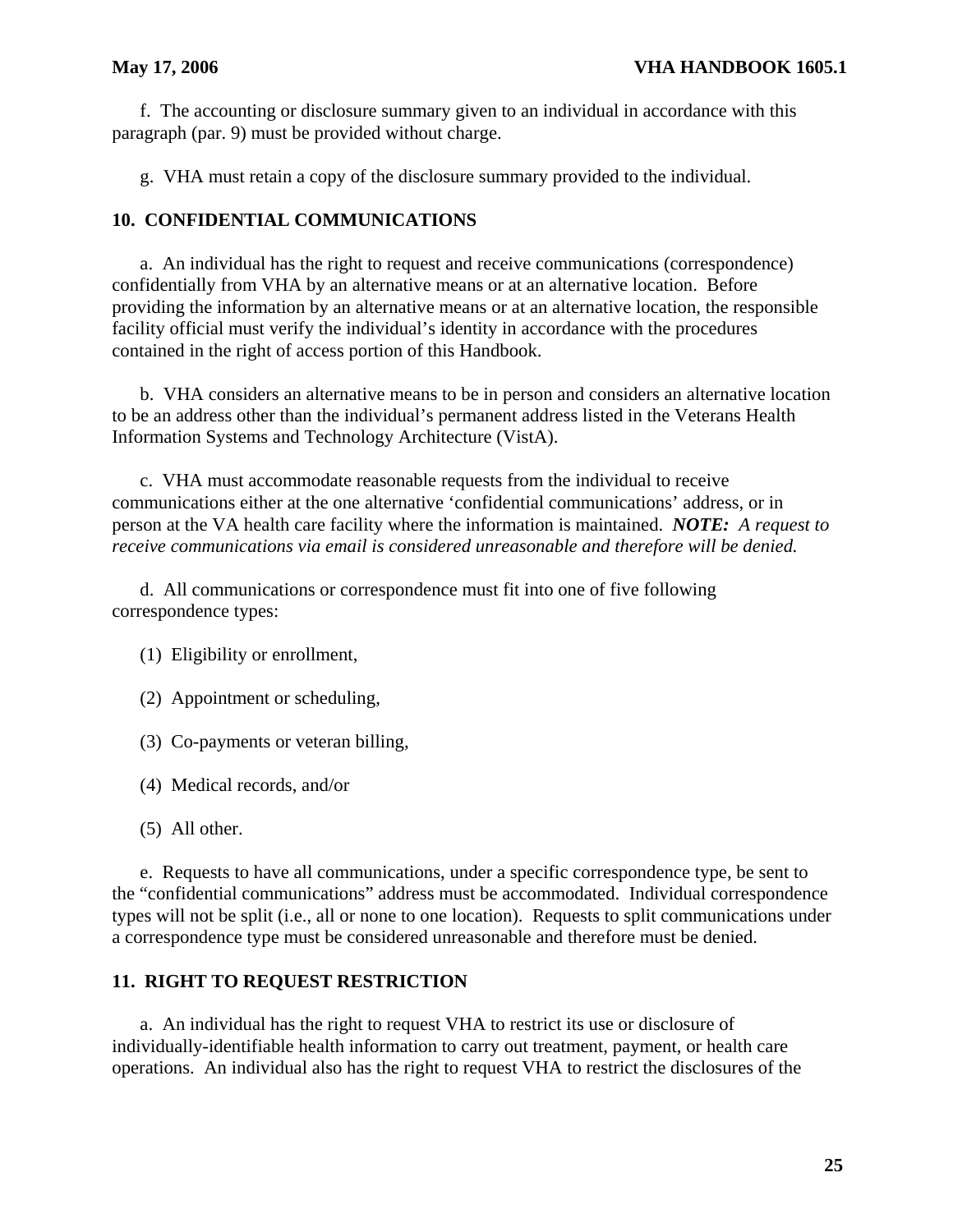individual's individually-identifiable health information to next-of-kin, family, or significant others involved in the individual's care.

b. VHA is not required to agree to such restrictions, but if it does, VHA must adhere to the restrictions to which it has agreed, unless information covered by the agreed-to restriction is needed to provide a patient with emergency treatment.

c. The request must:

(1) Be in writing;

(2) Identify which information is to be restricted;

(3) Indicate for what purposes (e.g., use for payment) the identified information is to be restricted; and

(4) Be signed by the individual to whom the records pertain.

d. All requests for restrictions of individually-identifiable health information need to be reviewed on a case-by-case basis and the VHA Privacy Officer, Department of Veterans Affairs, 810 Vermont Ave., NW, Washington, DC 20420, needs to be consulted.

e. If a request for restriction is granted, VHA must adhere to the restriction until the individual revokes the restriction it in writing.

f. If a request for restriction is denied, VHA must notify the individual in writing of the denial.

## **12. TREATMENT, PAYMENT, AND HEALTH CARE OPERATIONS**

## a. **VHA**

(1) For purposes of this Handbook, individually-identifiable information may be used on a need to know basis within VHA for purposes of treatment, payment, and/or health care operations without the written authorization of the individual.

(2) Within VHA, use of information on a need-to-know basis for purposes other than treatment, payment, or health care operations requires a written authorization or other authority as described in paragraphs 13 and 16.

(3) For use of Psychotherapy Notes by VHA see subparagraph 34j.

## b. **VA Entities**

 (1) **Individually-identifiable Information Excluding Health Information.** VHA may disclose or share individually-identifiable information excluding health information to any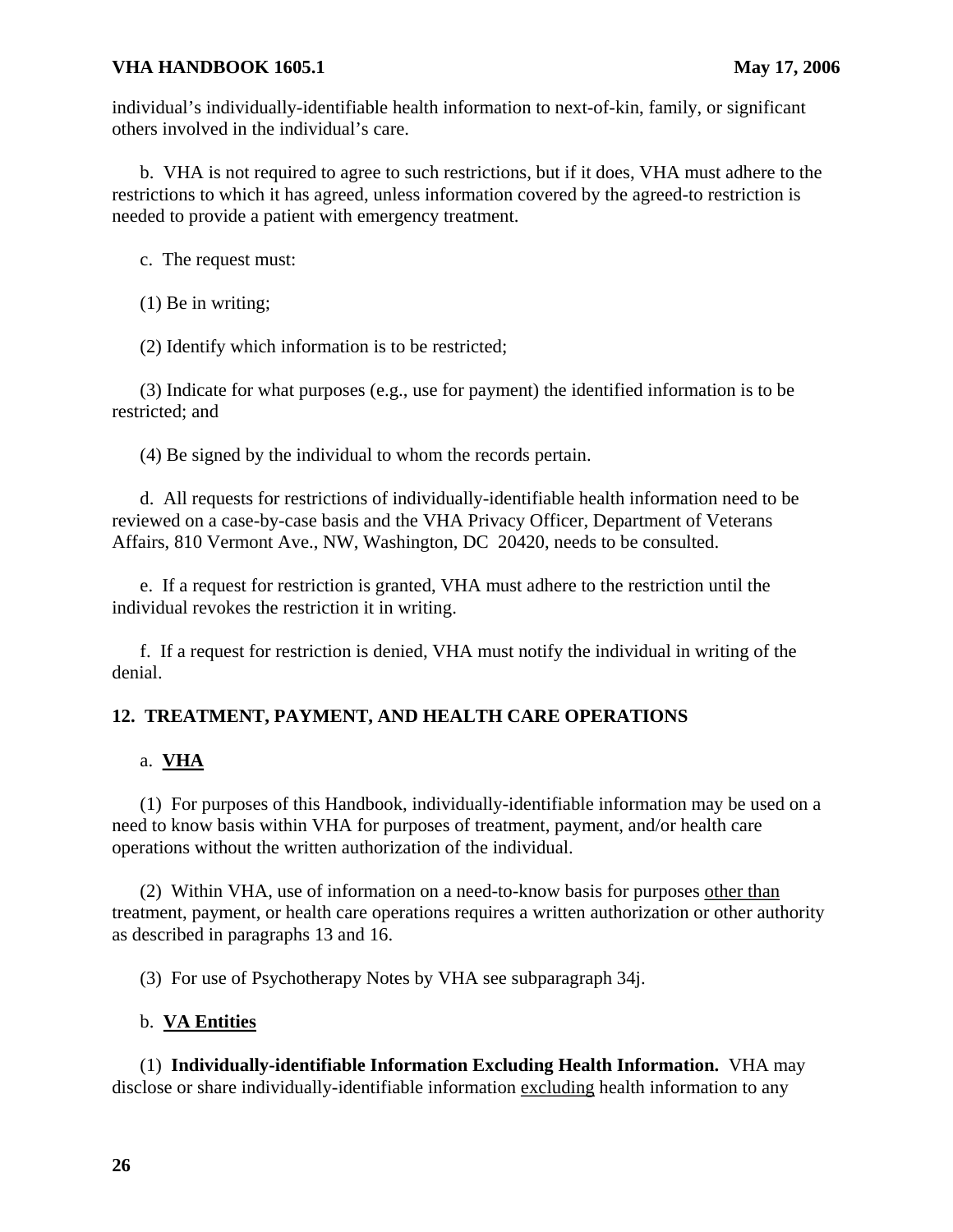component of VA that needs the information for the purposes of fulfilling the agency's mission, without written authorization.

## (2) **Individually-identifiable Health Information**

(a) VHA may disclose individually-identifiable health information to other VA components including the Veterans Benefit Administration (VBA) for its use in the determination of eligibility for, or entitlement to, benefits under the laws administered by the Secretary of Veterans Affairs without the written authorization of the individual. A business associate agreement is required in order to disclose individually-identifiable health information to VBA without written authorization for other purposes.

(b) VHA may disclose individually-identifiable health information within VA, including to General Counsel, for the purposes of treatment, payment, and/or health care operations without the written authorization of the individual as long as a business associate agreement (see App. A) is in effect.

## *NOTE: Before disclosing such information, contact the VHA Privacy Office or check <http://vaww.vhaco.va.gov/privacy>to confirm the existence of a business associate agreement.*

(c) Disclosure of individually-identifiable health information by VHA to other VA components for purposes other than treatment, payment, and/or health care operations requires other authority as described in paragraph 16, and potentially a data use form (see subpar. 3b).

## c. **VA Contractors**

(1) VHA may disclose or release individually-identifiable information to VA contractors for the purpose of the contractor performing a service under the contract related to VA treatment, payment, and/or health care operations without the written authorization of the individual, as long as the disclosure is within the scope of the contract. *NOTE: For contract requirements see subparagraph 35i.* 

(2) Disclosure of individually-identifiable health information by VHA to VA contractors for purposes other than treatment, payment, and/or health care operations requires other authority as described in paragraph 16, and potentially a data use form (see subpar. 3b).

(3) If a contractor is also considered a business associate see Appendix A.

d. **Non-VA Entities.** VHA may disclose information outside VA for any purpose including treatment, payment, and/or health care operations, as long as appropriate authority as described in paragraph 17 and corresponding paragraphs, is obtained.

## **13. RESEARCH**

This paragraph is meant to provide guidance only in regards to the Federal privacy and confidentiality laws affecting research endeavors. The facility needs to establish a review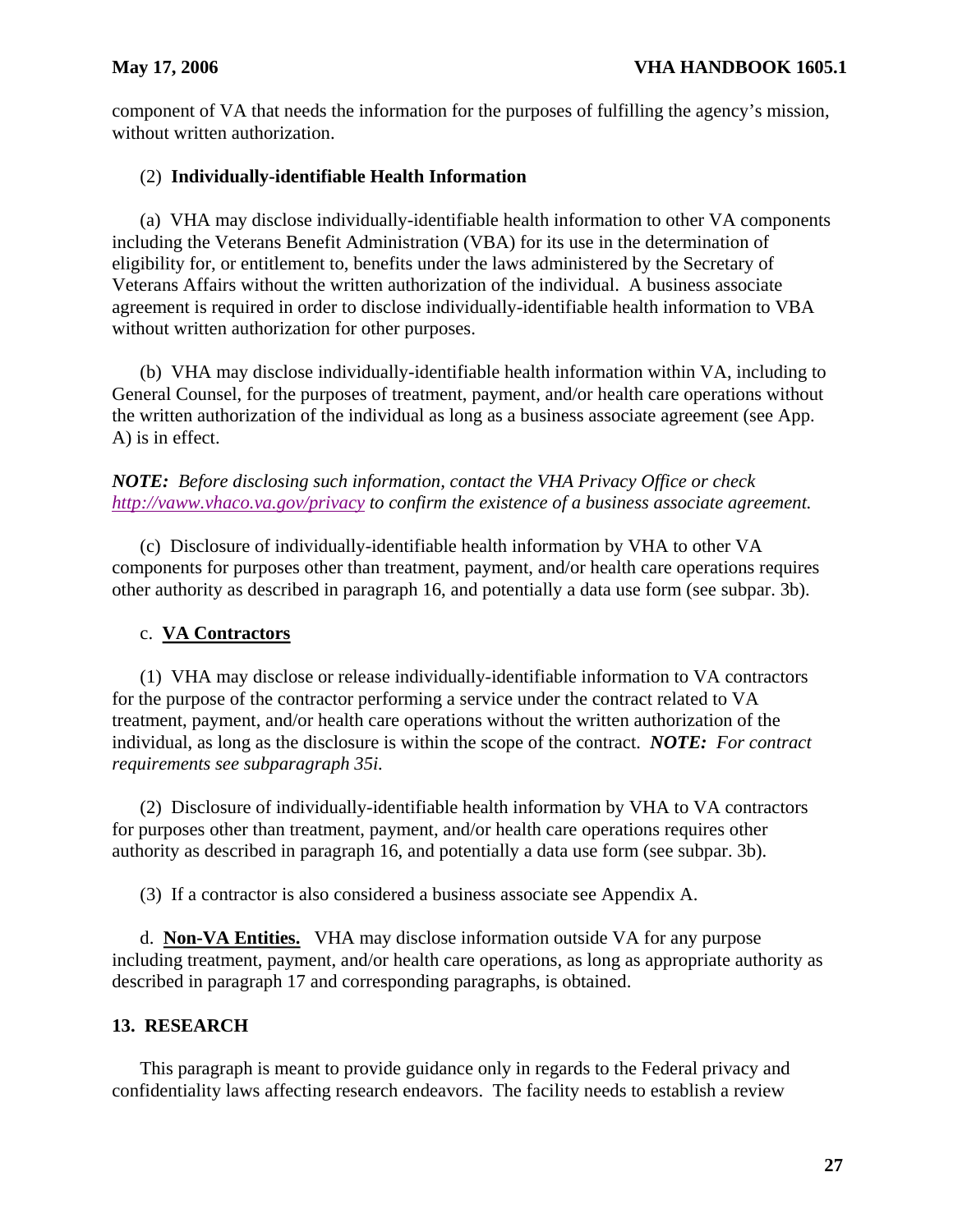process to ensure these privacy requirements are met. This policy does not negate or supersede any research statutes, regulations, or policies. Research Investigators must still ensure that appropriate authority to conduct a research study is obtained and appropriate protection of research subjects is ensured.

a**. Release of Information (ROI) to VHA Investigators (Intramural).** All research within VHA must be conducted by a VHA Investigator. A VHA Investigator must be a VHA employee (which includes official WOC employees) or VA-contracted personnel. *NOTE: To determine if a researcher is a VHA Investigator contact the ACOS for Research and Development (R&D). For requests for de-identified information see Appendix B.* 

#### (1) **Reviews Preparatory to Research**

(a) If the VHA Investigator is conducting a review of individually-identifiable information to prepare a research protocol, R&D Committee approval is not required.

(b) Neither written authorization from the research subject nor an Institutional Review Board (IRB) or Privacy Board waiver of authorization is required for a VHA Investigator to conduct a review of individually-identifiable information in preparation of a research protocol  $(see 45 CFR 164.512(i)(1)).$ 

*NOTE: The contacting of potential research subjects or conducting pilot studies are not activities Preparatory to Research.*

## (2) **VHA-Approved Research**

(a) All research activities conducted by VHA Investigators must be approved by an R&D Committee prior to initiation of the research in accordance with VHA Directive 1200, the applicable 1200 series handbooks, and 38 CFR Part 16. Prior to R&D Committee approval, IRB approval must be obtained, when required.

(b) All VHA Investigators conducting VHA-approved research must obtain the authority to use individually-identifiable information as follows:

VHA individually-identifiable health information involving non-employee research 1. consent for participation in research. subjects may be used by a VHA Investigator for research purposes provided there is a prior written authorization. A prior written authorization may be incorporated into an informed

2. If there is no prior written authorization, VHA individually-identifiable health information involving non-employee research subjects may be used by a VHA Investigator for research purposes when there is an IRB or Privacy Board waiver of authorization in accordance with 45 CFR 164.512(i).

3. VHA individually-identifiable information including health information involving employee research subjects, in their capacity as an employee, may be used by a VHA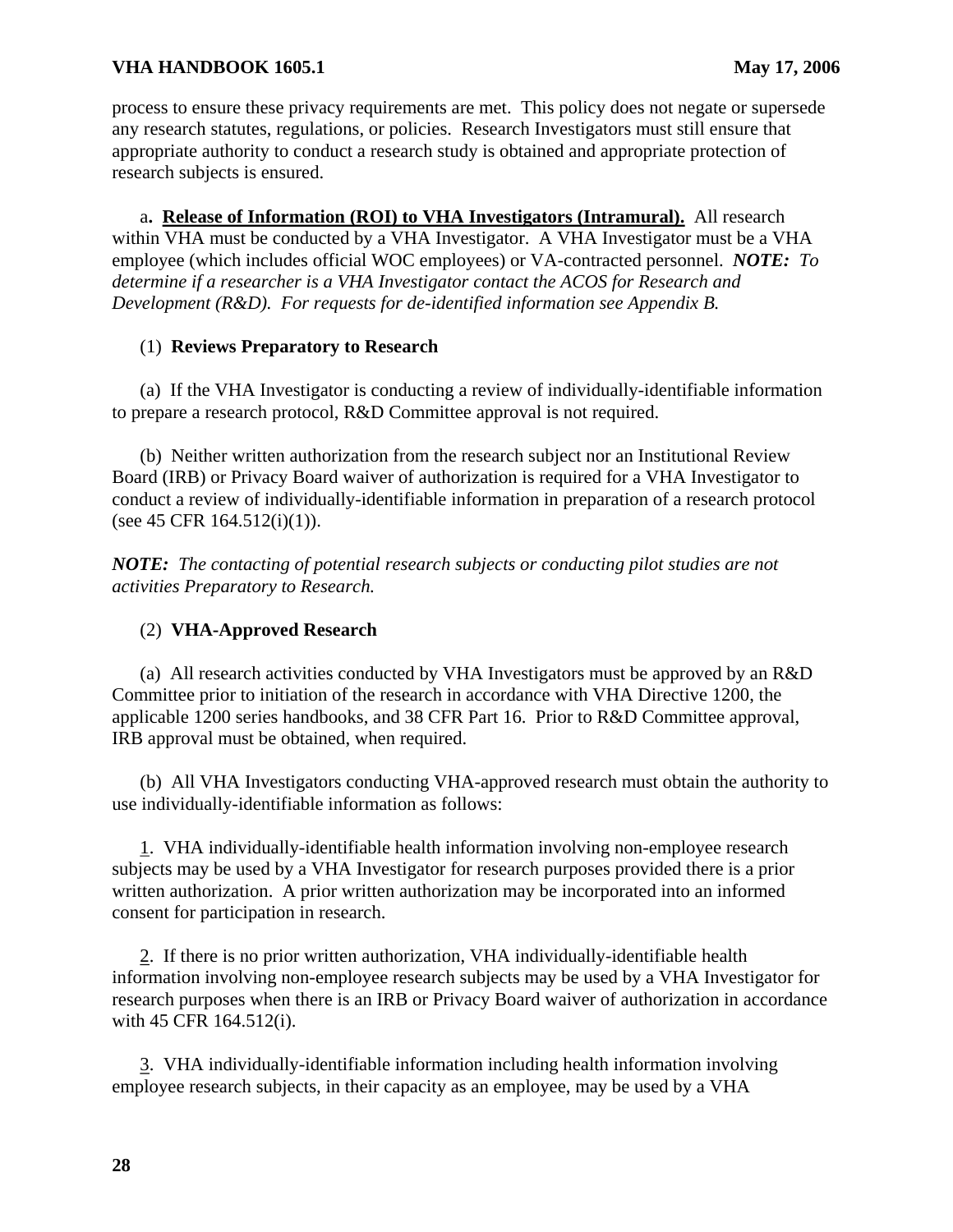Investigator for research purposes in accordance with VHA Directive 1200, applicable 1200 series handbooks, and 38 CFR Part 16.

(c) VHA Investigators conducting VHA-approved research may use a limited data set provided a Data Use Agreement (see App. F) is obtained. *NOTE: For a definition of a "limited data set" see subparagraph 4ff.* 

(d) VHA Investigators may only use the requested data in a manner consistent with the approval research protocol for which the information was requested.

b. **ROI to Non-VHA Investigators (Extramural).** VHA has authority to disclose individually-identifiable information to non-VHA Investigators in accordance with this Handbook. The Chief R&D Officer must also approve the request per VHA Handbook 1200.5. This requirement applies to information requested from national, VISN, and local databases or sources. If the research involves human subjects, the requesting non-VHA Investigator must have received IRB approval for the research. If the research does not meet the definition of Human Subject Research per the Common Rule, the non-VHA Investigator's institution must approve the research. Requests for de-identified information from non-VHA Investigators must be in writing and meet the requirements of Appendix B.

#### (1) **Information from Research Subjects Who are Not VHA Employees**

(a) VHA may disclose the individually-identifiable health information of research subjects who are not VHA employees to non-VHA Investigators for research purposes provided there is a prior written authorization. A prior written authorization may be incorporated into an Informed Authorization Notice or Informed Consent (see VHA Dir. 1200).

(b) If there is no prior written authorization, VHA may disclose individually-identifiable health information, excluding 38 U.S.C. 7332-protected information, to Federal investigators (e.g., Department of Defense, etc.) if the Under Secretary for Health, or designee, has approved the research, and an IRB or Privacy Board has waived the authorization requirement in accordance with 45 CFR 164.512(i) prior to the request for the PHI. For the disclosure of individually-identifiable health information including 38 U.S.C. 7332-protected information see subparagraph 13b(1)(d).

(c) If there is no prior written authorization, VHA may disclose:

1. Individually-identifiable health information, excluding 38 U.S.C. 7332-protected information and names and addresses of the individual subjects, to non-Federal investigators, if there is VHA approval both by the Under Secretary for Health, or designee; and IRB or Privacy Board waiver of authorization.

2. Individually-identifiable health information, including names and addresses of the individual subjects, but excluding 38 U.S.C. 7332-protected information, to non-Federal investigators, if: the Non-Federal Investigators provide the names and addresses of the individual subjects; there is VHA approval by both the Under Secretary for Health, or designee; and there is an IRB or Privacy Board waiver of authorization.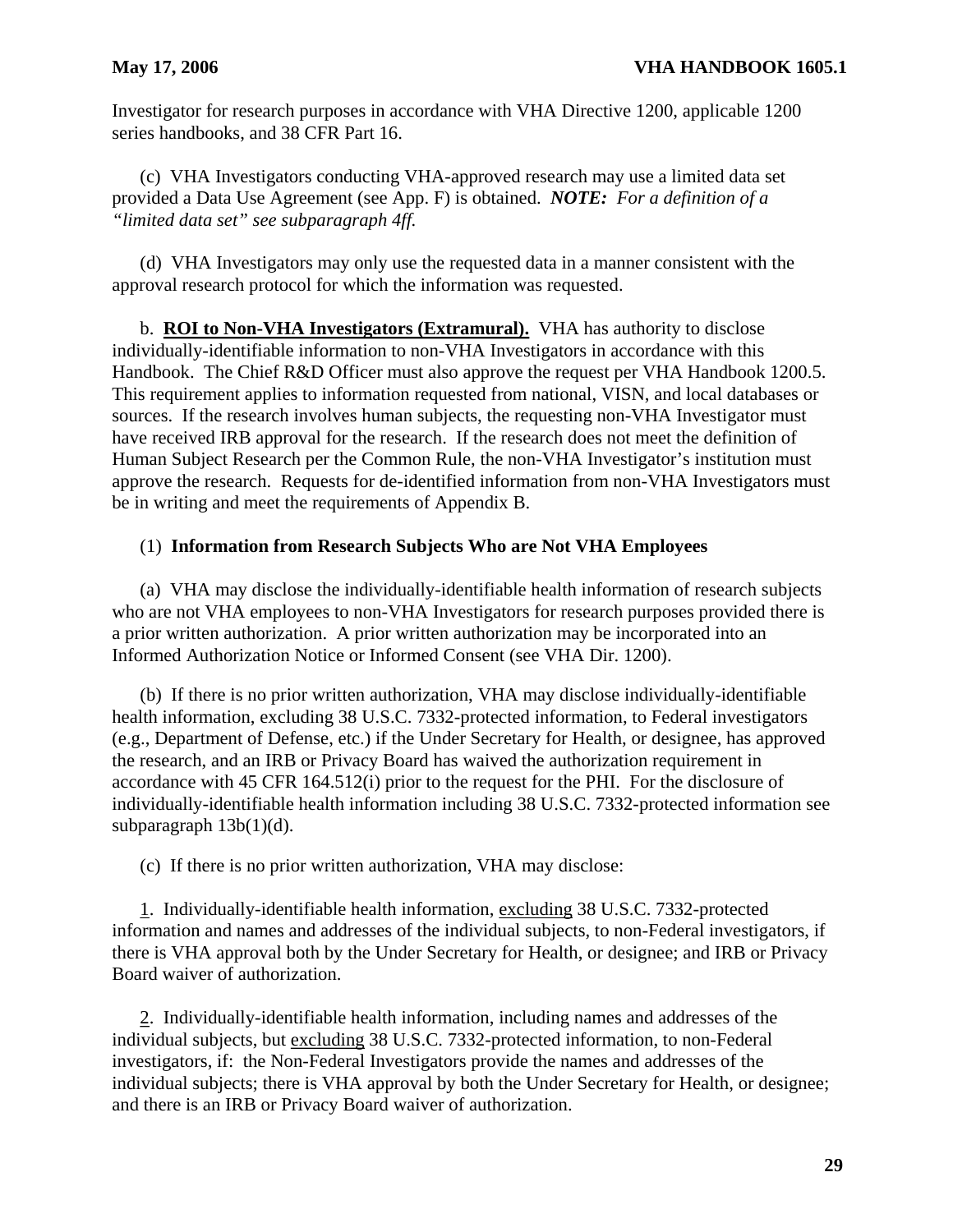3. For the disclosure of individually-identifiable health information including 38 U.S.C. 7332-protected information see subparagraph 13b(1)(d).

(d) Title 38 U.S.C. 7332-protected information may be disclosed without written authorization, if in addition to the requirements of subparagraph  $13b(1)(b)$ , or subparagraph 13b(1)(c), the requirements of 38 CFR 1.488 are met. Specifically, the research protocol must indicate:

1. The information must be maintained in accordance with the security requirements of 38 CFR Section 1.466, or more stringent requirements;

2. The information will not be re-disclosed except back to VA; and

3. The information will not identify any individual patient in any report of the research, or otherwise disclose patient identities.

(e) VHA may disclose a limited data set for research pursuant to a Data Use Agreement. *NOTE: For the Data Use Agreement for Limited Data Sets for Research see Appendix F.*

## (2) **Information from Research Subjects in their Capacity as VHA Employees**

(a) VHA may disclose the individually-identifiable information of research subjects in their capacity as VHA employees, excluding health information, to non-VHA Investigators for research purposes without written authorization, and only in accordance with the Privacy Act and applicable VA privacy policy (see par. 33).

(b) VHA employee health information is to be disclosed using the same privacy processes as veteran health information.

# **14. AUTHORIZATION REQUIREMENTS**

### a. **Written Authorization Necessary**

(1) A written authorization signed by the individual to whom the information or record pertains is required when:

(a) VA health care facilities need to utilize individually-identifiable health information for a purpose other than treatment, payment, and/or health care operations and other authority, as specifically notated by this Handbook, does not exist;

(b) VA health care facilities disclose information for any purpose where other legal authority does not exist; and

(c) VA health care facilities conduct marketing except when communicated face-to-face to an individual.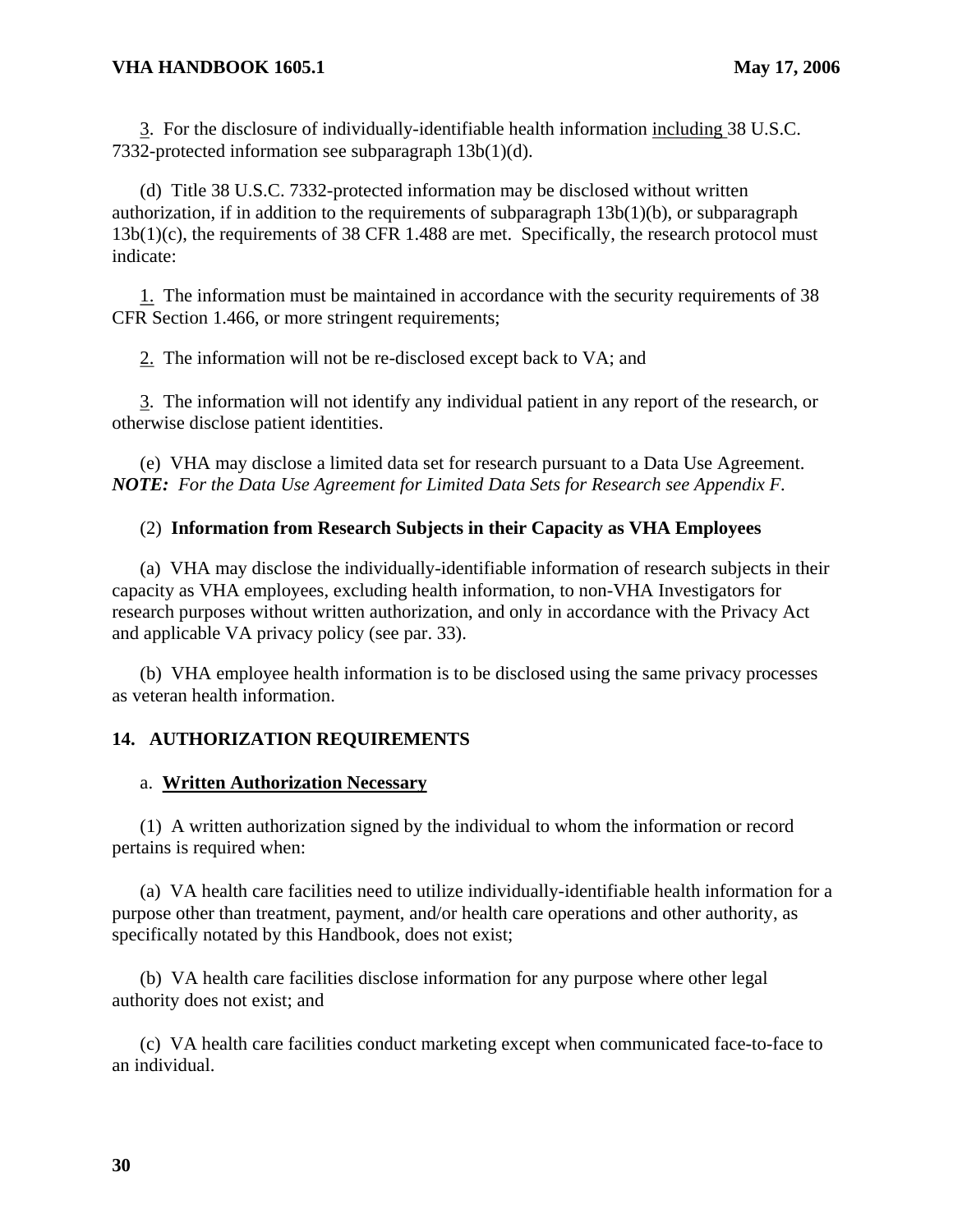(2) The written authorization must comply with the requirements of subparagraphs 14b through 14g.

## b. **Requirements of an Authorization to Release Information**

(1) When an authorization of the individual is required to release individually-identifiable information, the authorization must be in writing and include the following information:

(a) The identity, i.e., name and social security number, of the individual to whom the information pertains.

(b) A description of the information to be used or disclosed that identifies the information in a specific and meaningful fashion. If HIV, sickle cell anemia, drug and/or alcohol abuse treatment information is to be disclosed, this information must be specifically identified in the description.

(c) The name, or other specific identification, of the person(s), class of persons, or office designation(s) authorized to make the requested use or disclosure.

(d) The name or other specific identification of the person(s), class of persons, or office designation(s) to whom the agency may make the requested use or disclosure.

(e) A description of each purpose of the requested use or disclosure. A statement "at the request of the individual" is sufficient when an individual initiates the authorization and does not, or elects not to, provide a statement of the purpose.

(f) An expiration date or event that relates to the individual or the purpose of the use or disclosure. Examples of appropriate expiration date language are as follows:

 $1$ . The statement "end of the research study" or similar language is sufficient if the authorization is for use or disclosure of individually-identifiable health information for research.

2. The statement "none" or similar language is sufficient if the authorization is for the agency to use or disclose individually-identifiable health information, including for the creation and maintenance of a research database or research repository.

 $(g)$  The signature of the individual, or someone with the authority to act on behalf of the individual, and date signed.

(h) A statement that the individual has the right to revoke the authorization in writing except to the extent that the entity has already acted in reliance on it, and a description of how the individual may revoke the authorization (e.g., to whom the revocation is provided).

(i) A statement that treatment, payment, enrollment, or eligibility for benefits cannot be conditioned on the individual completing an authorization. Participation in a research study may be conditioned on the individual signing the authorization (see 45 CFR 164.508(b)(4(i)).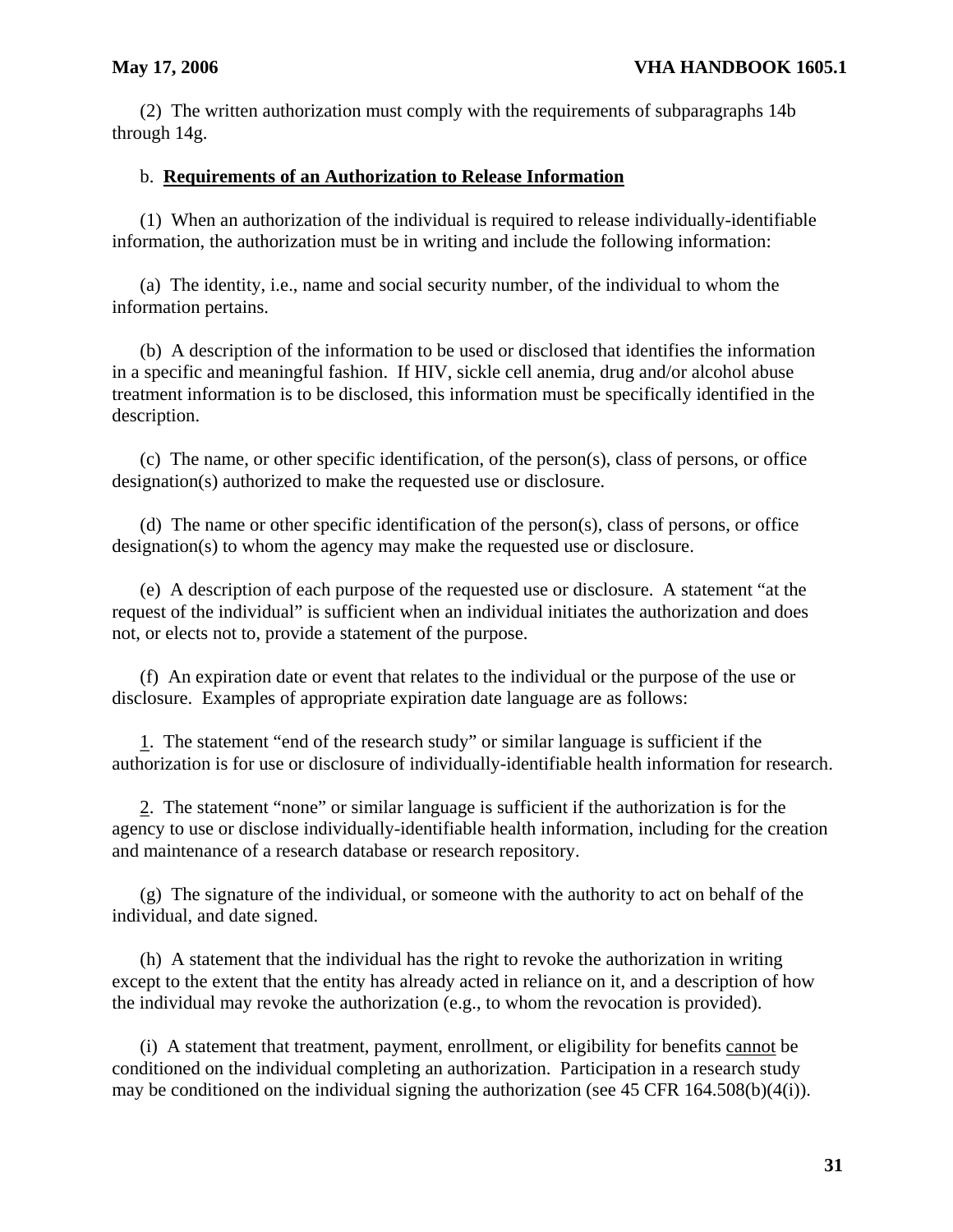(j) A statement that individually-identifiable health information disclosed pursuant to the authorization may no longer be protected by Federal laws or regulations and may be subject to re-disclosure by the recipient.

(2) Authorization may be given:

(a) On VA Form 10-5345, Request for and Authorization to Release Medical Records or Health Information, or any subsequent authorization form approved to replace this form;

(b) In correspondence requesting a release signed by the individual, or a person authorized to act for the individual, on any stationary or forms of the individuals, agencies, or organizations to whom the information is to be released, provided it meets the requirements of preceding subparagraph 14b(1).

*NOTE: Photocopies, scanned documents, or faxes of authorizations are acceptable after the validity of the form has been verified.* 

(3) An authorization for the use or disclosure of individually-identifiable health information for a research study may be combined with any other type of written permission for the same research study, including the Informed Consent or consent to participate in research.

### c. **Invalid Authorization**

(1) Information will not be disclosed on the basis of an authorization form that:

(a) Fails to meet all of the requirements set forth in preceding subparagraph 14b;

- (b) Has expired;
- (c) Is known to have been revoked;

(d) Has been combined with another document except as described in subparagraph 14b(3) to create an inappropriate compound authorization; or

(e) That is known, or in the exercise of reasonable care needs to be known, to VHA personnel to be false with respect to any item of the authorization requirements.

(2) If an authorization form is invalid, notify the requestor of the deficiencies except for 38 U.S.C. 7332-protected information (see subpar. 14f).

### d. **Who May Sign An Authorization**

(1) Written authorization for release of information is valid when signed by:

(a) The individual.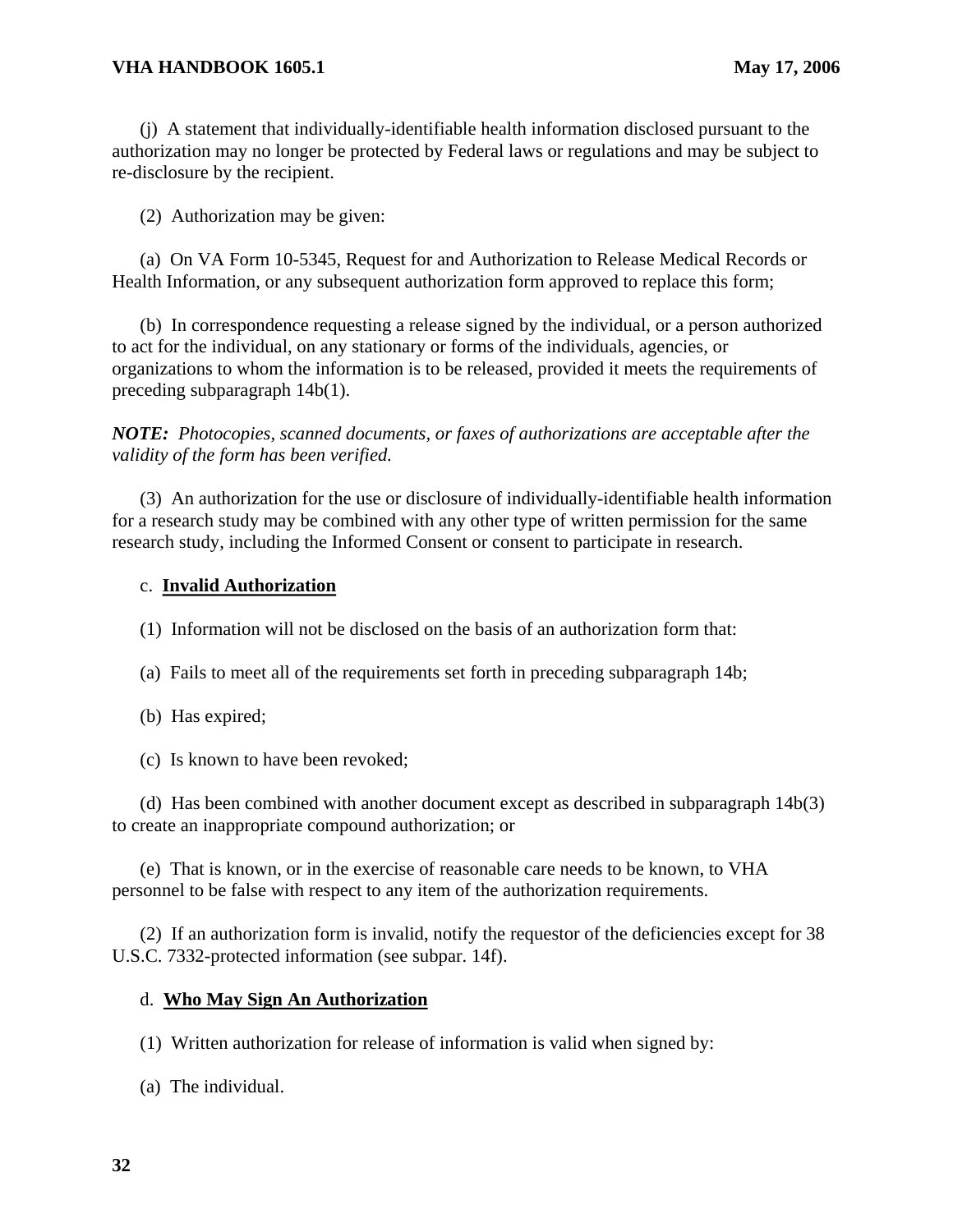(b) A court-appointed legal guardian. *NOTE: A VA Federal fiduciary administratively appointed by VBA to administer a beneficiary's VA monetary benefits is not empowered to exercise privacy rights of the VA beneficiary who is the subject of that appointment including granting authorization.* 

(c) A person legally authorized in writing by the individual (or the individual's legal guardian) to act on behalf of the individual (i.e., POA).

(d) If the individual is deceased, then Executor of Estate, next-of-kin, or other person who has authority to act on behalf of the individual (see par. 31).

(2) When VHA requests an individual to sign an authorization form, a copy of the completed signed authorization must be provided to the individual.

### e. **Duration Of Authorization**

(1) An authorization for an ROI is only valid for the period specified in the authorization. An authorization that does not contain an expiration date, a specified ascertainable event, or condition (i.e., death) is not valid and needs to be returned to the requestor (see subpar. 14b(1)(h) for language regarding the duration of a research authorization).

(2) Generally, individually-identifiable information need not be disclosed if it was created after the date the authorization was signed. However, when an individual authorizes disclosure of information created after the date the authorization was signed, VHA may disclose such information upon the request(s) of the designated recipient in accordance with the original authorization.

# f. **Authorization Content Requirements For HIV, Sickle Cell Anemia, Drug and/or Alcohol Information**

(1) When a person presents VHA with an insufficient authorization for records protected by 38 U.S.C. Section 7332, VA must, in the process of obtaining a legally-sufficient authorization, correspond only with the individual whose records are involved, or the legal guardian of an incompetent individual, or the person who is authorized to act on behalf of the individual (e.g,. next-of-kin of a deceased patient (see par. 31)), and not with any other person.

(2) Unless the authorization description expressly covers 38 U.S.C. 7332-protected information, no person or entity, except for the individual to whom the information pertains may be advised that individually-identifiable health information relates to drug abuse, alcoholism, or alcohol abuse, tests for or infection with HIV, or sickle cell anemia.

#### g. **Prohibition on Re-disclosure**

(1) Whenever a written disclosure of 38 U.S.C. 7332-protected information is made with the individual's written authorization, the disclosure must be accompanied by the following written statement: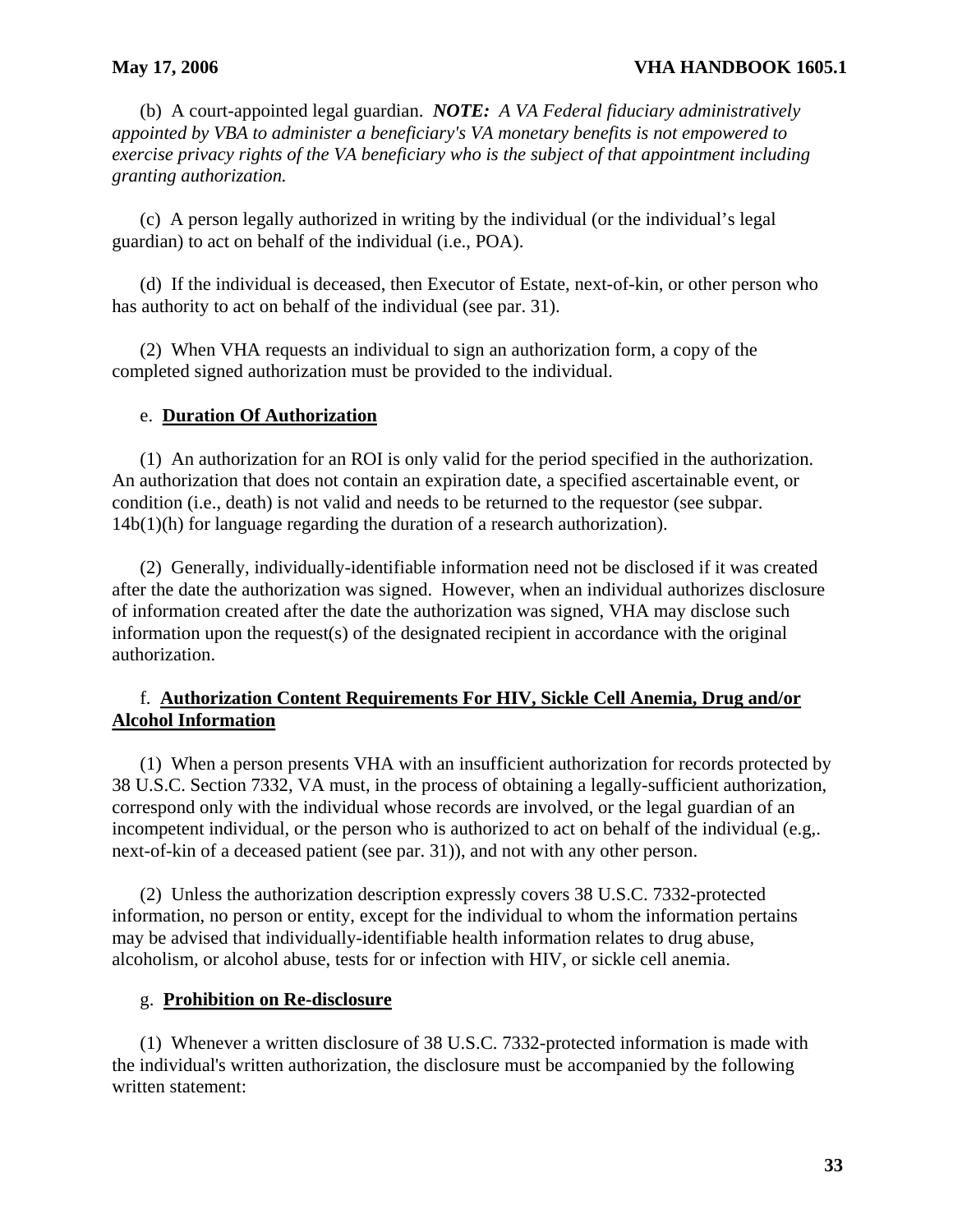"This information has been disclosed to you from records protected by Federal confidentiality statute 38 U.S.C. 7332. Federal rules prohibit you from making any further disclosure of this information unless further disclosure is expressly permitted by the written authorization of the person to whom it pertains or as otherwise permitted by 38 U.S.C. 7332. A general authorization for the release of medical or other information is not sufficient for this purpose. The Federal rules restrict any use of the information to criminally investigate or prosecute any human immunodeficiency virus, sickle cell anemia, or alcohol or drug abuse patient."

(2) The person to whom name and address information is disclosed must be notified in writing that the information may not be re-disclosed or used for a purpose other than that for which the disclosure was made under 38 U.S.C 5701(f).

(3) The notification must inform the person that anyone who violates any provision of 38 U.S.C. 7332, will be fined up to \$5,000 in the case of a first offense, and up to \$20,000 in the case of a subsequent offense.

#### **15. PROCESSING A REQUEST**

#### a. **General**

(1) Anyone may request VHA to disclose any record. Any request for information maintained in VHA records must be processed under all applicable confidentiality statutes and regulations (see subpar. 2b).

(2) The request must be in writing and describe the record(s) sought, so it may be located in a reasonable amount of time.

(3) Determine who is making the request for information.

(a) If the requestor is the individual to whom the records pertain, follow the guidance in paragraph 7.

(b) If the requestor is other than the individual to whom the record pertains (third party), determine what information or record is requested as outlined in subparagraph 15a(4) and for what purpose.

(4) Determine what information is being requested.

(a) If the record requested does not contain individually-identifiable information, process the request in accordance with paragraph 32.

(b) If the record requested contains individually-identifiable information, review the applicable paragraphs of this Handbook (par. 16 through par. 30) for guidance directed at the specific requestor and/or purpose. For example, for a request from a Congressional Member see paragraph 18. If upon review, disclosure of individually-identifiable information is not permitted, process the request in accordance with paragraph 32.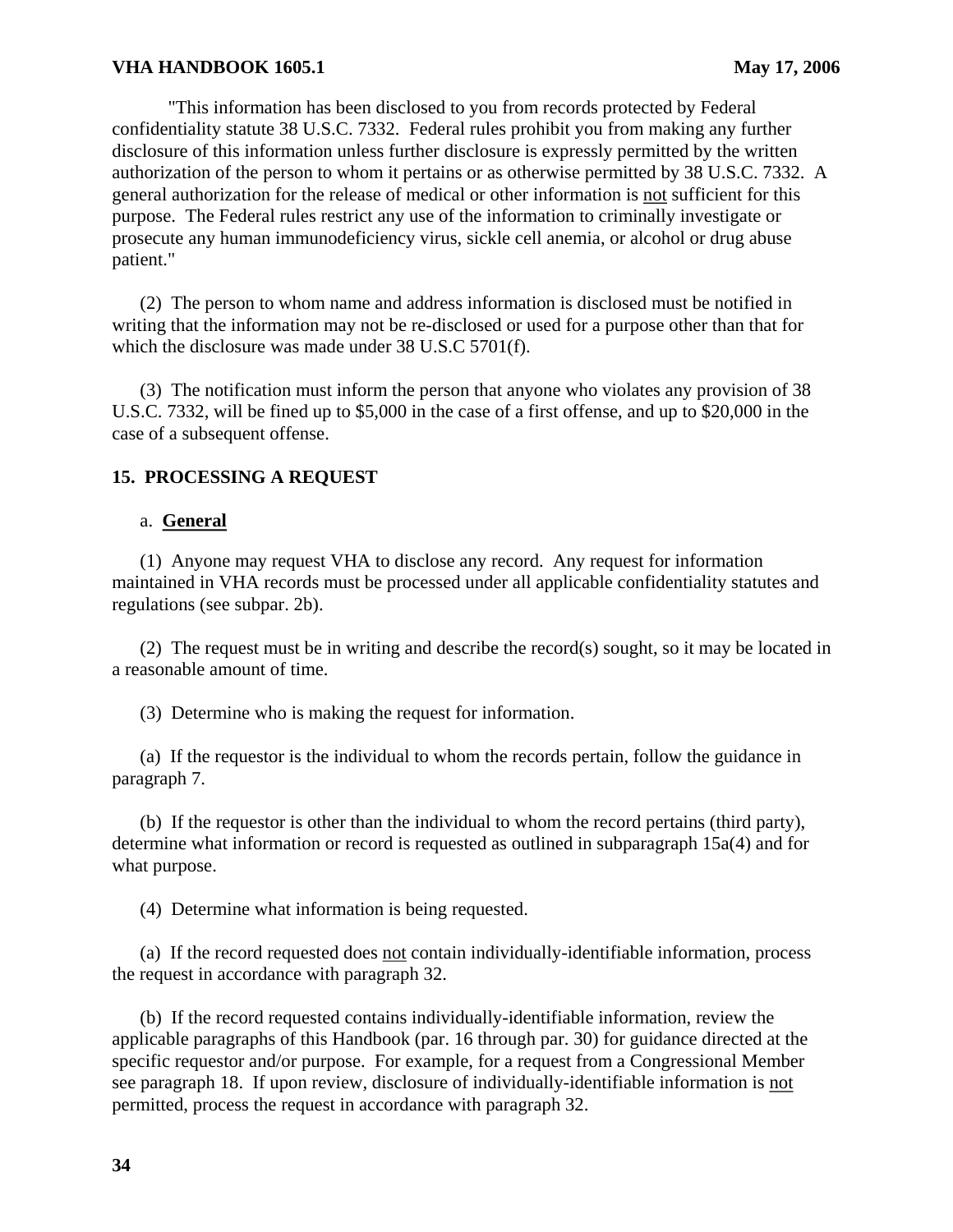(c) If the record requested contains individually-identifiable information and the guidance in paragraphs 18 through 30 is not applicable, process the request by reviewing the applicable Federal privacy laws and regulations as indicated in paragraph 17.

(d) If the request is on a deceased individual, process the request in accordance with paragraph 31.

(5) Process requests from a third party for individually-identifiable information within the time standards outlined in subparagraph 15b, and charge the applicable fees as outlined in subparagraph 15c.

(6) A third party may request VHA disclose or provide individually-identifiable information in an electronic format, such as on Compact Disk (CD), in lieu of paper copies. When the records requested exist electronically and can be reproduced in the request format, VHA must accommodate such a request.

*NOTE: If the paragraph in this Handbook applicable to a particular request for individuallyidentifiable information cannot be identified, contact the facility Privacy Officer.* 

# b. **Time Standards**

(1) Requests for copies of individually-identifiable information, including health information, must be answered within 20 workdays from the date of receipt.

(2) When, for good cause shown, the information cannot be provided within 20 workdays from the date the request was initially received, the requester must be informed in writing as to the reason the information cannot be provided and the anticipated date the information will be available.

(3) Any requests for copies of individually-identifiable health information from the individual to whom the records pertain must be processed within the timeframes indicated in subparagraph 7(b)(7).

# c. **Fees**

 (1) **Photocopying Charges.** A fee will not be charged for any search or review of a record except for certain FOIA requests (see subpar. 32). Upon request, the individual to whom a record pertains must be provided with one free copy of their VA Benefits record or information. When charges are made for additional copies of records, the fee as stated in 38 CFR 1.577(f) or subsequent regulations will be charged (see Table of Fees in subpar. 15c(3)).

(2) **Certification of Papers and Documents.** The VA health care facility Director delegates to a VA health care facility employee, normally the Chief, HIMS, the authority to certify information released from records on VA Form 4505, Identification Card, Delegation of Authority. When requested, the following certification must be furnished: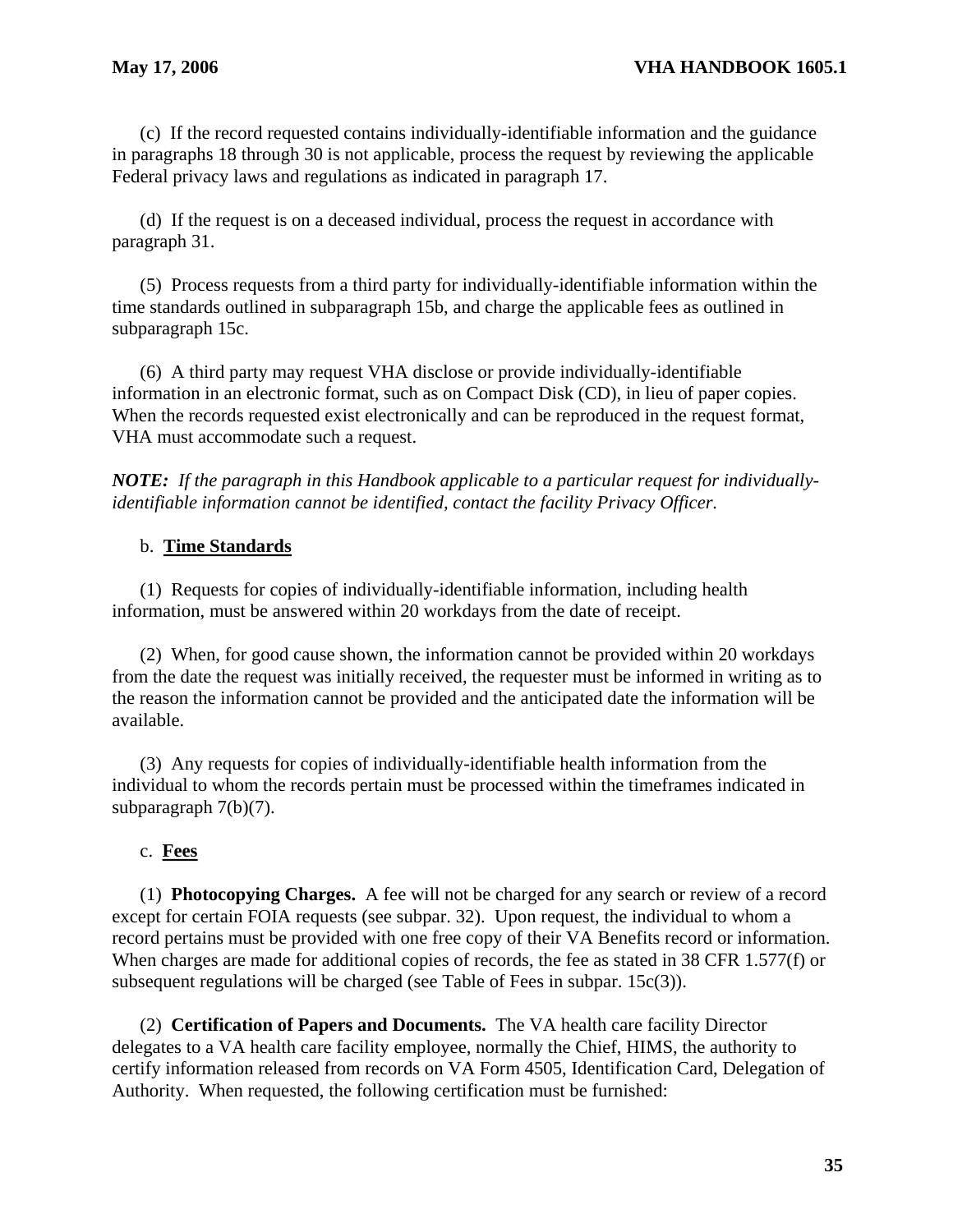"Certification - under 38 CFR 2.2, and certification authority delegated by the facility Director, I certify that this is a true copy of the original document in VA files."

\_\_\_\_\_\_\_\_\_\_\_\_\_\_\_\_\_\_\_\_\_\_\_\_\_\_\_\_\_\_\_\_\_\_\_\_\_\_\_\_\_\_\_\_\_\_\_\_\_\_\_\_\_\_\_ \_\_\_\_\_\_\_\_\_\_\_\_\_\_\_\_\_\_\_\_

(Typed Name of Employee) (Date Signed)

### (3) **Table of Fees.**

| Individuals first paper copy of own VA                             | Free copy                                       |
|--------------------------------------------------------------------|-------------------------------------------------|
| benefits records including medical records                         |                                                 |
| under Right of Access                                              |                                                 |
| Paper one-sided copies $(8\frac{1}{2}$ " x 11"; $8\frac{1}{2}$ " x | \$0.15 per page after first 100 one-sided pages |
| 14")                                                               |                                                 |
| Non-paper copies (x-rays, video tapes, slides,                     | Actual direct cost of duplication*              |
| microfilm)                                                         |                                                 |
| Electronic copies (CD-ROM, disk, computer                          | Actual direct cost of duplication*              |
| files, etc.)                                                       |                                                 |
| Abstracts or copies to insurance companies                         | $$10.00$ per request                            |
| for other than litigation purposes                                 |                                                 |
| Attestation under the seal of the Agency                           | \$3.00 per document so certified                |
| All other reproduction or copies                                   | Actual direct cost of duplication*              |

**\****NOTE: Actual direct cost is calculated by determining the cost of operating the duplication equipment and the cost of the employee's time (base hourly rate of pay plus 16 percent multiplied by number of hours). Actual direct cost does not include the overhead cost of operating the facility or building, including utilities, where the equipment is located.* 

d. **Requests for Information Requiring Referral to Regional Counsel.** The following types of requests for information must be reviewed with the Regional Counsel and any release of information will be made only in compliance with the instructions of Regional Counsel:

(1) Requests for medical information that is to be used in suits against the U.S. Government or in a prosecution against a patient that has been instituted or which is being contemplated.

(2) Subpoenas for medical records issued by or under the auspices of a court or quasi judicial body not accompanied by an authorization from the patient.

(3) Requests for information, which indicate possible liability for the cost of hospitalization and medical services (such as tort-feasor, worker's compensation, or other third party cases), as categorized in M-1, Part I, Chapter 15, Charges and Payments for Medical Care.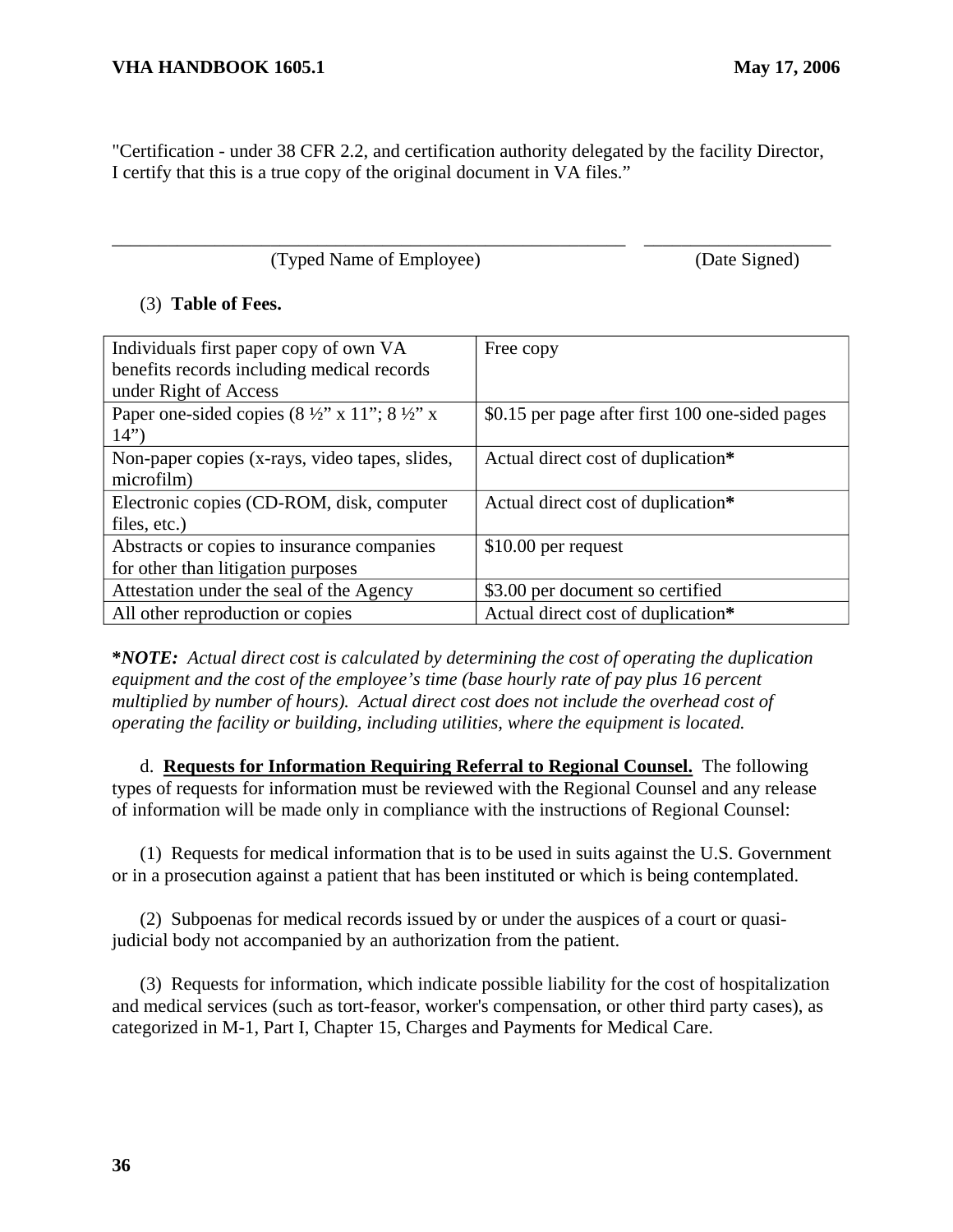## **16. ROI WITHIN VA FOR PURPOSES OTHER THAN TREATMENT, PAYMENT, AND/OR HEALTH CARE OPERATIONS WITHOUT AUTHORIZATION**

This paragraph covers the disclosure of individually-identifiable information from VHA records to VA entities without prior written authorization for purposes other than treatment, payment, or health care operations.

# a. **OGC**

(1) VHA may provide all VHA information, including individually-identifiable information to OGC for any official purpose authorized by law.

(2) VHA Central Office must maintain a Memorandum of Understanding with OGC for authorizing the sharing of individually-identifiable health information with OGC for legal counsel provided to VHA.

#### b. **Inspector General**

(1) Subject to subparagraph 16b(2), VHA must provide any information, including individually-identifiable information to the VA Inspector General for any official purpose authorized by law. This includes individually-identifiable health information for the purpose of health care oversight (see 45 CFR 164.512(d)). Unless otherwise specified by the VA Inspector General, all requests for VHA individually-identifiable health information must be for health care oversight activities.

(2) For guidance on disclosures to the VA Inspector General for purposes of law enforcement activities see subparagraph 21g (see 45 CFR 164.512(f)).

c. **Office of Resolution Management.** VHA may disclose individually-identifiable information to the Office of Resolution Management when necessary for determining compliance with Equal Employment Opportunity (EEO) requirements.

### d. **VBA**

(1) VHA may disclose veteran individually-identifiable information to VBA for eligibility for, or entitlement to, or to provide benefits under the laws administered by the Secretary of Veterans Affairs (see 45 CFR 164.512(k)). Such benefits include adjudication of claims and entitlement to VA health care.

(2) VHA may disclose all other non-veteran VHA records or information to VBA for any official purpose authorized by law.

e. **Board of Veterans Appeals (BVA).** VHA may disclose veteran individuallyidentifiable information to BVA for eligibility for, or entitlement to, or that provide benefits under the laws administered by the Secretary of Veterans Affairs (see 45 CFR 164.512(k)). *NOTE: Such benefits include processing adjudication of claims appeals.*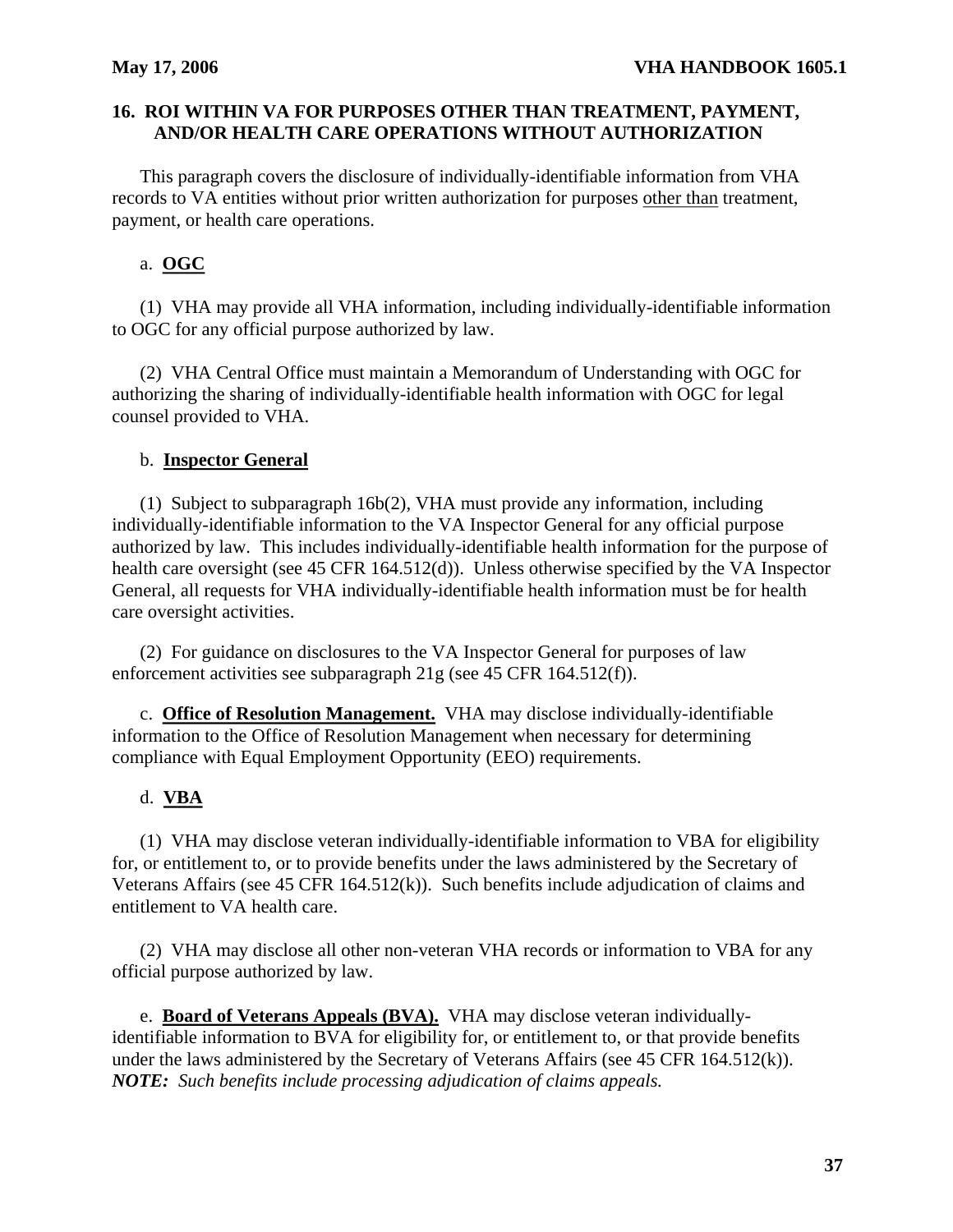f.  **National Cemetery Administration (NCA).** VHA may disclose individuallyunder the laws administered by the Secretary of Veterans Affairs (see 45 CFR 164.512(k)). For identifiable information to NCA for eligibility for, or entitlement to, or that provide benefits example, VHA may provide NCA claimant information for burial benefits.

## g. **VA Contractors**

(1) VHA may disclose non-veteran individually-identifiable information to a VA contractor for the purposes of fulfilling the contract.

place. (2) Contact the VA health care facility Privacy Officer prior to the release of any veteran individually-identifiable information to a VA contractor to ensure appropriate authority is in

(3) All contracts must contain the appropriate privacy language (see subpar. 35i).

(4) All contracts that provide for the maintenance of a system of records on behalf of VA to accomplish a Department function, or provide for the disclosure of information from a VA system of records to the contractor, must include wording that makes the provisions of the Privacy Act apply to the contractor. Such notifications and clauses must conform to those prescribed by Federal Acquisition Regulations (FAR), and VA Acquisition Regulations (VAAR). Health care facilities must comply with these requirements.

(5) When a contract provides for access to, or maintenance of, information protected by other confidentiality statutes, (e.g., 38 U.S.C. 5705 and 7332) the contract must provide notification to the contractor that the records are protected by these confidentiality provisions which restricts the disclosure of the information and the purposes for which the information may be used.

(6) **Contract Nursing Homes.**  A nursing home with which VHA has a contract may be provided individually-identifiable information including health information for the purposes of fulfilling the contract for providing medical care to veterans housed in its facility.

h.  **Office of Employment Discrimination, Complaints, and Adjudication (OEDCA).**  VHA may disclose individually-identifiable information to OEDCA when necessary for determining compliance with EEO requirements.

### i. **Unions**

(1) VA unions, in the course of fulfilling their representational responsibilities, may make a request to management to provide copies of facility records pursuant to its authority under 5 U.S.C. Section 7114(b)(4). Unions may request any records that are maintained by a VHA facility. This might include releasable portions of completed boards of investigation, patient medical records, or an employee's personnel records. However, under certain circumstances, unions may not be legally entitled to receive individually-identifiable health information, or information protected by other statutes, such as the Privacy Act.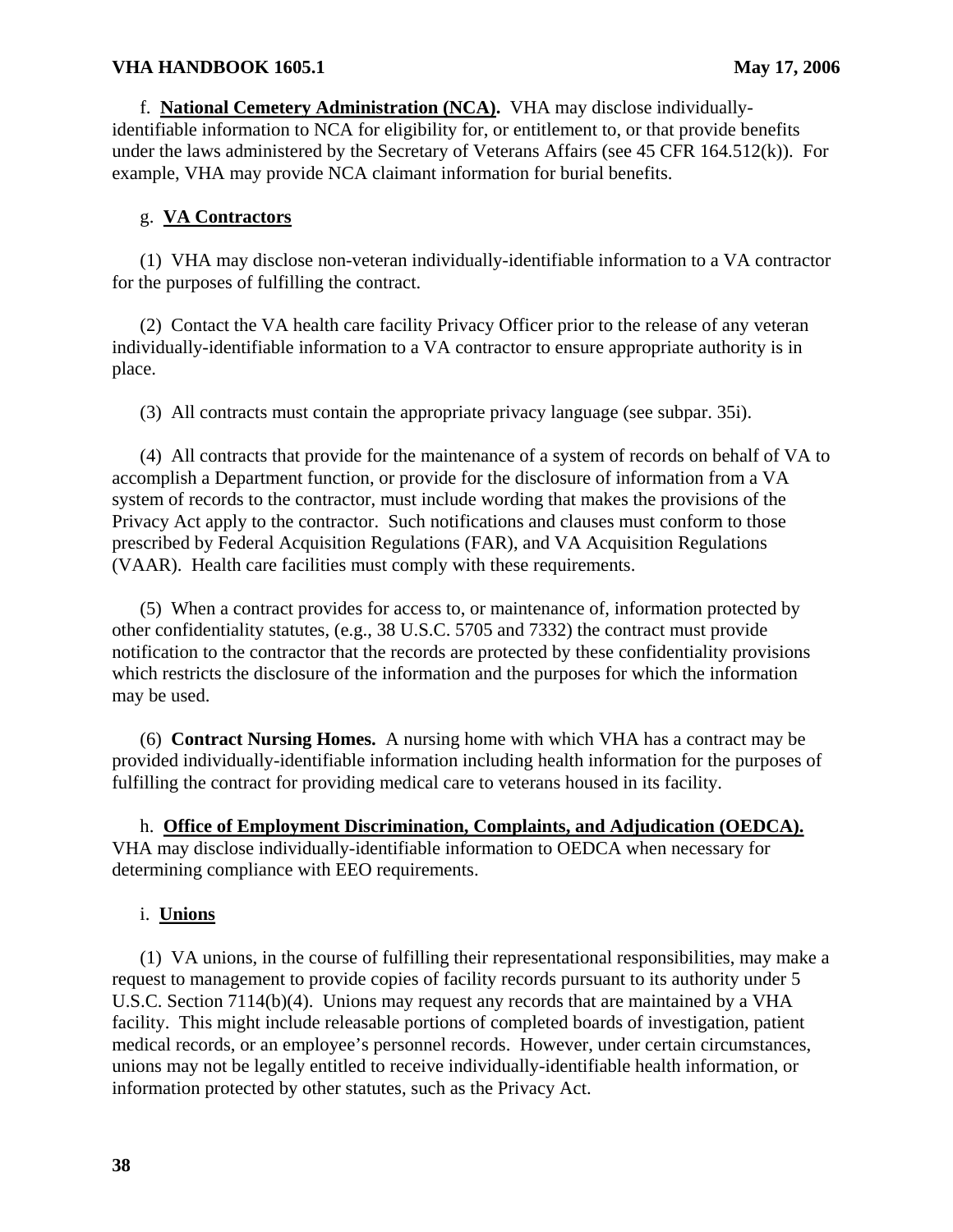(2) **Types of Requests.** There is no specific format that must be used by a Union to make a request for agency information or records from management. Generally, a Union makes a written or oral request for "information" citing 5 U.S.C. Section 7114(b)(4) and/or citing a particular Article and/or Section of the union contract. Some unions request documents or information citing the provisions of the "Freedom of Information Act," or without citing any particular statutory or contractual provision.

(3) **Processing of Request.** Regardless of the format of the request, upon receipt of a request by a Union for facility records, the servicing Human Resources Management (HRM) office and the Regional Counsel's office needs to be contacted immediately. The Regional Counsel's office must assist management officials in determining whether facility records (or information from agency records) are exempt from release pursuant to Federal law and regulations. HRM and Regional Counsel staff can refer to paragraph 33, for guidance in how to process Union requests for information and/or agency records.

j. **Compensated Work Therapy (CWT) Workers.** VHA may not disclose or release any individually-identifiable information to a CWT Worker, as they are not VA personnel, without the signed written authorization of the individual to whom the information pertains.

# k. **VA Researchers**

(1) VHA may use employee information including health information for official VHA research studies in accordance with VHA Directive 1200 and 38 CFR Part 16.

(2) For use or disclosure of individually-identifiable health information involving nonemployee research subjects for research purposes (see par. 13).

# l. **VA Human Resources Management Services (HRMS)**

(1) VHA may disclose individually-identifiable information to VA HRMS as authorized by law.

(2) VHA may disclose individually-identifiable health information of non-employees to VA HRMS only for purposes of managing the VHA work force under a business associate relationship.

# m. **VA Police Service**

(1) VHA may provide VA Police Service with individually-identifiable information as necessary to carry out security functions. Security functions include, but are not limited to: issuing employee badges, securing VA premises, and escorting certain individuals to their VA Medical Center appointments. No special request or other documentation is needed.

(2) VHA may disclose individually-identifiable information for purposes of law enforcement activities such as: issuing parking tickets or speeding tickets on the premises;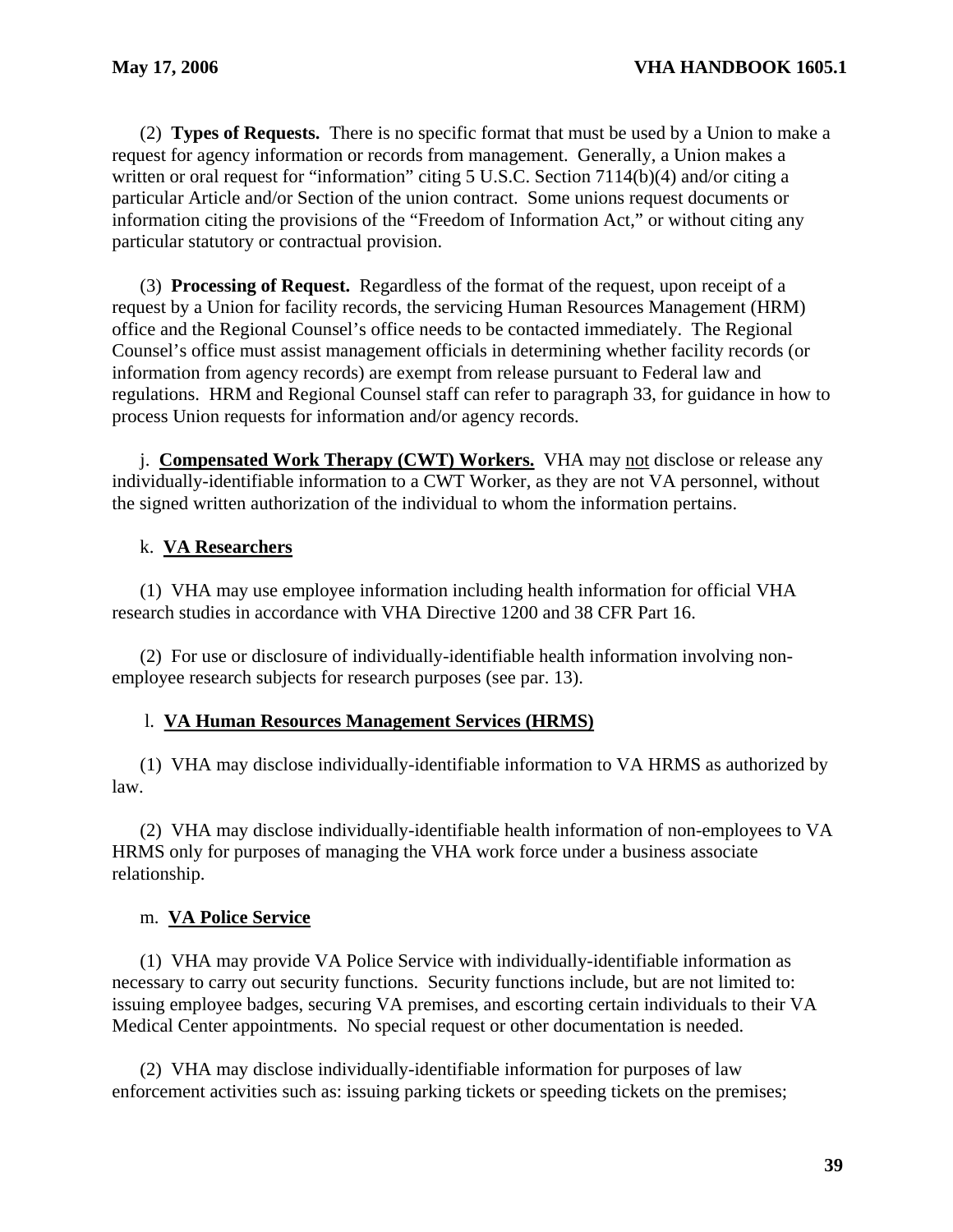responding to auto accidents; responding to suspected criminal activity (e.g., theft from the Retail Store); and reporting fugitive felons seeking care from the VA Medical Center. For these law enforcement functions, the facility VA Police Service must follow polices outlined in subparagraph 21g.

(3) VHA may provide VA Police Service with individually-identifiable information regarding a serious or imminent threat to the health or safety of an individual (e.g., employee) or the public (e.g., bomb threat) as long as the VA Police Service is reasonably able to prevent or lessen the threat.

(4) Disclosure of individually-identifiable information from VA Police Records must be made in accordance with Federal privacy and confidentiality statutes and regulations, as well as VA Police policy (see par. 33).

## **17. ROI OUTSIDE VA, FOR ANY PURPOSE**

#### a. **Disclosure with Authorization**

(1) If VHA receives a request for individually-identifiable information that is accompanied by a written authorization signed by the individual to whom the records pertain, disclosure needs to be made in accordance with the authorization once it has been determined that the authorization is valid (see subpar. 14b).

request. (2) Disclosure is mandatory when a valid written authorization signed by the individual is provided except to the extent that the information is sensitive under Appendix D. Information that is disclosed must be limited to the information that is needed to satisfy the purpose of the

#### b**. Disclosure without Individual's Authorization**

(1) Paragraph 18 through paragraph 30 involve the disclosure of individually-identifiable information (including health information) to entities outside VA, where prior written authorization is not always needed. To the extent possible, this paragraph identifies the disclosure policies involving specific entities (e.g., Courts, Congress, and Federal or state agencies).

(2) If VHA receives a request or wishes to make disclosure to an entity outside VA that has not been identified in paragraph 18 through paragraph 30, VHA needs to analyze whether it has lawful authority to make the disclosure. Specifically, before making a disclosure of any individually-identifiable information (including health information) to an outside entity, VHA needs to determine the type of information involved. The following four questions determine the type of information involved:

(a) Does the information involve drug, alcohol abuse, sickle cell anemia, or HIV information (protected by 38 U.S.C. 7332)?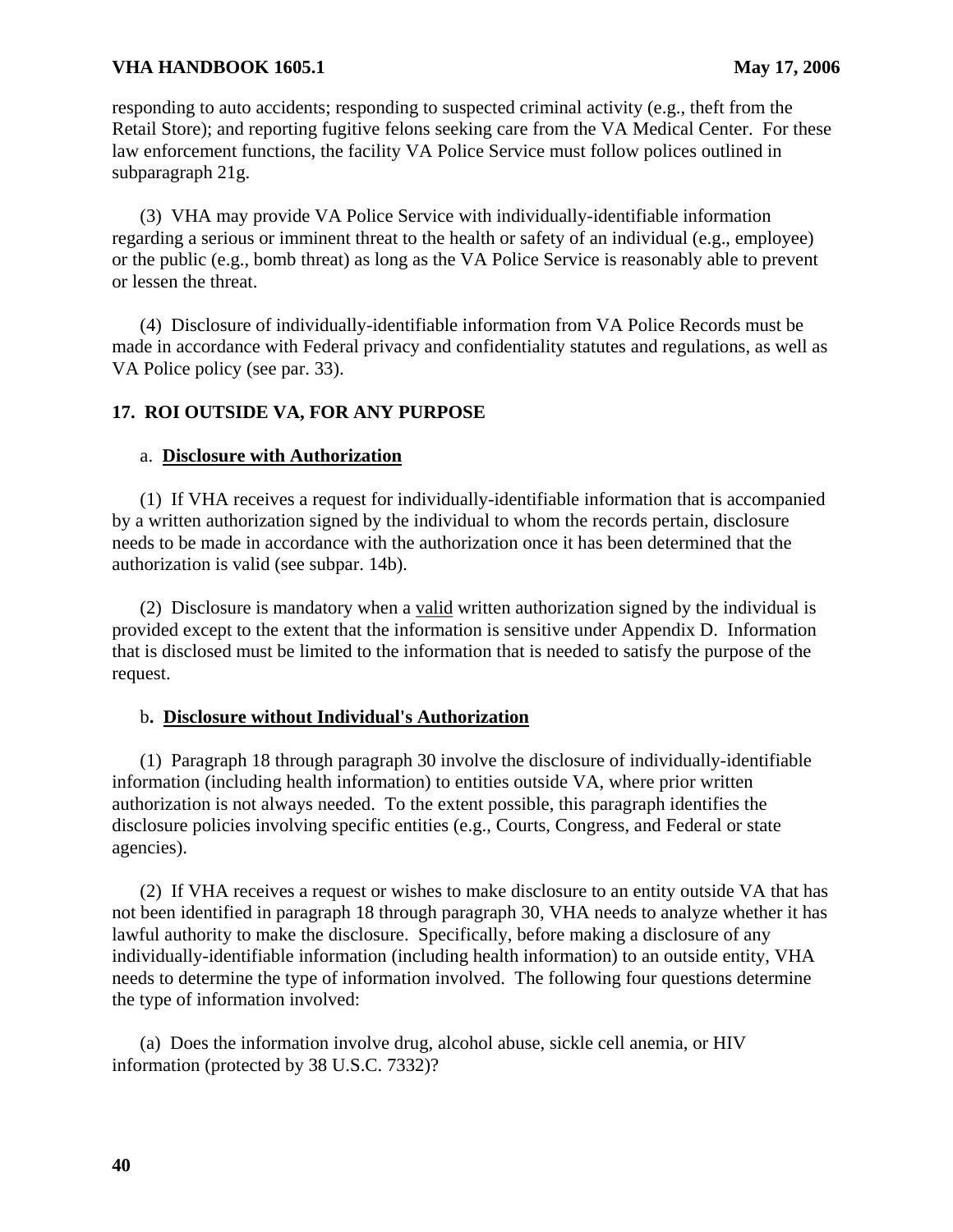(b) Does the information involve the disclosure of a name or address of a Title 38 claimant or the claimant's dependents (protected by 38 U.S.C. 5701)?

(c) Is the information individually filed and retrieved by an individual identifier (i.e., Privacy Act, 5 U.S.C. 552a)?

(d) Does the information involve health information (protected by HIPAA, and 45 CFR Parts 160 and 164)?

(3) VHA needs to determine whether legal authority exists under each of the aforementioned statutes and regulations, where applicable, prior to making the disclosure. For example, if the information is protected by the provisions of the Privacy Act, there must be Privacy Act authority such as a published routine use in the applicable systems of records authorizing the disclosure. If the legal authority in all applicable statutes and regulations is not found, VHA may not make the disclosure.

(4) Disclosure is not mandatory under these provisions, and in questionable situations, the signed authorization of the individual needs to be obtained. Information that is disclosed will be limited to the information that is needed to satisfy the purpose of the request.

### c. **Required by Law Exception**

(1) VHA may use individually-identifiable health information to the extent that such use is mandated or required by law and the use complies with, and is limited to, the relevant requirements of such law.

(2) VHA may disclose individually-identifiable health information without an individual's authorization when mandated or required by law, e.g., statute, regulation, court order, and when there is appropriate authority under Privacy Act and 38 U.S.C.

### **18. CONGRESS**

## a. **Member Acting in an Individual Capacity on Behalf, and at the Request, of the Individual to Whom the Information Pertains**

(1) VHA may disclose individually-identifiable information, including health information, to a Member of Congress (including a staff member acting on the Member's behalf) when responding to an inquiry from a Congressional office that is made at the request of the individual to whom the information pertains under the following conditions:

(a) If prior written authorization has not been provided, the Member needs to provide a copy of the original correspondence from the individual requesting the member's assistance.

(b) If a prior written authorization is provided, the authorization must conform with the requirements of a valid authorization as described in subparagraph 14b.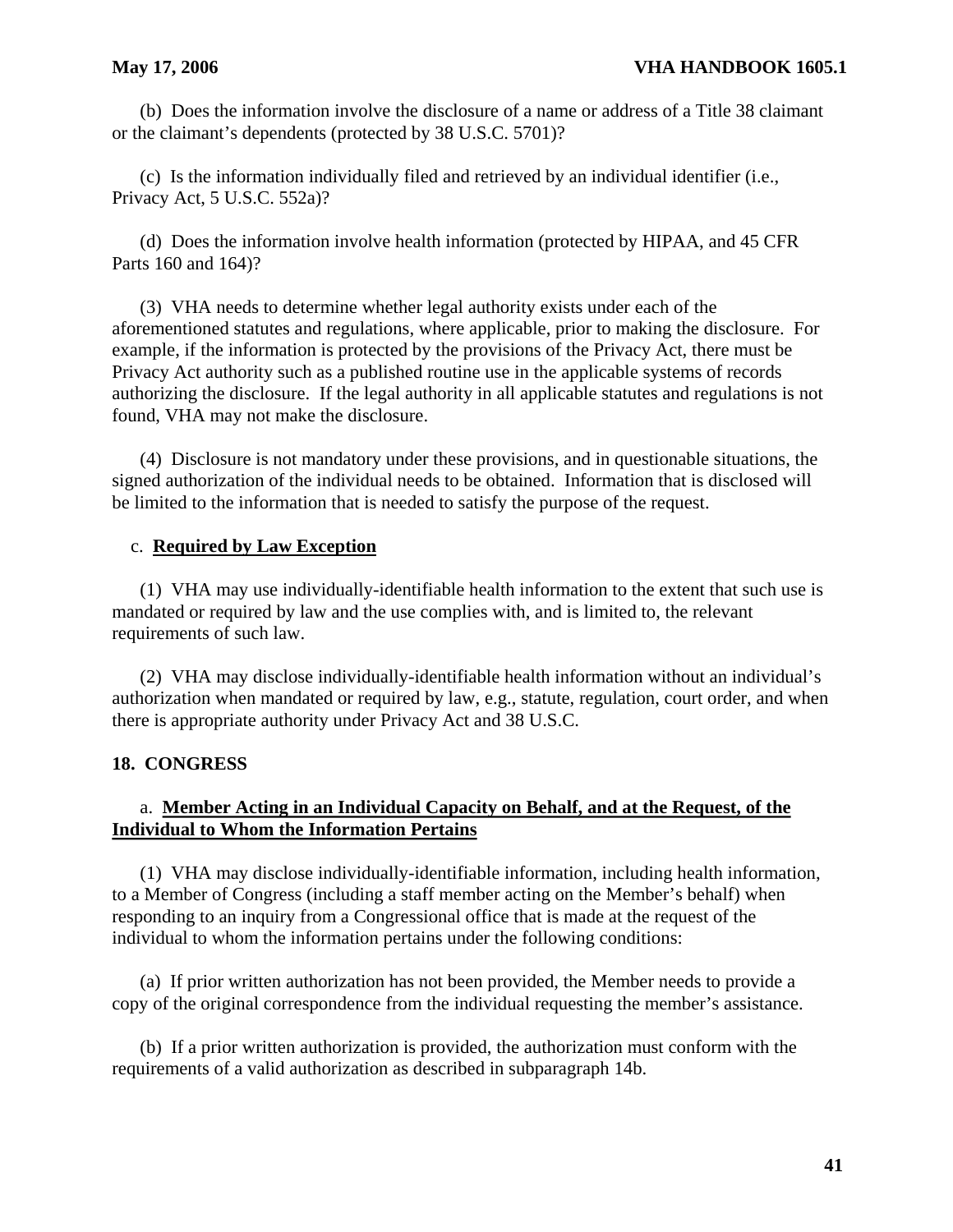(2) An inquiry on behalf of the individual's family does not allow for the disclosure.

#### b. **Member of an Oversight Committee or Subcommittee for Oversight Purposes**

 (1) VHA may disclose individually-identifiable information to a Veterans' Affairs Committee or a Member of a Subcommittee of the House of Representatives, the United States Senate, or to the Chair of a Congressional Committee or Subcommittee having oversight jurisdiction extending to that information, without the individual's written authorization provided that the Chair makes the request, in writing, on behalf of the Committee or Subcommittee, (e.g., House Government Operations Committee, Senate or House Appropriations Committees, Senate Governmental Affairs Committee) on committee letterhead for committee or subcommittee oversight functions.

(a) When individually-identifiable information is provided, the Committee or Subcommittee needs to be advised, in writing, that the information is being released for official purposes only; and that given its private, confidential nature, the information needs to be handled with appropriate sensitivity.

(b) If the request does not involve committee or subcommittee oversight, but merely "casework" of the Member, it needs to be processed in accordance with the guidance provided in preceding subparagraph 18a.

(2) If it is determined that information about an individual being released for oversight purposes to a Member of the House or a Member of Senate Veterans' Affairs Committee (or Chairman or Member of another oversight committee or subcommittee) is sensitive under 38 CFR 1.577(d) (see par. 7), the committee or subcommittee must be advised that it has been medically determined that information being disclosed to it could be harmful to the individual and therefore should not be released directly to the individual.

## c. **Member of Congress Acting on Behalf of a Third Party**

(1) VHA may not disclose individually-identifiable information upon an inquiry from a Member of Congress on behalf of a third party (e.g., spouse, family member, friend, etc.).

(2) The Member of Congress needs to be advised that the written authorization of the individual about whom the information pertains, is required for VHA to disclose the information requested.

### **19. CONSUMER REPORTING AGENCY**

a. VHA may disclose individually-identifiable information, including health information, to consumer reporting agencies, including credit reporting agencies, for purposes of assisting in the collection of indebtedness to VA provided that the provisions of 38 U.S.C.  $5701(g)(4)$  have been met as described in the following: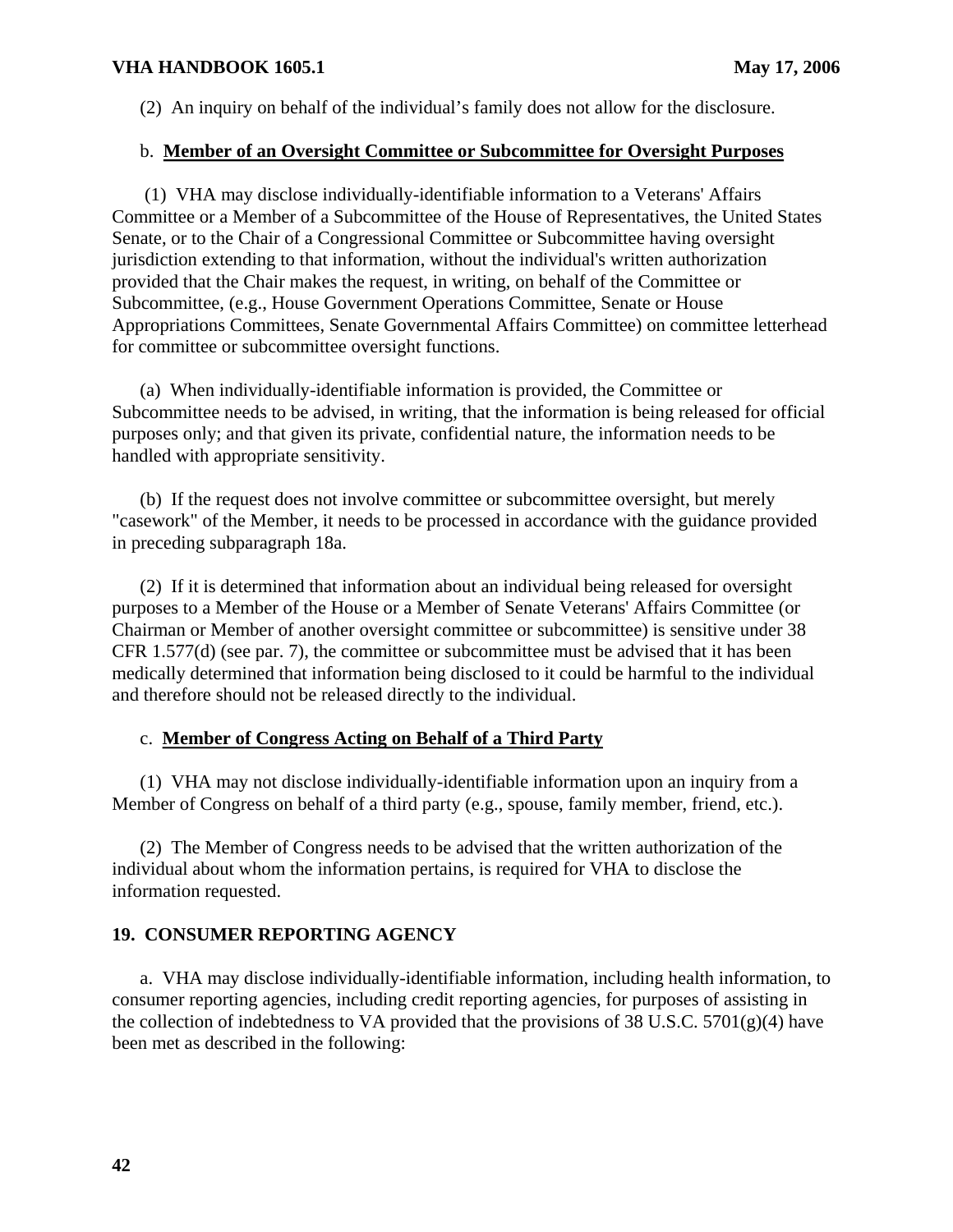b. Information may be released concerning an individual's indebtedness to a consumer reporting agency for the purpose of making information available for inclusion in consumer reports regarding the individual, if VA, in accordance with 38 CFR 1.900-1.970, has:

(1) Made reasonable efforts to notify the individual of the individual's right to dispute, through prescribed administrative processes, the existence or amount of such indebtedness and of the individual's right to request a waiver of such indebtedness under 38 U.S.C. 5302;

(2) Afforded the individual a reasonable opportunity to exercise such rights;

(3) Made a determination with respect to any such dispute or request; and

(4) Thirty calendar days have elapsed after the day on which VA made a determination that reasonable efforts have been made to notify the individual that VA intends to release the information for such purpose.

# **20. COURTS, QUASI-JUDICIAL BODIES, AND ATTORNEYS**

## a. **Non-claimant Individually-identifiable Information**

(1) VA has authority to disclose any non-claimant individually-identifiable information including health information (e.g., employee records) pursuant to a court order from a Federal, State, or local court of competent jurisdiction (see par. 33 for guidance on non-VHA records maintained at VA health care facilities).

(2) VA may disclose any non-claimant individually-identifiable information to a quasijudicial body in accordance with Federal policy and the law (see VA Handbook 6300.4).

## b. **Claimant Individually-identifiable Information Excluding 38 U.S.C. 7332 Information**

# (1) **Release of Individually-identifiable Information to Courts, Quasi-judicial Bodies, and Attorneys**

(a) Litigation not Involving VA in U.S. Courts. Individually-identifiable information will be released for use in proceedings in a Federal court in response to a court order, a subpoena that is issued or approved by a judge of the court (see subpar. 20b(2)), or written authorization in accordance with 38 CFR 1.511 and 38 CFR 14.800-14.811. When the request is not on behalf of the U.S., the cost of producing and reproducing the record, as well as the cost for a VA employee to appear in court to present the record, must be paid in advance. Such fee must be sent to the U.S. Treasury in accordance with established procedures.

(b) Litigation not Involving VA in State, County and Municipal Courts, and Administrative Agencies Functioning in a Quasi-judicial Capacity. Individually-identifiable information may be released for proceedings in these courts in response to a court order, a subpoena that is issued or approved by a judge of the court, or written authorization. Additionally, an affidavit from the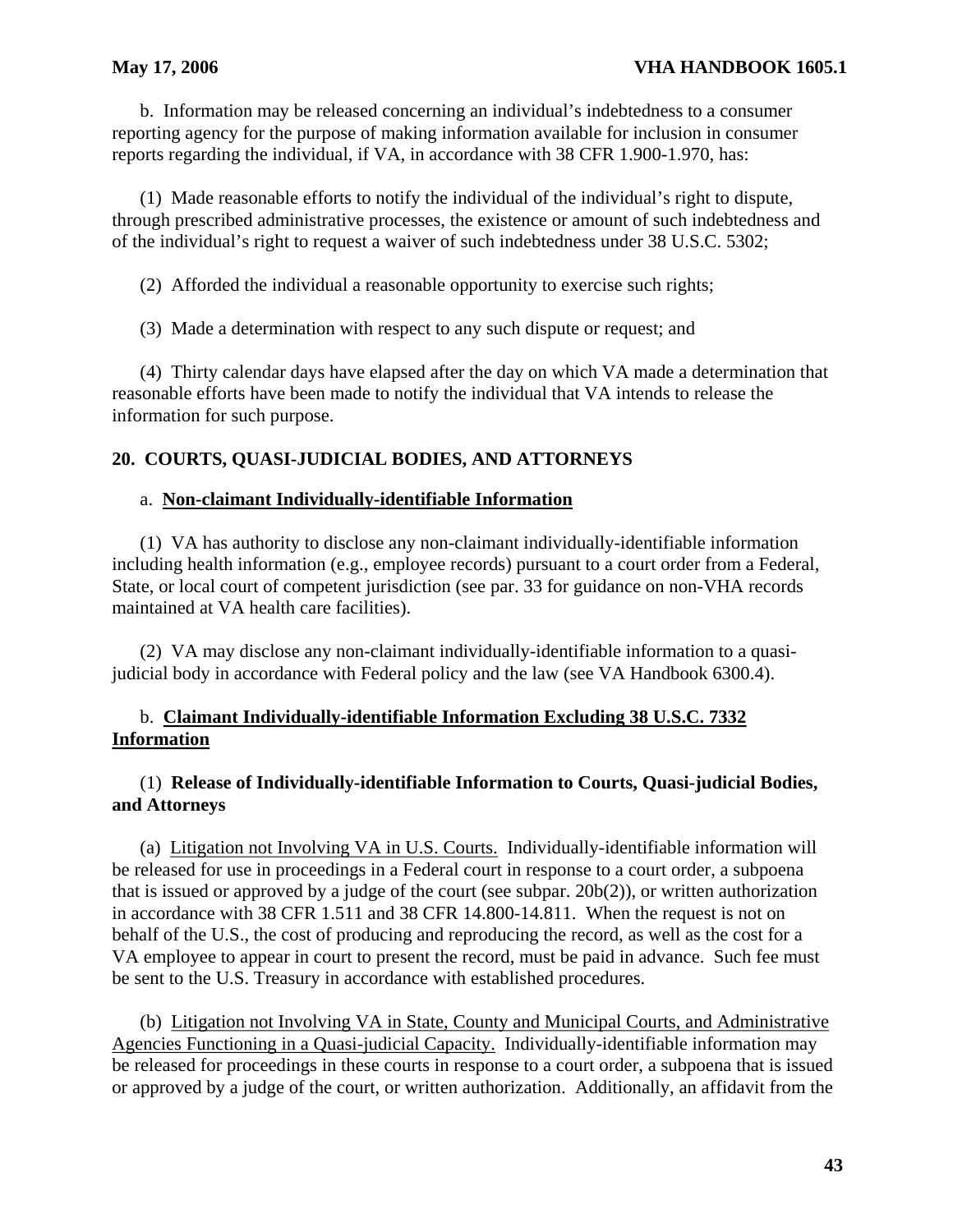attorney desiring the information or records may be required by Regional Counsel. Contact the appropriate Regional Counsel regarding when such an affidavit is required.

1. The affidavit must state:

a. The character of the proceedings.

b. The purpose for which the requested information or records are to be used in evidence.

2. When the information is to be used against the claimant, evidence must be produced that furnishing of the information or records is necessary to prevent perpetration of fraud or other injustice. Any requests for documents or records for a use adverse to the claimant must be referred to Regional Counsel.

3. If the subpoena includes a copy of the attorney's motion in which the issuance of the subpoena is sought and the motion includes information that is sufficient to serve the purpose of the affidavit, an affidavit is not required.

4. The person who obtained the court order or subpoena, issued or approved by a judge of the court, must be furnished requested copies of the information or record after payment of the proper fee.

(c) Release to Attorneys for Use in Suits not Involving the Government. Direct requests from attorneys for copies of individually-identifiable information for use in such suits must be accompanied by the signed written authorization of the claimant.

### (2) **Subpoena for Individually-identifiable Information on Claimants**

(a) A subpoena is not sufficient authority to disclose individually-identifiable information, including health information, unless the subpoena is signed by the judge of a court, or it is accompanied by the written authorization of the individual whose records are the subject of the subpoena. This applies to Federal, State, municipal, and administrative agency subpoenas.

(b) Regional Counsel must be notified in all cases where a VA health care facility receives a court order for the production of records or a subpoena for records. When a subpoena for individually-identifiable information is received which is not issued or approved by the judge of a court, or accompanied by the written authorization of the individual, upon advice from the Regional Counsel, either personnel from the VA health care facility or the Regional Counsel must notify the party responsible for the issuance of the subpoena that VHA is not authorized to disclose the information in response thereto. They must be advised that for VHA to have disclosure authority with regard to such subpoenaed information, the requester must have the written authorization of the specific individual, a court order, or a request that complies with other applicable authority under law (i.e., law enforcement request).

## (3) **Producing Individually-identifiable Information in Court or in Quasi-judicial Proceedings**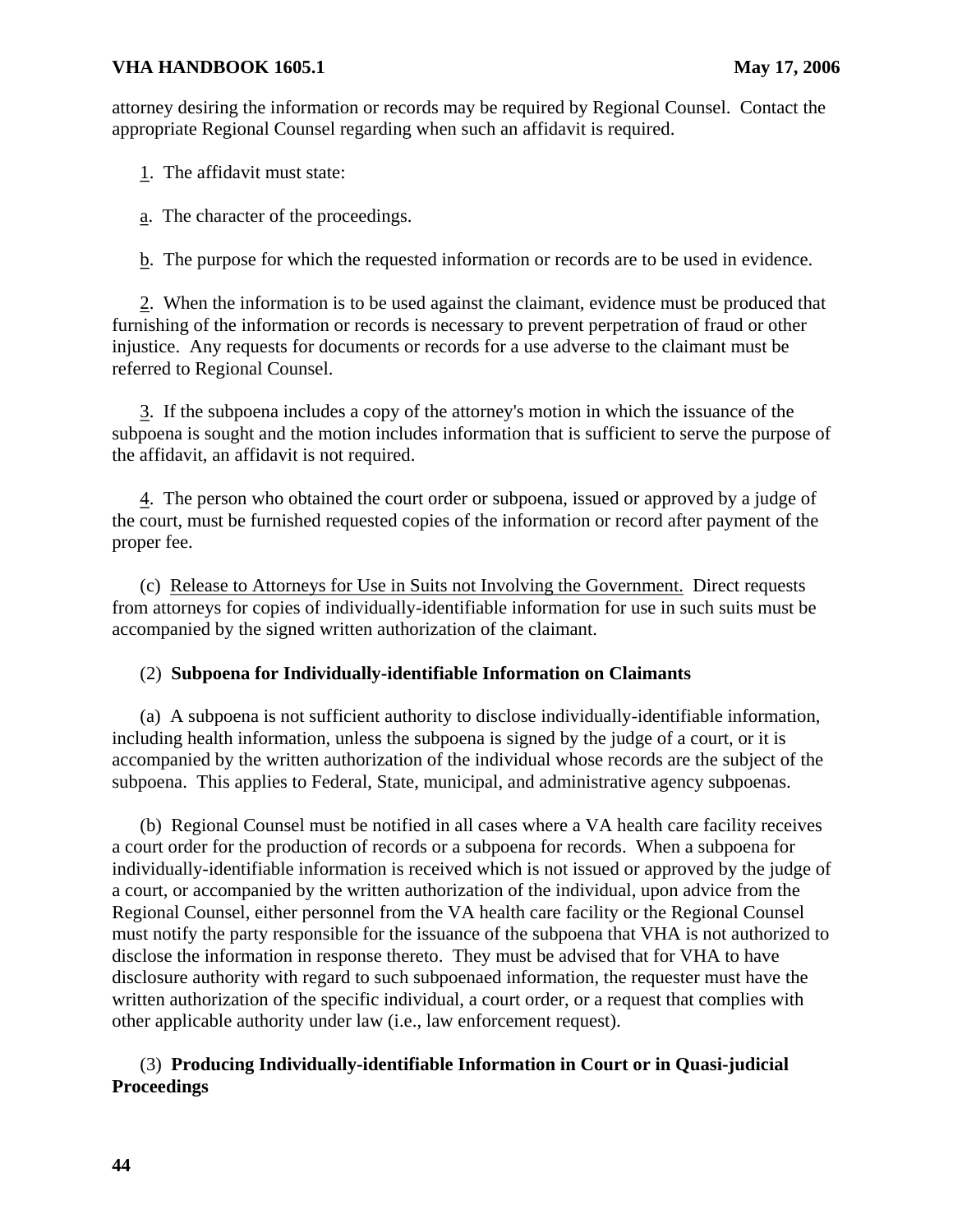(a) VHA records must remain in the custody of a VA employee at all times. An employee who merely brings records to a judicial proceeding must promptly report their presence to the clerk of the court. The employee may be requested to take the witness stand but will limit testimony to identification of the record and must not comment on the content of the record (see subpar. 20b(1) and subpar. 20c for guidance on producing copies for court or quasi-judicial bodies).

(b) Original VHA information or records must never be relinquished (i.e., physically turned over) to courts or quasi-judicial bodies. It is advisable to prepare a photocopy of the information or record. If the judge or the attorney requests the entire original record or part of the record to be held in evidence, permission needs to be obtained to substitute the copy so that the original remains in VA custody. *NOTE: If the court insists on retaining the original records or any portion thereof, immediately contact Regional Counsel for assistance.* 

(c) When a VHA employee is requested to testify to the facts contained in the record and the facts are within the employee's knowledge, a determination must be made as provided in 38 CFR 1.522 whether disclosure of any part of the record would be detrimental to the physical or mental health of the claimant. When the record contains information which has been determined injurious to the claimant, the employee must ask the court that the contents of the record not be disclosed and that the employee not be required to testify.

(d) VA health care facilities must develop procedures related to employees presenting testimony and/or VHA records in court. The assistance of the Regional Counsel must be requested in developing these procedures to ensure compliance with VA regulations and State requirements.

### c. **Individually-identifiable Information Protected by 38 U.S.C. 7332**

#### (1) **Legal Effect of Court Order**

(a) Individually-identifiable information or records that relate to treatment for drug abuse, alcoholism or alcohol abuse, or sickle cell anemia, or testing and treatment for HIV, may be disclosed if authorized by an appropriate order of a court of competent jurisdiction (Federal, State or local) under the provisions of 38 CFR 1.490. An application for a court order must use a fictitious name such as "John Doe" to refer to any claimant. A subpoena is not sufficient authority to authorize disclosure of these records. An order requiring a disclosure that is issued by a Federal court compels disclosure of the information record. However, such an order from a State or local court only acts to authorize the VA health care facility to exercise discretion to disclose the records (see preceding subpar.20b(1)(b)).

(b) In assessing a request to issue an order, the court is statutorily required to weigh the public interest and the need for disclosure against the injury to the patient, to the physicianpatient relationship, and to the treatment services. To assist the court in weighing the interests involved in deciding whether to issue a court order, a VA health care facility, after consultation with Regional Counsel, may provide the court expert evidence from VHA health care professionals explaining the effect a court order could have on a claimant's privacy, the patientphysician relationship, and the continued viability of the treatment program. Upon granting an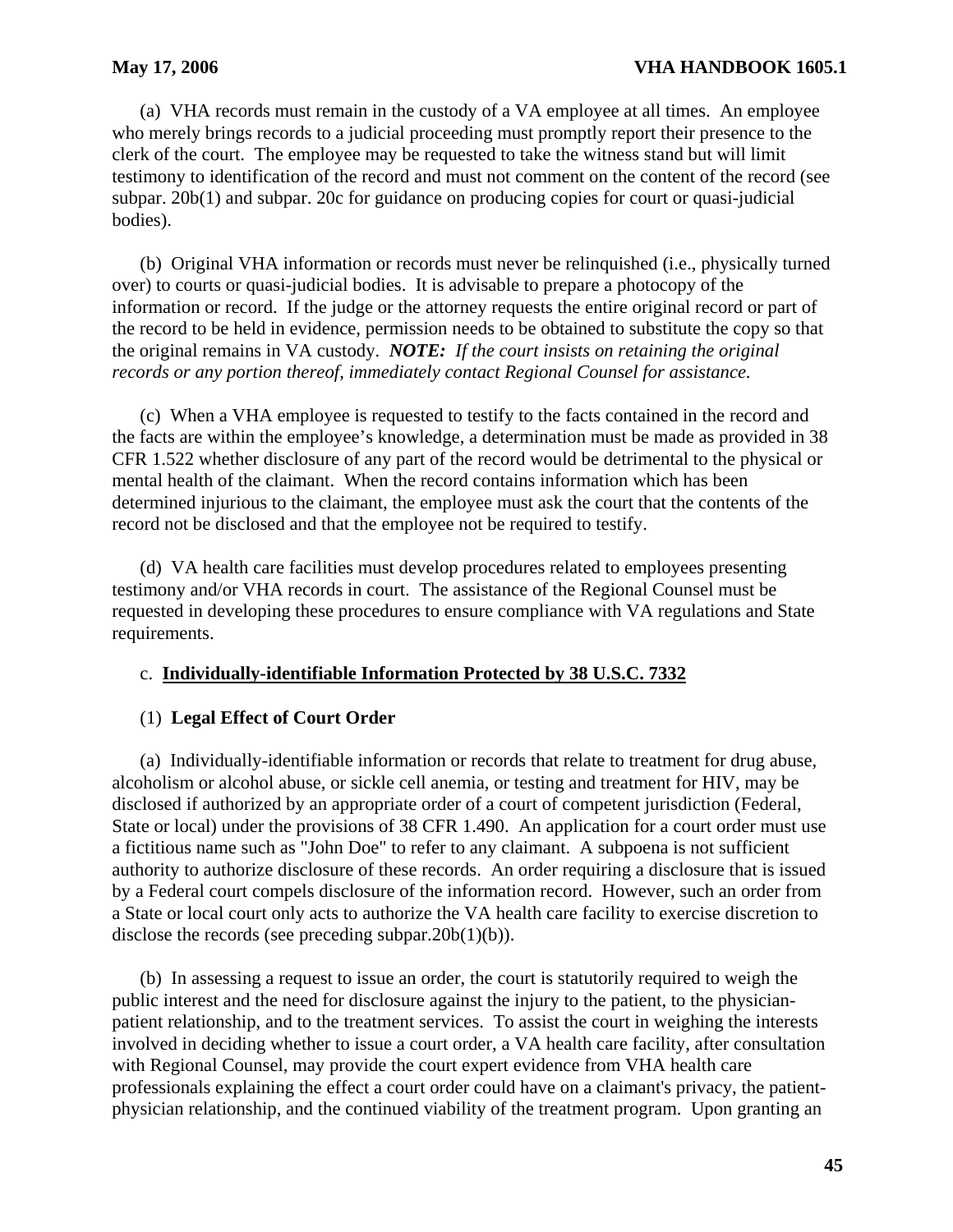order, the court, in determining the extent to which any disclosure of all, or any part, of any record is necessary, is required by statute to impose appropriate safeguards against unauthorized disclosure (see 38 U.S.C. 7332(b)(2)(D)). A Federal, state, or local court order to produce records is not sufficient, unless the order reflects that the court has imposed appropriate safeguards to protect the information from unauthorized disclosures (see 38 CFR 1.493(e)).

(2) **Information Obtained for Research, Audit, and/or Evaluation Purposes (Nontreatment).** A court order may not authorize any person or entity that has received 38 U.S.C. 7332-protected information from VHA for the purpose of conducting research, audit, and/or evaluation to disclose this information in order to conduct any criminal investigation or prosecution of a claimant without the claimants' written authorization. However, a court order may authorize disclosure from VHA and the subsequent use of such records to investigate or prosecute VA personnel.

#### (3) **Disclosures of 38 U.S.C. 7332 Information for Non-criminal Purposes**

(a) A court order authorizing the disclosure of claimant information records for purposes other than criminal investigation or prosecution may be applied for by any person having a legally-recognized interest in the disclosure which is sought. The application may be filed separately, or as part of a pending civil action in which it appears that the claimant information or records are needed to provide evidence. An application must use a fictitious name to refer to any claimant and may not contain, or otherwise disclose, any claimant identifying information unless the claimant is the applicant or has given a written authorization (meeting the requirements of par. 14) to disclosure or the court has ordered the record of the proceeding sealed from public scrutiny.

(b) The patient and VA must be given adequate notice and an opportunity to file a written response to the application, or to appear in person, for the limited purpose of providing evidence on whether the statutory and regulatory criteria for the issuance of the court order are met.

 (c) Any oral argument, review of evidence, or hearing on the application must be held in the judge's chambers or in some manner which ensures that patient identifying information is not disclosed to anyone other than a party to the proceeding, the patient, or VA, unless the patient requests an open hearing in a manner which meets the written authorization requirements. The proceeding may include an examination by the judge of the patient records.

(d) An order directing disclosure of 38 U.S.C 7332-protected records may be entered only if the court determines that good cause exists. To make this determination the court must find that other ways of obtaining the information are not available, or would not be effective, and the public interest and need for the disclosure outweigh the potential injury to the patient, the physician-patient relationship, and the treatment services.

(e) An order authorizing a disclosure must limit disclosure to: those parts of the patient's record which are essential to fulfill the objective of the order, and those persons whose need for the information is the basis for the order. The order must include such other measures as are necessary to limit disclosure for the protection of the patient, the physician-patient relationship,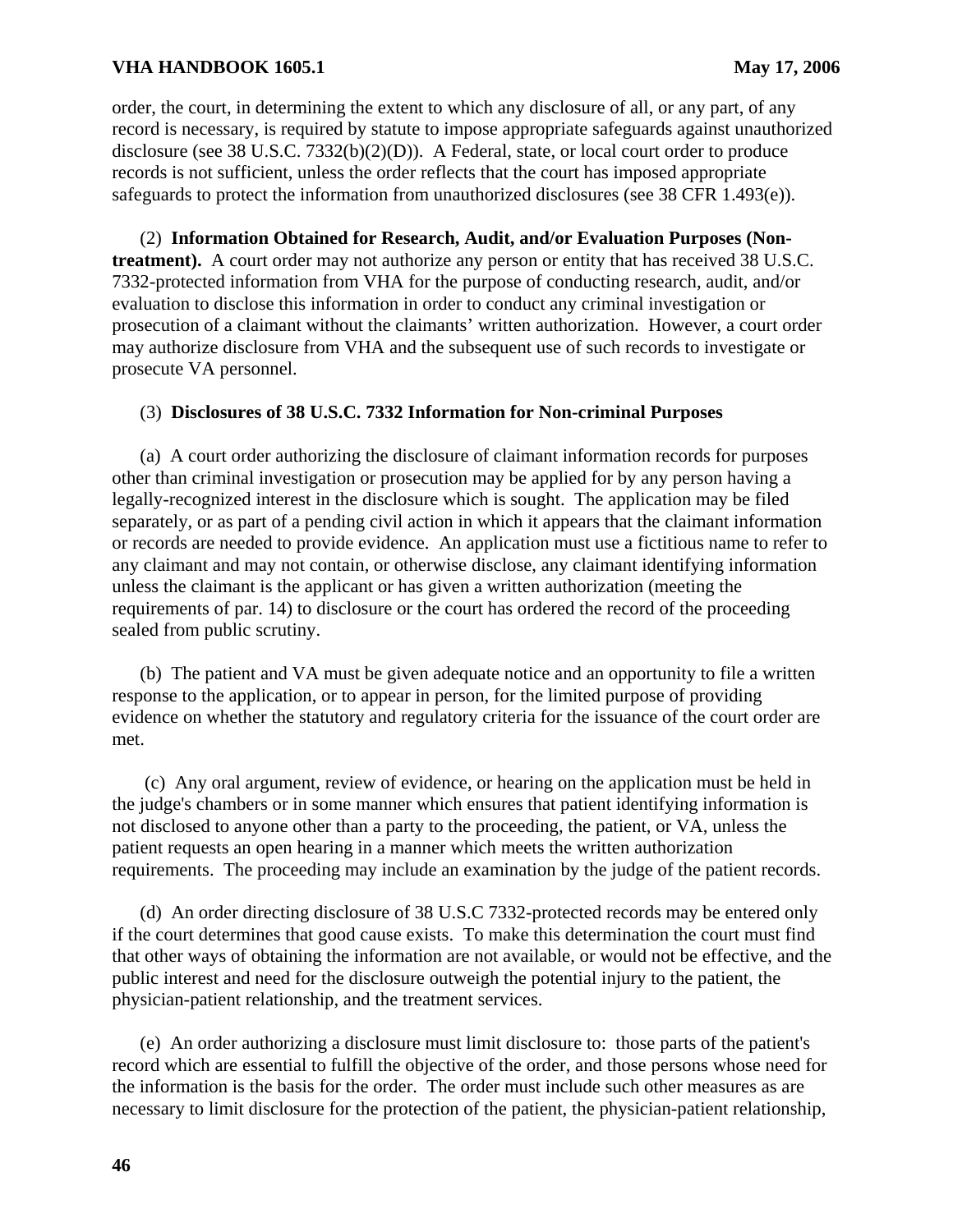and the treatment services (such as sealing from public scrutiny the record of any proceeding for which disclosure of a patient's record has been ordered).

## (4) **Use of Undercover Agents and Informants in a 38 U.S.C. 7332 Program**

(a) An order authorizing the placement of an undercover agent or informant in a VA drug or alcohol abuse, HIV infection, or sickle cell anemia treatment program as an employee or patient may be applied for by any law enforcement or prosecutorial agency which has reason to believe that employees, or agents of the VA treatment program, are engaged in criminal misconduct. The health care facility Director must be given adequate notice of the application and an opportunity to appear and be heard (for the limited purpose of providing evidence on the statutory and regulatory criteria for the issuance of the order). The order may be granted without notice if the application asserts a belief that the Director is involved in the criminal activities, or will intentionally or unintentionally disclose the proposed placement to the employees or agents who are suspected of the activities.

(b) An order may be entered only if the court determines that good cause exists. To make this determination the court must find: that there is reason to believe that an employee or agent of VA is engaged in criminal activity; that other ways of obtaining evidence of this criminal activity are not available, or would not be effective; and that the public interest and need for the placement of an agent or informant outweigh the potential injury to patients of the program, physician-patient relationships, and the treatment services.

(c) The order must specifically authorize the placement of an agent or informant and limit the total period of the placement to 6 months. The order must prohibit the agent or informant from disclosing any patient identifying information obtained from the placement, except as necessary to criminally investigate or prosecute employees or agents of the treatment program. The order must also include any other measures that are appropriate to limit:

1. Any potential disruption of the program by the placement; and

2. Any potential for a real or apparent breach of patient confidentiality, such as sealing from public scrutiny the record of any proceeding for which disclosure of a patient's record has been ordered.

(d) No information obtained by an undercover agent or informant may be used to criminally investigate, or prosecute any patient, or as the basis for an application for an order to criminally investigate or prosecute a patient.

# d. **To Criminally Investigate or Prosecute 38 U.S.C. 7332 Patients**

(1) A court order authorizing the disclosure or use of patient records to criminally investigate or prosecute a patient may be applied for by VA or by any person conducting investigative or prosecutorial activities with respect to the enforcement of criminal laws. The application may be filed separately as part of an application for a compulsory process, or in a pending criminal action. An application must use a fictitious name to refer to any patient and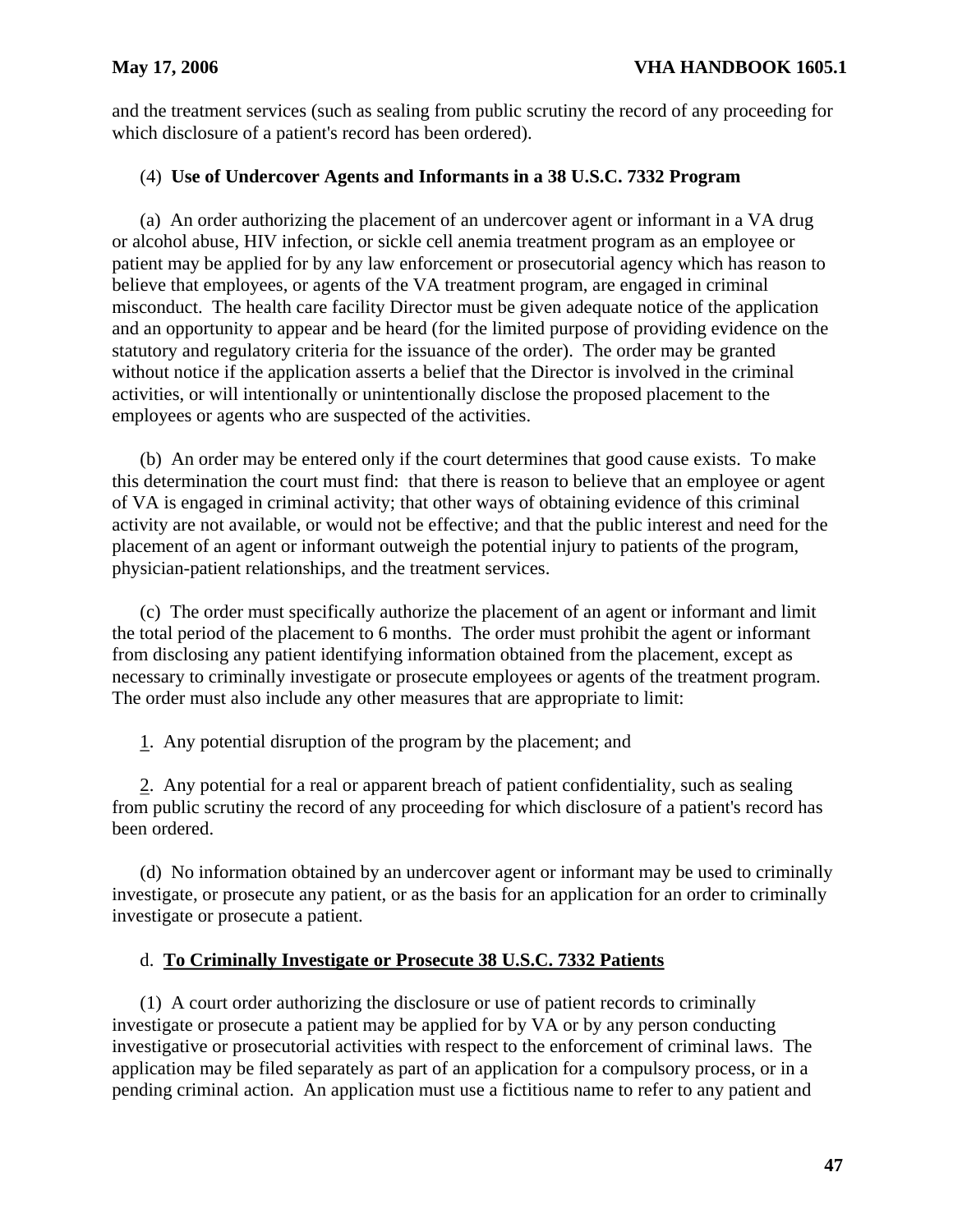may not contain or otherwise disclose patient identifying information unless the court has ordered the record of the proceeding sealed from public scrutiny.

(2) Unless an order under subparagraph  $20d(3)(e)$  is sought with an order under this subparagraph (20d), VA must be given adequate notice of an application by a person performing a law enforcement function. In addition, VA must be given an opportunity to appear and be heard for the limited purpose of providing evidence on the statutory and regulatory criteria for the issuance of the court order, and be represented by counsel. Any oral argument, review of evidence, or hearing on the application must be held in the judge's chambers, or in some other manner which ensures that patient identifying information is not disclosed to anyone other than a party to the proceedings, the patient or VA. The proceeding may include an examination by the judge of the patient records.

(3) A court may authorize the disclosure and use of patient records for the purpose of conducting a criminal investigation, or for the prosecution of a patient, only if the court finds that all of the following criteria are met:

(a) The crime involved is extremely serious, such as one which causes or directly threatens loss of life or serious bodily injury, including: homicide, rape, kidnapping, armed robbery, assault with a deadly weapon, and child abuse and neglect.

(b) There is a reasonable likelihood that the records will disclose information of substantial value in the investigation or prosecution.

(c) Other ways of obtaining the information are not available or would not be effective.

(d) The potential injury to the patient, to the physician-patient relationship, and to the ability of VA to provide services to other patients is outweighed by the public interest and the need for the disclosure.

(e) If the applicant is a person performing a law enforcement function, VA has been represented by counsel independent of the applicant.

(4) Any order authorizing a disclosure, or use, of patients' records must limit disclosure and use to those parts of the patient's record which are essential to fulfill the objective of the order, and to those law enforcement and prosecutorial officials who are responsible for, or are conducting, the investigation or prosecution. The order must limit their use of the records to the investigation and prosecution of the crime, or suspected crime, that is specified in the application. The order must include any other measures that are necessary to limit disclosure and the use of information to only to the amount of information found by the court to be needed in the public interest.

## e. **Disclosure of 38 U.S.C. 7332 Information to Investigate or Prosecute VA**

(1) An order authorizing the disclosure or use of patient records to criminally or administratively investigate or prosecute VA, or employees or agents of VA, may be applied for by an administrative, regulatory, supervisory, investigative, law enforcement, or prosecutorial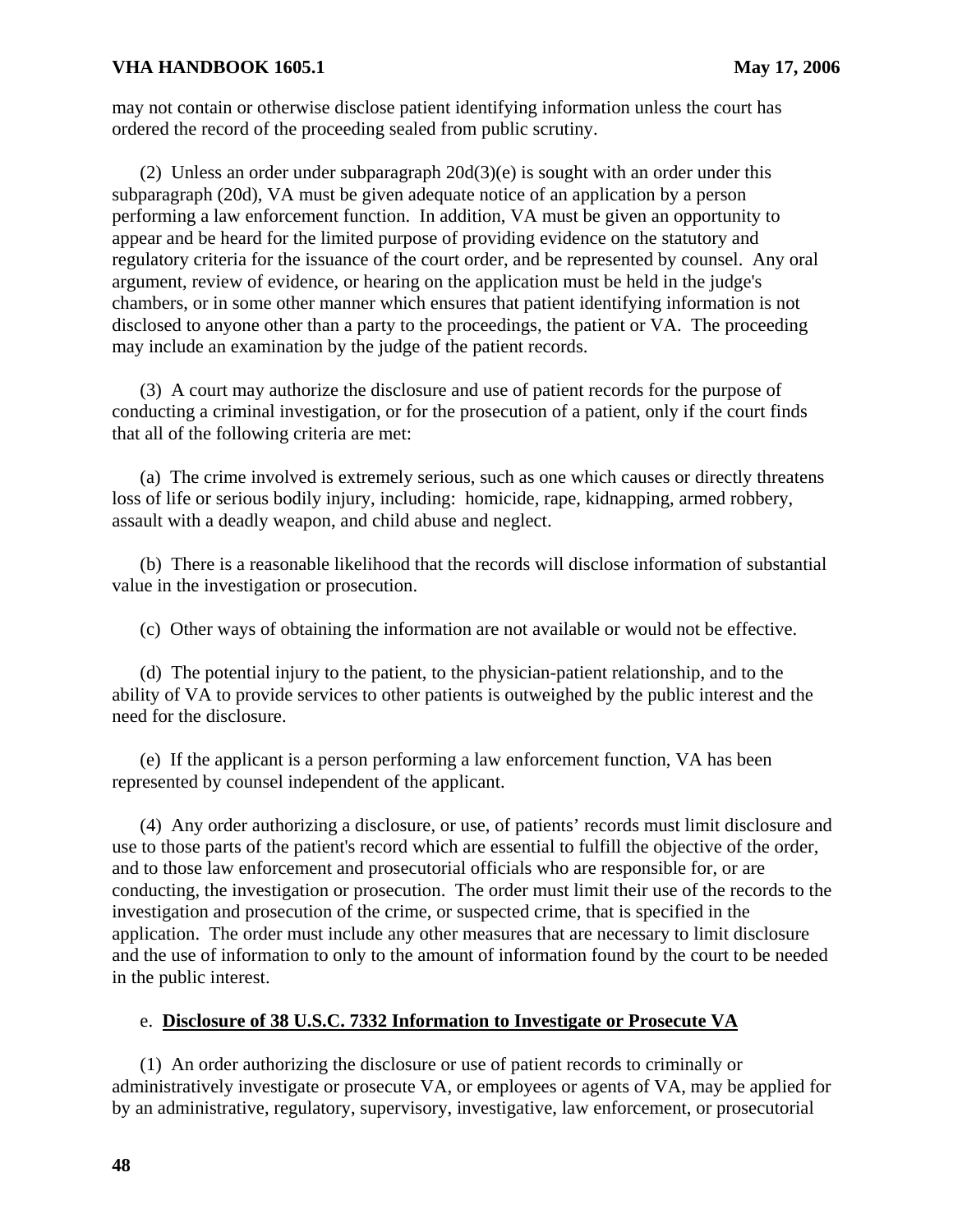agency that has jurisdiction over VA activities. The application may be filed separately or as part of a pending civil or criminal action against VA (or agents or employees) in which it appears that the records are needed to provide material evidence. The application must use a fictitious name to refer to any patient and may not contain or otherwise disclose any patient identifying information unless the court has ordered the record of the proceeding sealed from public scrutiny or the patient has given a written authorization to the disclosure.

(2) An application may, at the discretion of the court, be granted without notice. Although no express notice is required to VA, or to any patient whose records are to be disclosed, upon implementation of an order that is granted, VA or the patient must be given an opportunity to seek revocation or amendment of the order. This opportunity is limited to the presentation of evidence on the statutory and regulatory criteria for the issuance of the court order.

(3) The order must be entered in accordance with, and comply with, the requirements of subparagraph 20c(3) and subparagraph 20c(4). The order must require the deletion of patient identifying information from any documents that are made available to the public.

(4) No information obtained as a result of the order may be used to conduct any investigation or prosecution of a patient; or be used as the basis for an application for an order to criminally investigate or prosecute a patient.

### f. **Notification to Individual of Disclosures Under Compulsory Legal Process**

(1) When information is disclosed from an individual's record in response to a court order, and the issuance of that court order is made public by the court that issued it, reasonable efforts must be made to notify the individual of the disclosure.

(2) At the time an order for the disclosure of a record is served at a VA health care facility, efforts must be made to determine whether the issuance of the order has already been made a matter of public record. If the order has not been made a matter of public record, a request must be made to the court that the facility be notified when it becomes public.

(3) Notification of the disclosure must be accomplished by informing the individual to whom the record pertains, by mail, at the last known address. The letter must be filed in the record if returned as undeliverable by the U.S. Postal Service.

 g. **Leave, Fees, and Expenses Related to Court Appearances.** The policies concerning as witnesses, and the charging of fees related to such appearances are contained in MP-1, Part court leave, employees appearing as witnesses, temporary duty travel of employees appearing II, Chapter 2, Employee Travel Management, and VA Handbook 5011, Part III.

### h. **Competency Hearings**

(1) VHA may disclose individually-identifiable health information to private attorneys representing veterans rated incompetent or declared incapacitated for a competency hearing when a subpoena, discovery request, or other lawful process is provided, as long as the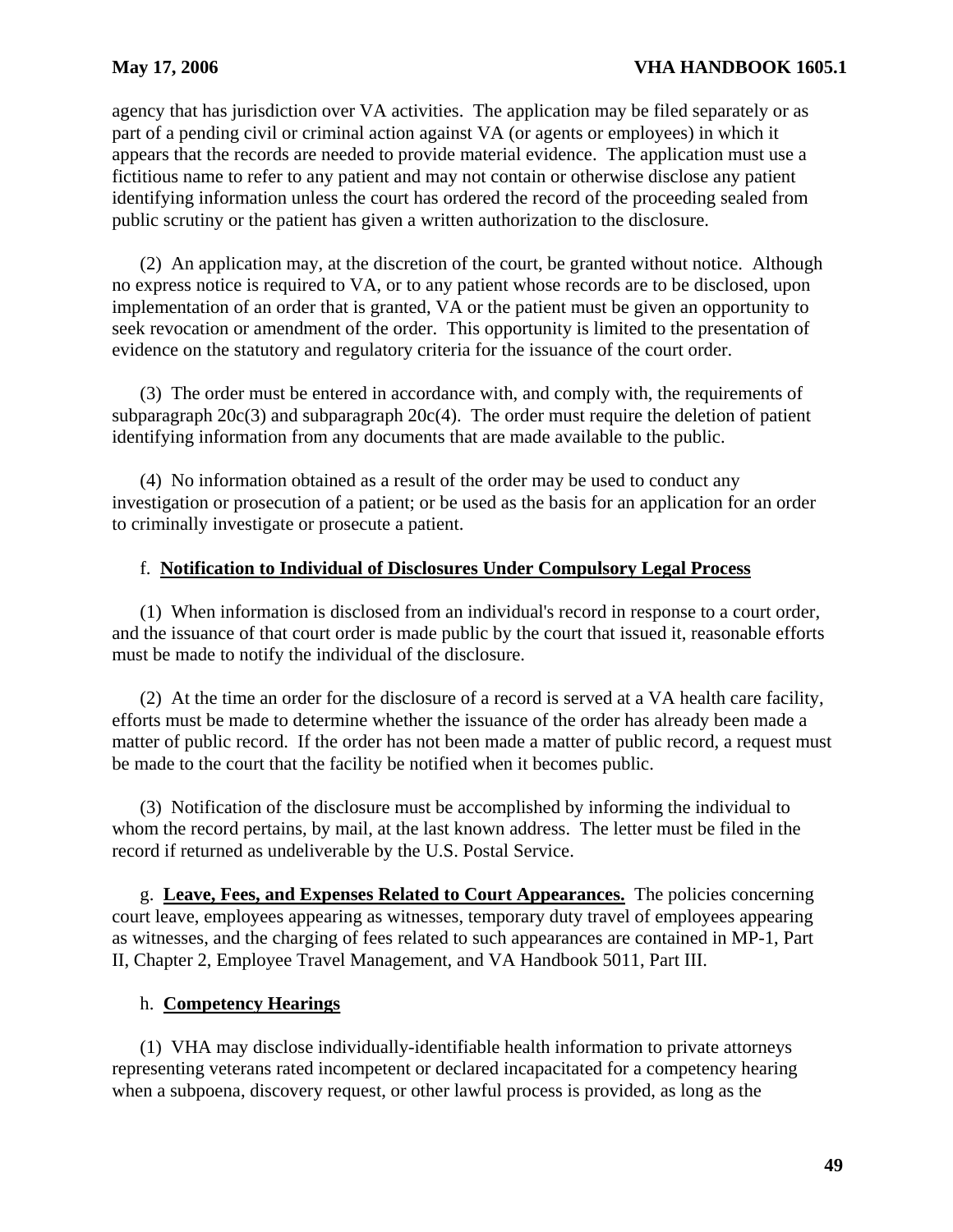individual has been given notice of the request. *NOTE: A subpoena does not meet the Privacy Act requirement. The Privacy Act authority for this disclosure is Routine Use #8 under the "Patient Medical Records-VA," 24VA19 system of records. The subpoena is the authority under the HIPAA Privacy Rule since Privacy Act routine uses, by themselves, are not adequate authority for disclosure under the HIPAA Privacy Rule.* 

(2) VHA may disclose individually-identifiable health information to a court, magistrate, or administrative tribunal in the course of presenting evidence in matters of guardianship in response to a subpoena, discovery request, or other lawful process, when satisfactory assurance in accordance with 45 CFR 164.512 (e)(ii) has been received.

(3) VHA may disclose individually-identifiable information for competency hearings pursuant to a court order.

*NOTE: There is no authority to disclose individually-identifiable health information directly to the patient's next-of-kin for a competency hearing unless the next-of-kin is a personal representative of the patient (see par. 5b).* 

### **21. LAW ENFORCEMENT ENTITIES**

This paragraph covers disclosures to Federal, state, county, local, or Tribal law enforcement entities, agencies, authorities, or officials.

#### a. **Parole Office**

(1) With the written authorization of the patient, information may be disclosed to those persons within the criminal justice system who have made participation in a treatment program a condition of the disposition of any criminal proceedings against the patient, or of the patient's parole, or other release from custody. Disclosure may be made only to those individuals within the criminal justice system who have a need for the information in connection with their duty to monitor the patient's progress (e.g., a prosecuting attorney who is withholding charges against the patient, a court granting pre-trial or post-trial release, probation or parole officers responsible for supervision of the patient).

(2) The written authorization must meet the requirements of paragraph 14, and must state the period during which it remains in effect. The period must be reasonable, taking into account:

(a) The anticipated length of the treatment;

(b) The type of criminal proceeding involved, the need for the information in connection with the final disposition of that proceeding, and when the final disposition will occur; and

(c) Other such factors considered pertinent by the facility, the patient, and the person(s) who will receive the disclosure.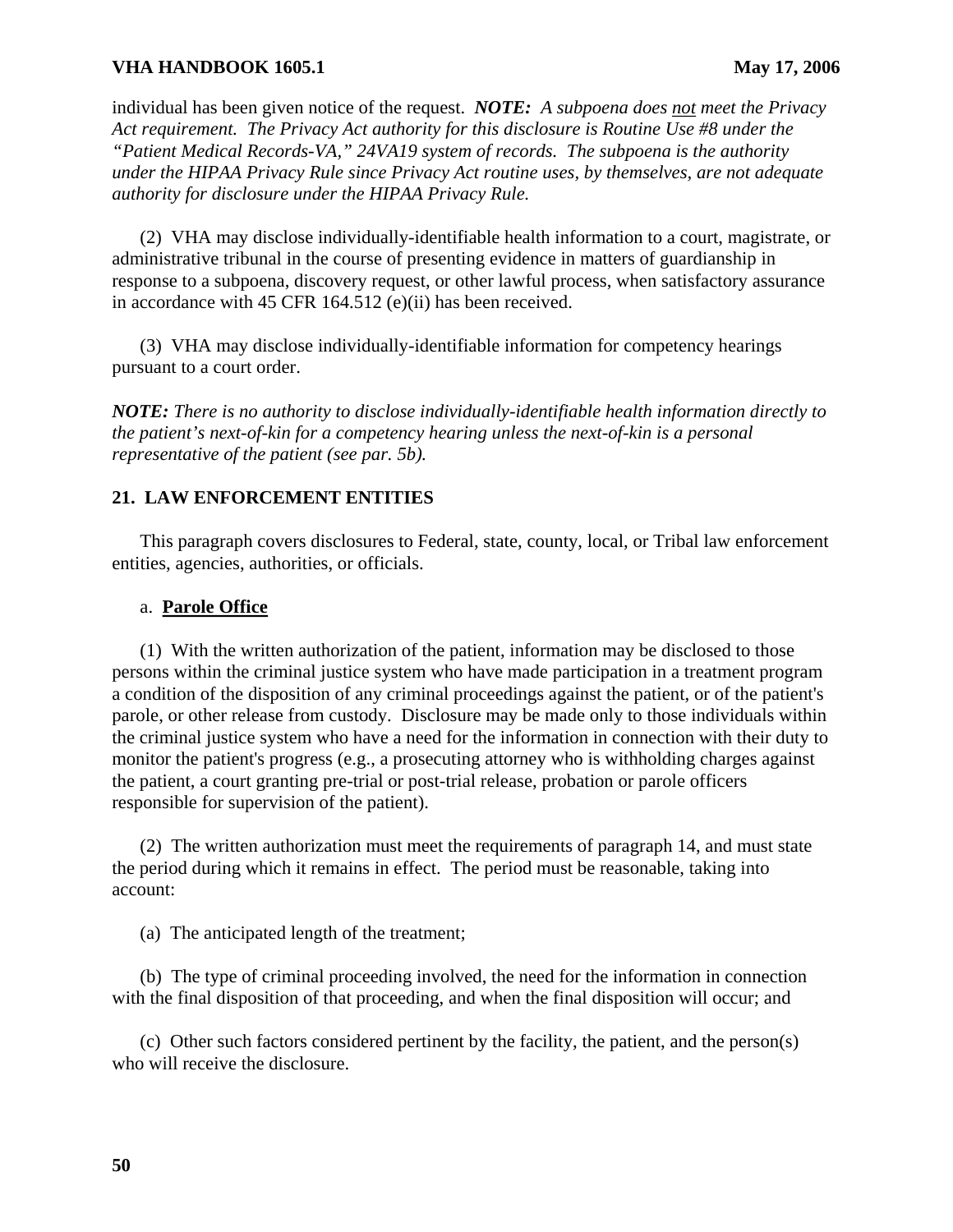(3) The written authorization must state that it is revocable upon the passage of a specified period of time or the occurrence of a specified, ascertainable event. The time or occurrence upon which authorization becomes revocable may be no earlier than the individual's completion of the treatment program and no later than the final disposition of the conditional release or other action in connection with which the authorization was given.

(4) Information disclosed to individuals within the criminal justice system under this paragraph may be re-disclosed and used only to carry out that person's official duties with regard to the patient's conditional release or other action in connection with which the authorization was given.

## b. **Routine Reporting to Law Enforcement Entities Pursuant to Standing Letters**

(1) Individually-identifiable information, excluding 38 U.S.C. 7332-protected information, may be disclosed to officials of any criminal or civil law enforcement governmental agency or any official instrumentality charged under applicable law with the protection of public health or safety (see par. 27) in response to standing written request letters. These law enforcement agencies are charged with the protection of public safety and the implementation of reporting laws of a State which seek reports on the identities of individuals whom VA has treated or evaluated for certain illnesses, injuries, or conditions.

(2) A qualified representative of the agency must make a written request which states the information is requested, the specific law enforcement purpose for which the information is needed, and the law which authorizes the law enforcement activity for which records are sought.

(3) The health care facility Director must acknowledge the receipt of an agency's standing request letter and advise the agency of the penalties (see subpar. 35j) regarding the misuse of the information and that the request letter must be updated in writing every 3 years. A file must be maintained on each agency that submits a standing written request letter for information under the provisions of this subparagraph.

(4) Information disclosed in response to a standing written request letter is provided for the purpose of cooperating with a State law enforcement reporting requirement. Law enforcement entities routinely require reporting from VHA records for suspected child abuse, suspected elder abuse, gun shot wounds, and other administration action, e.g., suspension or revocation of a driver's license.

(5) Patient names and addresses that are disclosed may be used only for the purpose stated in the standing written request letter. Title 38 U.S.C. 5701(f)(2) imposes penalties on any organization or member who willfully uses the information for purposes other than those so specified in the request. The penalties include a fine of not more than \$5,000 in the case of a first offense and not more than \$20,000 in the case of any subsequent offense.

# c. **Specific Criminal Activity**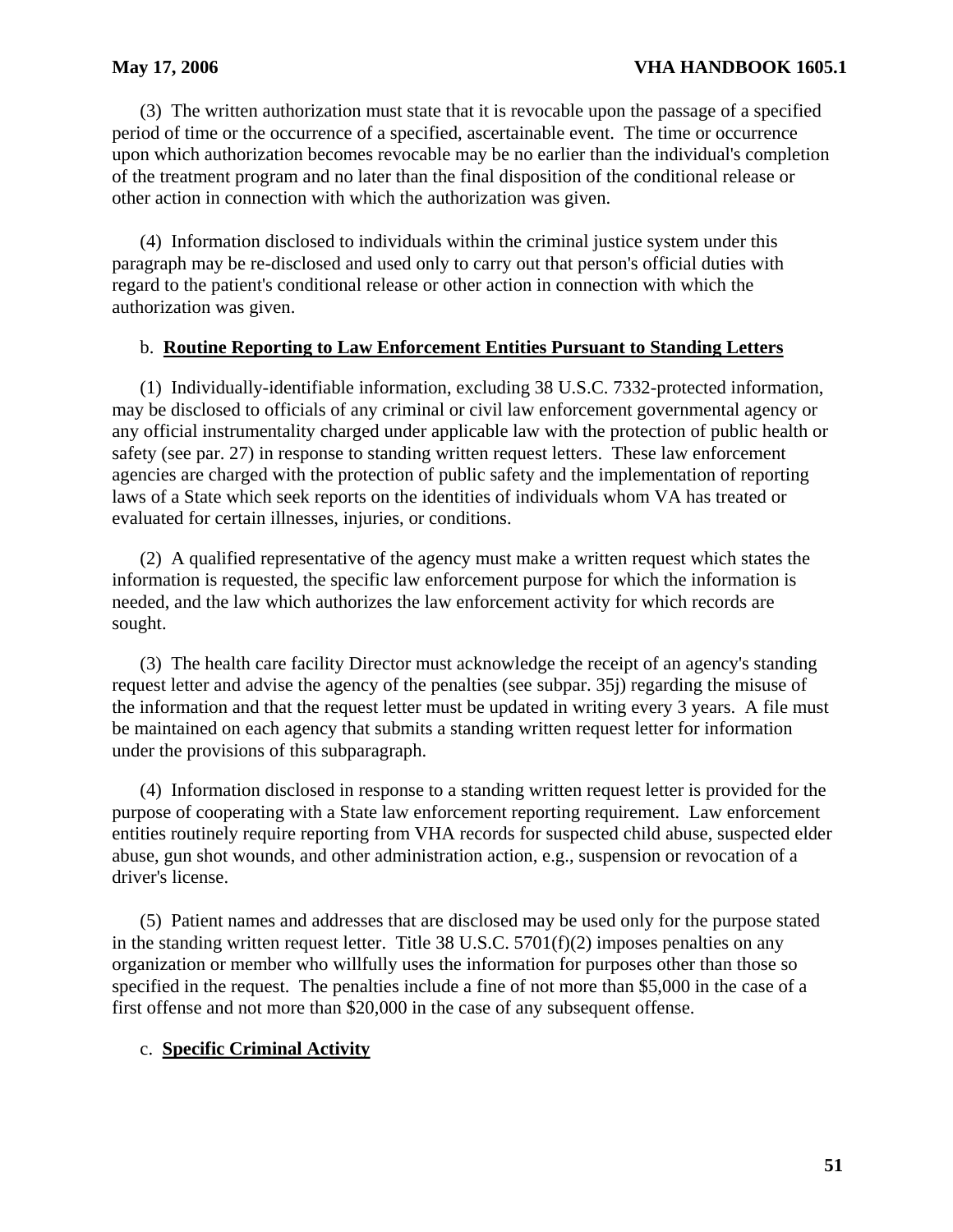(1) VHA may disclose individually-identifiable information in response to a request received from a law enforcement agency (e.g., Federal Bureau of Investigation, local Police Department) when such a request is for information needed in the pursuit of a focused (individual specific and/or incident specific) activity such as a civil or criminal law enforcement investigation authorized by law. The request must be:

(a) In writing;

- (b) Specify the particular portion of the record desired;
- (c) Specify the law enforcement activity or purpose for which the record is sought;
- (d) State that de-identified data could not reasonably be used; and
- (e) Be signed by the head of the agency.

1. A written request may be signed by an official other than the head of the agency provided that individual has been specifically delegated authority to make requests for information under the authority of 5 U.S.C. 552a(b)(7). A general delegation of authority is not sufficient to authorize an individual to make requests for information under this disclosure authority. The delegation may only be to an official of sufficient rank to ensure that the request for the records has been the subject of a high-level evaluation of the investigatory need for the information versus the invasion of personal privacy involved. The requester must supply a copy of the written delegation of authority or provide a reference to the delegation such as a CFR Regulation citation.

2. Questions as to whether a requester qualifies as the "head of an agency" or an appropriate delegate must be referred to the appropriate Regional Counsel for resolution.

Written requests from VA Offices or Programs performing law enforcement activities 3. (e.g., VA OIG, VA Police) only need to be signed by an individual authorized to request the information.

(2) Generally, a request for all records pertaining to an individual would not qualify for release under this subparagraph. A request for records pertaining to an individual or a group of individuals must be specific as to the type of records sought, i.e., records for certain types of injuries, for certain time periods, etc.

(3) Patient names and addresses that are disclosed may be used only for the purpose stated in the request. Title 38 U.S.C. 5701(f)(2) imposes penalties on any organization or member who willfully uses the information for purposes other than those so specified in the request. The penalties include a fine of not more than \$5,000 in the case of a first offense and not more than \$20,000 in the case of any subsequent offense.

## d. **Identification and Location of Criminals**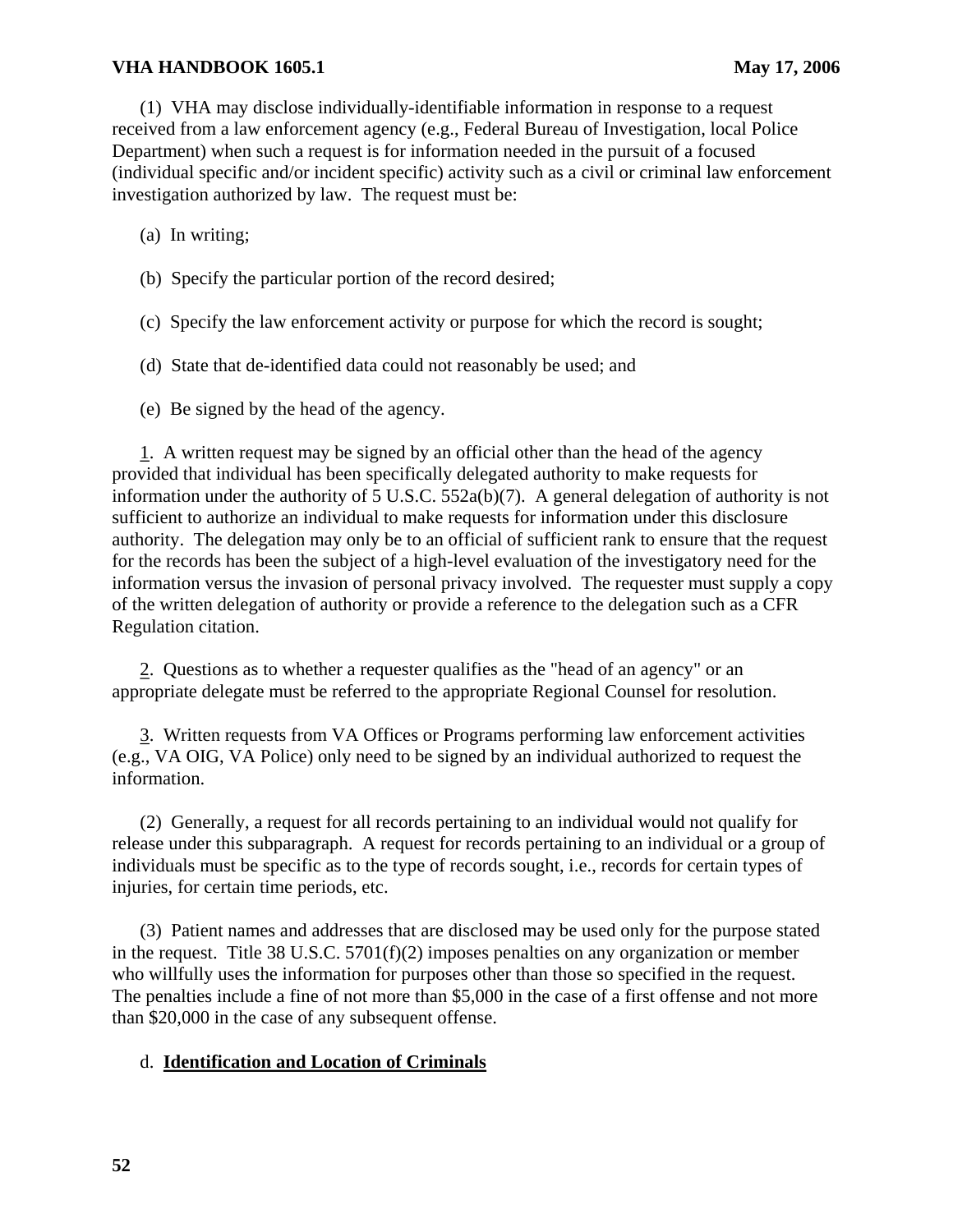(1) VHA may disclose limited individually-identifiable information (see subpar. 21d(2)) to a law enforcement agency or official for the purpose of identifying or locating criminals in response to a written request that meets the requirements of preceding subparagraph 21c.

(2) In response to a request by law enforcement for the purpose of identifying or locating a suspect, fugitive, material witness, or missing person, VHA may provide or disclose only the following information:

- (a) Name and address;
- (b) Date and place of birth;
- (c) Social security number;
- (d) A, B, and O blood type and RH factor;
- (e) Type of injury;
- (f) Date and time of treatment;
- (g) Date and time of death, if applicable; and
- (h) Description of physical characteristics.

### e. **Breath Analysis and Blood Alcohol Test**

(1) Requests by law enforcement officers and/or government officials for the taking of a blood sample from patients at VA health care facilities for analysis to determine the alcohol content, must be denied. In these situations the requester must be advised that VA personnel do not have authority to withdraw blood from a patient, with or without their authorization, for the purpose of releasing it to anyone for determination as to its alcohol content.

(2) If a blood alcohol analysis is conducted for treatment purposes, then these results may be released with the patient's prior written authorization. Prior to releasing any blood or alcohol information in response to a valid written request from a civil or criminal law enforcement activity that is made under the provisions of preceding subparagraph 21c, VHA needs to carefully determine whether this information is protected by 38 U.S.C. 7332 (i.e., testing was done as part of a drug, alcohol, sickle cell anemia, and/or HIV treatment regimen). If so protected, then the provisions of paragraph 14 must be followed.

(3) VA medical personnel have no authority to conduct chemical testing on patients for law enforcement purposes. However, VA personnel need not deny access to VA patients to State and local authorities who, in the performance of their lawful duties, seek to conduct blood alcohol or breath analysis tests (or other similar tests) for investigative or law enforcement purposes, unless the conduct of such tests would create a life-threatening situation for the patient. VA personnel should not assist State or local law enforcement officials in the performance of police functions that are outside the official's authority. In every case where the authority of the law enforcement official is unclear, Regional Counsel needs to be contacted for guidance.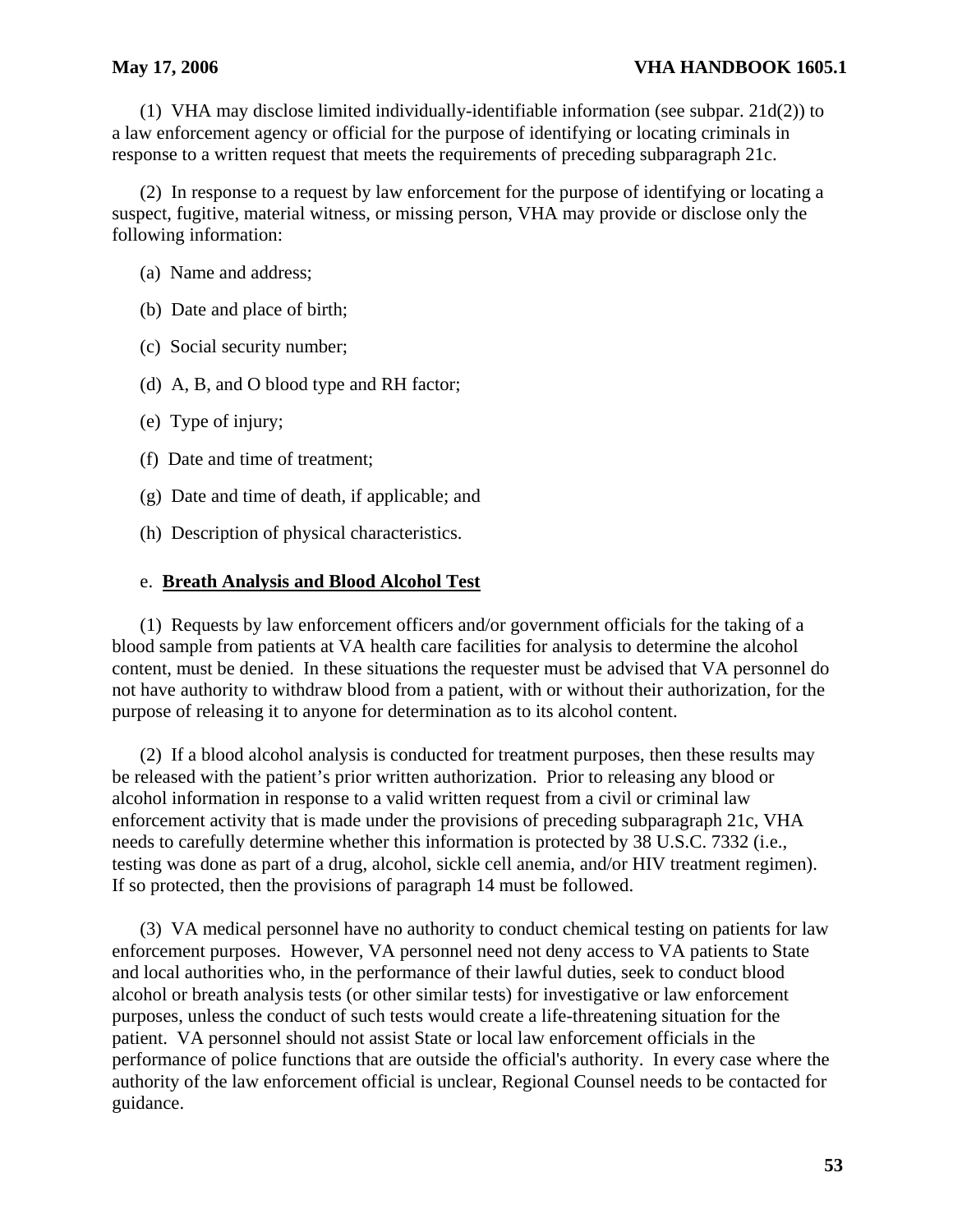### f. **Serious Threat to Individual or the Public**

(1) VHA may disclose individually-identifiable information, excluding health information, to law enforcement agencies (e.g., Federal, state, local, and/or Tribal authorities) charged with the protection of the public health for reporting a serious threat to the health and safety of an individual or the public without a standing written request letter or written request if upon such disclosure notification is transmitted to the last known address of the individual to whom the information pertains.

(2) VHA may disclose individually-identifiable health information, excluding 38 U.S.C. 7332-protected information, to law enforcement agencies charged with the protection of the public health for reporting a serious threat to the health and safety of an individual or the public without a standing written request letter or written request if:

(a) The law enforcement agency is reasonably able to prevent or lessen the threat; and

(b) Notification is transmitted to the last known address of the individual to whom the information pertains.

(3) VHA may disclose individually-identifiable information, excluding 38 U.S.C. 7332 protected information, necessary for a Federal law enforcement agency to identify or apprehend an individual because of a statement by the individual admitting participation in a violent crime that VHA reasonably believes may have caused serious physical harm to the victim. *NOTE: For assistance with a disclosure to a non-Federal law enforcement agency contact the VHA Privacy Office.* 

(4) VHA may not make a disclosure using the authority under subparagraph 21f(3) when the information was learned in the course of treatment to affect the propensity to commit the criminal conduct or through a request by the individual to initiate or to be referred for treatment, counseling, or therapy for the criminal conduct (see 45 CFR  $164.512(i)(2)$ ).

g. **VA Law Enforcement Activities (VA OIG and VA Police).** VHA may disclose authority or official in accordance with the following paragraphs. individually-identifiable information, including health information, to a VA law enforcement

(1) Routine Reporting. VHA may disclose individually-identifiable information pursuant to a standing request letter (e.g., fugitive felons reporting (see VHA HB 1000.2). For national standing request letters see [http://vaww.vhaco.va.gov/privacy/VACOAuthority.htm.](http://vaww.vhaco.va.gov/privacy/VACOAuthority.htm) 

response to a written request received from a VA office conducting law enforcement activities when such a request is for information needed in pursuit of a specific criminal investigation. The request must meet the requirements of subparagraph 21c. As indicated under subparagraph information. (2) Specific Criminal Activity. VHA may disclose individually-identifiable information in  $21c(1)(e)3$ , the request only needs to be signed by a VA official authorized to request the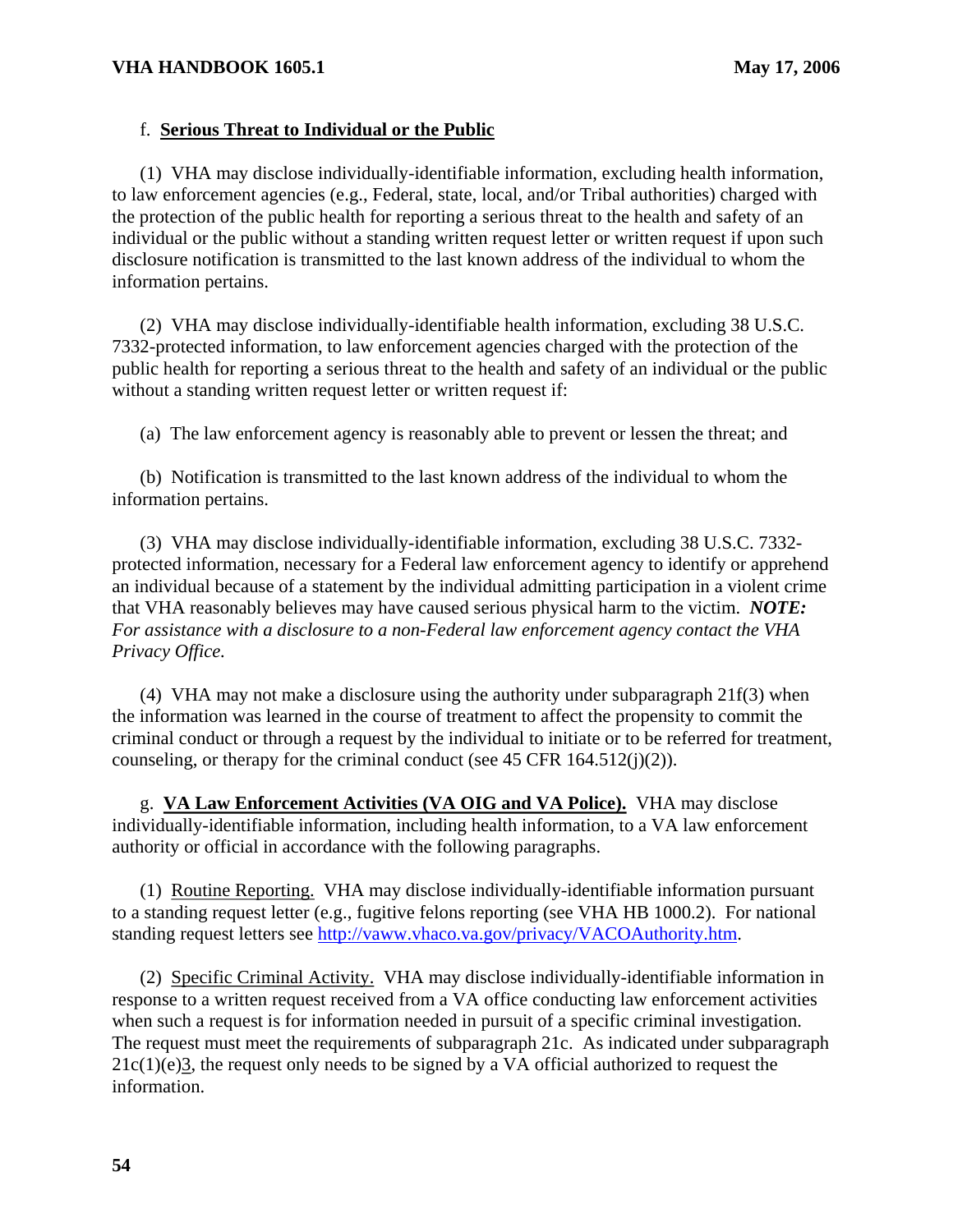(3) Location and Identification of Criminals. VHA may disclose limited individuallyidentifiable health information (see subpar.  $21d(2)$ ) to VA offices performing law enforcement activities for the purpose of identifying or locating criminals in accordance with the requirements of subparagraph 21d.

occurred on VHA grounds. (4) Crimes on VA Premises. VHA may disclose individually-identifiable information to VA Police when VHA believes the information constitutes evidence of criminal conduct that

## **22. MEDICAL CARE COST RECOVERY**

### a. **Third-Party Claims (Tort Feasor, Worker's Compensation)**

(1) The individual's signature and assignment of claim on VA Form 4763, Power of Attorney and Agreement, constitutes proper authority to release individually-identifiable information including health information, from the record to the extent required to effect recovery of the costs for medical care provided to patients in cases of tort feasor, worker's compensation, automobile accident reparation insurance, and crimes of personal violence.

(2) The authorization on VA Form 4763 is not sufficient to disclose information related to treatment for drug or alcohol abuse, HIV, and sickle cell anemia.

#### b. **Third-Party Insurance Claims**

(1) VHA may disclose individually-identifiable health information, excluding 38 U.S.C. 7332-protected information, to any third party or Federal agency and government-wide thirdparty insurer responsible for payment of the cost of medical care in order for VA to seek reimbursement for the cost of medical care without authorization.

(2) For 38 U.S.C. 7332-protected information (drug or alcohol abuse, HIV, or sickle cell anemia health information), the individual's signed written authorization must be obtained to permit the disclosure of the information to the third party or Federal agency and governmentwide third-party insurer for payment purposes.

(3) Medical care cost recovery action (e.g., submission of a claim) will not be initiated if the individual's signed written authorization is not obtained to permit the disclosure of 38 U.S.C. 7332-protected information. However, in cases where a substantial bill is involved (i.e., \$25,000 or more) consideration may be given to seeking a court order (see 38 U.S.C. 7332(b)(2)(D)) to permit disclosure. Such cases must be discussed with the Regional Counsel.

(4) For the purpose of collecting the cost of medical care, individually-identifiable health information, excluding 38 U.S.C. 7332-protected information, may be disclosed to a Federal agency or non-VA health care institution or provider that referred the patient when the medical care is rendered by VA under the provisions of a contract, sharing agreement, or individual authorization. Such disclosures may be made without written authorization. The patient's written authorization must be obtained to disclose 38 U.S.C. 7332-protected information.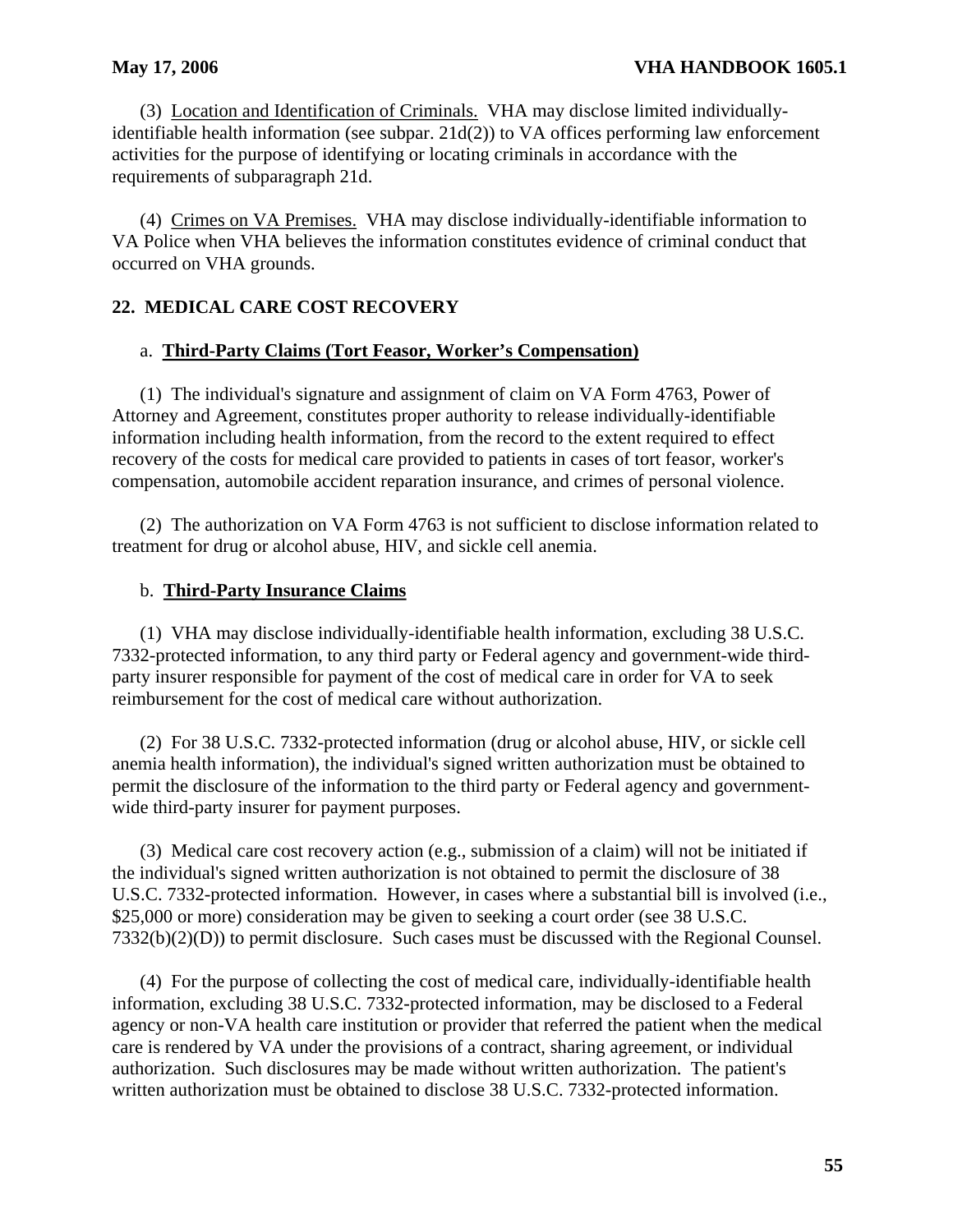#### c. **Disclosures to Debt Collection Agencies**

(1) VHA may contract for services to collect a debt owed to VHA. Individuallyidentifiable information may be provided to a contracted collection agency without an authorization for this purpose.

(2) VHA may disclose individually-identifiable information to an agency to assist in the collection of a debt owed to VHA without an authorization.

*NOTE: VHA cannot provide individually-identifiable information to a collection agency, contracted or otherwise, for such services until there is a debt owed VHA. For example, a facility cannot use these agencies to verify information that was submitted on the 10-10EZ, Application for Health Benefits, prior to the incurring a cost for care.* 

## **23. NEXT-OF-KIN, FAMILY AND OTHERS WITH A SIGNIFICANT RELATIONSHIP**

#### a. **General Inquiry**

(1) Appropriate VHA personnel may disclose general information on individuals to the extent necessary and on a need to know basis consistent with good medical and/or ethical practices to the next-of-kin or person(s) with whom the individual has a meaningful relationship.

(2) VHA may disclose general information to a member of the public regarding the location or condition of the individual and to a member of the clergy regarding religious affiliation without the written authorization of the individual, as long as the individual is included in the VA Patient Directory (also known as the Facility Directory).

#### b. **Inquiries in Presence of Individual**

(1) VHA may disclose individually-identifiable information including health information to next-of-kin, family members, and others identified by the individual to whom the information pertains in the presence of the individual if:

(a) VHA provides the individual with the opportunity to object to the disclosure, and the individual does not express an objection; or

(b) It is reasonably inferred from the circumstances, based on the exercise of professional judgment, the individual does not object to the disclosure.

(2) VHA employees are encouraged to document the decision to share information when good medical and ethical practices dictate.

### c. **Inquiries Outside Presence of the Individual**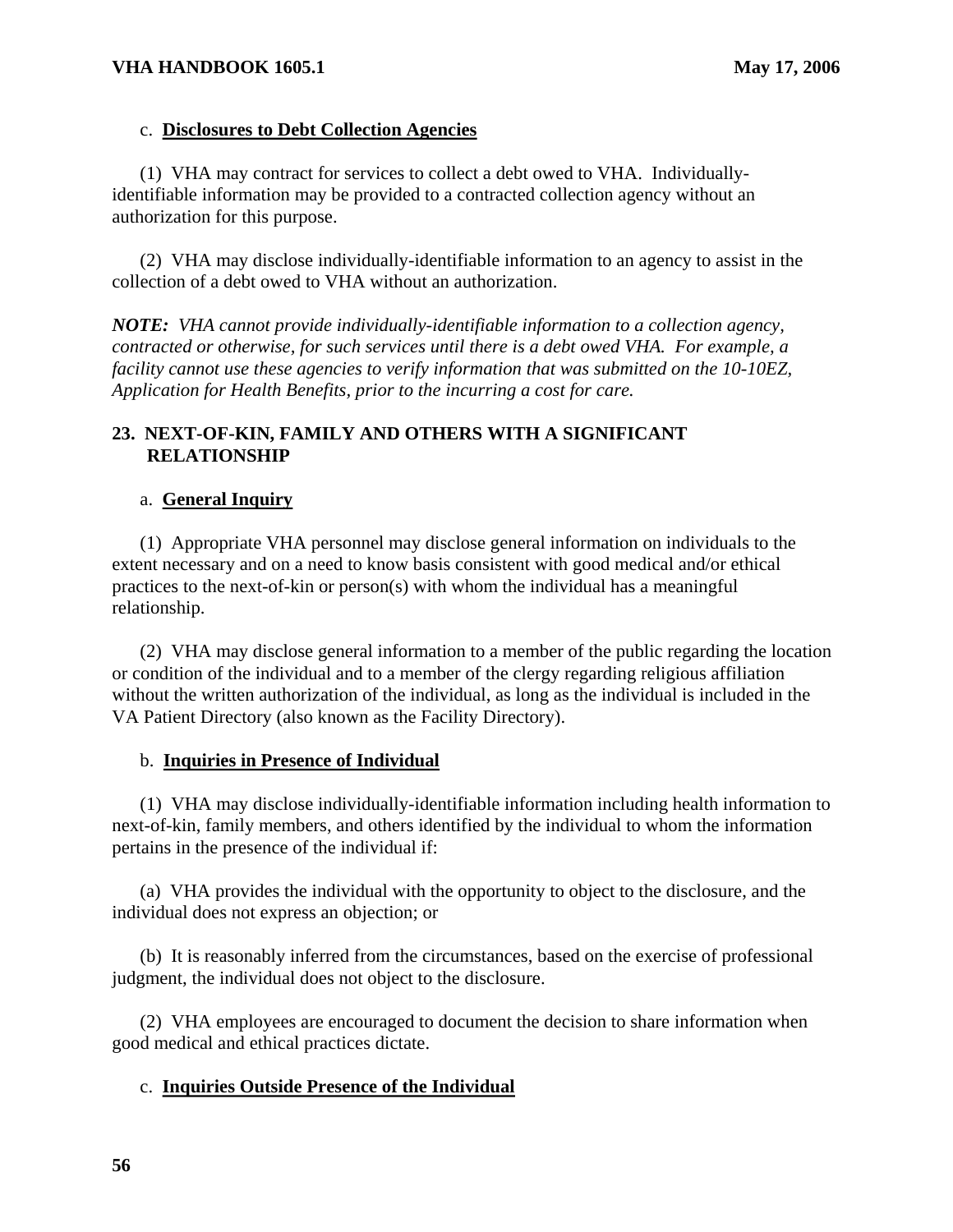(1) VHA may disclose individually-identifiable information including health information to next-of-kin, family members, and others with a significant relationship to the individual to whom the information pertains, without authorization, when in the exercise of professional judgment VHA determines the disclosure is in the best interests of the individual. The disclosure must be limited to information directly relevant to the person's involvement with the individual's health care.

(2) Inquiries may include, but are not limited to, questions or discussions concerning: medical care and/or home-based care; picking up medical supplies (i.e., wheelchair) and filled prescriptions; and providing forms or other information relevant to the care of the individual. Providing a copy of medical records to next-of-kin, family members, or any other person still requires the written authorization of the individual to whom the records pertain.

(3) VHA employees are encouraged to document the decision to share information when good medical and ethical practices dictate.

## d. **HIV Status Notification to the Spouse or Sexual Partner of the Patient**

(1) The treating physician, or a professional counselor, may disclose information indicating that a patient is infected with HIV if the disclosure is made to the spouse of the patient, or to a person whom the patient has identified as being a sexual partner during the process of professional counseling for testing to determine whether the patient is infected with the virus (see 45 CFR 164.512(j)).

(2) Disclosure may be made only if the treating physician or counselor, after making reasonable efforts to counsel and encourage the patient to provide the information to the spouse or sexual partner, concludes the following:

(a) Reasonably believes that the patient will not provide the information; and

(b) That the disclosure is necessary to protect the health of the spouse or sexual partner.

(3) Disclosure may be made by another physician or counselor, if the treating physician or counselor who counseled the patient about providing the information to the spouse or sexual partner is unavailable due to absence, extended leave, or termination of employment.

(4) Before any patient gives authorization to being tested for the HIV, as part of pre-test counseling, the patient must be informed fully about this notification provision.

(5) In each case of a patient with a positive HIV test result who has a spouse or has identified a person as a sexual partner, the treating physician or professional counselor must document in the progress notes of the medical record, the factors that are considered which lead to a decision as to whether an un-consented disclosure of the HIV infection information needs to be made to the patient's spouse or sexual partner. Any disclosure must be fully documented in the progress notes of the patient's medical record.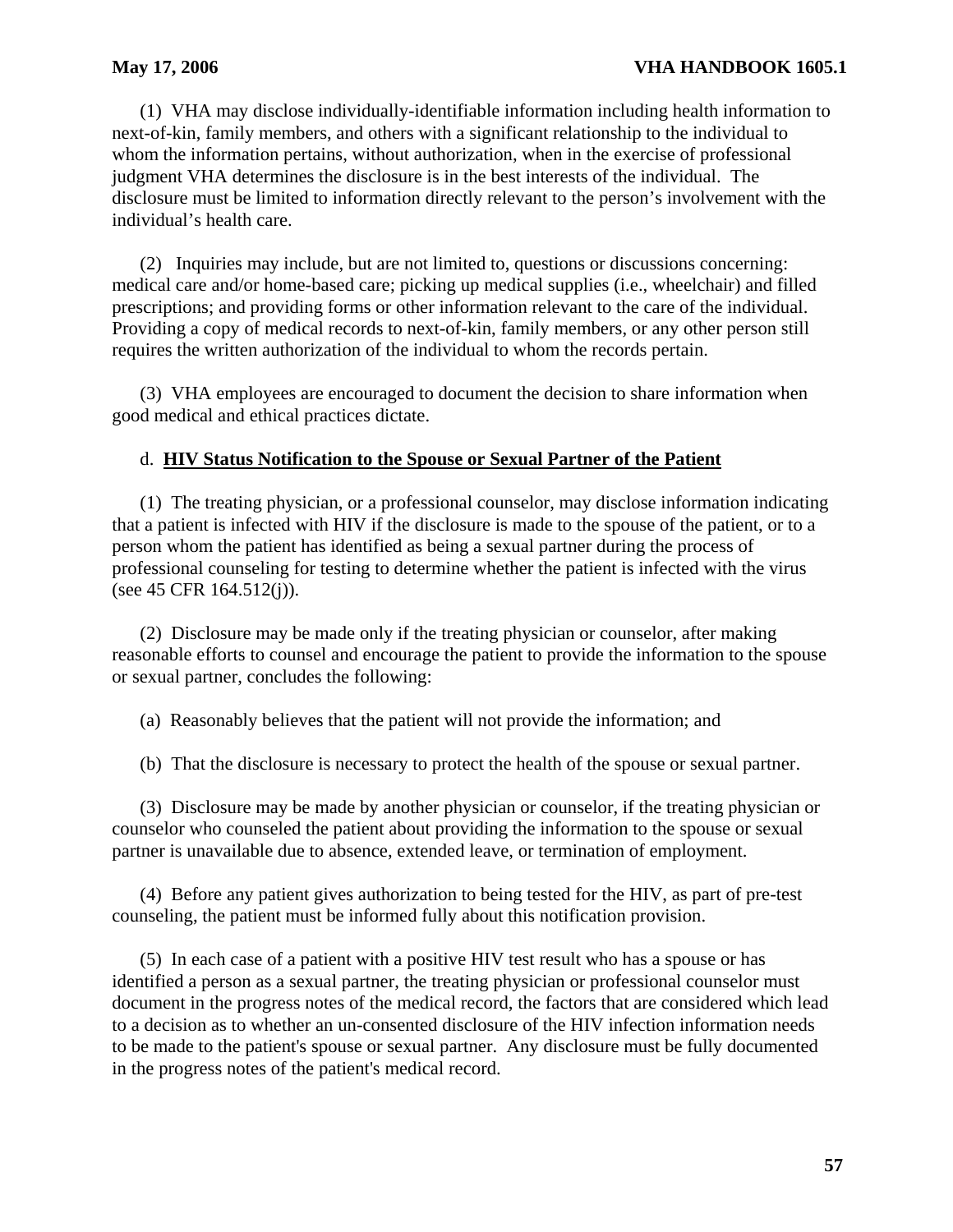e. **Serious Threat to Family and Others**. VHA may disclose individually-identifiable information in accordance with 5 U.S.C. 552a(b)(8) and 45 CFR 164.512(j) to a family member (e.g., spouse) or significant other pursuant to showing compelling circumstances affecting the health or safety of such individual if, upon disclosure, written notification is transmitted to the last known address of the person to whom the individually-identifiable information pertains.

## **24. NON-VA HEALTH CARE PROVIDER (PHYSICIANS, HOSPITALS, NURSING HOMES)**

a. VHA may disclose individually-identifiable health information, excluding 38 U.S.C. 7332-protected information, to a non-VA health care provider for the purposes of VA paying for services.

b. VHA may disclose individually-identifiable health information, excluding 38 U.S.C. 7332- protected information, to a non-VA health care provider without the prior written authorization of the individual to whom the information pertains for treatment of such individual, including a veteran, veteran beneficiary, member of the armed forces, or any other person who has received care from VA.

c. VHA may disclose individually-identifiable health information, excluding 38 U.S.C. 7332, to resident care homes, assisted living facilities, and home health services for the purposes of health care referrals without the written authorization of the individual to whom the information pertains.

d. VHA may disclose 38 U.S.C.7332-protected information to a non-VA health care provider including home health services, resident care homes, and assisted living facilities only with the written authorization of the individual to whom the information pertains.

e. VHA may disclose individually-identifiable information, including health information, to a non-VA health care provider caring for an individual under emergent conditions. A notification of the disclosure must be mailed to the patient at the last known address (see 5 U.S.C. 552a(b)(8)).

f. VHA may disclose individually-identifiable information, including relevant health information excluding 38 U.S.C. 7332-protected information, to welfare agencies, housing resources, and utility companies in situations where VHA needs to act quickly to prevent the discontinuation of services that are critical to the health and care of the individual.

# **25. ORGAN PROCUREMENT ORGANIZATION (OPO)**

a. VHA may disclose relevant individually-identifiable health information, excluding 38 U.S.C. 7332-protected information and the name and address of the patient, to the local Organ Procurement Organization (OPO), or other entity designated by the OPO for the purpose of determining suitability of a patient's organs or tissues for organ donation without prior written authorization of the patient or personal representative.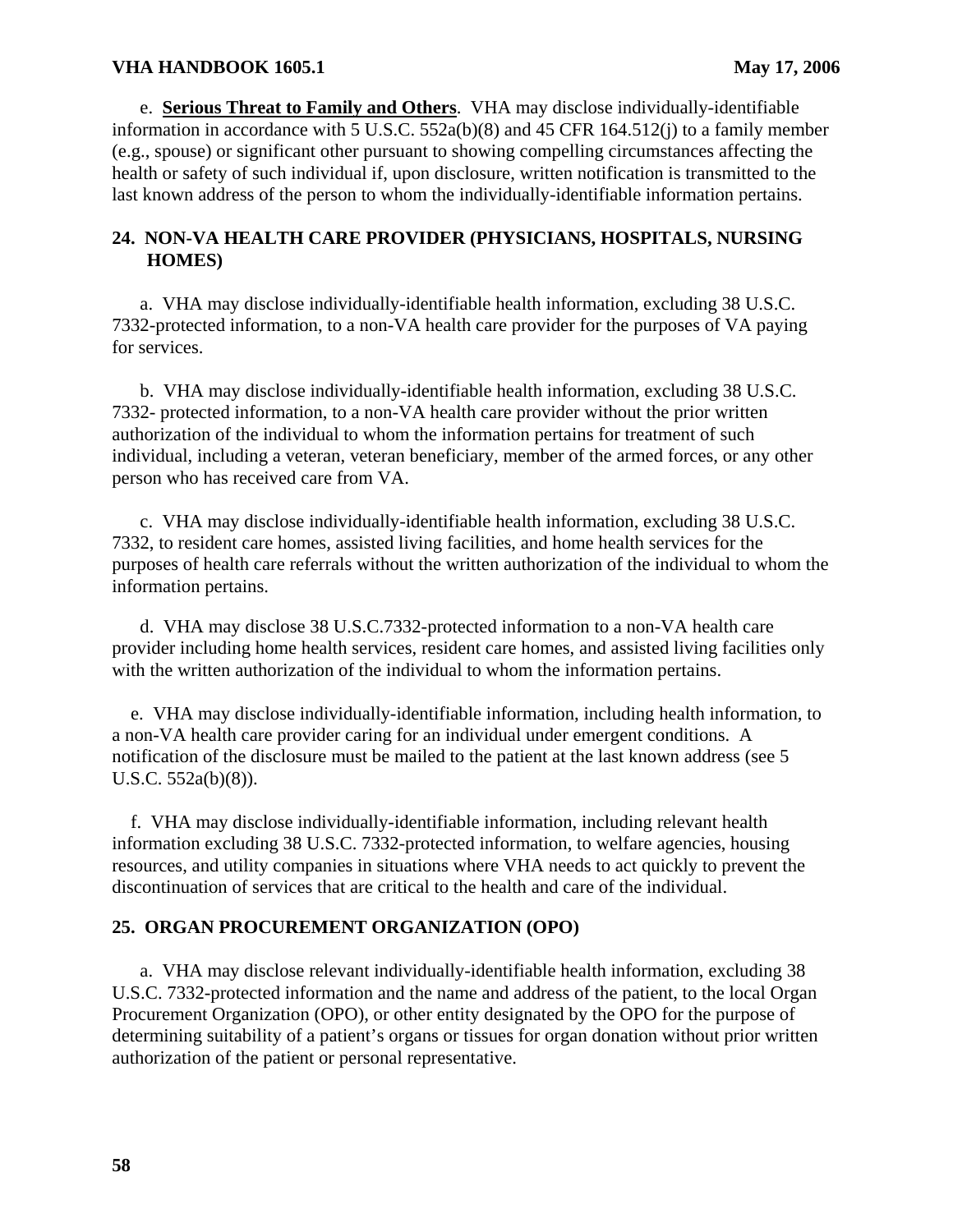b. OPOs, or their designees, may perform the medical chart reviews required in making these determinations only if the facility's designated requestor has removed any 38 U.S.C. 7332-protected information and the name and address of the patient from the chart or has obtained authorization from the patient or personal representative.

c. VHA may not disclose individually-identifiable health information containing 38 U.S.C. 7332-protected information without prior written authorization from the patient. *NOTE: If Congress enacts legislation allowing for the disclosure of information protected by 38 U.S.C. 5701 and 38 U.S.C. 7332, the authorization requirements in this paragraph may no longer apply. Contact the VHA Privacy Office for additional information.* 

# **26. OTHER GOVERNMENT AGENCIES**

a. **Federal Agencies**. VHA may disclose individually-identifiable information, excluding health information, to another Federal agency if the information is needed in order to perform a function of the requesting agency and if one or more of the disclosure provisions of the Privacy Act permits the disclosure (e.g., routine use disclosure statement under an applicable VHA system of records).

(1) For reporting to the HHS National Practitioner Data Bank (NPDB) refer to VHA Handbook 1100.17, and 38 CFR Part 46.

(2) For reporting to NARA refer to VA Handbook  $6300$  and  $5 \text{ U.S.C. } 552a(b)(6)$ .

(3) VHA may disclose individually-identifiable health information, excluding 38 U.S.C. 7332-protected information, to another Federal agency for the purpose of treatment, payment, and/or health care operations, as long as a routine use disclosure statement under the applicable VHA system of records or other Privacy Act authority can be applied.

(4) VHA may only disclose 38 U.S.C. 7332-protected information to another Federal agency pursuant to the law and this Handbook.

b. **National Security**. VHA may disclose individually-identifiable information, excluding 38 U.S.C. 7332-protected information, to authorized Federal officials for the conduct of lawful intelligence or counter-intelligence, the protective services of the President, and/or other national security activities:

(1) Upon its own initiative when VHA becomes aware of a national security issue; or

(2) Pursuant to a written request letter meeting the requirements of subparagraph 21c.

# **27. PUBLIC HEALTH AUTHORITIES**

a. **HIV Reporting.** Information relating to an individual's infection with HIV may be disclosed from a record to a Federal, State, or local public health authority that is charged under Federal or State law with the protection of the public health. A Federal or State law must require disclosure of the information for a purpose that is authorized by law and a qualified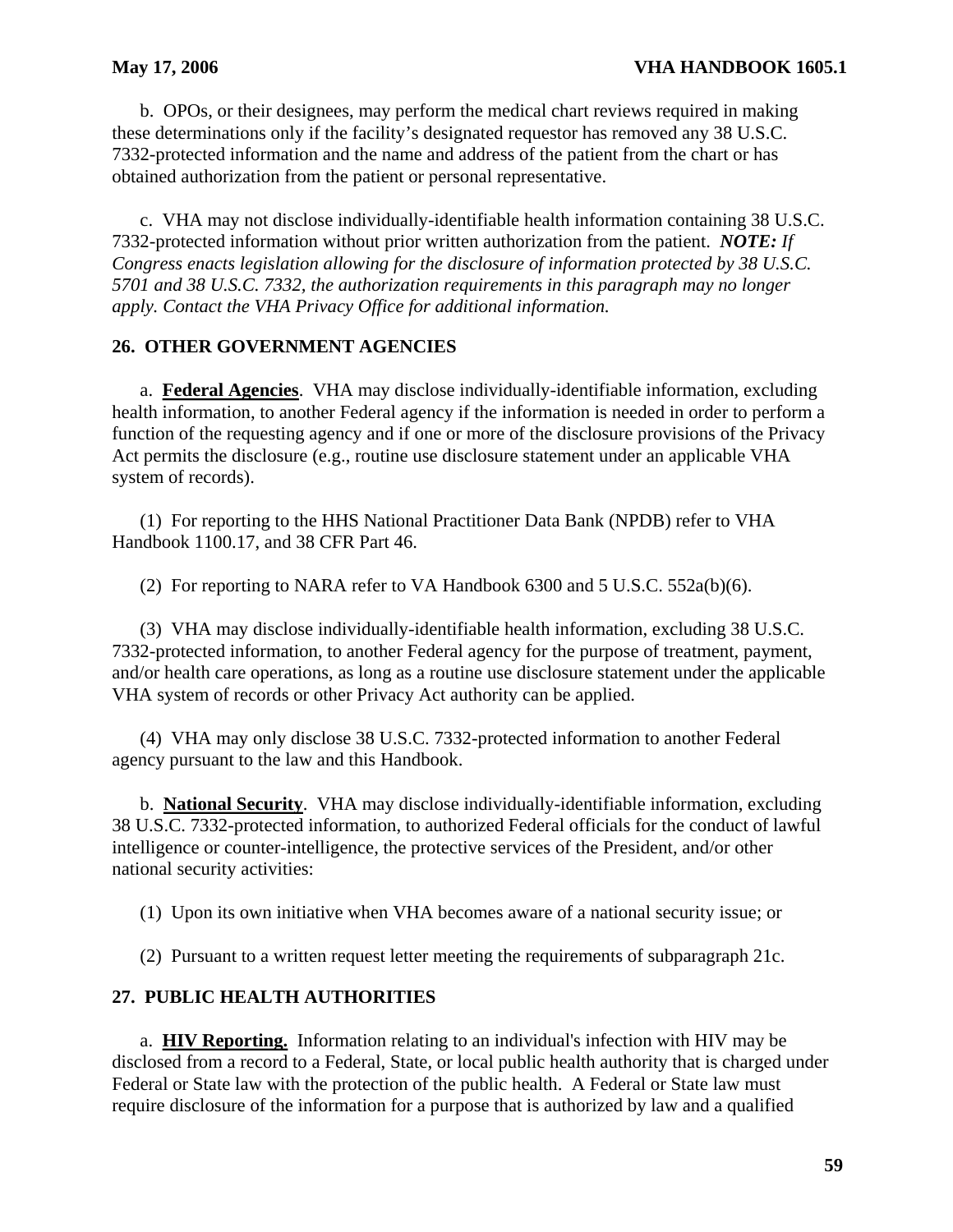official of the public health authority must make a written request for the information (see subpar. 27c for request requirements.)

# b. **Food and Drug Administration (FDA)**

## (1) **Routine Reporting**

(a) VHA may disclose individually-identifiable information including health information to the FDA, or a person subject to the jurisdiction of the FDA, with respect to an FDA-regulated product for purposes of activities related to the quality, safety, or effectiveness of such FDAregulated product. Such purposes include:

1. To report adverse events, product defects or problems, or biological product deviations if the person is required to report such information to the FDA;

 $2$ . To track products if the person is required to track the product by the FDA;

To conduct post-marketing surveillance to comply with requirements of FDA; and/or 3.

4. To enable product recalls, repairs, or replacement.

(b) With written authorization, VHA may disclose individually-identifiable information for the same purposes as in preceding subparagraph  $27b(1)(a)$  to a product manufacturer or any person and/or organization subject to FDA regulations.

### (2) **FDA Audit**

(a) Upon their official written request, authorized FDA agents and investigators are permitted access to individually-identifiable health information in order to carry out their program oversight duties under the Federal Food, Drug, and Cosmetic Act. However, in the event these activities shift from audit to investigation, VHA may not disclose individuallyidentifiable information covered by 38 U.S.C. 7332 unless the FDA obtains a court order.

(b) FDA agents may be provided with individuals' names and addresses for the sole purpose of auditing or verifying records. FDA agents must exercise all reasonable precautions to avoid inadvertent disclosure of patient identities to third parties and may not compile any information in a registry or data bank.

# c. **All Other Public Health Reporting**

(1) VHA may disclose individually-identifiable information, excluding 38 U.S.C. 7332 protected information, to Federal, State, and/or local public health authorities charged with the protection of the public health or safety pursuant to a standing request or other applicable legal authority (see subpar. 27a for disclosing 38 U.S.C. 7332-protected HIV information). Standing requests are valid for 3 years, at which time they must be reissued.

(2) Examples of public health reporting requiring a standing request or letter include: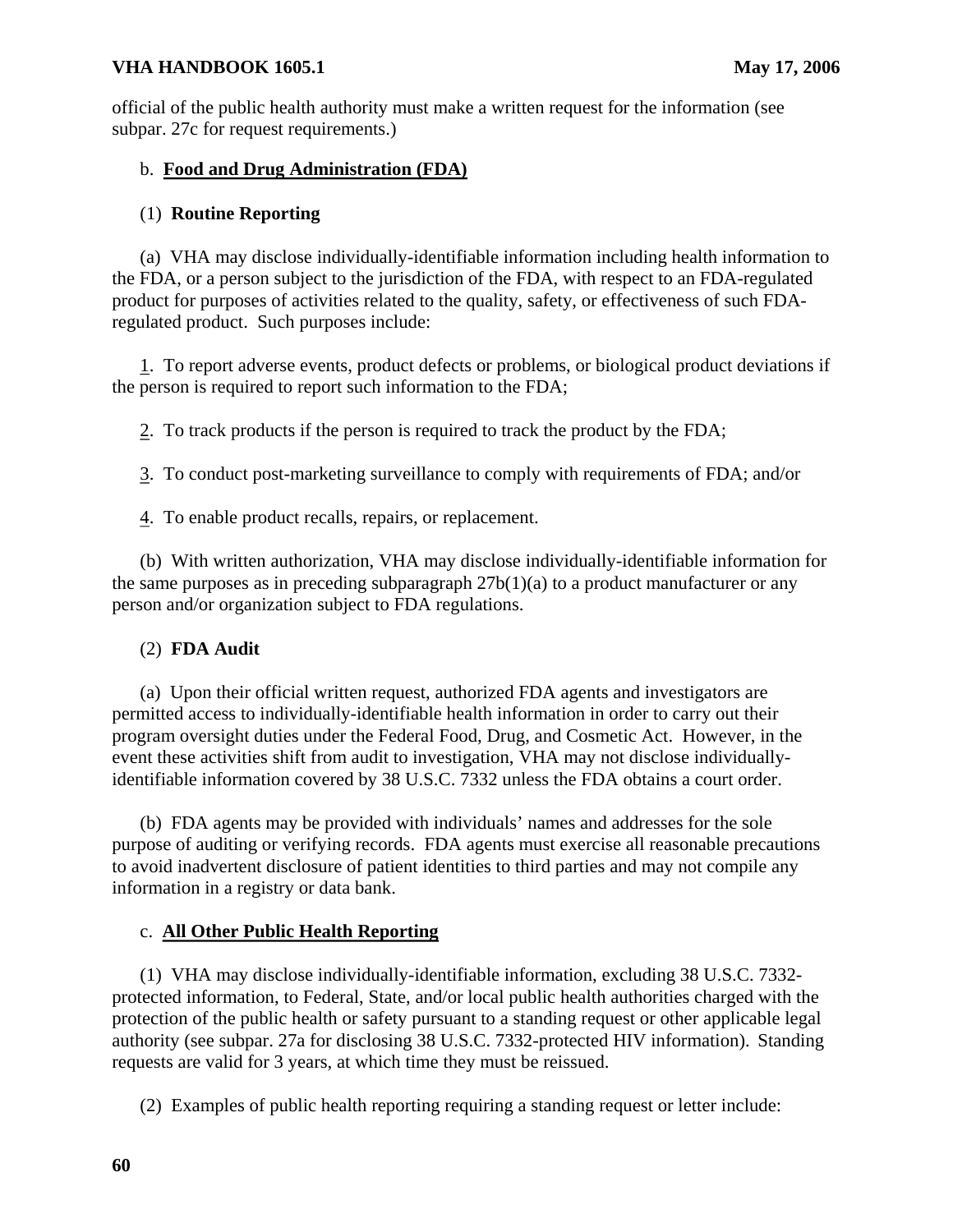(a) Communicable diseases (e.g., hepatitis, tuberculosis, sexually transmitted diseases, etc.);

(b) Vital statistics (e.g., deaths, etc.); and

(c) Other State reporting requirements (e.g., animal bites).

## **28. REGISTRIES**

a. **State Central Cancer Registries.** VHA may disclose individually-identifiable health information, excluding 38 U.S.C. 7332-protected information, to any State Central Cancer Registry upon the written request of the State when required by State law. The written request must meet the requirements of following subparagraph 28b(1)(b). The written request may be considered a standing request for ongoing reporting to the State Central Cancer Registry if continuous reporting is requested. A standing request is valid for 3 years, at which time it must be reissued.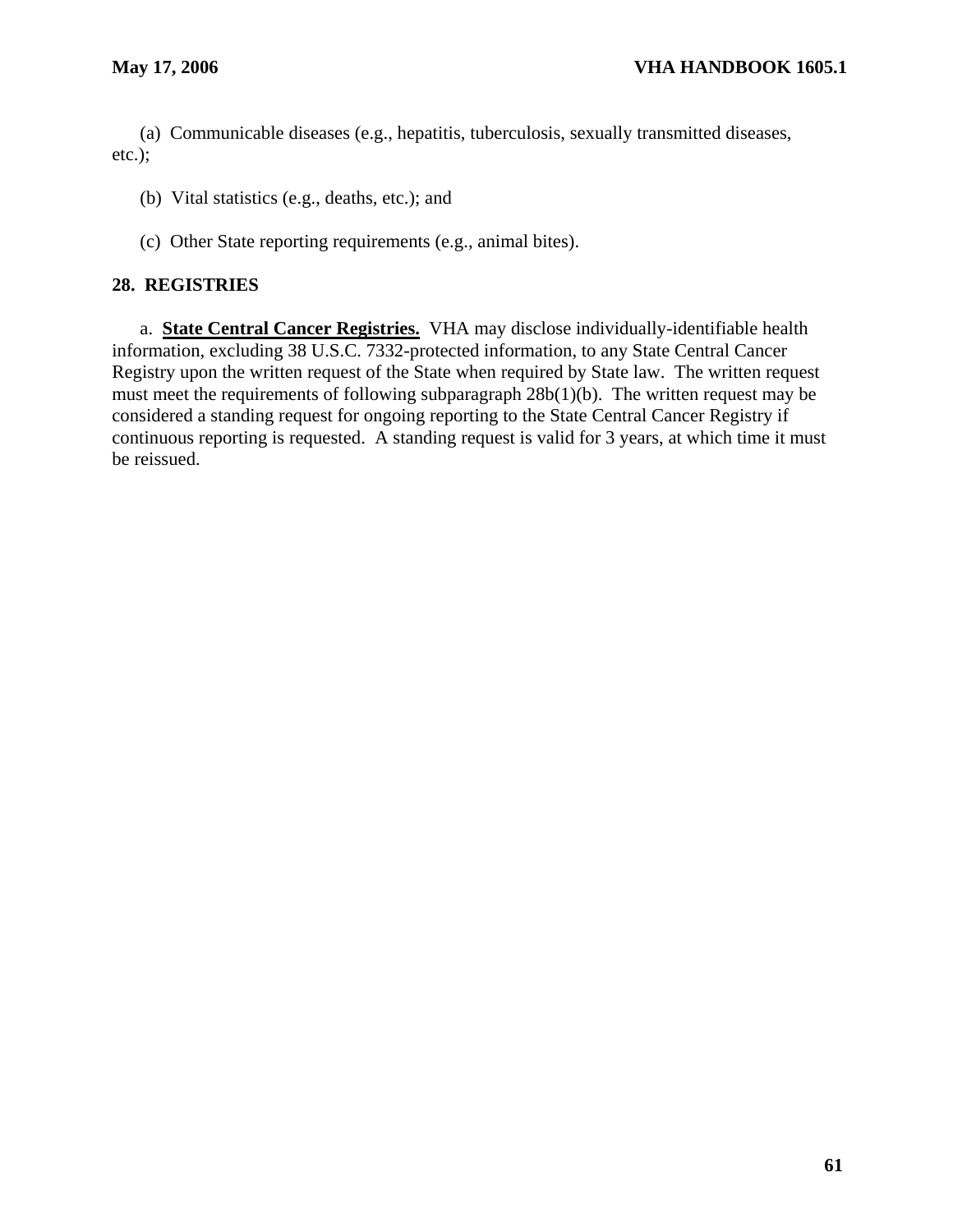## b**. Other Public Registries**

(1) VHA may disclose individually-identifiable health information, excluding 38 U.S.C. 7332-protected information, to any other public registry (e.g., Federal, State, local) upon request when required by law under the following conditions:

(a) Federal Registries. The head of the requesting Federal agency, or designee, must submit a written request which indicates that the information is needed in order to accomplish a statutory purpose of that agency.

## (b) State or Local Registries

 1. Disclosure of individually-identifiable information, including name and address, may be made to other governmental (state or local) registries only if: the law of the State under which the requesting registry operates requires health care providers who are subject to State law to report name, address, and medical record data to the registry; and the registry is operated by a State public health service or state health or safety agency which has law enforcement authority.

2. A qualified representative of the agency must make a written request that the name(s) and/or address(es) and medical record data be provided for a purpose required by law and identify the law involved.

3. When disclosure of information is made under the provisions of this subparagraph, the requester must be aware of the penalty provisions of 38 U.S.C. 570l(f). If the requester does not indicate awareness of this penalty provision in the request, disclosure of medical information under subparagraph 28b(1)(b) must be accompanied by a precautionary written statement worded similarly to the following:

"This information is being provided to you in response to your request (each VA health care facility needs to appropriately identify the request). Please be advised that under the provisions of Title 38, United States Code, Section 5701(f), if you willfully use the patient's name and/or address for any purpose other than for the purpose specified in your request, you may be found guilty of a misdemeanor and fined not more than \$5,000 in the case of a first offense and not more than \$20,000 in the case of any subsequent offense."

(2) Prior to disclosure of the requested information, the assistance of the Regional Counsel may be sought, when appropriate, in evaluating the applicable law relative to the statutory authority of a governmental agency to gather information on individuals.

c. **Private Registries.** VHA may not disclose individually-identifiable information to private registries without the prior written authorization of the individual to whom the information pertains.

# **29. STATE VETERAN HOMES**

a. VHA may disclose a patient's individually-identifiable health information, excluding 38 U.S.C. 7332-protected information, to a State Veterans Home for the purpose of medical treatment and/or follow-up at the State Veterans Home. VA must be paying a per diem rate to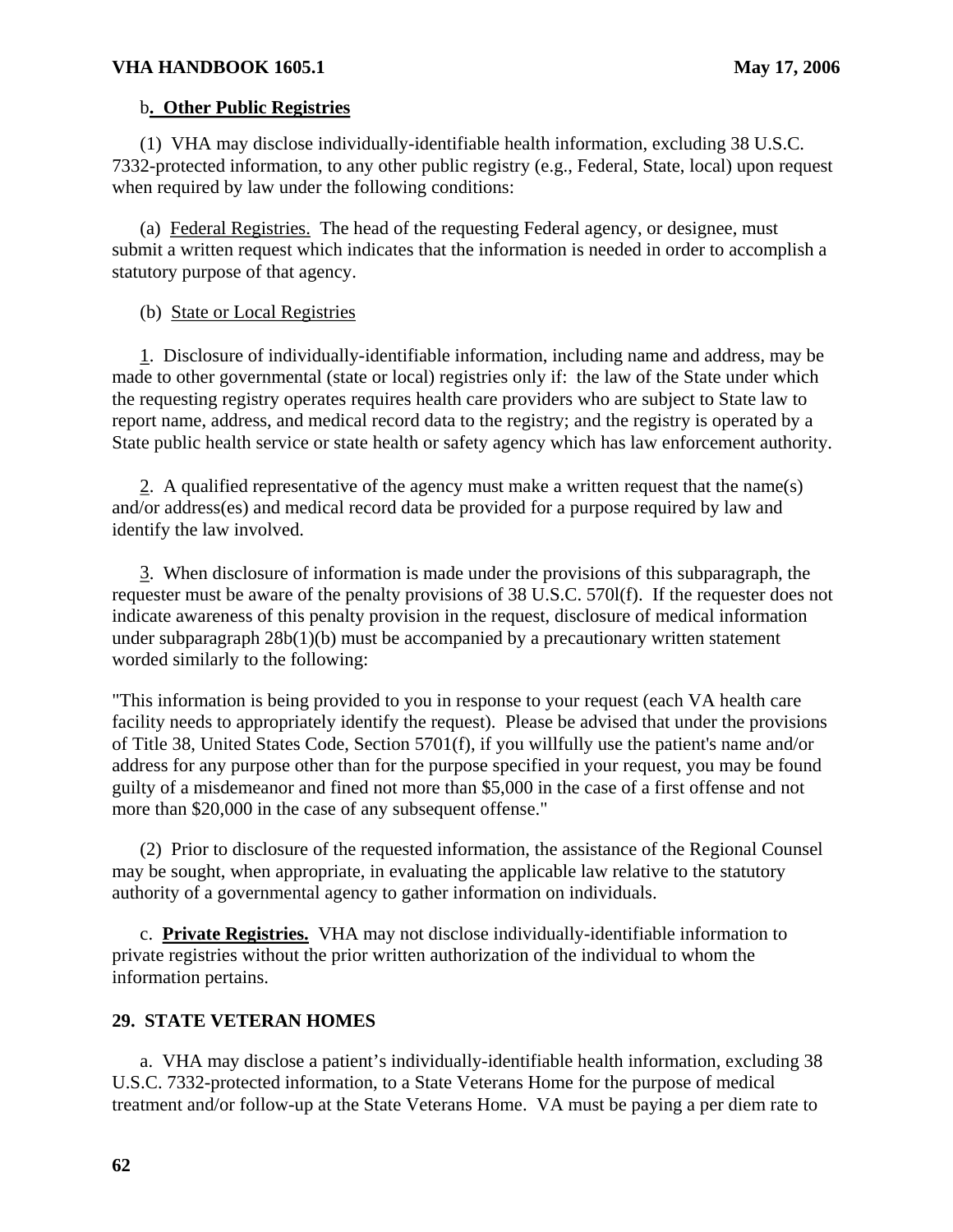the State Veterans Home for the patient receiving care at such Home and the patient must be receiving VA medical care.

b. VHA may disclose 38 U.S.C. 7332-protected information to a State Veterans Home with the written authorization of the individual.

c. If there is no written authorization, VHA may disclose 38 U.S.C. 7332-protected information to the State Veterans Home when a State Veteran Home refers an individual for treatment of 38 U.S.C. 7332 conditions to a VA medical center and the individual returns to the State Veteran Home in order for the State Veterans Home to provide continuity of care and treatment to the patient.

# **30. VETERAN SERVICE ORGANIZATIONS (VSO)**

a. VHA may disclose individually-identifiable information including health information to a Veterans Service Organization (VSO) for purposes of obtaining benefits under 38 U.S.C. provided an appropriate POA has been filed with the VA health care facility that maintains the information.

b. If the VSO does not have an appropriate POA, disclosure may be made only pursuant to a written authorization from the individual to whom the information pertains.

c. VSO's cannot be provided a copy of a VA health care facility's Gains and Losses sheet since there is no authority to disclose this information. Questions from VSOs on this matter need to be forwarded to the VHA Privacy Officer.

## **31. DECEASED INDIVIDUALS**

For the purposes of this paragraph, the personal representative of a deceased individual has the same rights as the deceased individual that the personal representative is representing. If, under applicable law, an executor, administrator, or other person has authority to act on behalf of a deceased individual or on behalf of the deceased individual's estate, VHA must disclose to the personal representative the individually-identifiable health information, but only to the extent that the individually-identifiable health information is relevant to such personal representation. Refer to paragraph 5b., Representatives of the Individual, for more information on personal representatives.

#### a. **General Rule**

(1) VHA must protect the individually-identifiable health information about a deceased individual to the same extent as required for the individually-identifiable health information of living individuals with the exception of the applicability of the Privacy Act for as long as VHA maintains the records. *NOTE: See Records Control Schedule (RCS) 10-1 for retention requirements of VHA records.*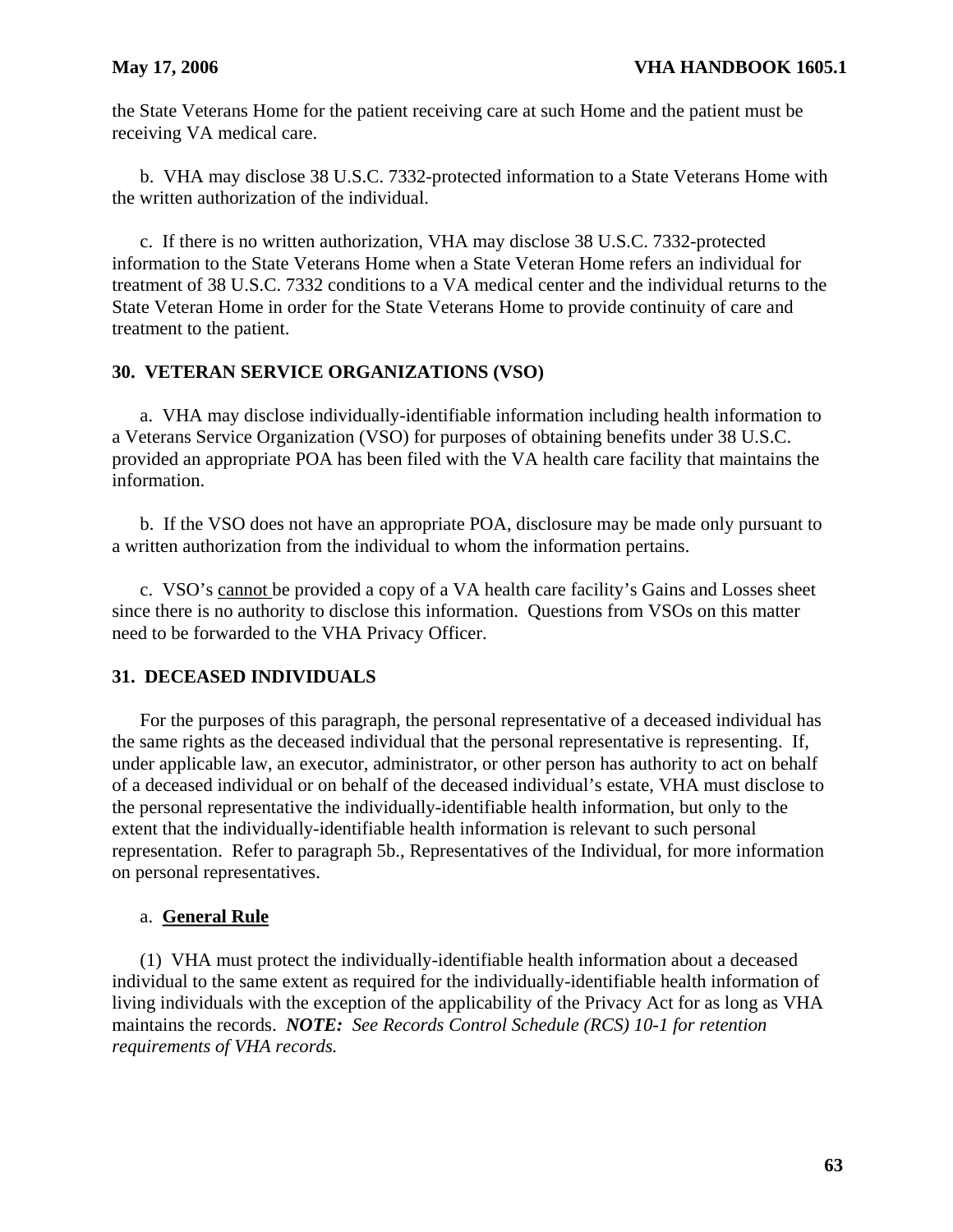(2) VHA may disclose individually-identifiable health information, excluding 38 U.S.C 7332 information (see following subpar. 31b), about a deceased individual under the following circumstances:

(a) To a law enforcement official for the purpose of alerting law enforcement of an individual's death if VHA has a suspicion that such a death may have resulted from criminal conduct. A standing letter must be on file (see subpar. 21b).

(b) To a coroner or medical examiner for the purpose of identifying a deceased person, determining cause of death, or for other duties authorized by law.

(c) To a family member's physician when it is determined that it is relevant to the treatment of a decedent's family member, or consistent with applicable law.

(d) To funeral directors, as necessary, to carry out their duties with respect to the decedent. VHA may disclose the individually-identifiable health information prior to, and in reasonable anticipation of, the individual's death.

(e) To family members of the deceased individual when appropriate authority under FOIA permits (see subpar. 31c).

(f) To any other party for which there is authority under the HIPAA Privacy Rule and 38 U.S.C. 5701 to make the disclosure.

(3) VHA may use, or disclose, individually-identifiable health information, excluding 38 U.S.C. 7332-protected information, of a decedent for research purposes without authorization by a personal representative, and absent review by an IRB or privacy board, as long as VHA receives the following:

(a) Oral or written representation that the individually-identifiable health information sought will be used or disclosed solely for research on decedents.

(b) Documentation of the death of such individual, if requested by VHA.

(c) Representation that the individually-identifiable health information for which use or disclosure is sought is necessary for the research purposes.

*NOTE: One needs subparagraphs 31a(3)(a) or 31a(3)(b), and 31a(3)(c).*

#### b. **Deceased Veterans with 38 U.S.C. 7332 Information**

(1) Authorization for disclosures from the record of a deceased patient treated for drug or alcohol abuse, HIV, or sickle cell anemia may be given by the next-of-kin or other personal representative only for the purpose of obtaining survivorship benefits for the deceased patient's survivor(s). This would include not only VA benefits, but also payments by the Social Security Administration (SSA), Worker's Compensation Boards or Commissions, other Federal, State, or local government agencies, or non-government entities, such as life insurance companies.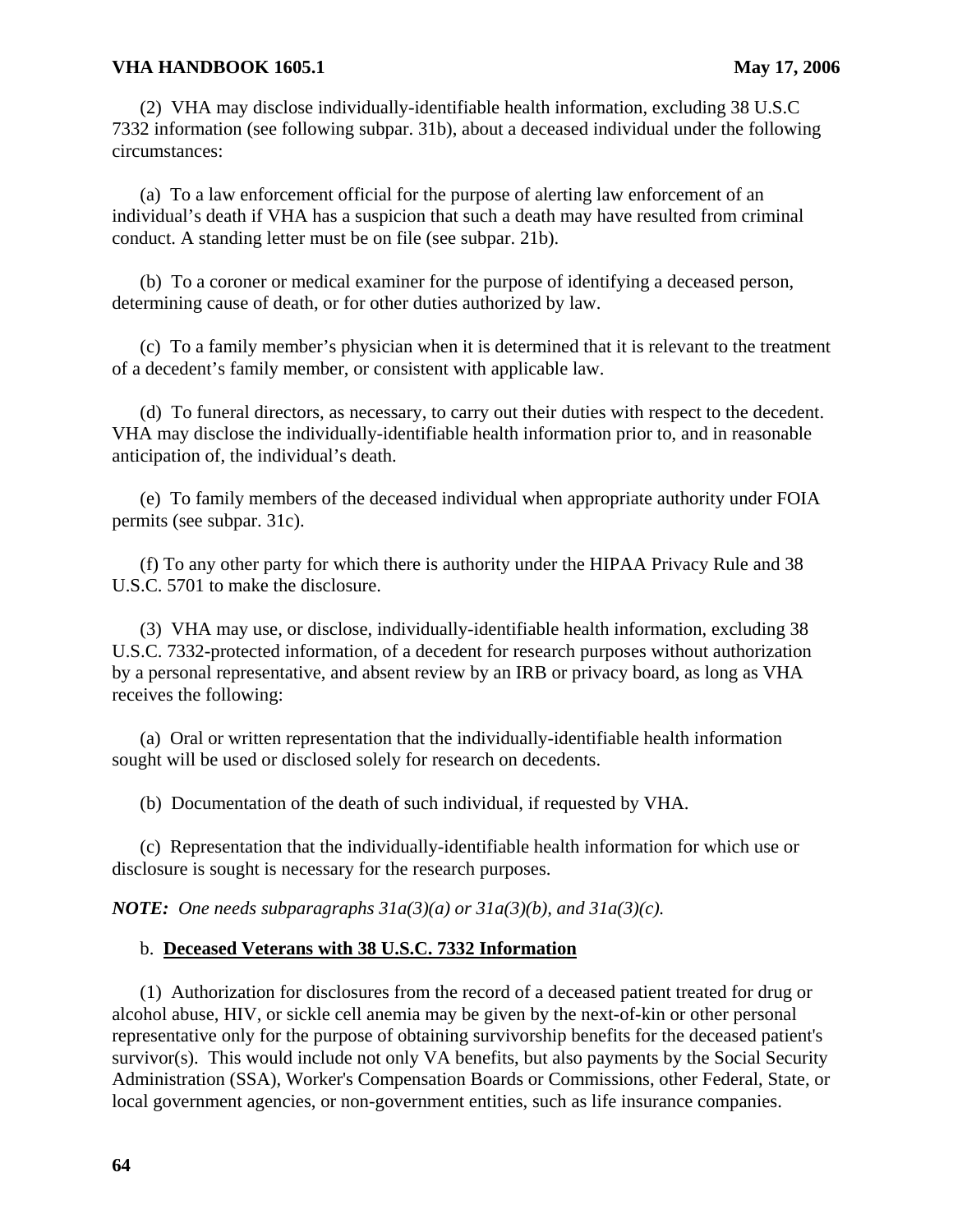(2) Under the survivorship benefit provision, sickle cell anemia information may be released to a blood relative of a deceased veteran for medical follow-up or family planning purposes.

(3) Disclosures may be made without written authorization in order to comply with Federal or state laws requiring the collection of death and other vital statistics.

(4) Information may be disclosed to a coroner or medical examiner in response to a standing request letter or written request in order to permit inquiry into a death for the purpose of determining cause of death.

(5) Information may only be disclosed for research purposes, pursuant to the provisions of subparagraph  $13b(1)(d)$ .

## c. **Family Members Requesting Deceased Veterans' Records**

(1) VHA may disclose individually-identifiable health information, excluding 38 U.S.C. 7332-protected information, about a deceased individual pursuant to a family member's FOIA request when such disclosure is not an unwarranted invasion of the personal privacy of any surviving family members. Family members may include spouse, parents, children, and siblings.

(2) When an individual is deceased, FOIA Exemption 6 no longer applies to the personal privacy of the individual, it applies to protecting the individual's surviving family members from an unwarranted invasion of personal privacy.

*NOTE: FOIA Exemption 6 cannot be used to protect the privacy of a family members from themselves (e.g., cannot use Exemption 6 to protect the surviving spouse when the spouse is making the FOIA request).* 

# **32. FREEDOM OF INFORMATION ACT (FOIA)**

### a. **General**

(1) The FOIA requires disclosure of VA records, or any reasonably segregable portion of a record, to any person upon written request. A FOIA request may be made by any person (including foreign citizens), partnerships, corporations, associations, and foreign, State, or local governments. Requests for records by Federal agencies and their employees acting in their official capacity are not FOIA requests. Requests for records by fugitives from justice seeking records related to their fugitive status are not FOIA requests.

(2) VHA administrative records not retrieved by name, social security number, or other identifier must be made available to the greatest extent possible in keeping with the spirit and intent of the FOIA. Before releasing records in response to a FOIA request, the record must be reviewed to determine if all or only parts of it cannot be released. For example, a requester may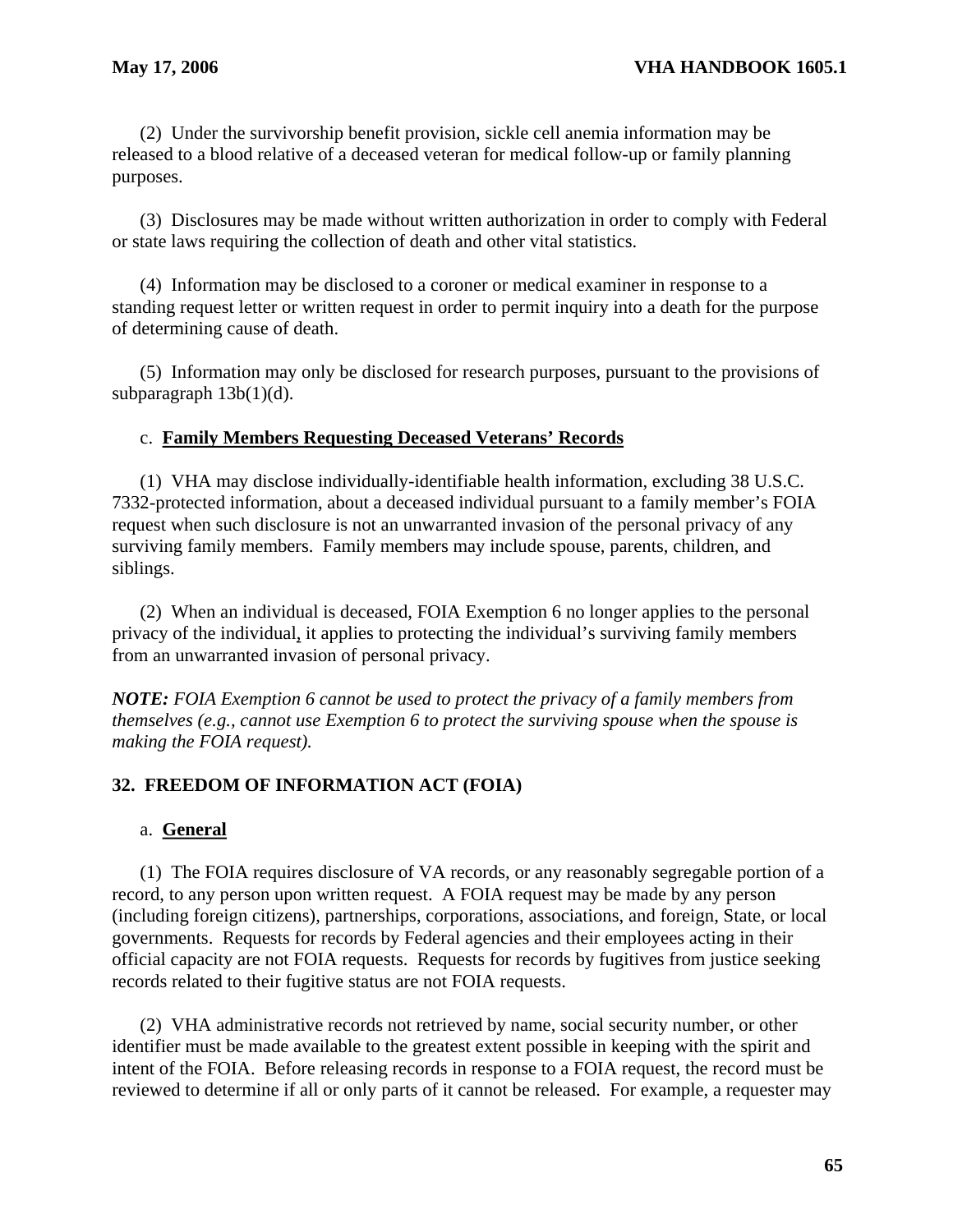ask for copies of correspondence on a particular subject. If VA has one or more letters that are applicable and can be released, but the letters contain names of individuals and other personal information, the personal identifying information can be withheld. The remaining parts of the letter(s), with the personal information deleted, may be required to be released. Consequently, VA may release the letters, but the personal information will be deleted. This process of deleting portions of documents before releasing them is referred to as "redaction."

## b. **Requests for Copies of Records**

(1) Records or information customarily furnished to the public in the regular course of the performance of official duties may be furnished without a written request. A request for access to official records under the FOIA must be in writing over the signature of the requester and reasonably describe the records so that they may be located. This procedure should not be waived for reasons of public interest, simplicity, or speed. Written requests provide a basis to support a possible appeal. Generally, the request does not have to be designated a FOIA request and the individual does not have to explain why access to official records is desired. Requests from individuals for information about themselves, that is retrieved by their names or other personal identifiers, need to be processed under both the FOIA and the Privacy Act. The record sought must be reasonably described so that it can be located with a reasonable amount of effort by an employee who is familiar with the subject area of the request. If the request does not give enough information to identify the record, the requester needs to be contacted for additional information. The fact that a request involves searching a large number of records does not, in and of itself, entitle a facility to deny the request on the basis that the records are not reasonably described.

(2) VA is not required to create or to analyze a record or answer interrogatories under FOIA. VA has no legal obligation to write, revise, reassemble, catalogue, or to obtain or produce new documents for a requester. However, writing a computer program in order to extract data from an existing automated database is not the creation of a record. If an individual requests another agency's records which are in VA's possession, the individual must be advised that the request has been referred to that agency or that additional time will be required for VA to consult with that agency before a determination can be provided.

(3) VA must provide requested records in any form or format requested (if feasible), if the records already exist in that form or format or are readily reproducible in that form or format with reasonable efforts.

## c. **Fees and Fee Reductions and Waivers**

(1) There are four categories of FOIA requesters: commercial use requesters; educational and non-commercial scientific institutions requesters; requesters who are representatives of news media; and all other requesters. Specific levels of fees must be charged for each of these categories in accordance with 38 CFR 1.555. When records are requested for commercial use the fee must be limited to reasonable standard charges for document search, duplication, and review. Requesters of records for commercial uses must be charged for all search and duplication, regardless of the amount of time spent searching or the number of pages duplicated. When records are requested by an educational or noncommercial scientific institution for a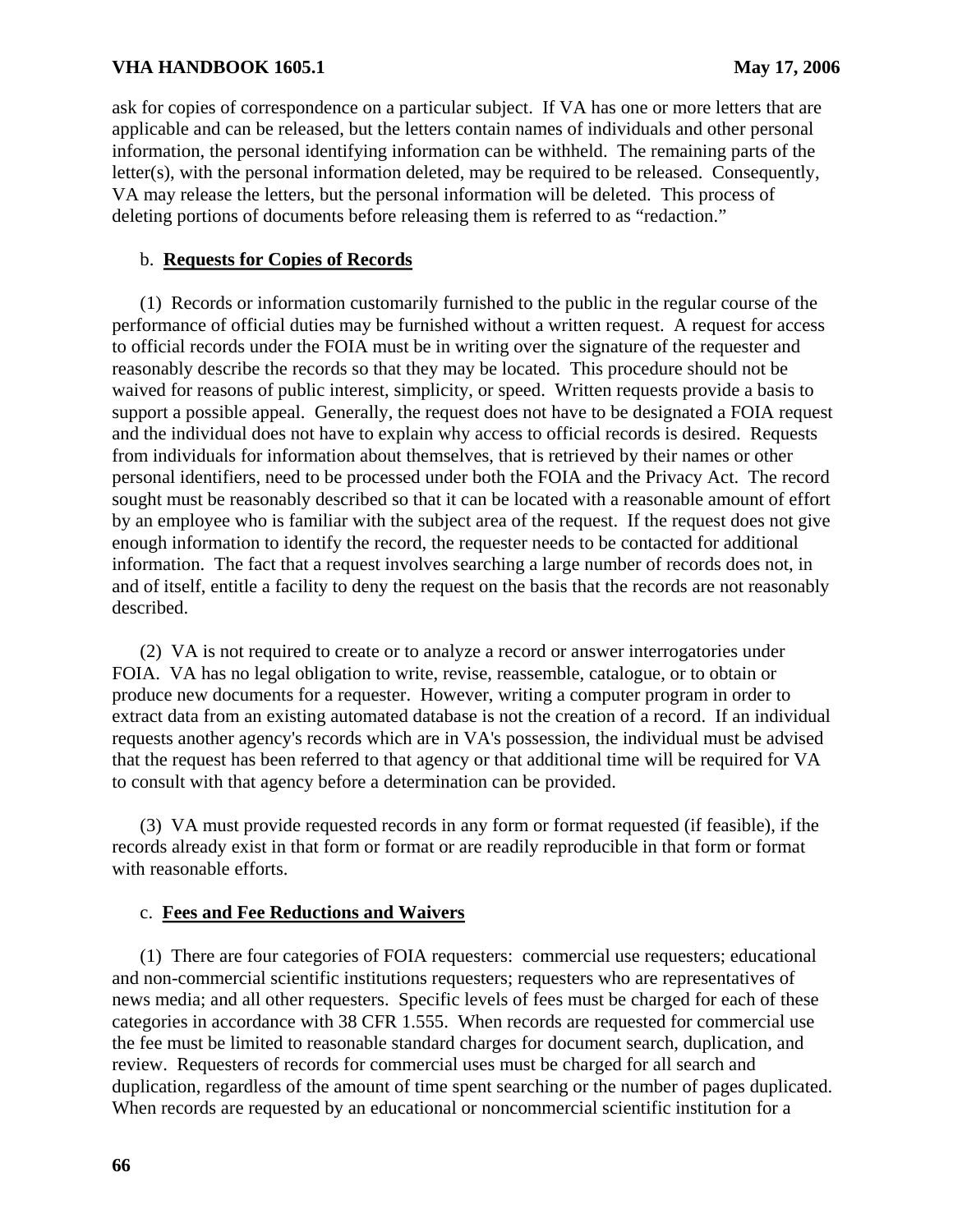scholarly or scientific research purpose and not for commercial use, or by a representative of the news media, the fee is to be limited to the reasonable standard charges for document duplication after the first one hundred one-sided pages. All other requesters are to be charged fees that recover the full reasonable direct cost of searching for and reproducing the records, but will not be charged for the first two hours of search time or for the first one hundred one-sided pages of duplication.

# (a) Commercial Use Requesters

request, or where there is reasonable cause to doubt the use to which the requester will put the request to a specific category. 1. A commercial use request means a request from, or on behalf of, one who seeks information for a use or purpose that furthers the commercial, trade, or profit interests of the requester or the person on whose behalf the request is made. To determine whether a request properly belongs in this category, consideration must be given to the use to which a requester will put the documents requested. Where the use of the records sought is not clear in the records sought, additional information must be obtained from the requester before assigning the

2. The full direct costs of searching for, reviewing for release, and duplicating the records must be charged to a commercial use requester. Such requesters are not entitled to 2 hours of free search time nor 100 free one-sided pages of reproduced documents. Moreover, the commercial use requester must be charged the cost of searching for and reviewing records even if there is ultimately no disclosure of records. Review is the process of examining documents located in response to a FOIA request in order to determine whether the documents must be disclosed under FOIA, and for the purposes of withholding any portions exempt from disclosure under FOIA. Review costs may not include time spent resolving general legal or policy issues regarding the application of exemptions.

## (b) Educational and Non-commercial Scientific Institution Requesters

school, an institution of graduate higher education, an institution of undergraduate higher education, an institution of professional education, and an institution of vocational education than an individual goal of the requester or a commercial goal of the institution. This carrying out an individual research goal and the request does not qualify under this category. 1. An educational institution is a pre-school, a public or private elementary or secondary which operates a program or programs of scholarly research. To determine whether a request properly belongs in this category, the request must be evaluated to ensure that it is apparent from the nature of the request that it serves a scholarly research goal of the institution, rather institutional versus individual test applies to requests from students as well. For example, a student who makes a request in furtherance of the completion of a course of instruction is

2. A non-commercial scientific institution is one that is not operated on a commercial basis (as that term is referenced under commercial use request) and which is operated solely for the purpose of conducting scientific research, the results of which are not intended to promote any particular product or industry.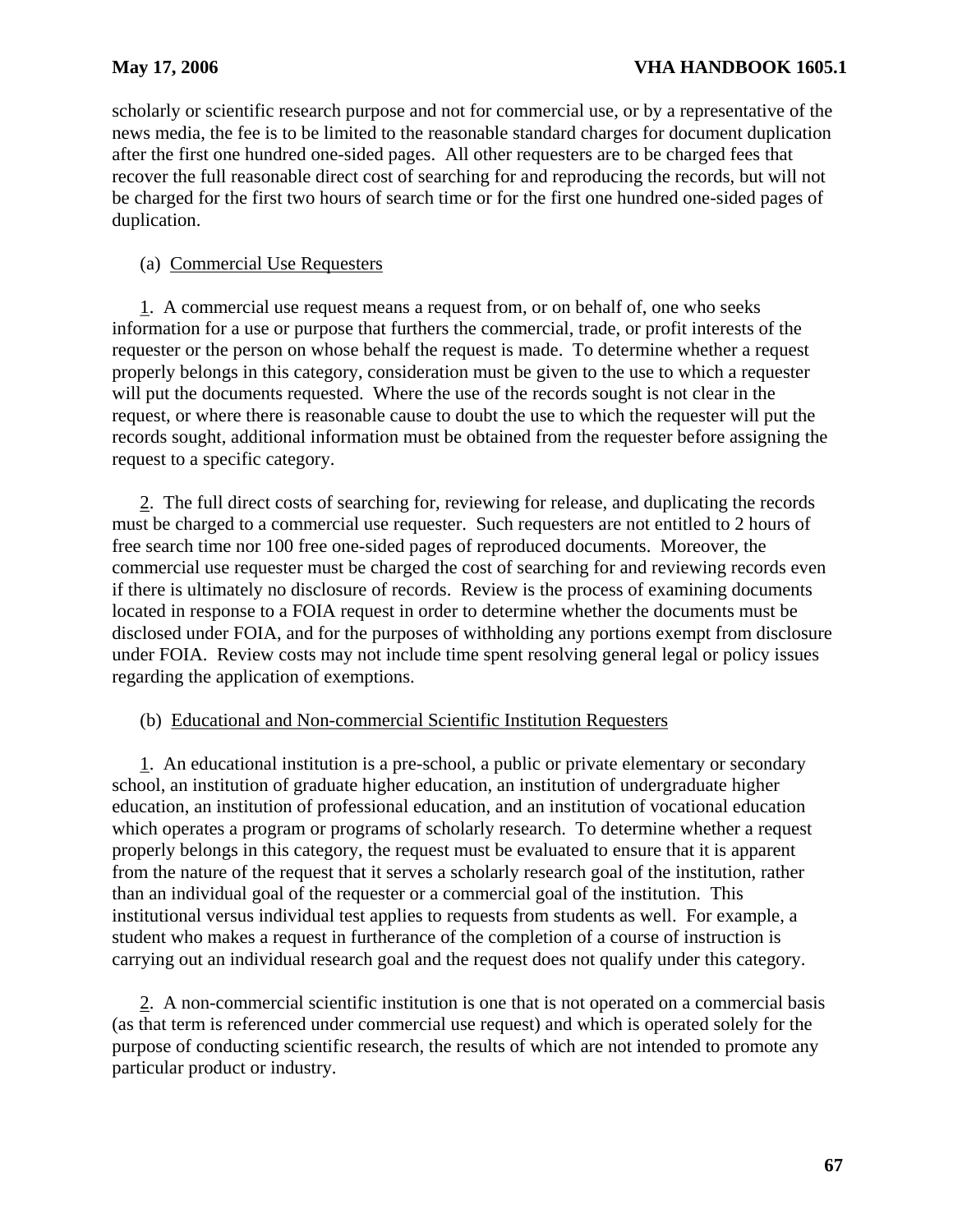3. These requesters must be charged only for the cost of reproduction, excluding charges for the first 100 one-sided pages. In order to be considered a member of this category, a requester must show that the request is being made as authorized by and under the auspices of a qualifying institution and that the records are not sought for a commercial use. If the request is from an educational institution, the requester must show that the records sought are in furtherance of scholarly research. If the request is from a non-commercial scientific institution, the requester has to show that the records are sought in furtherance of scientific research. Information necessary to support a claim of being an educational or non-commercial scientific institution requester must be provided by the requester.

(c) Representative of the News Media. A representative of the news media is any person actively gathering news for an entity that is organized and operated to publish or broadcast news to the public. The term "news" means information that is about current events or that would be of current interest to the public. Examples of news media entities include television or radio stations broadcasting to the public at large, and publishers of periodicals (but only in those instances when they can qualify as disseminators of "news") who make their products available for purchase or subscription by the general public. Freelance journalists may be regarded as working for a news organization if they can demonstrate a solid basis for expecting publication through that organization, even though not actually employed by it. A publication contract would be the clearest proof, but the requester's past publication history can be considered also. These requesters will be charged for the cost of reproduction only, excluding charges for the first 100 one-sided pages. To be included in this category, a requester must meet the criteria described above and the request must not be made for commercial use. A request for records supporting the news dissemination function of the requester will not be considered to be a request that is for commercial use.

(d) All Other Requesters. Any requester that does not fit into any of the categories described in the preceding paragraphs must be charged fees which recover the full reasonable direct cost of searching for and reproducing records that are responsive to the request, except that the first 100 one-sided pages of reproduction and the first 2 hours of search time will be furnished without charge.

(2) Any FOIA requester may ask for a waiver or reduction of the fees for processing a request. Records must be furnished without any charge or at a reduced charge, if disclosure of the information is in the public interest because it is likely to contribute significantly to public understanding of the operations or activities of the government and is not primarily in the commercial interest of the requester. Requests for reduction or waiver of the fees must be considered in view of the criteria established in 38 CFR 1.555(f). Fees will not be charged if the costs of routine collection and processing of the fees are likely to equal or exceed the amount of the fees. If it is determined that the fees are likely to exceed \$25, the requester must be notified of the estimated amount of fees unless the requester has indicated in advance a willingness to pay fees as high as those anticipated. The requestor will be offered the opportunity to confer with VA personnel with the object of reformulating the request to meet the requester's needs at a lower cost in accordance with 38 CFR 1.555(b)(2). A requester may be requested to make an advance payment of fees when the allowable charges to be assessed are likely to exceed \$250, or when a requester has previously failed to pay a fee charged in a timely fashion (i.e., within 30 days of the date of the billing). Where the requester has a history of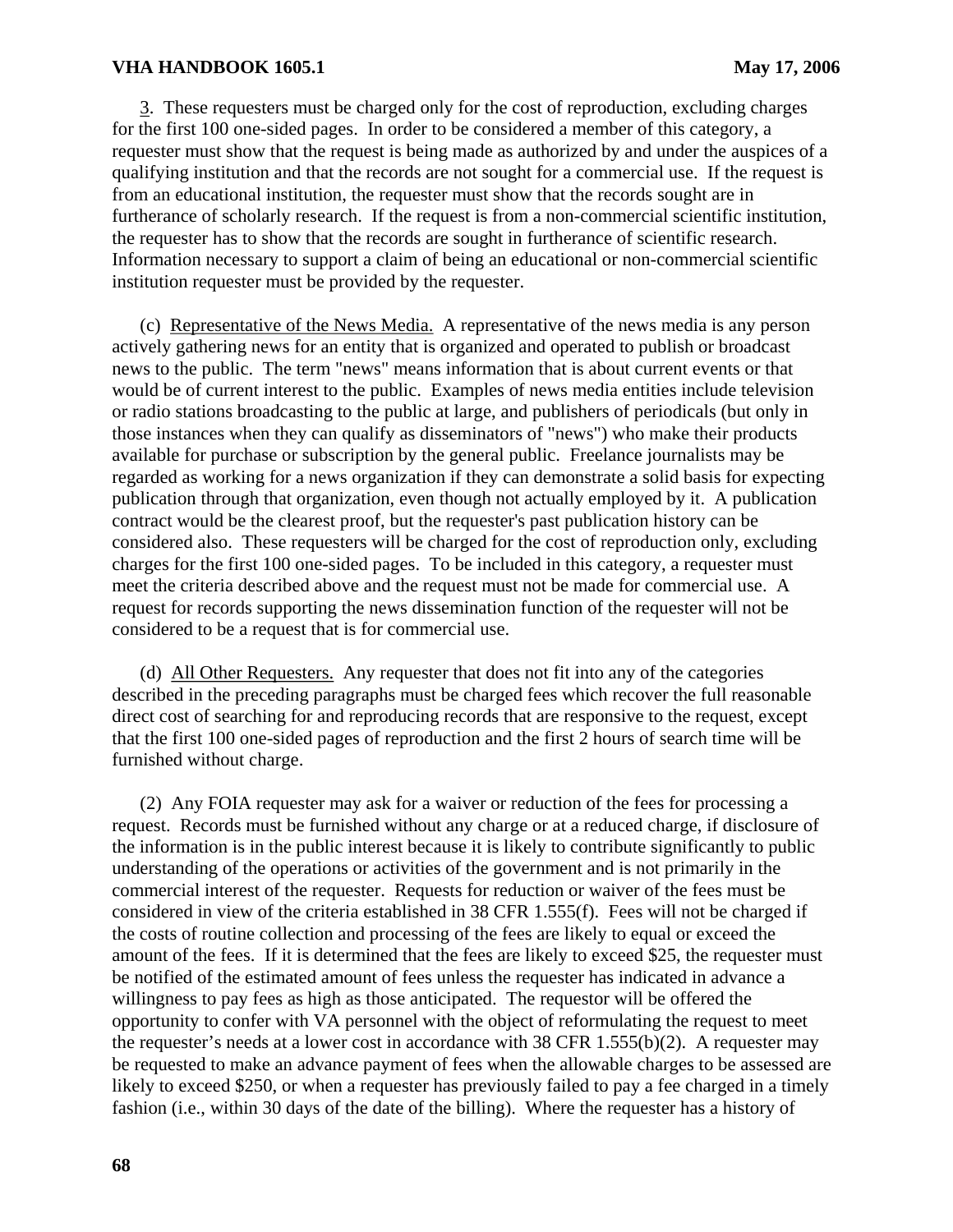prompt payment of FOIA fees and the charges to be assessed are likely to exceed \$250, the requester must be notified of the likely charge and asked to provide satisfactory assurance of full payment. Where allowable charges are likely to exceed \$250, a requester with no history of payment must be required to make payment of an amount up to the full estimated charges.

# d. **Processing a FOIA Request**

(1) A request for records received at a health care facility must be promptly referred for action to the facility's FOIA Officer. The requester must be notified in writing within 20 workdays after receipt of the request whether the request will be granted or denied. The 20-day time limitation begins upon receipt of the request by the office which is responsible for replying. Once the requester has been notified of a determination to comply with the request, the document(s) must be made available promptly.

*NOTE: Any request for records created or provided by the VA Office of Inspector General must be referred to the VA Office of Inspector General for response. The requestor must be informed in writing that the request is being referred to the VA Office of Inspector General for response.* 

(2) A written response which denies a request for information must include the statutory authority (exemption) which provides for the withholding (e.g., 5 U.S.C. 552(b)(6) disclosure would constitute a clearly unwarranted invasion of personal privacy), and include an estimate as to the number of pages and documents completely withheld from the FOIA requester. The requester must also be advised of the right to appeal an adverse determination, including a "no records found" determination, to the Office of General Counsel (024), Department of Veterans Affairs, 810 Vermont Avenue, NW, Washington, DC 20420. When FOIA exemptions are invoked, the exempted portions of the record must be redacted with the statutory exemption inserted (e.g., Exemption 6). The segregable non-exempt portions must be released.

(3) In unusual circumstances, extensions of not more than 10 workdays may be granted in advising a requester whether VA will grant or deny the request when one of the following conditions exist:

(a) There is a need to search for and collect the requested records from field facilities that are separate from the office processing the request;

(b) There is a need to search for, collect, and examine a voluminous amount of separate and distinct records which are demanded in a single request; or

(c) There is a need for consultation with another agency having substantial interest in the determination of the request or among two or more components of VA having substantial subject-matter interest therein.

(4) If an extension of time is required to respond to a request, the requester must be advised in writing of the extension, the reasons for the extension, and the date on which a determination is to be provided.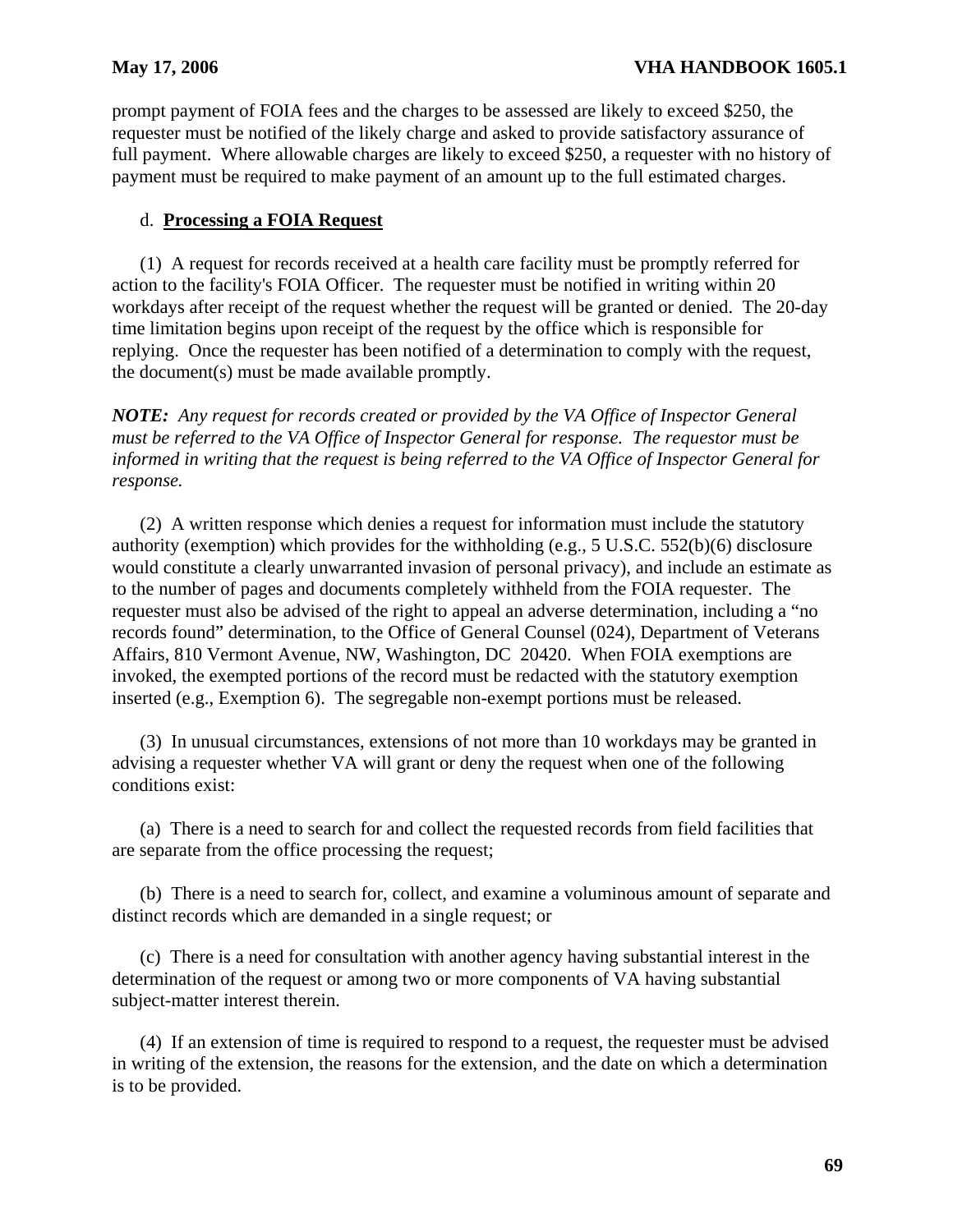(5) A FOIA requestor may make a request for expedited processing with a certification of "compelling need."

(a) A compelling need is defined as:

1. Involving an "imminent threat to the life or physical safety of an individual," or

2. In the case of a request made by a person primarily engaged in disseminating information, "urgency to inform the public concerning actual or alleged Federal government activity."

(b) VA needs to grant such requests whenever a compelling need is shown. VA is required to make a determination and notify the requestor of its decision whether or not to grant expedited processing within 10 calendar days after receipt of the request. If expedited processing is granted, VA must give priority to that FOIA requester, and process the requested records for disclosure "as soon as practicable."

(c) If the request is denied, the requestor must be given notice of appeal rights to the OGC as mentioned in subparagraph 32d(2).

## e. **Exhaustion of Administrative Remedies**

(1) The requester must comply with the administrative procedures established by the FOIA regarding the initial, as well as the appellate request.

(2) If VA fails to comply with the time limitations for response to an initial or appellate request or fails to advise a requestor of the requester's appeal rights where any adverse determination is given, then it will have "exhausted the administrative remedies" of that FOIA requestor.

(3) A requester may file a lawsuit in a Federal district court when VA does not meet the time limitations imposed by the FOIA or fails to provide a requestor's appeal rights when applicable.

#### f. **Exemptions from Public Access to VHA Records**

(1) Under FOIA, 5 U.S.C. 552 (b), there are nine exemptions which permit withholding of certain information from disclosure (see 38 CFR 1.554(a)). Although it is VA policy to disclose information from VA records to the maximum extent permitted by law, there are circumstances, however, when a record should not or cannot be disclosed in response to a FOIA request. When such an occasion arises, the FOIA permits records or information, or segregable portions thereof, to be withheld under one or more of the exemptions. These exemptions need to be invoked in denying a request only after careful review and consideration of all factors surrounding the request. The exemptions are:

## (a) **Exemption (1)**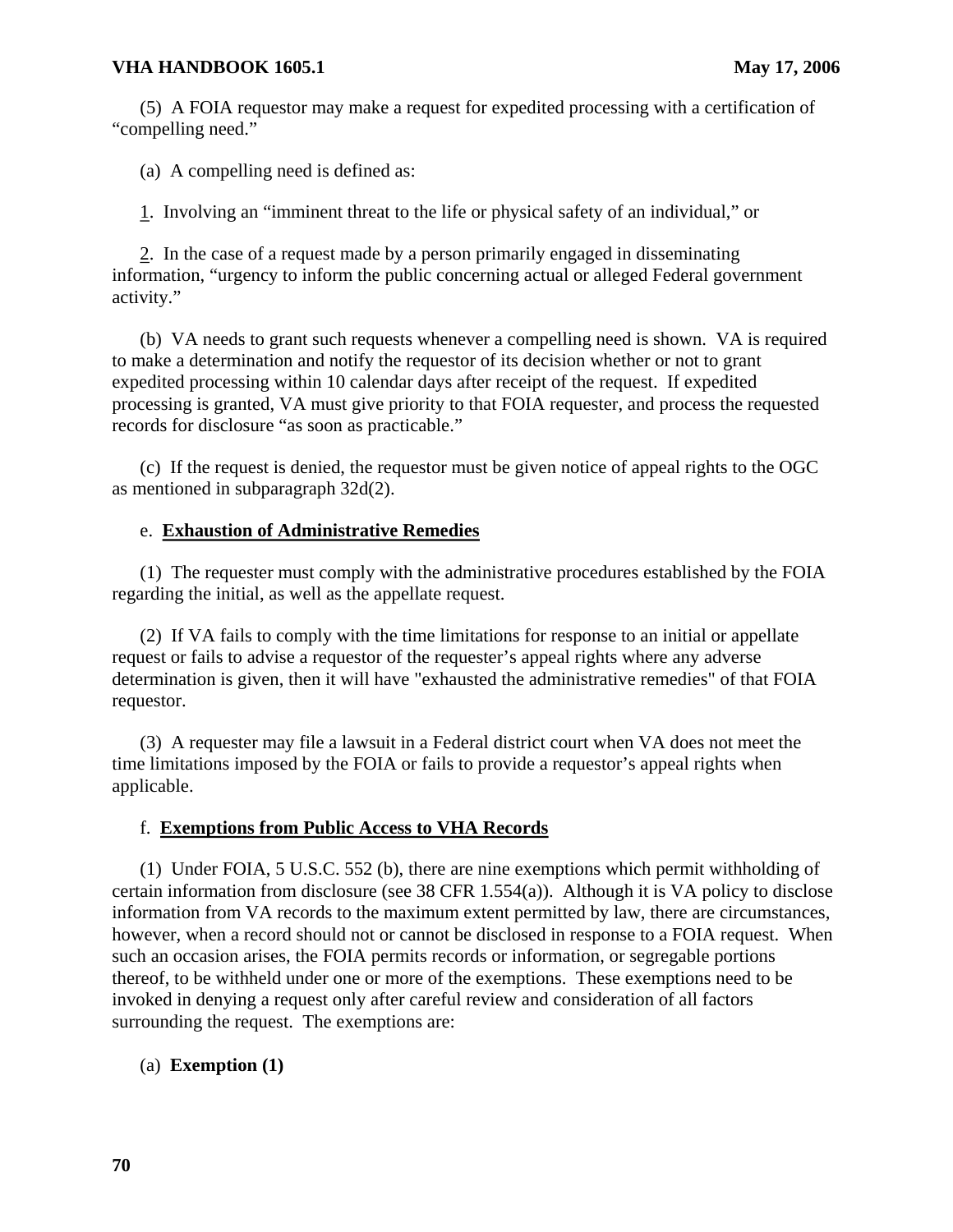1. This exemption allows VA to exempt from mandatory release national defense or foreign policy information that has been properly classified pursuant to an appropriate Executive Order. As stated in VHA Handbook 1907.1, which includes VA policy on the handling of classified information, VA does not have original classification authority. "Original classification" is the initial determination that information requires protection against unauthorized disclosure in the interest of national security and a designation of the level of classification. Requests for records that were originated and originally classified by another agency need to be referred to the originating agency for processing and the requester notified of the referral. *NOTE: If VHA is in possession of classified documents or information sought under the FOIA, contact the VHA FOIA Officer before responding in any way to the FOIA request.* 

2. Requests for information that was previously classified by an original classification authority that is incorporated, paraphrased, restated, or generated in new form in a VA document and has received a derivative classification (a determination that information is in substance the same as information that is currently classified, and a designation of the level of classification) must be processed as follows. The classified information must be deleted and the FOIA Officer and the office that generated the document must make a determination as to the extent any or all of the remainder of the information can be disclosed. The information must be redacted and/or disclosed accordingly. A redacted version of the disclosed document which includes the classified information must be referred to the originating agency for processing and the requester must be notified of the referral. Also, the requester must be advised of all withholding of information, the exemption(s) which provides for such withholdings, and that the denial may be appealed to the General Counsel.

(b) **Exemption (2).** This exemption has been interpreted to encompass two distinct categories of information:

1. Internal matters of a relatively trivial nature (material which is so mundane or trivial that the public would not have legitimate interest in the information), and

2. More substantial internal matters the disclosure of which would allow circumvention of a statute or agency regulation (e.g., manuals and documents relating to law enforcement investigations, instructions, procedures and techniques, computer security codes, etc.).

(c) **Exemption (3).** This exemption directly involves the application of other statutes that, by their terms, require that certain information must be withheld or it refers to particular types of matters to be withheld. Examples of statutes that may be cited under this exemption are 38 U.S.C. 5701 (VA claimant and dependent name and address information only), 38 U.S.C. 5705 (medical quality assurance information), and 38 U.S.C. 7332 (drug abuse, alcoholism or alcohol abuse, HIV infection, or sickle cell anemia medical treatment information).

(d) **Exemption (4).** This exemption concerns privileged or confidential trade secrets and commercial or financial information obtained from parties outside the Government. For such information to be subject to withholding under this exemption, it must be shown that: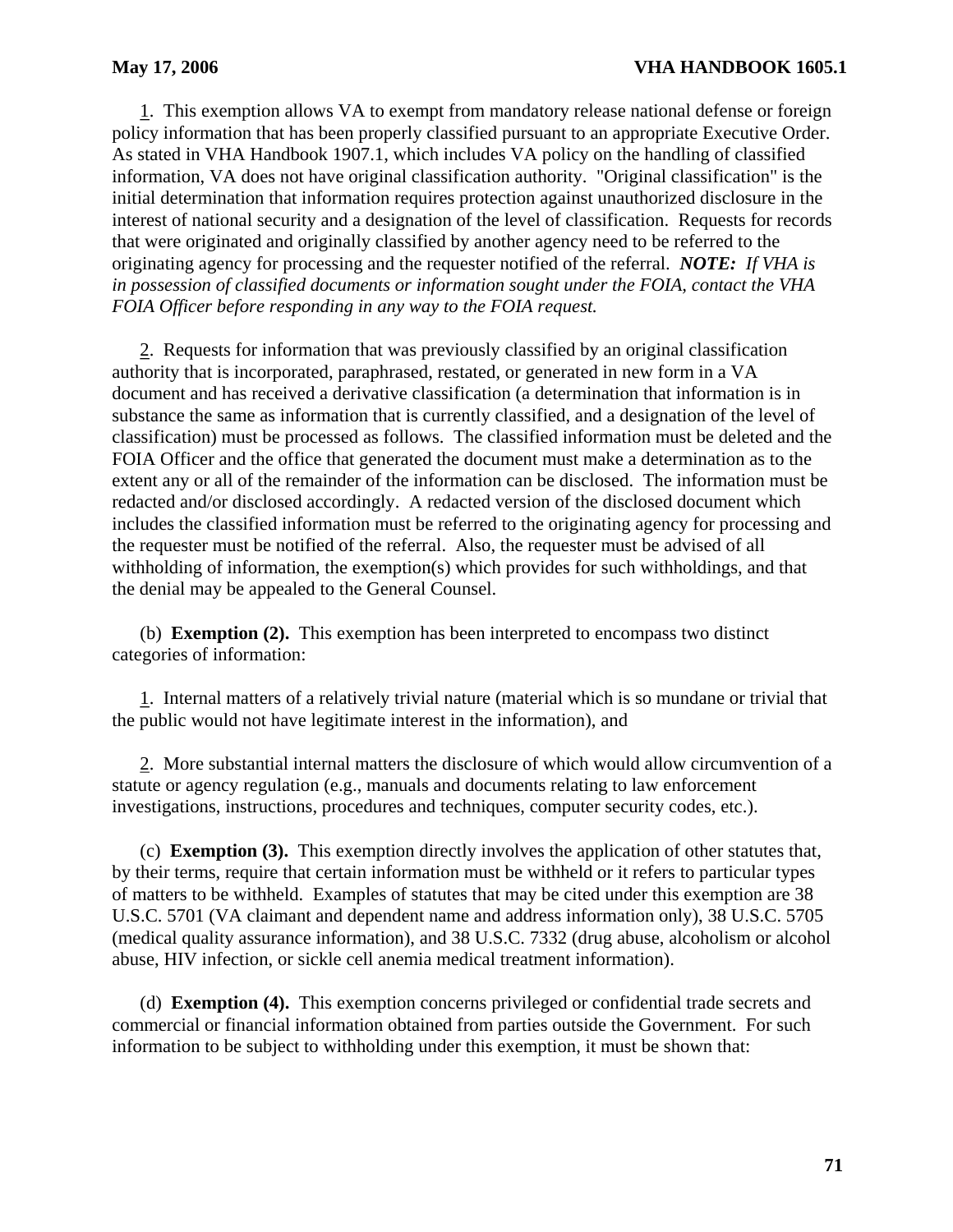1. Disclosure is likely to impair the Government's ability to obtain necessary information in the future; or

2. There is likelihood that release will cause the submitter of the information substantial competitive harm.

*NOTE: Subparagraph 32h provides procedures to be followed when responding to FOIA requests for business information.* 

(e) **Exemption (5).** This exemption provides that VA records and documents need not be disclosed if they are "interagency or intra-agency memorandums or letters which would not be available by law to a party other than an agency in litigation with the agency." The words "memorandums" and "letters" are usually interpreted quite broadly by the courts and include virtually any document VA produces, including reports, audits, records, contract reports, forms, etc.

1. Protected by this exemption are records that are commonly withheld in civil litigation by the attorney-client privilege, the attorney work-product privilege, and the deliberative process privilege. The last privilege protects pre-decisional VA records and documents created as part of the deliberative (decision-making) process. If a document constitutes or reflects a VA decision or final opinion, it is clearly not pre-decisional and so not exempt under this privilege. The pre-decisional character of a document is not lost because a final agency decision has been made on the matter. Information may be deleted from documents which are created as part of the deliberative decision-making process which reflect an employee's advice, recommendations, opinions, or proposals so long as such advice, recommendations, opinions, or proposals remain pre-decisional and are not "incorporated by reference" into final Department decisions. *NOTE: "Incorporated by reference" means that the document which reflects the final decision on the matter makes specific reference to the pre-decisional document as the source or basis for the decision, or that the final decision is recorded directly on the pre-decisional document.* Predecisional documents may lose their exempt status under this exemption if VA chooses expressly to adopt, or to incorporate by reference, such documents in a final decision or opinion, in statements of policy or interpretations adopted by VA, or instructions to staff that affect a member of the public.

2. In general, it is very difficult to apply this exemption to protect pre-decisional factual information; ordinarily, factual material must be disclosed if the only withholding basis for consideration is the deliberative process privilege. However, factual information may be protected where it has been selected out of a larger group of factual information and this selecting out is deliberative in nature. It may also be withheld under this privilege where the factual material is so inextricably connected to the deliberative process that revealing the factual material would be tantamount to revealing the Department's deliberations. In actual application of this exemption, the requested document must be reviewed and the releasable factual information segregated by redacting the exempt information. *NOTE: Facts that are so intertwined with exempt portions may be exempted from release where it is not possible, following the editing of withholdable material, to leave in meaningful portions of factual information.*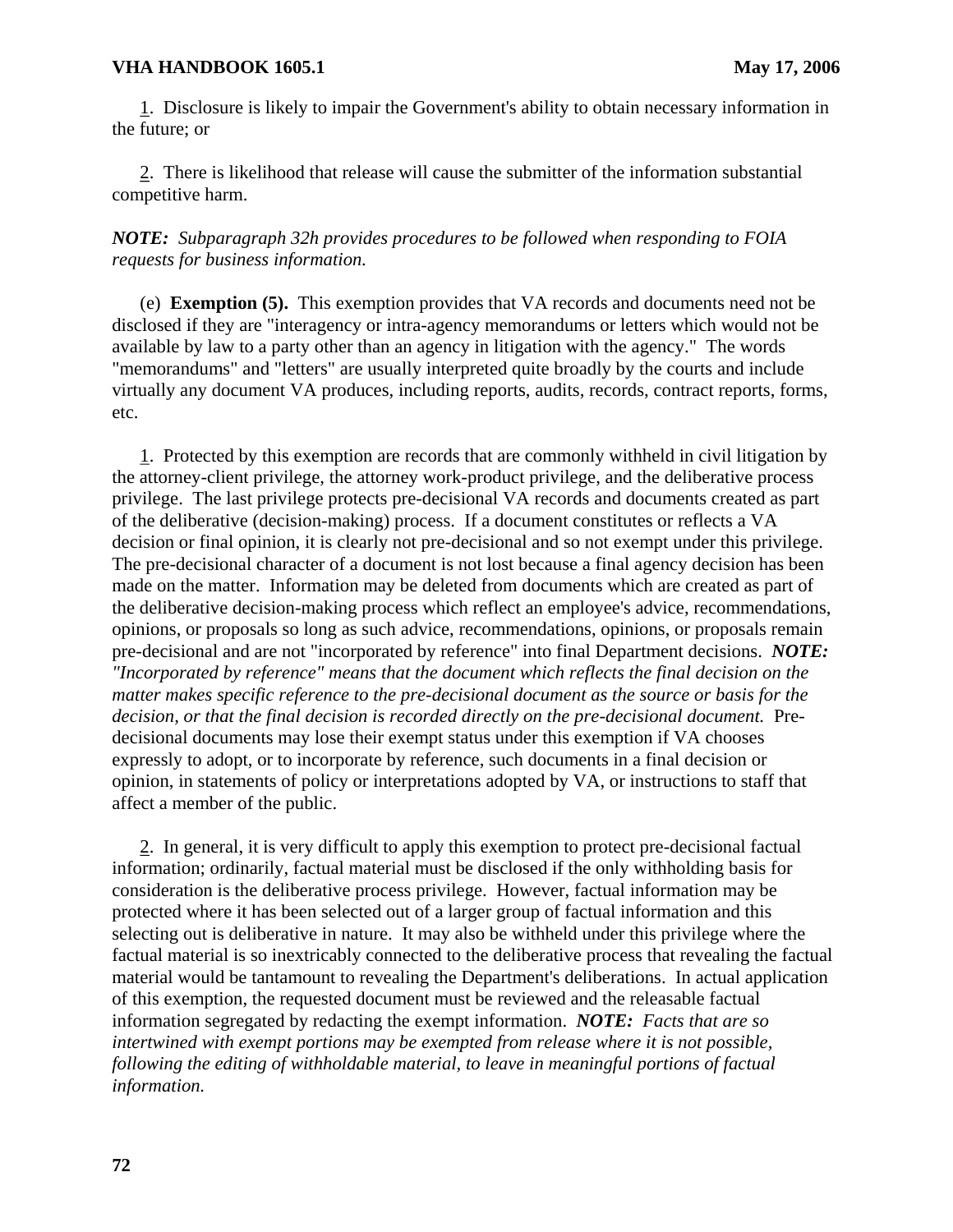(f) **Exemption (6).** This exemption allows for the withholding of personal information that may be contained in any Department record (including personnel, medical files, and similar files) where the disclosure would constitute a clearly unwarranted invasion of personal privacy. This exemption needs to be considered for information of a personal nature regardless of what type of file it is located in, or even if it exists in a tangible form but not in a file.

1. Application of this exemption requires a balancing between an individual's right to privacy and the public interest in the material requested. An employee's job title, grade, salary, and other information identified in 5 CFR 293.311 are open to public review when requested under FOIA, while home address information generally is not. The first step in the Exemption 6 balancing process requires an assessment of the privacy interests at issue. In some instances, the disclosure of information may involve little or no invasion of privacy because no expectation of privacy exists. Once it has been determined that a privacy interest is threatened by disclosure, the second step in the balancing process requires an assessment of the public interest in disclosure. The measure of the public interest is whether the disclosure of the information in question sheds light directly on the Department's performance of its statutory duties. Information that reveals little or nothing about the Department's own conduct does not meet this public interest standard. If the information meets this standard then, for purposes of Exemption 6, it must be disclosed unless such disclosure would constitute a clearly unwarranted invasion of personal privacy. Intimate, personal details of an individual's life, for example, have been withheld even when there is some public interest, of the type discussed in the preceding sentences, in that information. Individuals who seek records for their own benefit are not acting to further a public interest.

2. Where personal information, such as names or personal identifiers is contained in records that would otherwise be releasable, such individual names, other identifiers, and information that would reasonably tend to identify them may be redacted, citing this exemption, where there is not an overriding public interest in disclosing such names or identifiers (see par. 15 for application of this exemption to records protected by the Privacy Act and 45 CFR Parts 160 and 164).

(g) **Exemption (7).** This exemption provides that VA may withhold investigatory records and documents which are prepared for law enforcement purposes, but only to the extent that disclosure of the records or information:

1. Could reasonably be expected to interfere with on-going law enforcement proceedings;

- 2. Would deprive a person of a right to a fair trial or an impartial adjudication;
- 3. Could reasonably be expected to constitute an unwarranted invasion of personal privacy;

4. Could reasonably be expected to disclose the identity of a confidential source (including a State, local, or foreign agency or authority or any private institution which furnished information on a confidential basis);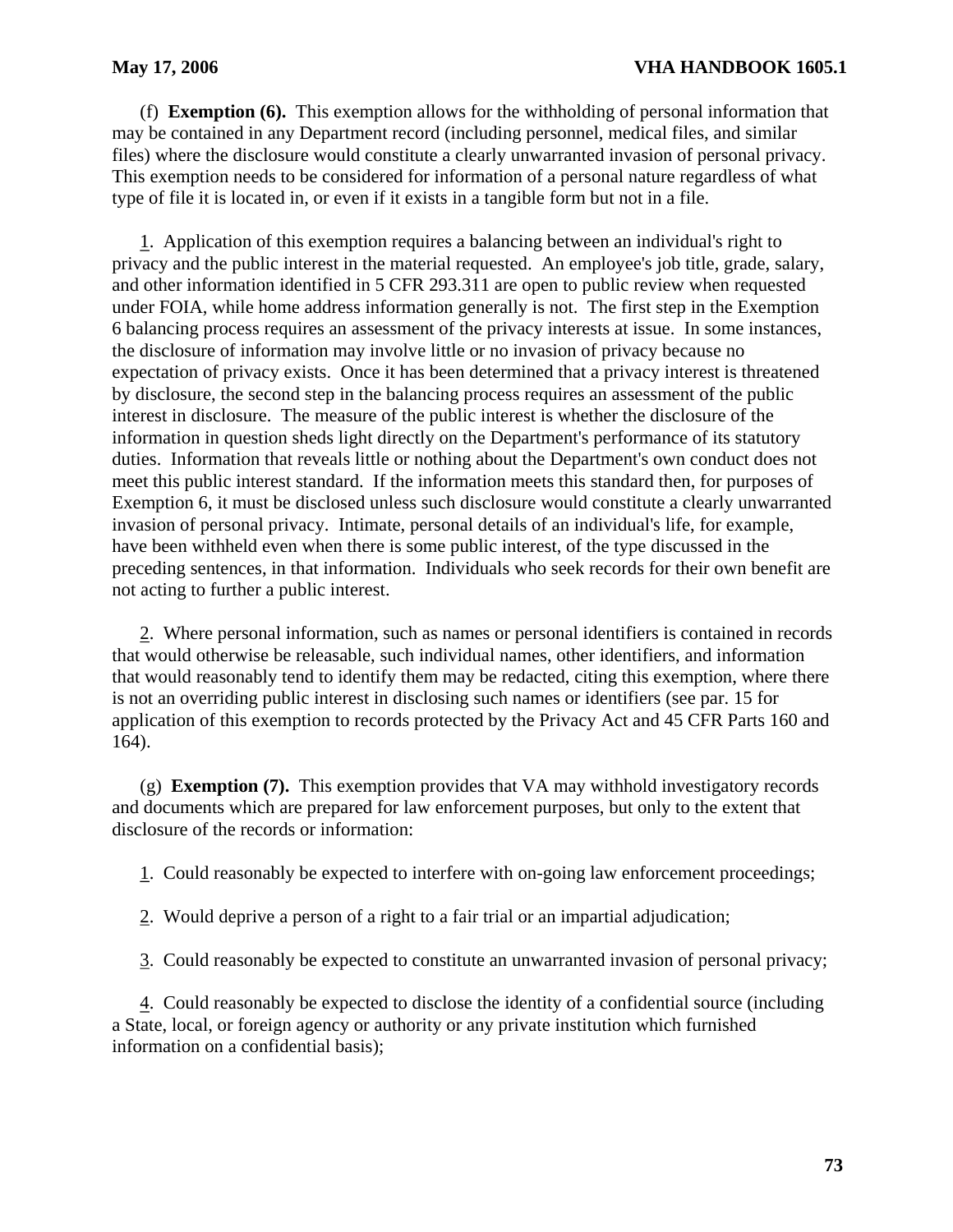5. Would disclose techniques and procedures for law enforcement investigations or prosecutions, or would disclose guidelines for law enforcement investigations or prosecutions if such disclosure could reasonably be expected to risk circumvention of the law; or

6. Could reasonably be expected to endanger the life or physical safety of any individual.

(h) **Exemption (8).** This exemption concerns Federal agencies involved in the regulation of financial institutions and is not applicable to VA operations.

(i) **Exemption (9).** This exemption concerns geological and geophysical information and has no direct application to VA.

(2) All requested records must be reviewed, on a line by line, page by page basis, prior to disclosure. Appropriate withholding and/or deletion (redacting) of information must be made in accordance with the exemptions. The amount of information deleted must be indicated on the released portion of the record unless that indication would harm an interest protected by the applicable exemption. VA needs to specify in its denial letters the volume of what is withheld in numbers of entire pages, documents, or some other applicable form of measurement except in such cases where disclosing the volume of records withheld would be harmful, e.g. in a "neither confirm or deny" case (see subpar. 32d). All segregable portions of a record must be provided to any person who requests it. A request for records cannot be denied solely on the basis that a request concerns a large amount of documents or a time-consuming review of material for appropriate withholding of information.

(3) A copy must be retained of any redacted records that are disclosed. This copy, and a copy of the un-redacted records, as well as the request itself and the VA's response, must be retained in accordance with RCS 10-1. These files will be made available to the OGC for review in the event of an appeal of the decision to withhold information from disclosure or any adverse determination.

(4) A FOIA log must be maintained for all FOIA requests in accordance with 38 CFR 1.556.

g. **FOIA Exemption 3 Statutes.** The following statutes, with the exception of 5 U.S.C. 552a (the Privacy Act), must be considered in determining whether requested information must be withheld under exemption 3 (subpar.  $32f(1)(c)$ ), or released.

(1) **Title 38 U.S.C. Section 5701.** Title 38 U.S.C. Section 5701 applies to all claimants' records and lists the special circumstances in which identifying information on a claimant may be released. The only claimant or patient information that can be withheld from a FOIA request under exemption 3 are the names and addresses of active duty members, veterans, and their dependents.

(2) **Title 38 U.S.C. Section 5705.** Title 38 U.S.C. Section 5705 prohibits the unauthorized disclosure of certain medical quality assurance records which are identified in 38 CFR 17.500- 17.511, implementing VHA Directives, and facility documents.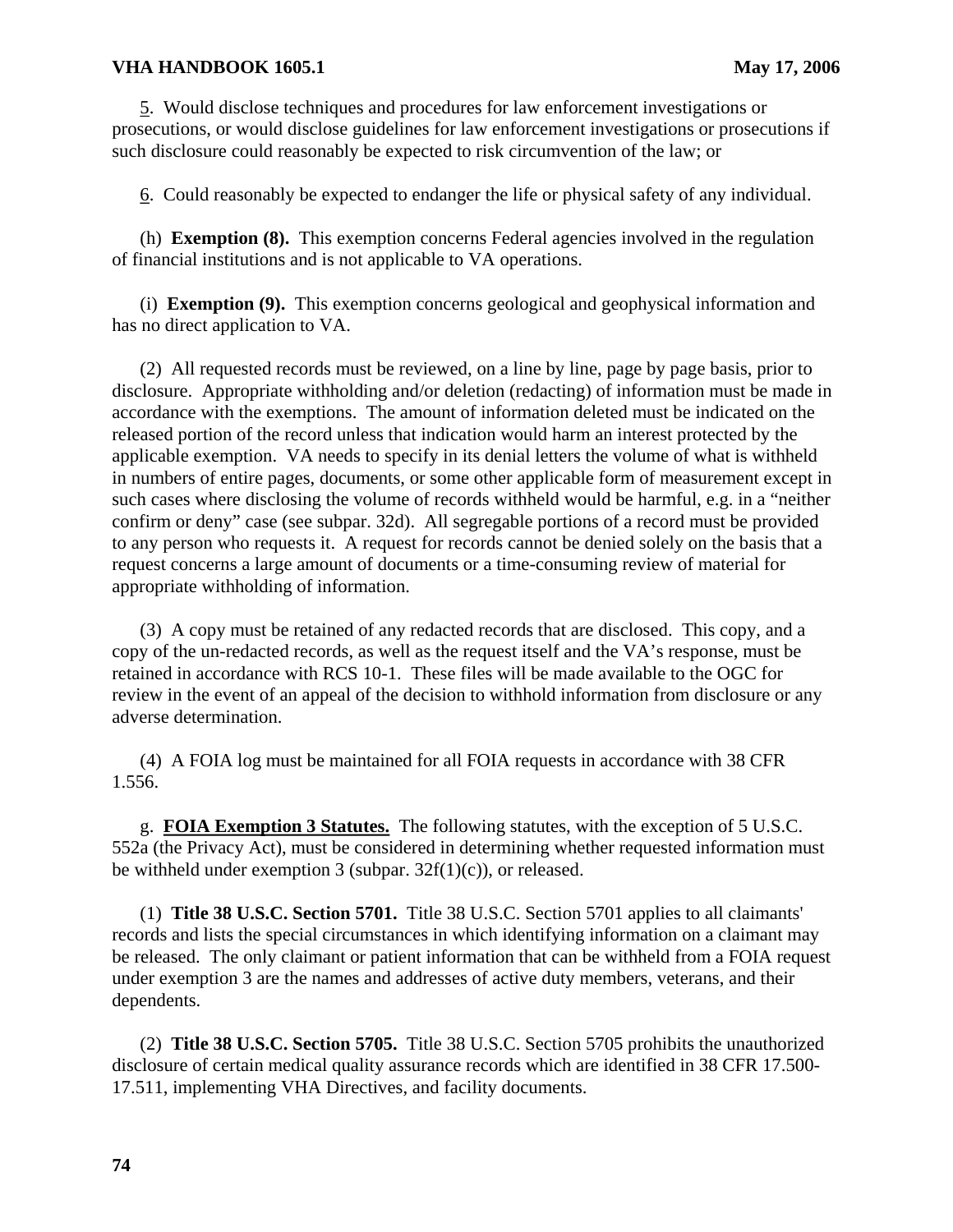(3) **Title 38 U.S.C. Section 7332.** Title 38 U.S.C. Section 7332 prohibits the unauthorized disclosure of medical record information maintained by VA on individuals who have applied for, been offered, or have participated in any program or activity relating to drug and alcohol abuse, infection with the HIV virus, or sickle cell anemia. *NOTE: The disclosure provisions for these records are found in 38 CFR 1.460-1.496 and throughout this Handbook.* 

(4) **Title 5 U.S.C. Section 552a, The Privacy Act.** This statute controls disclosures from records that pertain to individuals that are filed and retrieved by an individual identifier, such as a name or Social Security Number. This statute may not be cited under exemption 3, however, as the basis for withholding information. When the disclosure of individually-identifiable personal Privacy Act record information would constitute a clearly unwarranted invasion of personal privacy under the balancing test described in subparagraph 32f(1)(f), VHA must withhold the information under FOIA exemption 6. Similarly, under the same balancing test, when disclosure would not constitute an invasion of personal privacy, or when the public interest outweighs the privacy interests of the individual, Privacy Act information must be disclosed under FOIA.

(5) **Title 41 U.S.C. Section 253b(m).** Title 41 U.S.C. Section 253b(m) prohibits agencies from releasing under the FOIA any proposal submitted by a contractor in response to the requirements of a solicitation for a competitive proposal unless that proposal is set forth or incorporated by reference in a contract entered into between the agency and the contractor who submitted the proposal. The effect of this prohibition is two-fold.

in response to a solicitation because they would not, by definition, be set forth or incorporated by reference in a contract entered into between the agency and that offeror. 1. First, it provides blanket protection for the proposals submitted by unsuccessful offerors

provided that such a proposal is not actually set forth or incorporated by reference in the proposal. 2. Second, it even prohibits the release of proposals submitted by a successful offeror, ensuing contract. The term "proposal" includes a technical, management, or cost proposal submitted by a contractor in response to the requirements of a solicitation for a competitive

*NOTE: Until such time as this matter is resolved by the Courts, VHA should not consider HIPAA and its implementing regulations, 45 CFR Parts 160 and 164, as qualifying as an exemption 3 statute.* 

## h. **FOIA Requests for Records Containing Business Information**

(1) During the conduct of its business, VA acquires proprietary information and trade secrets from businesses, corporations, or entities. The information can either be given voluntarily by businesses so that VA can accomplish its mission or it may be a required submission. For example, business information must be provided in response to an Agency Request for Proposal (RFP) for services, equipment, or other goods and services. The decision to participate in an RFP is voluntary, but once that decision is made the information provided is considered a required submission. Once acquired, VA has a responsibility to protect sensitive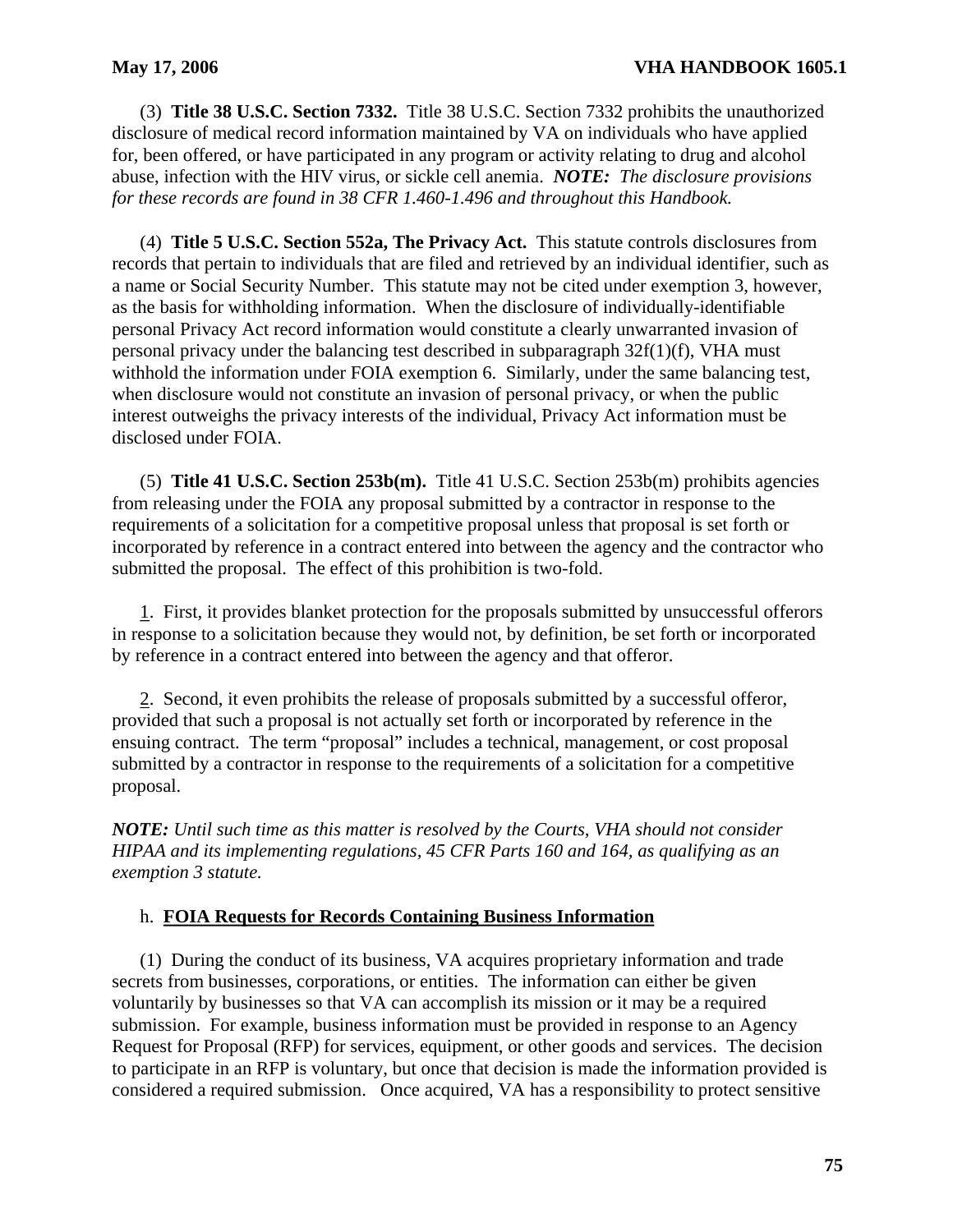business information. It may do so by withholding business information under FOIA exemption number 4 (5 U.S.C. 552(b)(4)).

(2) When documents provided by a business submitter that may include confidential commercial information are requested under FOIA, and it is determined that the health care facility may be required to disclose the records, the FOIA Officer must so notify the record submitter.

(a) The notification must:

1. Be sent by certified mail, return receipt requested, and describe the exact nature of the record(s) requested, or it must provide to the submitter copies of the record(s) or portions thereof that contain the requested confidential commercial information.

2. Advise that the submitter or its designee may object to the disclosure of any specified portion of the record.

(b) The submitter must be given 10 work days in which to submit a written objection to the disclosure.

(c) The submitter, or designee, needs to be specifically advised that:

1. The submitter, or designee, may object to the disclosure of any specified portion of the record and must identify the specific record or portion of the records that should not be disclosed.

2. If it was required to submit the information or record requested and the submitter wishes it withheld, the submitter needs to explain in detail why disclosure of the specified records could reasonably be expected to cause substantial competitive harm.

(d) If the submitter was not required to submit the information requested, but provided it to the VA voluntarily, the FOIA Officer needs to advise the submitter that the submitter needs to explain whether it does or does not customarily disclose such information to the general public.

*NOTE: The FOIA Officer must evaluate, on a case-by-case basis, any claims of competitive harm that might be made by submitters regarding their unit prices.* 

(3) At the same time the submitter is provided notification, the FOIA Officer must notify the FOIA requester that the submitter has been offered an opportunity to comment. The FOIA requester must also be notified that as a result of this process, there may be a delay in making a decision on disclosure.

(4) Prior to making a determination on the disclosure of the information or records, careful consideration must be given to all grounds for nondisclosure that are presented for consideration by the submitter. Because of the commercially-sensitive information which may be involved, where there is any difference of opinion about disclosure between the information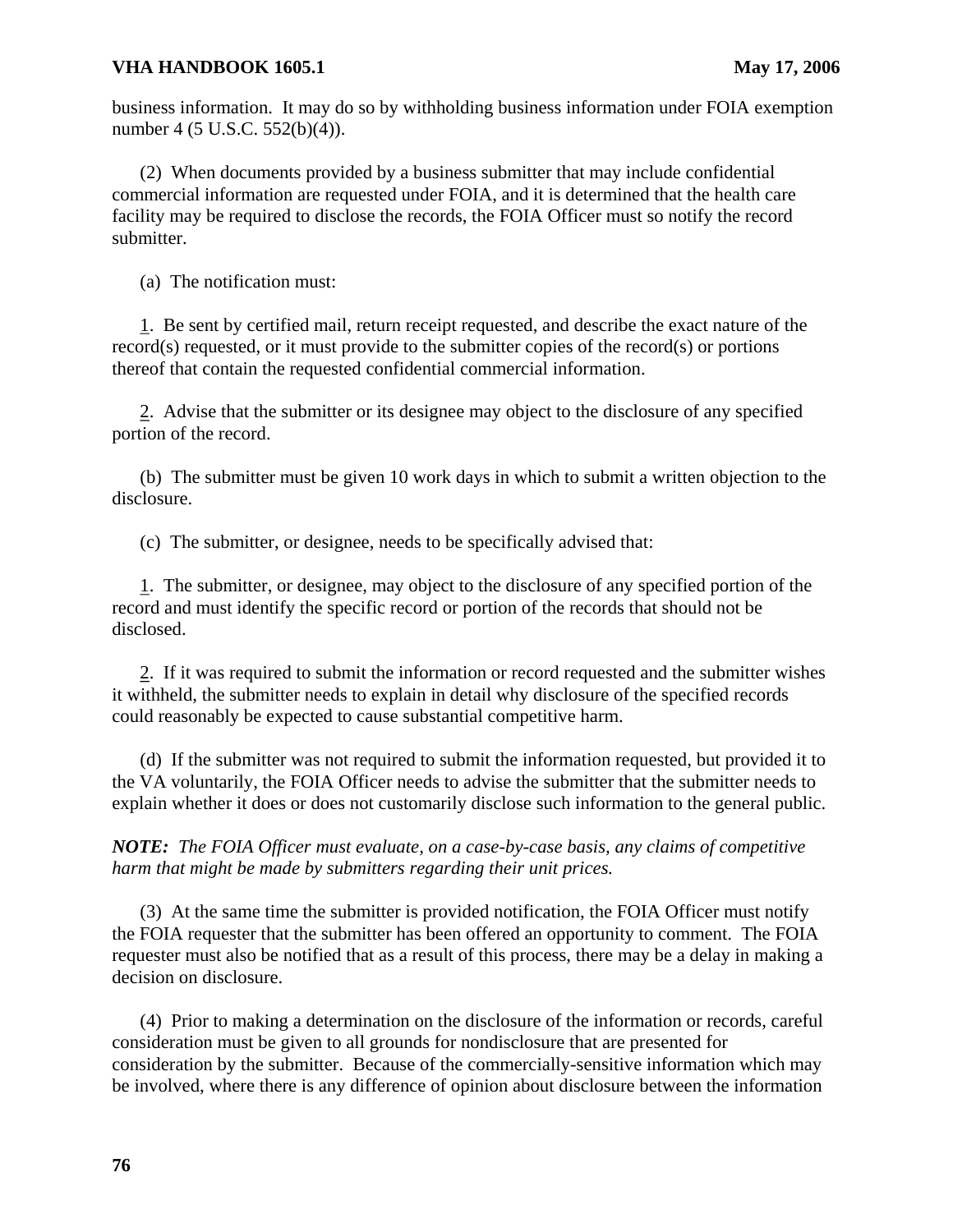submitter and VA personnel, the facts are to be discussed with the VHA FOIA Officer prior to taking further action on the request.

(5) When a determination is made that disclosure of the confidential commercial information would cause substantial competitive harm in the case of required submissions or is not customarily disclosed to the general public in the case of voluntary submissions, the requester must be advised of the decision to withhold the harmful portions from disclosure. The requester must be provided with a copy of any records or portion of a record that is requested and that is not commercially sensitive or otherwise exempt from required disclosure under any of the other FOIA exemptions (see 5 U.S.C. 552, Sections (b)(1) through (9)). The confidential commercial information must be withheld under FOIA exemption 4, 5 U.S.C. 552(b)(4). If any record request is denied or partially denied, the requester must be advised that the denial may be appealed to the General Counsel.

(6) In all instances where the submitter has expressed objections to the disclosure of the record and the determination is made by VA personnel that disclosure must take place, the FOIA Officer must provide the submitter with a written statement explaining why the submitter's objections are not sustained, a description or copy of the information or records that will be disclosed, and the specified disclosure date. The disclosure date must not be less than 10 work days from the date the notice is mailed. This notice will allow the submitter the opportunity to consider any judicial action that might be taken to prevent release of the records. Notification of the final decision must also be sent to the requester, but must not contain any of the specific information that may be protected under exemption 4.

(7) In any case where a FOIA requester brings suit seeking to compel disclosure of confidential commercial information, the FOIA Officer must promptly notify the submitter. Conversely, in any case where the submitter obtains a Court Order enjoining VA from making a contested disclosure (termed a reverse-FOIA), the FOIA Officer must promptly notify the requestor.

i. **Coordination of Releases with Regional Counsel**. In any case where a FOIA request involves matters or subjects involved in ongoing or anticipated litigation, administrative proceedings, or criminal or civil investigation, health care facility personnel must coordinate the facility's response to the FOIA request with the Regional Counsel. If a request involves matters pertaining to ongoing litigation, the Regional Counsel must be informed of the request to ensure coordination of the VA's position in the litigation with any release of documents. If no litigation is pending, but can be reasonably anticipated in the future, the FOIA request needs to be reviewed with the Regional Counsel in light of that likelihood. If the FOIA request concerns records related to an ongoing civil or criminal investigation, health care facility personnel must coordinate with Regional Counsel to ensure that the response to the FOIA request is coordinated with the appropriate authorities. In all such cases, records need to be maintained that identify the documents or portions of documents considered in response to the FOIA request and documents or portions of document withheld or released pursuant to the request. Discretionary disclosures need to be coordinated with the Regional Counsel rather than relying solely on the existing FOIA release procedures.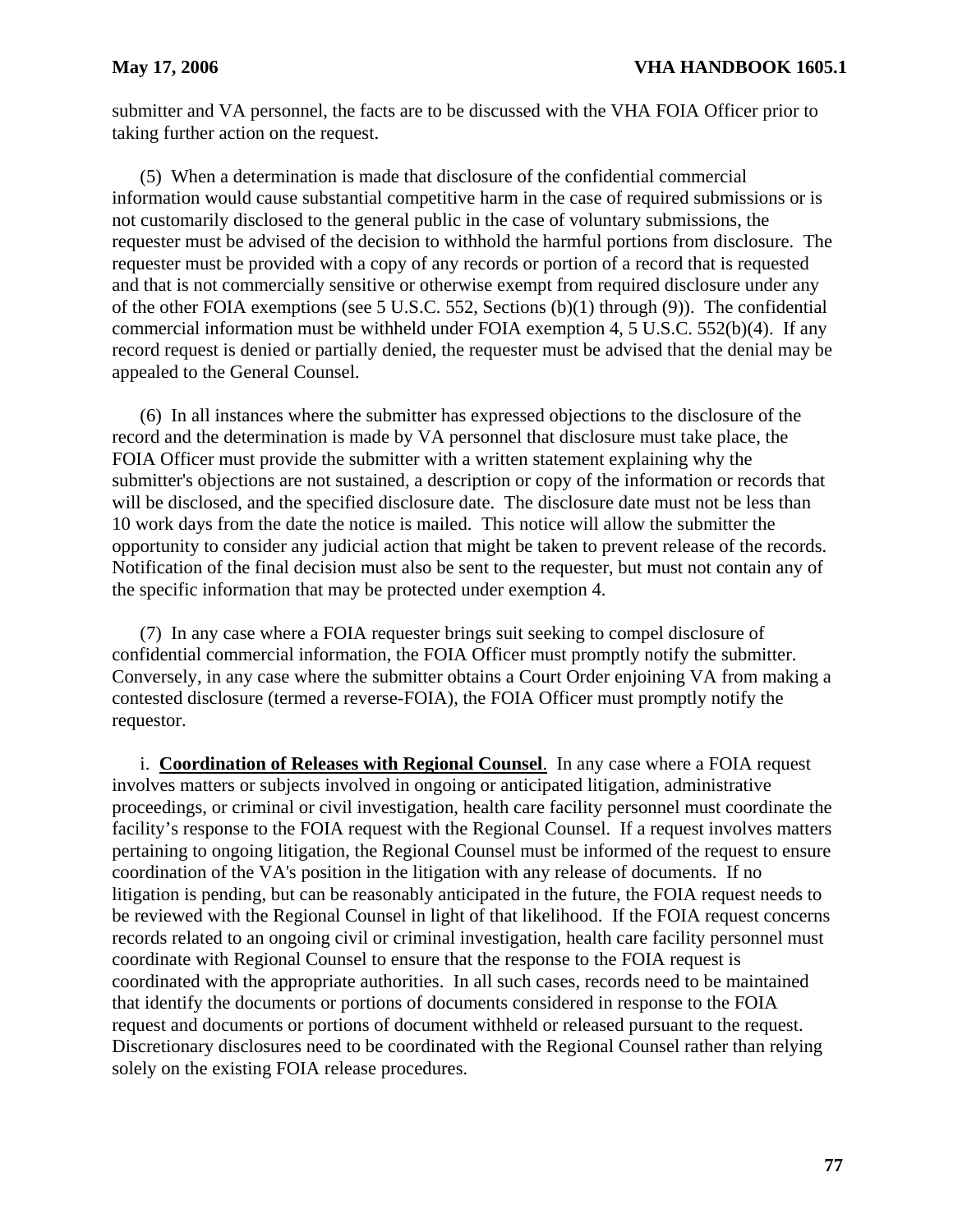#### j. **Annual Report of Compliance with FOIA**

(1) FOIA requires each agency to submit to the Congress a report on or before March 1 of each year of its activities and efforts to administer the FOIA during the preceding fiscal year.

(2) Each facility is required to submit an annual report on VA Form 0712, Annual FOIA Report, via the VA Intranet for use in compiling the Department report. The information must be reported for the preceding fiscal year no later than the 15th workday of November.

(3) The instructions for the preparation of the health care facility annual FOIA report are contained in the VHA Directive annually announcing the reporting requirement.

#### **33. RELEASE FROM NON-VHA SYSTEMS OF RECORDS**

a. Within VHA facilities there are several non-VHA systems of records that are subject to the provisions of the Privacy Act of 1974, VA confidentiality statutes, and/or HIPAA; for example, VHA maintains personnel records on its Title 5 employees within the facility. These records are technically under the control of the Office of Personnel Management. Similarly, though VHA generates medical records regarding a patient's claim for disability, these medical disability records are technically under the control of the local VBA Regional Office. As a final example, law enforcement investigation records are under the control of the CO VA Police and Security Service. *NOTE: A list of some non-VHA systems of records that are normally maintained within a VHA facility are provided in Appendix C.* 

b. It is VHA policy that when a question arises concerning right of access, amendment, or release of non-VHA records and/or information, the non-VHA System Manager who has responsibility over these records must be contacted. Whether or not right of access, amendment, or release of the information is granted is determined based on Federal privacy and confidentiality statutes, VA regulations, and official policies of the non-VHA entity, either by the facility FOIA and/or Privacy Officer or the VA Office responsible for the records (e.g., HRM Service).

(1) For policy on VA HRM controlled personnel records see MP-5, Part I, Chapter 294, Availability of Official Information, and Chapter 297, Protection of Privacy in Personnel Records.

(2) Contact the VHA Privacy Officer or the System Manager of non-VHA system of records if further guidance is required.

c. Records maintained in a VHA system of records will be released in accordance with the policies outlined in this Handbook. For a list of VHA systems of records contact the VHA Privacy Officer.

d. Record requests received by facilities that are not the legal custodian of the records should be referred to the FOIA Officer. The FOIA Officer should refer the request back to the legal custodian of the records.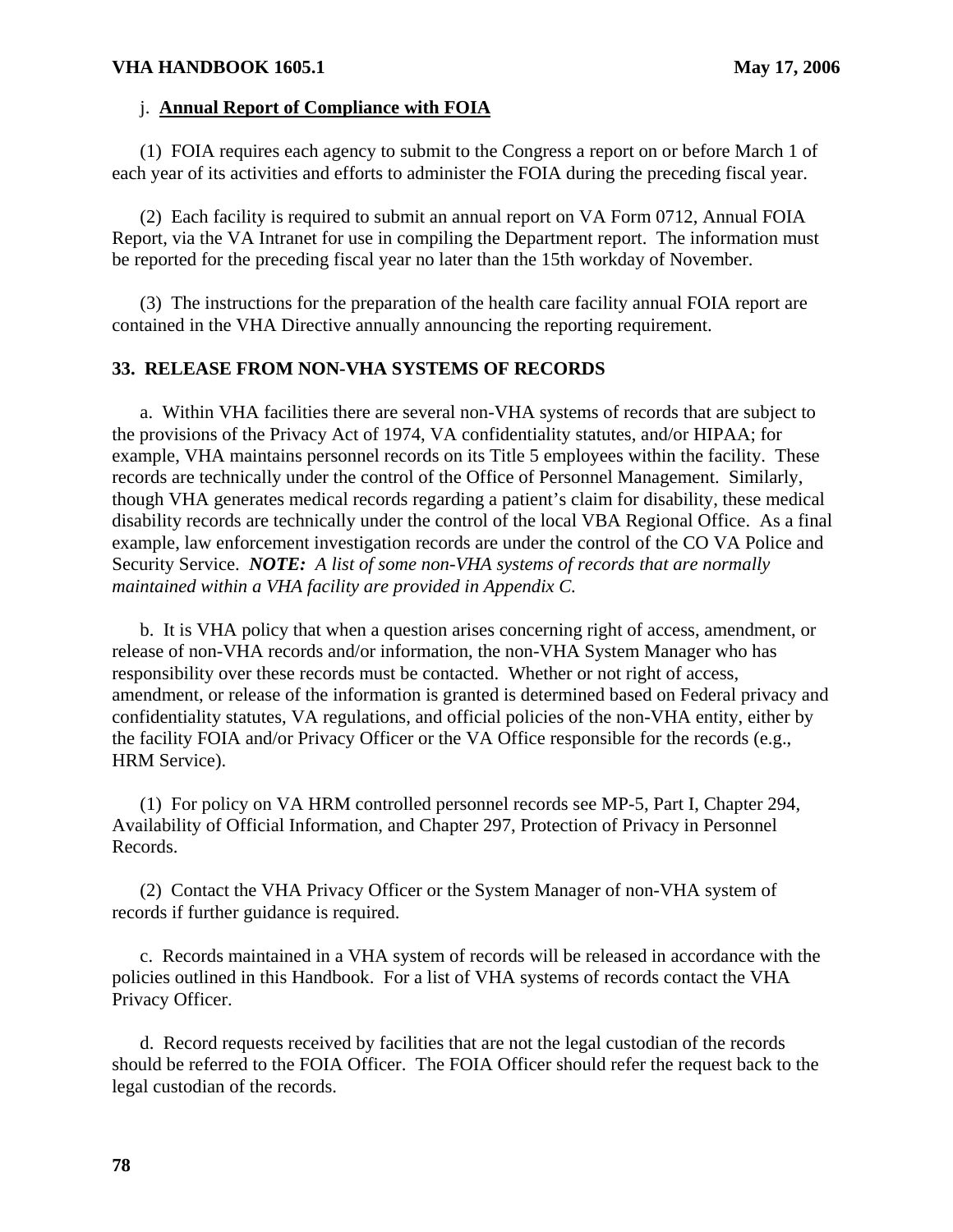# **34. OTHER TYPES OF DISCLOSURES AND RELEASES**

## a. **Audit and Evaluation Purposes**

(1) To the extent that individually-identifiable information, including name and address information, is relevant and necessary to the conduct of an audit or evaluation, records may be reviewed by or disclosed to the following:

(a) VA personnel who need the information for such purposes as: special purpose or site visits, audits and reviews under the Health Systems Review Organization (HSRO) Program, clinical and administrative audits, and audits and investigations by VA Office of Inspector General staff.

(b) The GAO, if the records or information pertain to any matter within its jurisdiction (see 45 CFR 164.512(d)).

(c) Evaluation agencies under contract with VA which are charged with facility-wide monitoring of all aspects of patient care (such as the Joint Commission on Accreditation of Healthcare Organizations) pursuant to a business agreement.

(d) Evaluation agencies under contract with VA that are charged with more narrowlyfocused monitoring (e.g., College of American Pathologists, American Association of Blood Banks, etc.) to the extent that the information is relevant to their review pursuant to a business agreement.

(e) Members and staff of Congressional committees and subcommittees, if the record pertains to subject matter for which the committee or subcommittee has oversight responsibility as discussed in subparagraph 18b(3) (see 45 CFR 164.512(d)).

(2) Individuals who conduct an audit or evaluation and receive or review individuallyidentifiable information must be advised that the information is disclosed for audit or evaluation purposes only and that given its private, confidential nature, the information needs to be handled with appropriate sensitivity.

## b. **Release of Autopsy Findings**

(1) For purposes of this paragraph the personal representative of a deceased individual has the same rights as the deceased individual that the personal representative is representing. If under applicable law an executor, administrator, or other person who has authority to act on behalf of a deceased individual or on behalf of the deceased individual's estate. A copy of the autopsy clinical finding summary and the listing of clinical-pathological diagnoses on Standard Form (SF) 503, Medical Record-Autopsy Protocol, may be disclosed when requested by the personal representative of the individual.

(2) In all cases where the autopsy protocol reveals drug abuse, alcoholism or alcohol abuse, HIV infection, or sickle cell anemia information which is subject to additional disclosure restrictions, the autopsy protocol must not be disclosed to the next-of-kin unless the facility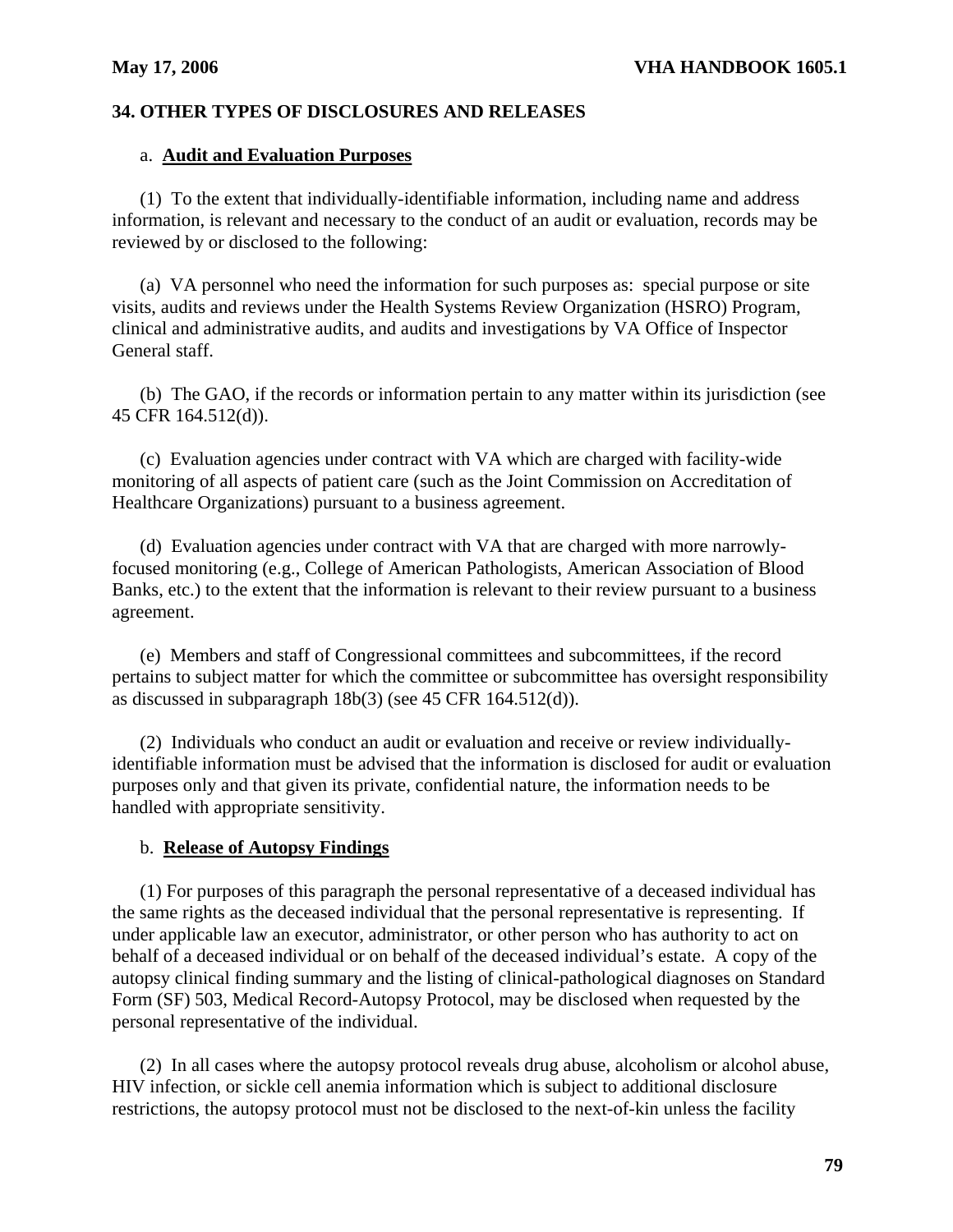Director determines that such disclosure is necessary for the survivor to receive benefits. These records may be released for other than survivorship benefit purposes if those portions relating to drug or alcohol abuse, infection with HIV, or sickle cell anemia information can be appropriately deleted. Under the survivorship benefit provision, sickle cell anemia information may be released to a blood relative of the deceased veteran for medical follow-up or family planning purposes.

(3) The autopsy protocols may be released to a private physician when specifically requested in writing by the next-of-kin.

(4) When the next-of-kin requests a report of the autopsy findings, a letter containing the pathological diagnosis in lay terminology must be prepared by the primary physician, or if the primary physician is unavailable, by a designee of the Chief of the Bed Service where the patient expired. The Chief, Laboratory Service, must ensure the expeditious completion of the autopsy protocol and promptly provide the concerned Chief of the Bed Service with the gross autopsy findings. The Chief, HIMS, or designee, must ensure that a copy of the letter to the next-of-kin is filed in the patient medical record.

(5) If the next-of-kin subsequently requests a copy of the autopsy protocol, the autopsy protocol must be released unless the Chief of Bed Service, or designee, determines that release could be injurious to the life or safety of the person in whose behalf the information is sought. If the reviewing physician determines the autopsy protocol does contain such information, the autopsy protocol will not be disclosed directly to the next-of-kin. On the advice of the reviewing physician, the Chief, HIMS, or designee, must take one of the following actions:

(a) Arrange for the next-of-kin to discuss the autopsy protocol with the primary physician, or designee, at a time and date mutually agreeable; or

(b) Send a copy of the autopsy protocol to a physician selected by the next-of-kin. The physician must be advised of the reason for the referral.

(6) If there is any indication that the requested information will be used in a lawsuit, the Regional Counsel must be informed promptly of the circumstances. No further actions can be taken without guidance from the Regional Counsel.

## c. **ROI from Claims Folder**

(1) Requests for release of medical or health information in veterans' claims folders are normally handled by the FOIA and/or Privacy Act Officers at VBA Regional Offices. Copies of compensation and pension examinations that are maintained in the patient medical record may be released by the health care facility.

(2) When a request for access to individual records by the record subject involves medical information in a claims file and the Regional Office official responsible for the records concludes that the record may include medically-sensitive information that may be harmful to the individual, the request and related information must be referred to the nearest VA medical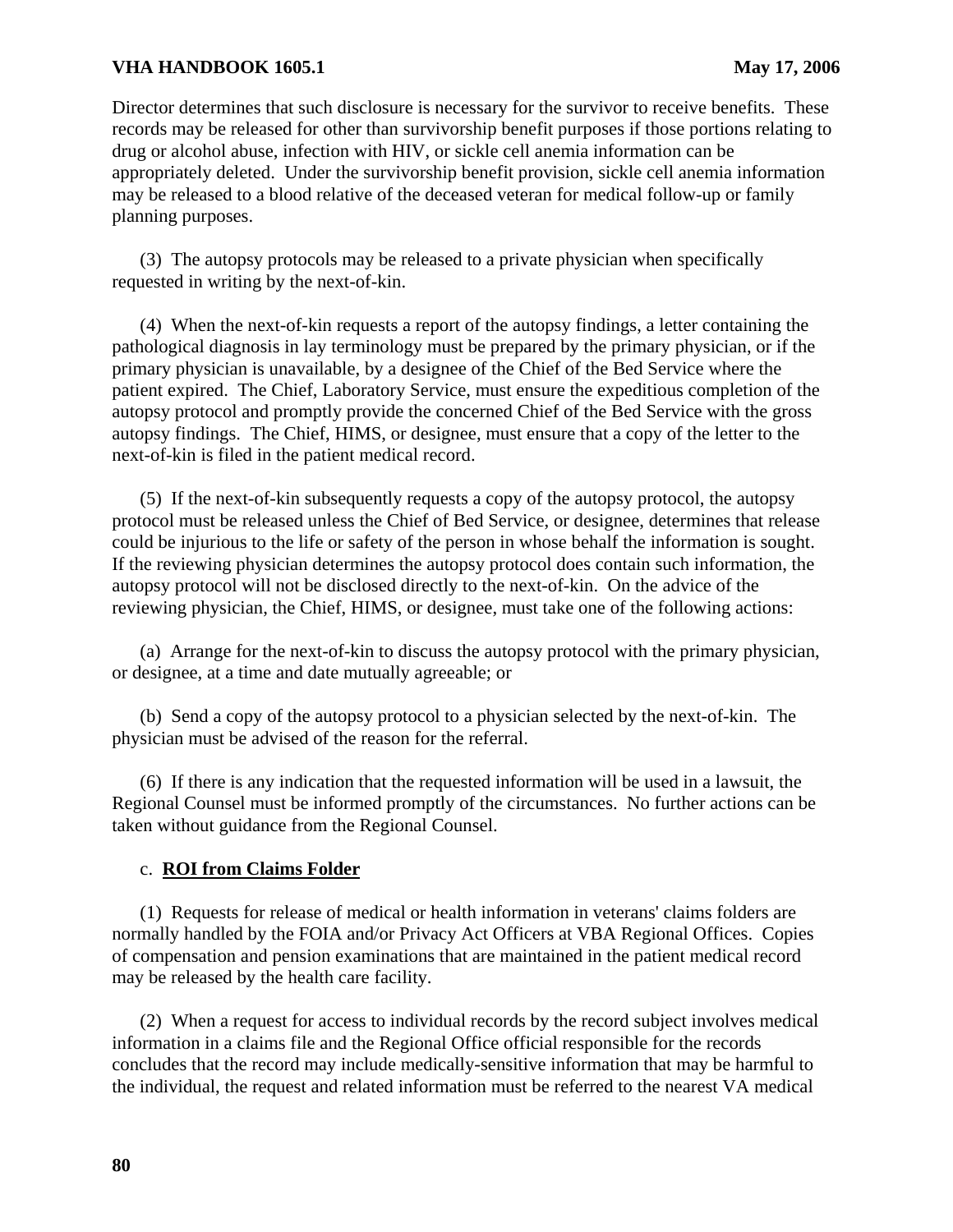facility for processing. *NOTE: The request must be processed in accordance with the provisions of paragraph 15.* 

# d. **Release of Credentialing and Privileging Records**

(1) VHA provider credentialing and privileging records are considered VHA records and are covered under the VHA system of records "Health Care Provider Credentialing and Privileging Records-VA" (77VA10Q).

(2) Requests for VHA provider credentialing and privileging information or records need to be processed in accordance with VHA Handbook 1100.19, Credentialing and Privileging, Privacy Act, FOIA, and the provisions of this Handbook.

(a) Requests from VHA providers for copies of their records maintained in their Credentialing and Privileging folder (77VA10Q), need to be processed in accordance to paragraph 7.

(b) Requests from third parties for copies of credentialing and privileging information need to be processed in accordance with paragraph 15.

# e. **Federal Parent Locator Service**

(1) The HHS operates the Federal Parent Locator Service that was established to obtain and transmit to authorized State agencies information as to the whereabouts of any absent parent in order to locate such a person for the purpose of enforcing child support obligations.

(2) Individual State parent locator agencies should not contact VA health care facilities directly for address information on absent parents. Any requests received by VA health care facilities for assistance in locating an absent parent must be returned to the requesting agency and provided with the address of the Federal Parent Locator Service:

Director, Parent Locator Service Division Office of Child Support Enforcement Department of Health and Human Services 370 L'Enfant Promenade SW, Fourth Floor Washington, DC 20447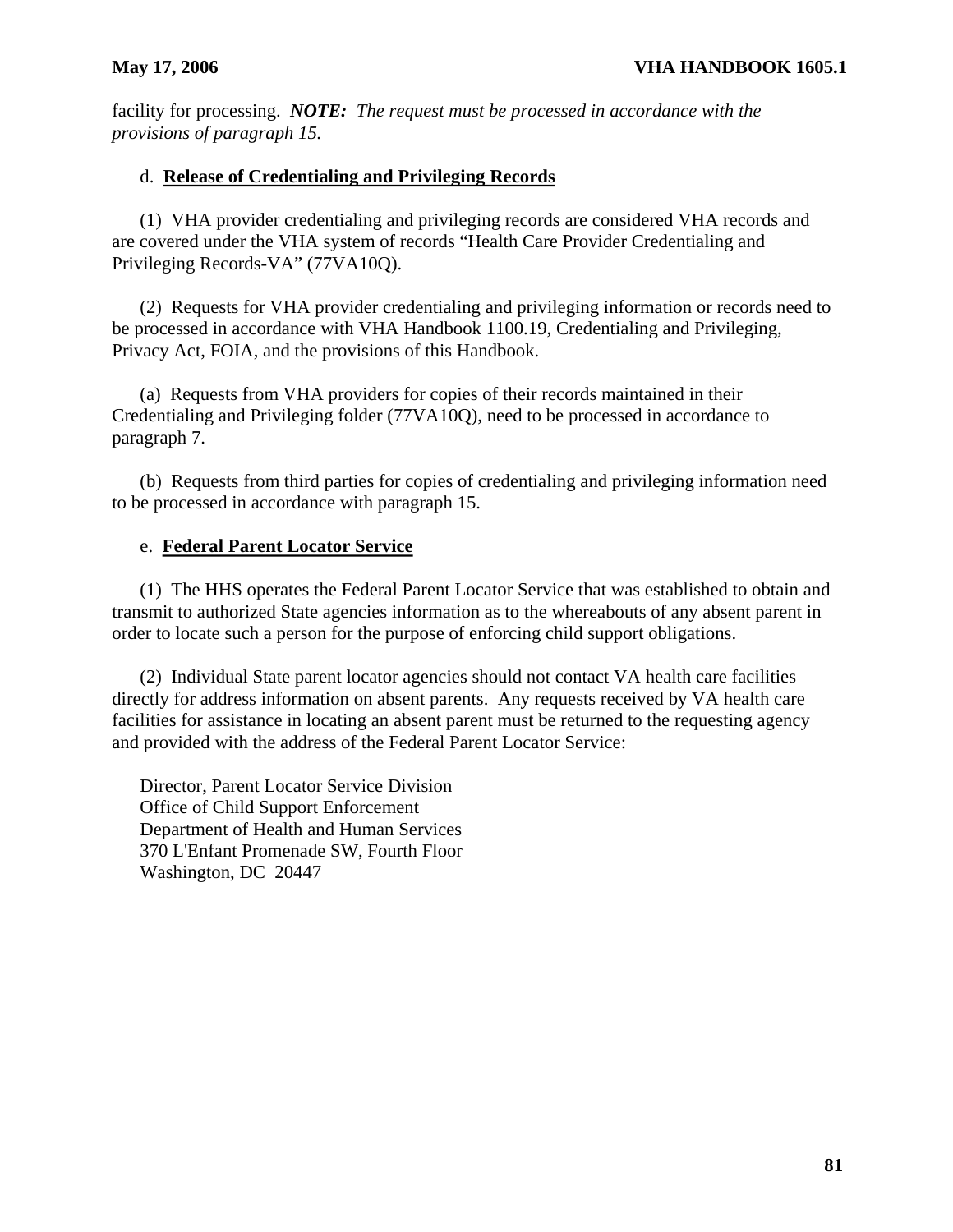## f. **Providing Medical Opinions**

(1) VHA health care providers are required, when requested and under certain limited circumstances, to provide descriptive statements and opinions for VA patients with respect to patients' medical condition, employability, and degree of disability (see 38 CFR Section 17.38 and current VHA policy).

## (2) **Support of VA Benefits Claims**

(a) Individuals may request statements from VHA health care providers regarding their medical conditions and/or opinions for submission in support of their claims for VA benefits.

(b) In response to such a request, VHA health care providers must provide a statement or opinion describing a patient's medical condition.

(c) When the health care provider is the individual's treating physician, and is unable, or deems it inappropriate, to provide an opinion or statement, such physician must refer the request to another health care provider for the opinion or statement.

## (3) **Medical Opinions for Non-VA Purposes**

(a) Individuals may also ask VHA health care professionals for opinions to assist them in filing claims with other agencies.

(b) These opinions may be provided in the same manner and under the same restrictions as opinions furnished for VBA claim purposes.

(4) **Exception.** This does not include completion of SSA forms for examination where SSA would pay a private practitioner, but is prohibited from paying other Federal agencies such as VA (see 38 CFR 17.38(a)(1)(xiv)).

## g. **ROI from Outside Sources**

(1) Private hospital or physician records that have been incorporated into the individual's health records are considered part of the VHA records and are subject to the disclosure provisions of the Privacy Act, the HIPAA Privacy Rule, and FOIA.

(2) An individual requesting this type of record needs to be encouraged to obtain the information from the hospital or physician's office that has released the information. However, if the individual insists on obtaining a copy from VHA, the request needs to be processed under the policies in this Handbook.

(3) Requests for information in the record that was originated by another Federal agency must be referred to the agency that created the documents. The individual must be advised of the referral and that additional time will be needed for VA to consult with the other agency before a determination can be provided. Information from medical records of beneficiaries of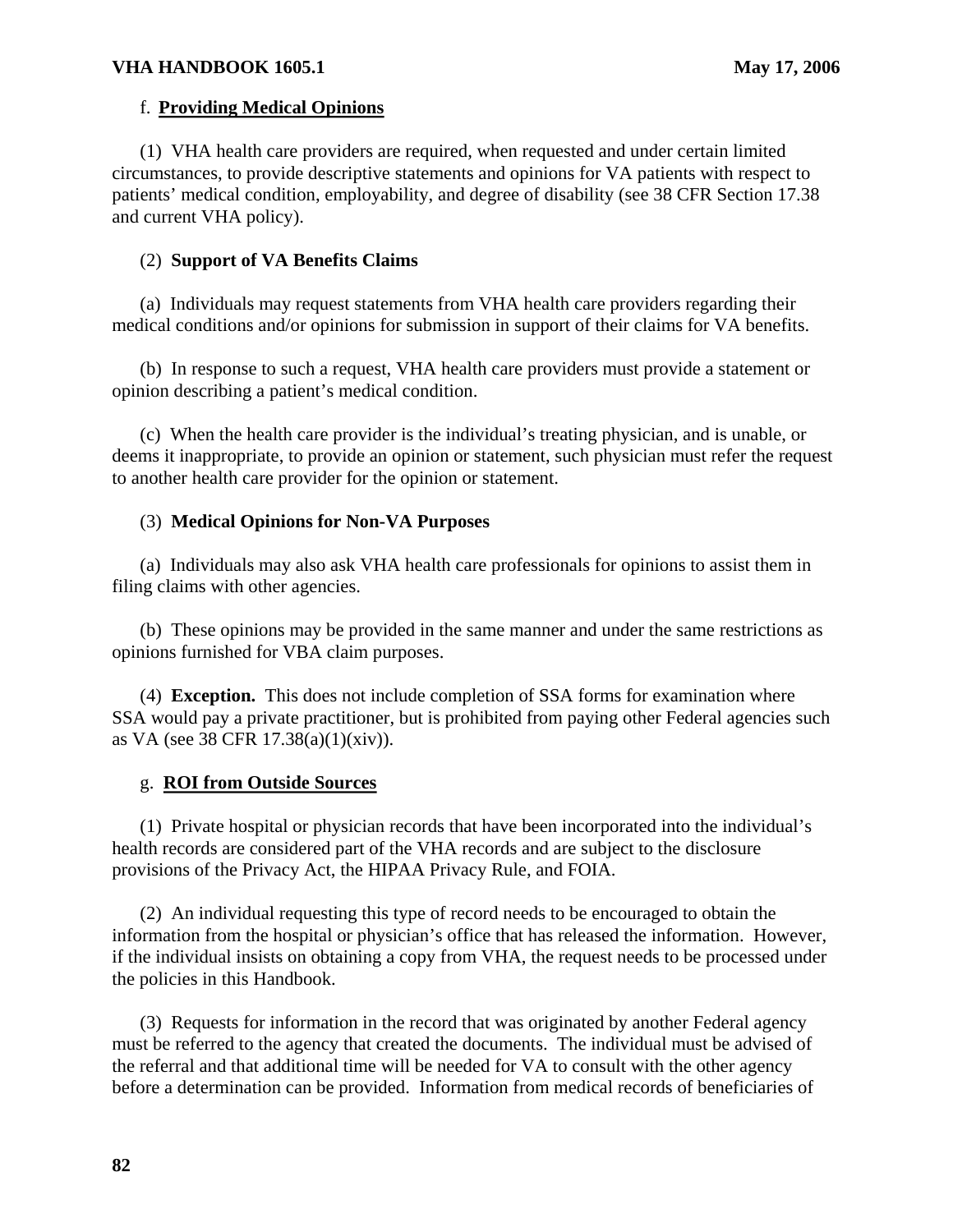other Federal agencies and allied governments treated or examined in VA health care facilities can only be released under the policies provided in this Handbook.

# h. **Patient Identification Cards and Public Signs**

(1) A health care facility may not request, or require, a patient carry an identification card or possess another form of identification while away from the facility premises which would identify the individual as a patient being treated for drug abuse, alcoholism or alcohol abuse, HIV, or sickle cell anemia.

(2) A health care facility may maintain cards, tickets, or other devices to ensure positive identification of patients, correct recording of attendance or medication, or for other proper purposes, provided that no pressure is brought on any patient to carry any device when away from the facility. Drug or alcohol abuse, HIV, or sickle cell anemia patients may not be required to wear pajamas, robes, wrist bands, etc., that are different from other patients and which would identify them to health care facility staff or others as being treated for one or more of these conditions.

(3) Treatment locations are not to be identified by signs that would identify individuals entering or exiting these locations as patients enrolled in a drug or alcohol abuse, HIV infection, or sickle cell anemia program or activity.

# i. **Release of Photographs and Health Information Concerning Individuals to the News Media**

(1) Photographs and medical information concerning individual patients may be released to news media with the signed authorization of the patient on VA Forms 10-3203, Consent for Use of Picture and/or Voice for Photographs, and VA Form 10-5345, Request for and Authorization to Release Health Information from Medical records. In the case of a patient with a psychiatric condition, the responsible physician must certify that the patient has sufficient understanding and capacity to comprehend the nature of the information to be disclosed, and the purpose of the contemplated disclosure. In those instances where the patient has been declared legally incompetent, photographs or information may be released if written authorization of the courtappointed legal guardian has been obtained.

(2) Photographs and health information concerning individual patients in drug or alcohol abuse, HIV infection, and sickle cell anemia treatment programs may be released to news media only with the prior written authorization of the individual, provided the authorization was given voluntarily and the disclosure would not be harmful to the individual. The written authorization must comply with the provisions of paragraph 14 (see MP-1, Pt. I, Ch. 4, subpar. 4b(2)). There also must be signed authorization for the re-disclosure by the media entity or reporter.

(3) Before releasing any information to news media, the VA health care facility Public Affairs Office and public affairs policy as contained in MP-1, Part I, Chapter 4, must be consulted.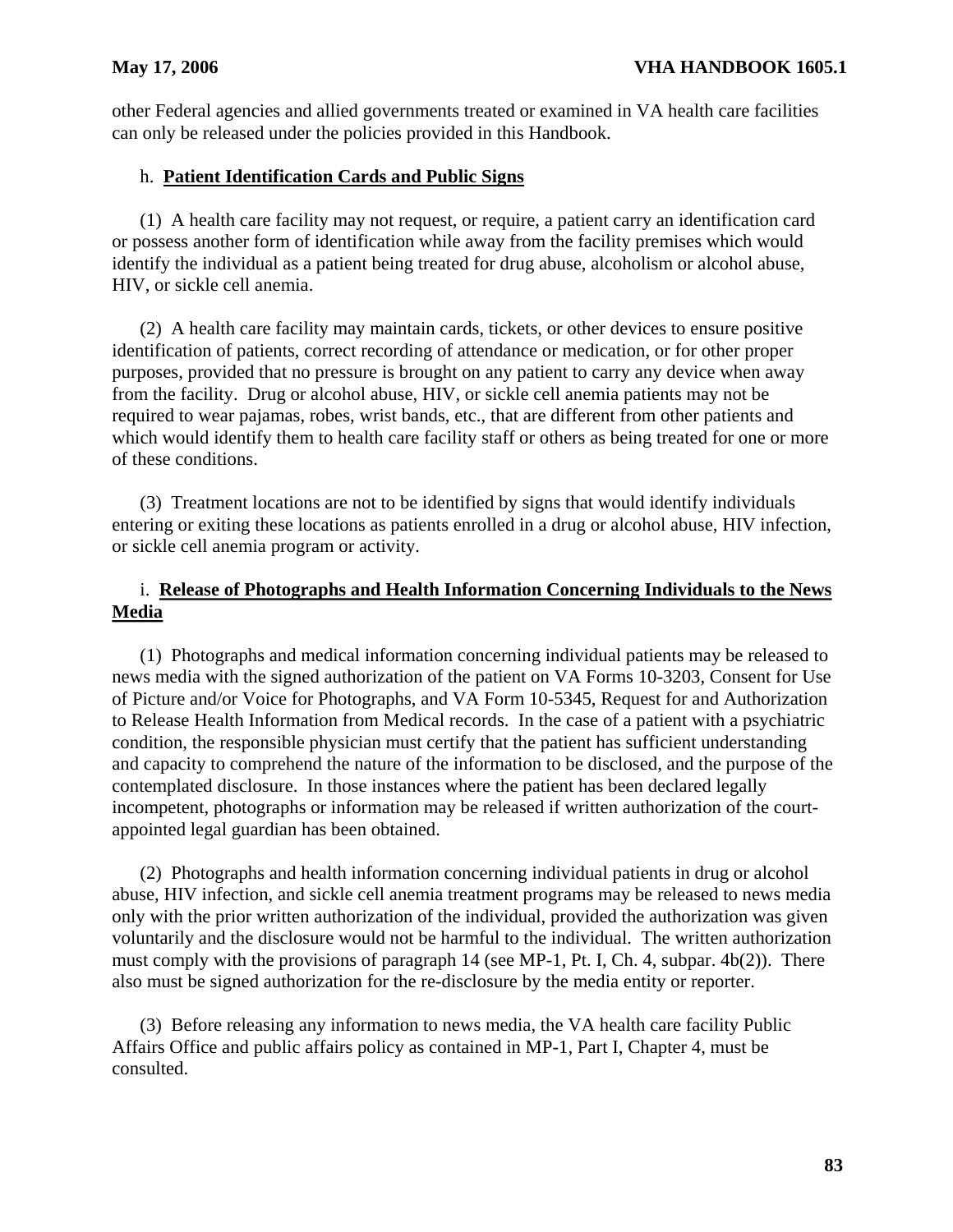*NOTE: Consent or permission is not required to take a photograph for treatment purposes. Photographs taken for treatment are part of the patient medical record.* 

## j. **Release of Psychotherapy Notes**

 (1) VHA may use psychotherapy notes to carry out the following treatment, payment, and/or health care operations:

(a) Use by the originator of the psychotherapy notes for treatment;

(b) Use in VHA training programs to train students or practitioners in mental health programs; and

(c) In defense of a legal action as authorized by other paragraphs of this Handbook.

(2) VHA may not use or disclose psychotherapy notes for any other purpose without the prior written authorization of the individual to whom the notes pertain.

other authorization. (3) VHA may not disclose psychotherapy notes without the prior written authorization of the individual to whom the notes pertain. This authorization may not be combined with any

#### k. **Release of Name and/or Address (RONA)**

(1) The name and address of a patient or the patient's dependents, wherever found in medical or other records, must not be released without the patient's written authorization, unless such disclosure is authorized by one or more of the disclosure provisions of the Privacy Act (see 38 CFR 1.576(b)), 38 U.S.C. 5701, and 45 CFR Parts 160 and 164.

(2) Any organization that wants to receive a list of names and addresses of present or former patients and their dependents must make written application under the provisions of 38 CFR 1.519 and VA Handbook 6300.6 to the Director, Records Management Service (005E3) at VA Central Office, 810 Vermont Avenue, NW, Washington, DC 20420.

(3) Requests for lists of educationally-disadvantaged veterans must be addressed to the Director of the nearest VA Regional Office as provided in 38 CFR 1.519 and VA Handbook 6300.6.

(4) When a request is received from private organizations or individuals for names of patients for the purpose of distributing gifts, the facility Director may furnish names of patients only with the patients' prior written authorization.

(5) When disclosure of the patient's address is not permissible under the preceding guidelines, the requester may be advised that a letter, enclosed in an unsealed envelope showing the name of the beneficiary but no return address, and bearing sufficient postage, will be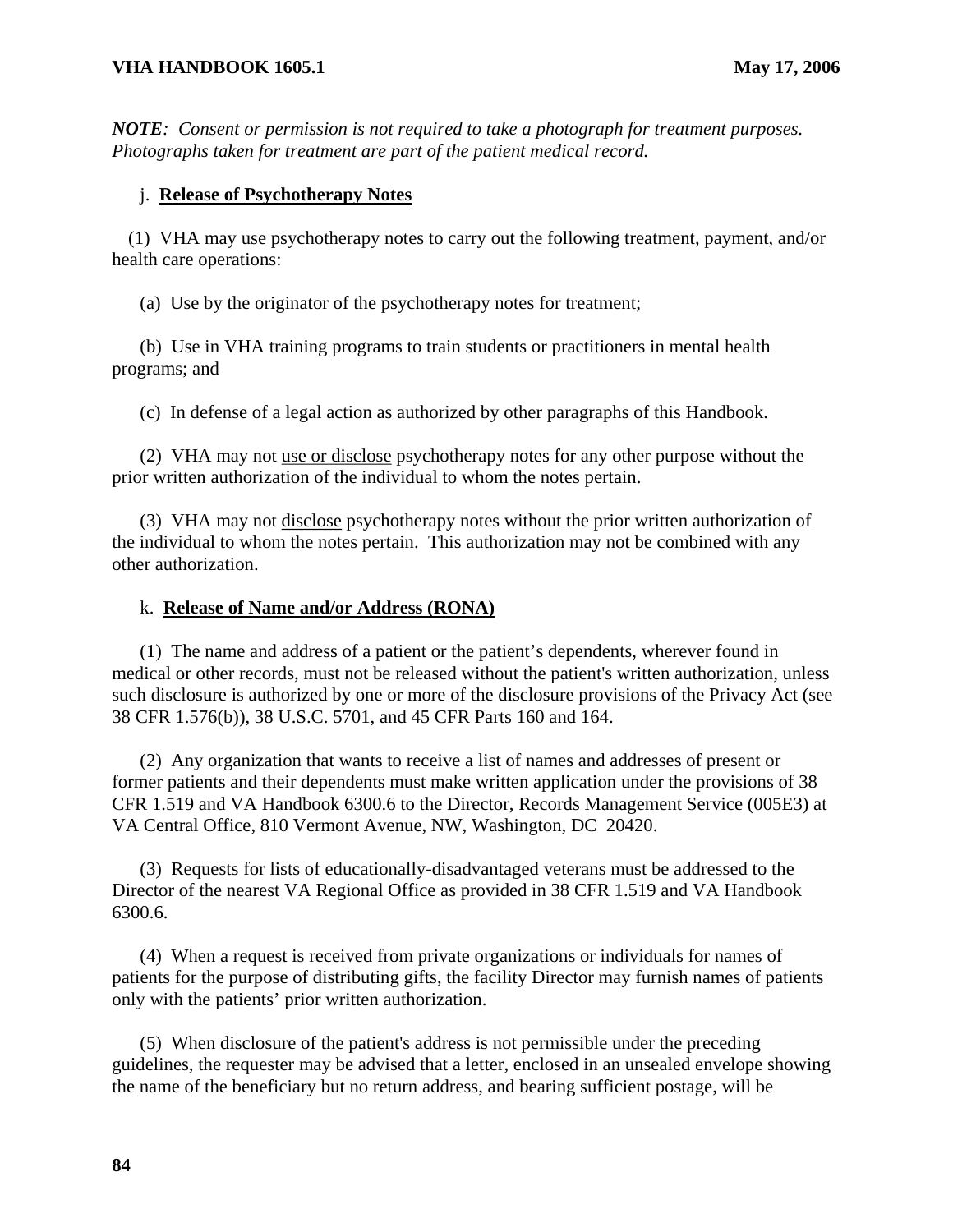forwarded by VA (see 38 CFR 1.518(c)). Letters for the purpose of debt collection, canvassing, or harassing a patient will not be forwarded.

# l. **ROI from Retired Records**

(1) Requests for information from records that have been retired for storage to a NARA records storage center or the VA Records Center and Vault (RC&V) must be processed by the facility that retired the record.

(2) When appropriate, the information must be furnished from pertinent documents in the Perpetual Medical Records (PMR) envelope. PMRs are maintained at the medical center, NARA facilities, and RC&V. *NOTE: VHA did not create PMRs after August 17, 1992.* 

(3) When the requested information in the PMR envelope is not sufficient to respond to a request, the retired record must be recalled from the NARA center or RC&V and the information furnished. Requests to the NARA or RC&V must contain sufficient information to identify the requested records. Patients or individuals acting on behalf of the patient will not be advised to request information directly from the NARA center or RC&V.

(4) VHA may not charge the requestor for any fees NARA assesses to retrieve the file. *NOTE: VHA records are no longer maintained by NARA centers.* 

# m. **Requests for Original or Copies of X-ray Films**

(1) VHA Manual M-2, Part XI, outlines policy and procedures for the loan of VA X-ray film for treatment purposes, upon request. A copy of M-2, Part XI can be obtained from [http://vaww.vhaco.va.gov/privacy/laws.htm.](http://vaww.vhaco.va.gov/privacy/laws.htm) 

(2) X-ray films loaned to VA health care facilities by private physicians and/or non-VA institutions and agencies must be properly identified and safeguarded to prevent loss or destruction. The Chief, HIMS, in conjunction with the Chief, Radiology Service, must set up controls to ensure the prompt return of films when they are no longer needed.

(3) VHA may provide copies of X-ray films, upon request, with an appropriate written authorization. Fees for copies of X-ray films consist of the actual direct cost of producing the X-ray film (see par.15).

# **35. GENERAL OPERATIONAL PRIVACY REQUIREMENTS**

# a. **Designation of Privacy Official**

(1) VHA must retain a full-time Privacy Officer.

(2) Each VISN and VA medical center must designate a facility Privacy Officer. The Privacy Officer duties may be a collateral duty.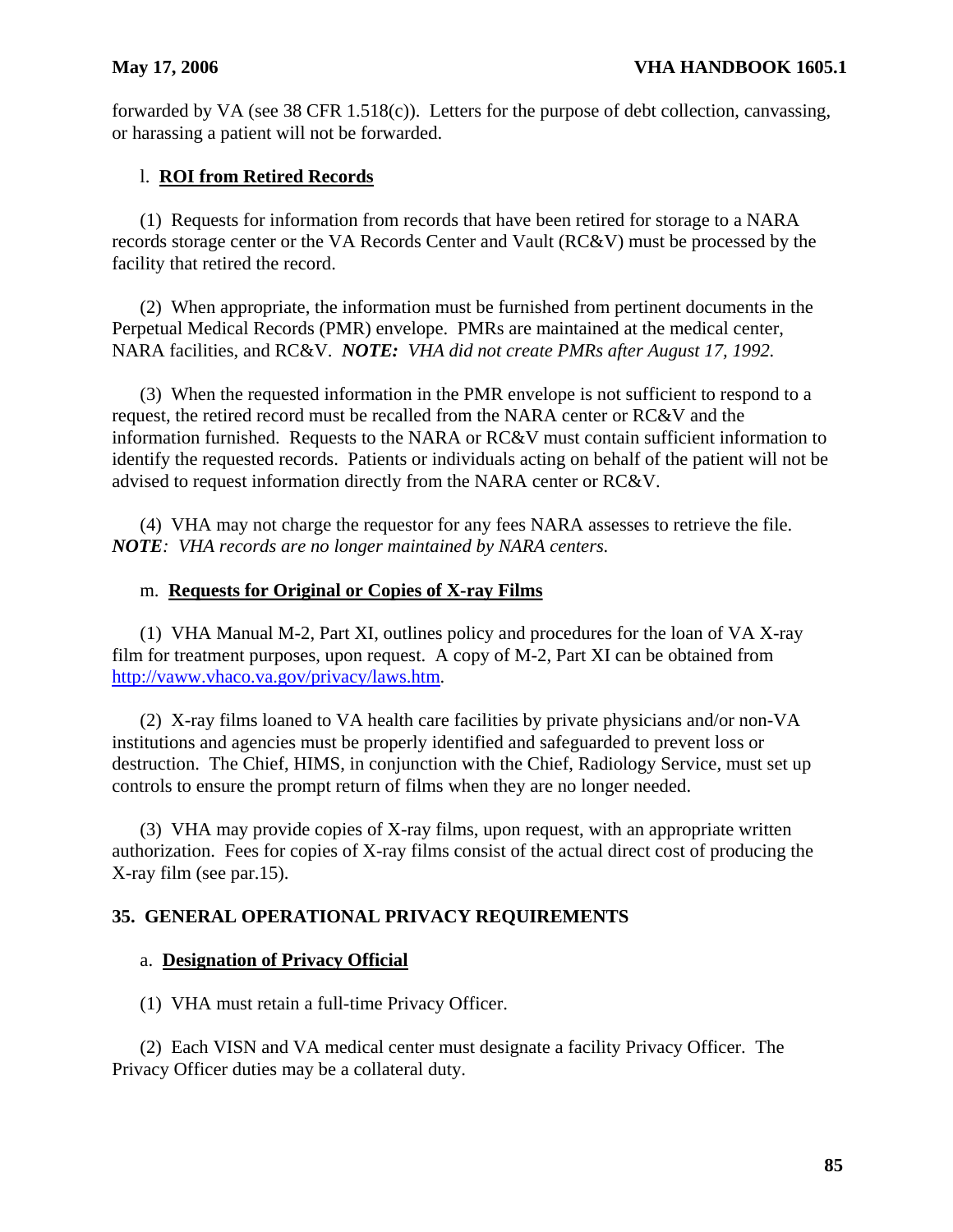## b. **Management of Release of Veteran Information**

(1) Release of information from the veteran medical record is a complex function, requiring trained and qualified employees and expert guidance. The function is normally assigned to HIMS.

(2) The Chief, HIMS, must provide for the prompt identification and indexing of incoming requests for veteran individually-identifiable health information. To ensure timely and informed release of information, it is recommended that all requests be processed through a central point.

(3) The Chief, HIMS, must conduct a comprehensive systematic review of the release of information activity within the medical center not less frequently than once every 12 months.

(4) Such factors as workload, processing time, etc., need to be reviewed periodically to identify backlogs and expedite responses to requests for information.

(5) The health care facility's Chief of Staff must establish guidelines for personnel in reviewing medical records to determine if such records contain sensitive information (see App. D).

(6) The Regional Counsel at the appropriate Regional Office must resolve legal questions concerning the release of veteran individually-identifiable health information.

#### c. **Agency Accounting of Disclosure Responsibilities**

(1) VA health care facilities are required to maintain an accounting of all disclosures of individually-identifiable information including those for state reporting and research. Disclosure of de-identified data, or a limited data set, does not require an accounting.

(2) VHA is not required to maintain an "accounting of disclosures" made to VHA employees in the performance of their official duties, or an accounting of VHA's use of individually-identifiable health information.

(3) The accounting must include the date of each disclosure, nature or description of the individually-identifiable information disclosed, purpose of each disclosure, and the name and, if known, address of the person or agency to who the disclosure was made.

(4) The accounting must be retained for 6 years after the date of disclosure or for the life of the record (see RCS 10-1), whichever is longer.

(5) The accounting record may be maintained via automated ROI Tracking Software or manually on VA Form 70-5572, Accounting of Records/Information Disclosure. *NOTE: VA Medical Centers must use the ROI Records Management software to account for disclosures of health information.* The accounting record must be maintained via automated ROI software from which the disclosure was made. The procedures established for maintaining an accounting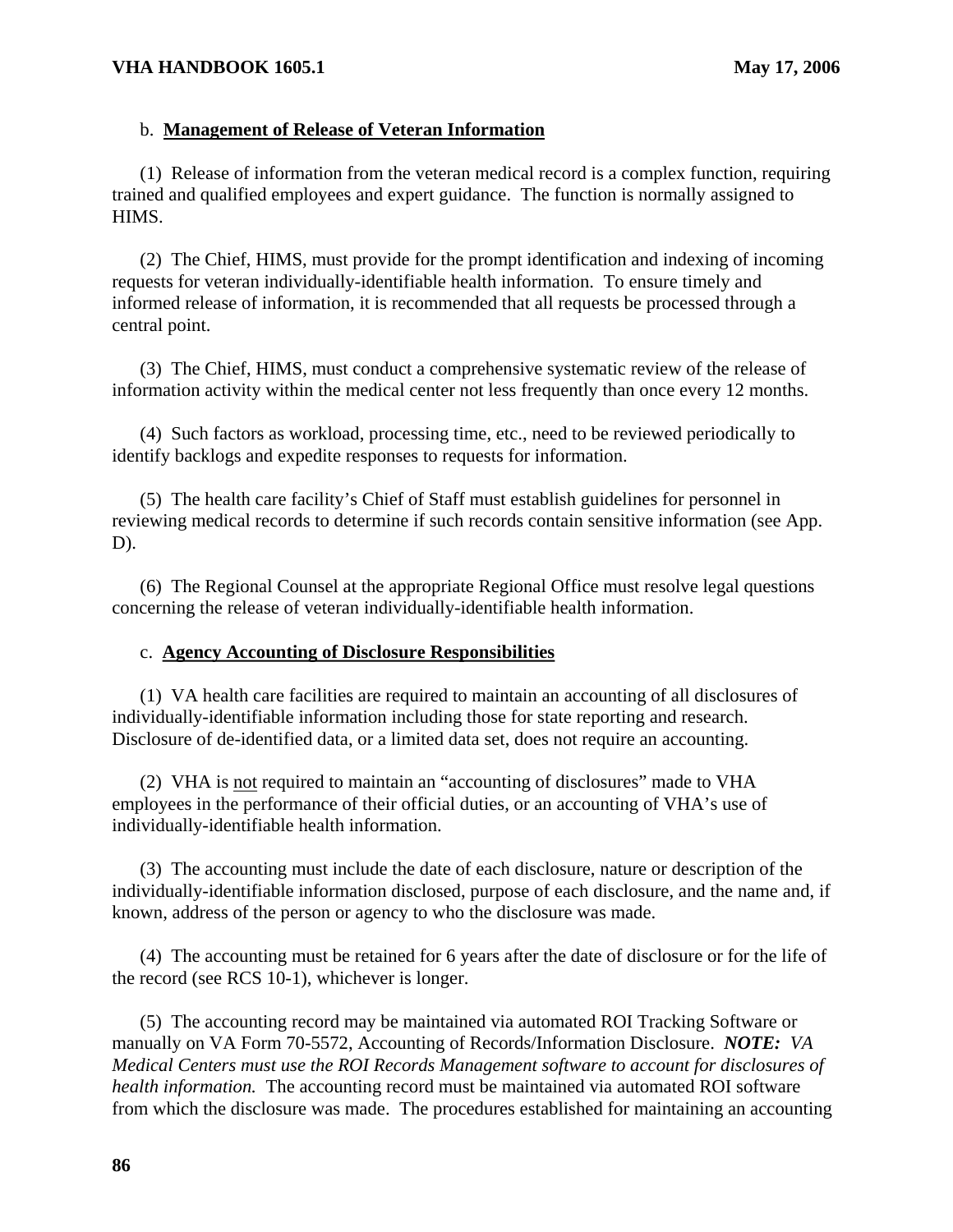of disclosures must provide for the maintenance of appropriate records to collect disclosure data to be used in the preparation of the Annual FOIA Report.

(6) The accounting records of disclosures must be made available upon request to the individual to whom the record pertains within 60 days after receipt of such a request, except for disclosures made for health oversight activities or law enforcement purposes as authorized by 38 CFR 1.576(b)(7) and 45 CFR 164.528(a)(2)(i). If the accounting cannot be provided within the specified timeframe the facility or program can extend the timeframe no longer than 30 days provided that the individual is given a written statement of the reasons for the delay and the date by which the accounting will be provided. Only one such extension of time for action on a request for an accounting is allowed. The individual must be provided information consisting of the date, nature, and purpose of each disclosure, and the name and address of the person or agency to whom the disclosure is made.

(7) VHA must retain a copy of the disclosure summary provided to the individual. This disclosure summary can be retained in the VHA systems of records, or the designated record set from which it was generated, or in the automated ROI Tracking Software.

(8) The accounting or disclosure summary must be provided to an individual free of charge.

## d. **Complaints**

(1) Individuals have the right to file a complaint regarding VHA privacy policies or practices. The complaint does not have to be in writing, though it is recommended.

(2) Complaints are to be forwarded to the appropriate VA health care facility Privacy Officer, or designee, or the VHA Privacy Office, 810 Vermont Avenue, NW, Washington, DC 20402.

(3) All privacy complaints regardless of validity must be promptly investigated and a written response provided to the complainant. In addition, all privacy complaints, regardless of validity, must be reported in the Privacy Violation Tracking System (PVTS) for audit purposes in accordance with VA Directive 6502, VA Privacy Program, and VA Handbook 6502.1, PVTS.

(4) The VHA HIPAA Program Management Office (PMO) serves as the central authority for coordination of HIPAA Privacy complaints received by VHA from HHS Office for Civil Rights. Any HIPAA privacy complaints received by VA health care facilities should be forwarded to the VHA HIPAA PMO.

## e. **Faxes**

(1) VA health care facilities should only transmit individually-identifiable information via facsimile (fax), when no other means exists to provide the requested information in a reasonable manner or timeframe. VA health care facilities need to ensure individually-identifiable information is sent on a machine that is not accessible to the general public.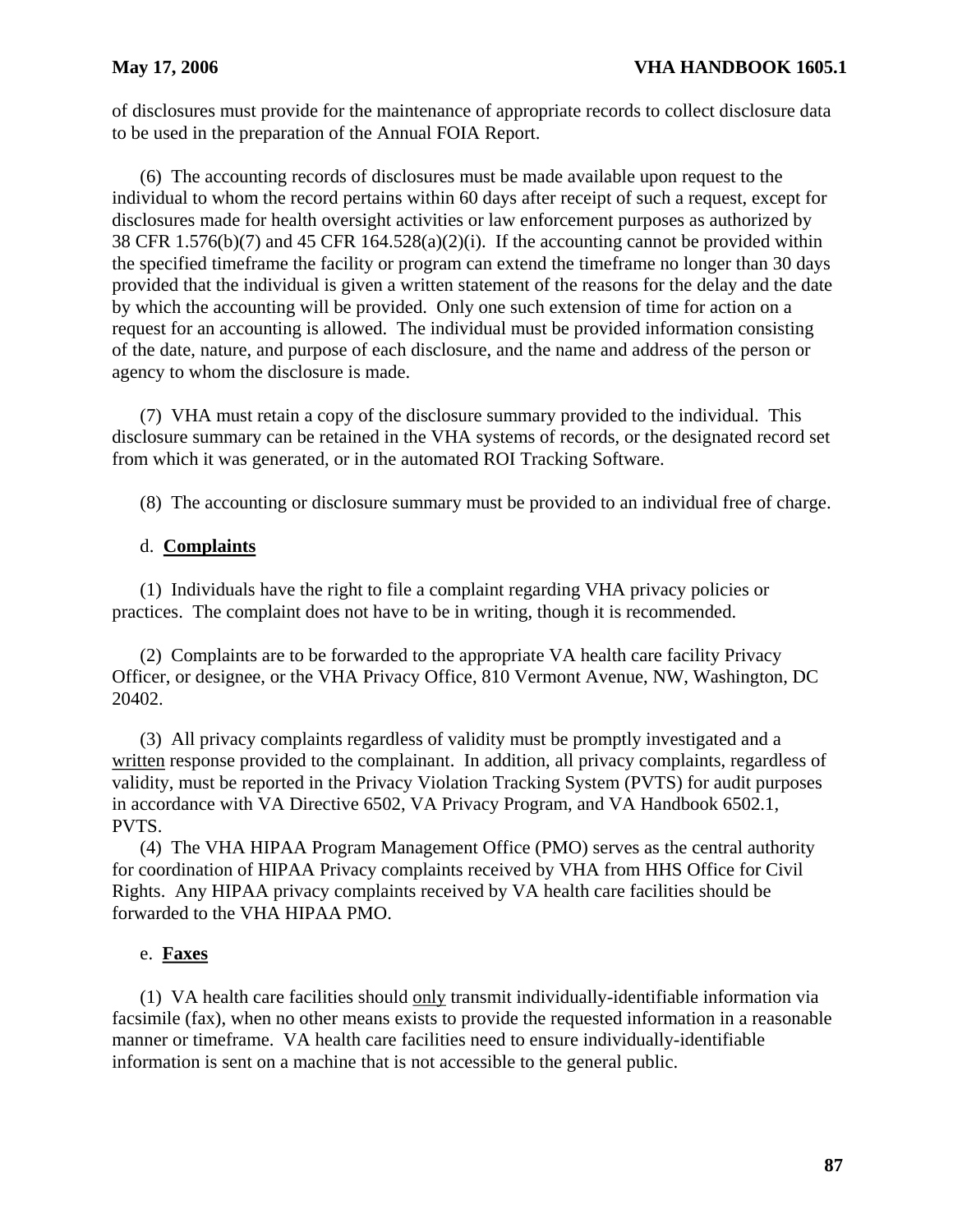(2) The VA health care facility must take reasonable steps to ensure the fax transmission is sent to the appropriate destination.

(a) The VA health care facility needs to check the fax confirmation slip to be sure that the confidential individually-identifiable information went to the proper destination. If there has been an error, the incorrect recipient must be immediately contacted and requested to return or destroy the fax.

(b) The VA health care facility needs to verify the fax number before faxing individuallyidentifiable information. Pre-program and test destination numbers need to be utilized whenever possible to eliminate errors in transmission from misdialing. Periodically remind those who are frequent recipients of individually-identifiable information to notify the facility if their fax number is to change (for example, include a piece in medical staff newsletters where transcriptionists automatically fax reports to physician offices).

(c) The VA health care facility needs to notify the recipient before faxing the individuallyidentifiable information to ensure that someone is there to receive, file or deliver it. Do not fax individually-identifiable information unless someone is there to receive the information or the fax machine is in a secured location (e.g., locked room).

(3) A confidentiality statement needs to be on the cover page when transmitting individually-identifiable information. The statement needs to instruct the recipient of the transmission to notify VHA if received in error.

## f. **E-mail**

(1) Electronic mail (e-mail) and information messaging applications and systems are to be used as outlined in VA policy (see VA Directive 6301, VA Directive 6210, and VA Handbook 6210).

(2) E-mail messages must contain only non-individually-identifiable information, unless the data and accompanying passwords or other authentication mechanisms are appropriately secured (see VHA Directive 6210).

## g. **Health Information from Non-VA Physicians and Facilities**

(1) The Chief, HIMS, or designee, is responsible for the prompt dispatch of requests for health information available from outside sources and needed in the examination and treatment of VHA patients.

(2) Upon receipt, requested material must be made available to the health care practitioner without delay, when possible. If the material is received in an electronic format, i.e., Compact Disk (CD), then the Chief, HIMS, or designee, should work with the facility Information Resource Management Service (IRMS) to check the CD for viruses and to ensure the facility has the appropriate software to open the files for review.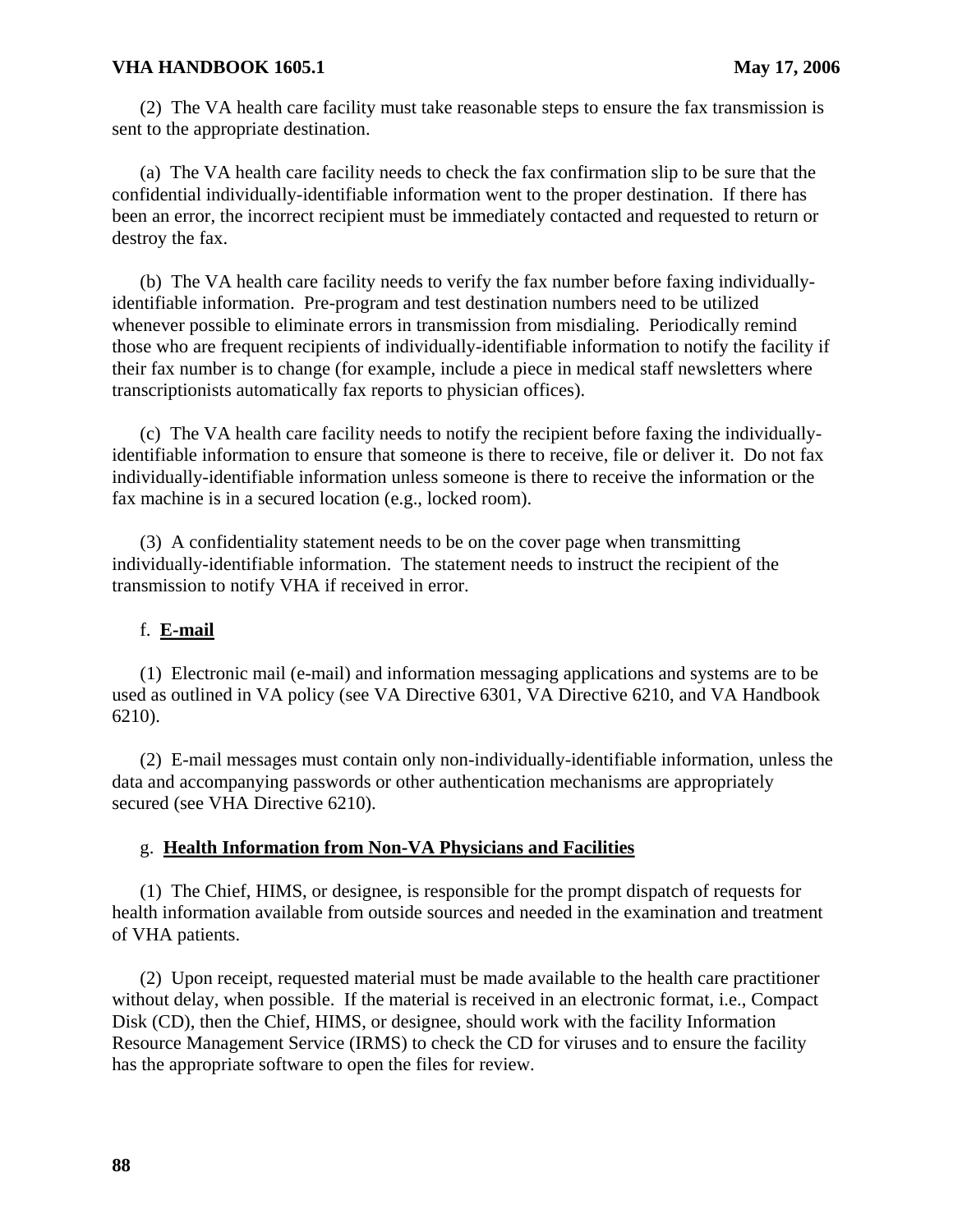(3) The health care practitioner must review the material to determine if inclusion in the individual's health record is warranted. If the health care practitioner determines the material should be included in the individual's health records, the Chief, HIMS, or designee, should determine the appropriate manner for inclusion in accordance with VHA Handbook 1907.1.

*NOTE: Health information obtained from outside sources, once incorporated into the individual's health record, is considered part of the VHA record and is subject to the disclosure provisions of this Handbook.* 

# h. **Training of Personnel**

(1) All VHA personnel including employees, volunteers, and students must be trained, at least annually, on privacy policies to include the requirements of Federal privacy and information laws, regulations, and VHA policy.

(2) New personnel must be trained within 30 days of employment.

(3) At a minimum, instruction must be provided within 6 months of significant change in Federal law, regulation, this policy, and/or facility or office procedures.

(4) VA health care facilities must track completion of privacy training and be prepared to report privacy training completion figures to the VHA Privacy Office.

# i. **Contracts**

(1) All contracts must meet contracting requirements as dictated by VA's Office of Acquisition and Material Management and the Federal Acquisitions Regulations (FAR).

(2) Any contract between VHA and a contractor for the design, development, operation, or maintenance of a VHA system of records or any contract which necessitates the use of individually-identifiable information must conform to the policies and procedures in FAR Subpart 24.1, Protection of Individual Privacy.

(3) Organizations with whom VHA has a contract for services, on behalf of VHA, where individually-identifiable health information is provided to or generated by the contractors, may be considered business associates (see App. A). Business associate agreements must meet the requirements of 45 CFR 164.504(e).

(4) Business associates must follow VHA privacy policies and practices.

(5) All contractors and business associates must receive privacy training annually.

(a) For contractors and business associates who do not have access to VHA computer systems, this requirement is met by receiving VHA National Privacy Policy training, other VHA approved privacy training or contractor furnished training that meets the requirements of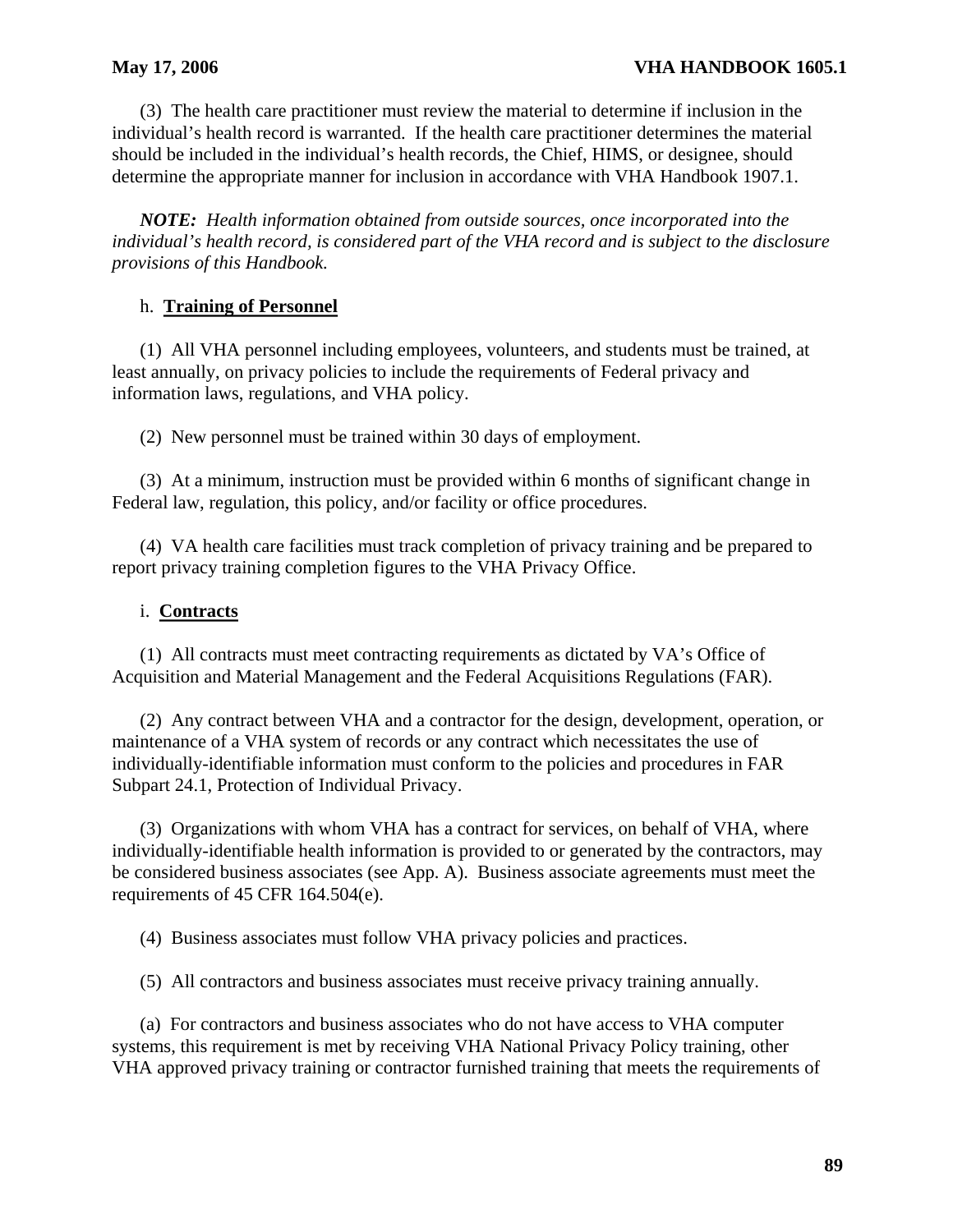the HHS Standards for Privacy of Individually-identifiable Health Information as determined by VHA. Proof of training is required.

(b) For contractors and business associates who are granted access to a VHA computer system, this requirement is met by receiving VHA National Privacy Policy training or other VHA approved privacy training. Proof of training is required.

## j. **Penalties**

(1) Violations of the Privacy Act expose the violator to a maximum possible penalty of:

(a) \$5000. A VA employee who knowingly and willfully violates the provisions of 5 U.S.C. 552a(i) is guilty of a misdemeanor and can be fined not more than \$5,000, when the employee:

1. Knows that disclosure of records which contains individually-identifiable information is prohibited and willfully discloses the information in any manner to any person or agency not entitled to receive it;

2. Willfully maintains records concerning identifiable individuals that have not met the Privacy Act notice requirements (see par. 36); or

3. Knowingly and willfully requests or obtains any record concerning an individual from VA under false pretenses. *NOTE: This provision also applies to persons who are not employees.* 

(b) Incident Report. In the event a health care facility employee is found criminally liable of a Privacy Act violation, a written report of the incident must be provided to the VA health care facility Director.

(2) Any person who violates any provision of 38 U.S.C. 7332 can be fined not more than \$5,000 in the case of a first offense, and not more than \$20,000 in each subsequent offense.

(3) A VHA employee who knowingly violates the provisions of HIPAA (Pub. L. 104-191), as implemented by 45 CFR Parts 160 and 164, by disclosing individually-identifiable health information shall be fined not more than \$50,000, imprisoned not more than 1 year, or both, except:

(a) If the offense is committed under false pretenses, then the VHA employee must be fined not more than \$100,000, and/or imprisoned not more than 5 years.

(b) If the offense is committed with the intent to sell, transfer, or use individuallyidentifiable health information for commercial advantage, personal gain, or malicious harm, then the VHA employee can be fined not more than \$250,000 and/or imprisoned not more than 10 years.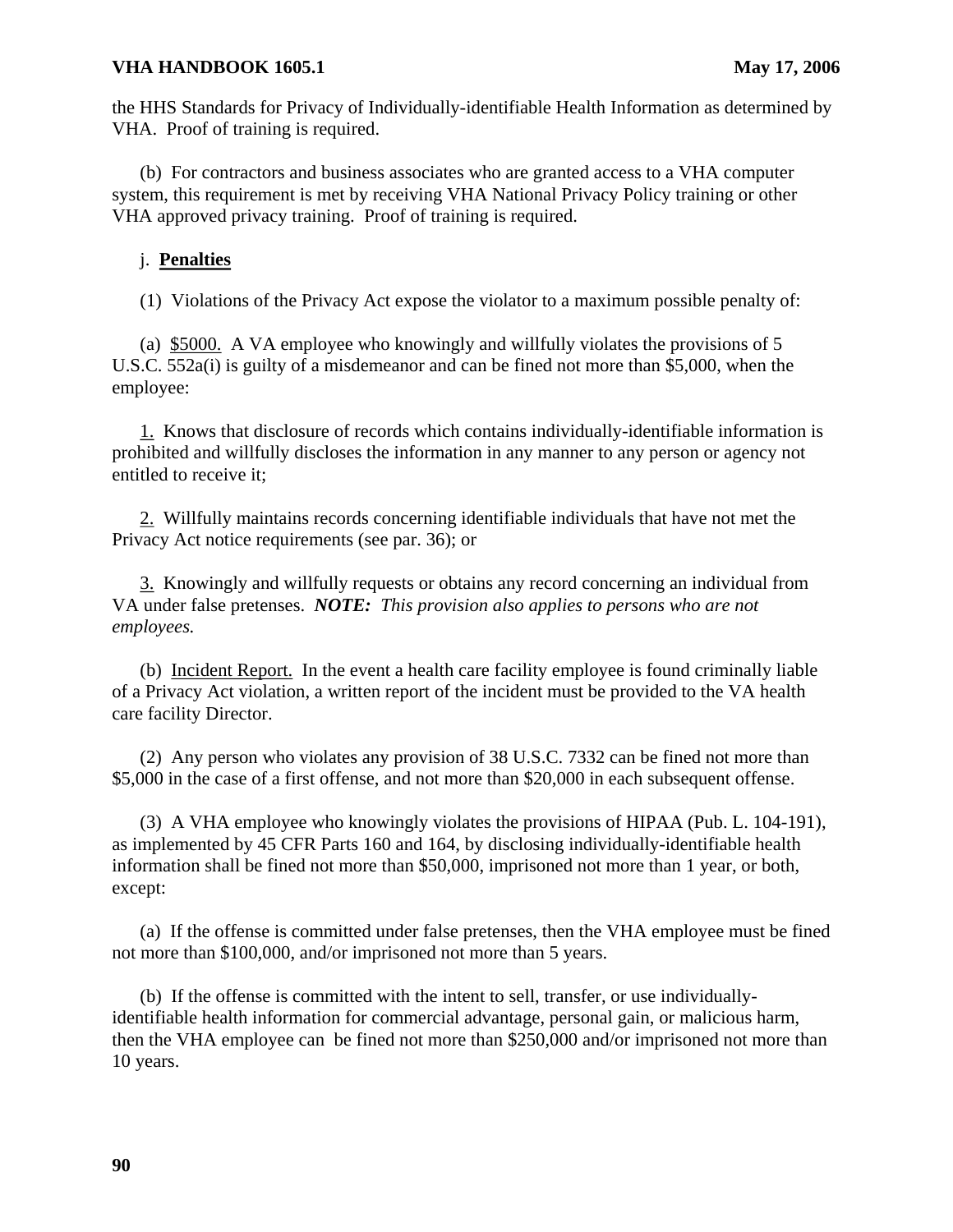(4) In addition to the statutory penalties for the violations described in the preceding, administrative actions or disciplinary or other adverse actions (e.g., admonishment, reprimand, and/or termination) may be taken against employees who violate the statutory provisions.

(5) Where an individual has committed one offense, any offense committed under 38 U.S.C. 7332, or any other section of these provisions, will be treated as a subsequent offense.

## **36. ESTABLISHING NEW SYSTEMS OF RECORDS**

a. When personal information is retrieved by an individual identifier, a system of records subject to the Privacy Act comes into existence. The Privacy Act requires agencies to publish notices in the Federal Register describing new or altered systems of records, and to submit reports on these systems to OMB and to Congress (see 38 CFR 1.578, and VA Handbook 6300.5).

b. Information concerning an individual will not be collected or maintained in such a manner that information is retrieved by an individual identifier, unless a system notice is first published in the Federal Register. Without prior publication of a system notice, such a system would be an illegal system of records and the personnel operating it would be exposed to criminal penalties under the Privacy Act. This requirement applies to information about an individual that is maintained in any record or storage medium including paper records or documents, personal computers, computer systems, and local and national databases. *NOTE: Appendix B to VA Handbook 6300.5, contains a list of some VA systems of records notices published in the Federal Register.* 

c. Prior to collecting or maintaining information concerning an individual in what would be a system of records, the VA health care facility must verify the existence of a published system notice. *NOTE: Contact the VHA Privacy Officer if assistance in this determination is needed.* 

d. Prior to collecting information concerning an individual, the VA health care facility needs to ensure compliance with the Paperwork Reduction Act and 5 CFR Part 1320, Controlling Paperwork Burdens on the Public.

e. If the collection of individually-identifiable information desired is not covered by a system notice published in the Federal Register, the VA health care facility must contact the VHA Privacy Officer to establish a new system of records and publish a system notice.

(1) The VA health care facility must submit a report to the VHA Privacy Officer that includes the justification and legal authority for the proposed maintenance of the system of records.

(2) Such records are not to be established and information collected until the system of records is approved by the Secretary of Veterans Affairs, published for public comment in the Federal Register, and appropriate reports are submitted to OMB and to Congress.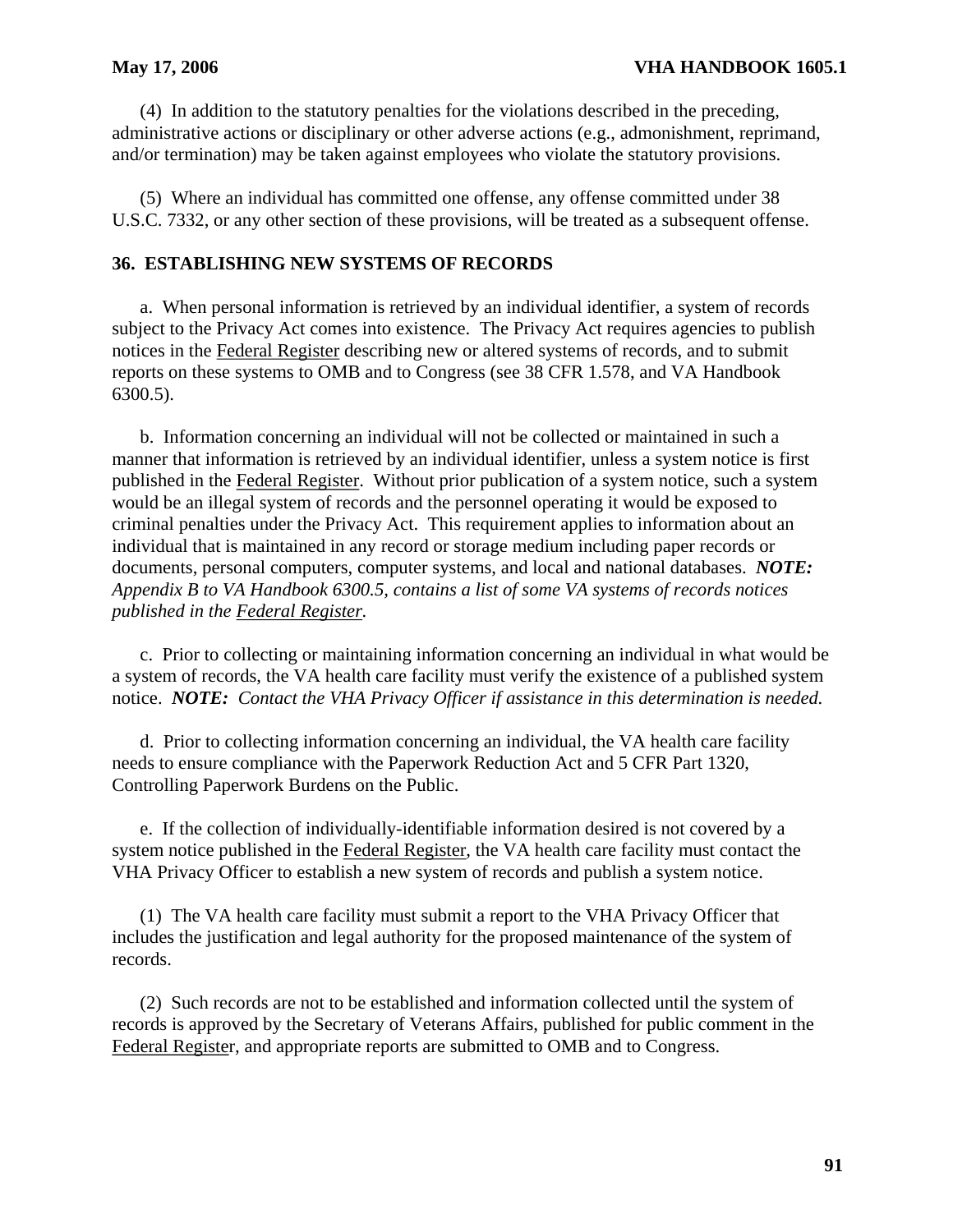(a) The System Manager designated in the system notice is responsible for ensuring the system notice reflects the existing collection of information requirements. Any modifications to the system of records must be reflected in the system notice prior to implementation.

(b) A routine use must be published in the Federal Register at least 30 days before a disclosure is made pursuant to the routine use. Each system of records listed in the records inventory includes a "routine use" section. Disclosure pursuant to a routine use of individuallyidentified health information must also be authorized under other applicable privacy law.

# **37. COMPUTER MATCHING PROGRAM**

The Privacy Act (as amended by Pub. L. 100-503, the Computer Matching and Privacy Protection Act of 1988, hereinafter referred to as the Computer Matching Act) includes requirements governing the conduct of VA computer matching programs. To be covered, the records must exist in automated form and the matching of the records with another Federal, or in some cases non-Federal agency, must be computerized. OMB has published guidelines (54 Federal Register (FR) 25818 dated June 19, 1989) which must be followed when conducting computer matching programs.

## a. **General**

(1) The Computer Matching Act covers the computerized comparison of records from:

(a) Two or more automated systems of records (systems of records maintained by Federal agencies that are subject to the Privacy Act); or

(b) A Federal agency's automated system of records and automated records maintained by a non-Federal (State or local government) agency or agent thereof.

(2) VA health care facilities must not participate in computer matching programs with other Federal agencies or non-Federal agencies as a "recipient agency" or a "source agency" unless the program is:

(a) Approved by the VA health care facility Director, VHA Privacy Officer, appropriate VA Central Office staff, and the VA Data Integrity Board; and

(b) Conducted in compliance with the Privacy Act (as amended by the Computer Matching Act), the OMB guidelines (65 FR 77677, December 12, 2000) and applicable Department guidance (VA Handbook 6300.7).

(3) Proposals by VA health care facilities to participate in matching programs must be submitted for review and approval in accordance with VA Handbook 6300.7.

*NOTE: If approved, the proposal must be submitted for further review by appropriate VA Central Office staff, and the approval or disapproval of the VA Data Integrity Board.*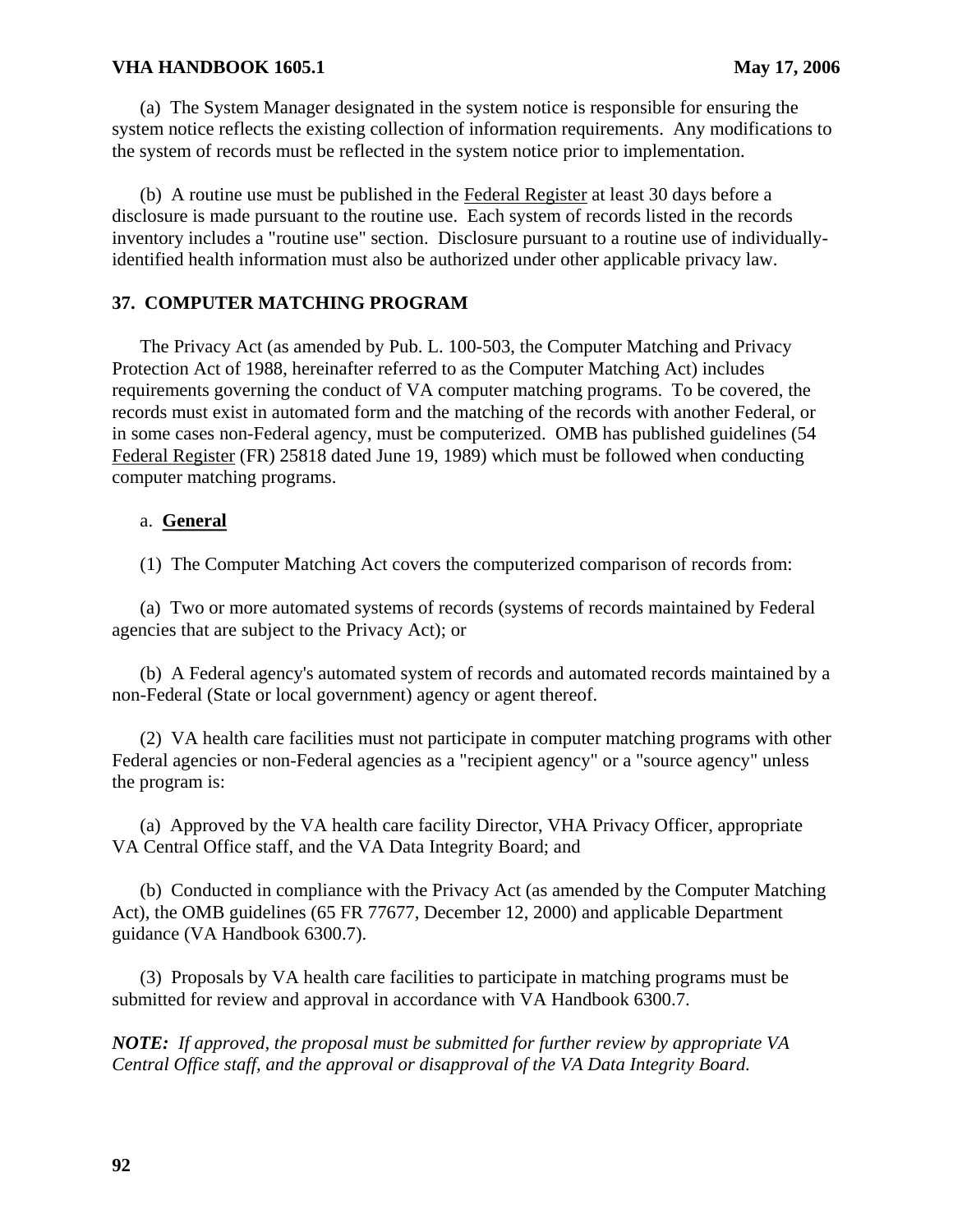# b. **Terms**

(1) **Computer Matching Program.** A computer matching program is the computerized comparison of two or more automated Federal systems of records or a Federal agency's automated system of records and automated records maintained by a non-Federal (State or local government) agency for the purposes described in subparagraph 37c. The records must themselves exist in automated form. Manual comparisons of printouts of two automated databases are not included in this definition. A matching program includes all of the steps associated with the match, including: obtaining the records to be matched, actual use of a computer, administrative and investigative follow-up of the individuals matched, and disposition of the personal records maintained in connection with the match.

(2) **Recipient Agency.** Recipient agencies are Federal agencies (or their contractors) that receive records from Privacy Act systems of records of other Federal agencies or from State and local governments to be used in matching programs.

(3) **Source Agency.** A source agency is a Federal agency that discloses records from a system of records to another Federal agency or to a State or local governmental agency to be used in a matching program. It is also a State or local governmental agency that discloses records to a Federal agency to be used in a matching program.

(4) **Non-Federal Agency.** A non-Federal agency is a State or local governmental agency that receives records contained in a system of records from a Federal agency to be used in a matching program.

(5) **Federal Benefit Program.** Any program funded or administered by the Federal government, or by any agent or State on behalf of the Federal government, that provides cash or in-kind assistance in the form of payments, grants, loans, or loan guarantees to U.S. citizens or aliens lawfully admitted for permanent residence.

c. **Computer Matching Programs.** The Computer Matching Act covers matching programs that involve Federal benefit programs and matches using records from Federal personnel or payroll systems of records.

#### (1) **Federal Benefit Program**

(a) Only Federal benefit programs providing cash or in-kind assistance to individuals are covered. A Federal benefits matching program covers only the following categories of record subjects:

1. Applicants for Federal benefit programs (individuals initially applying for benefits);

2. Program beneficiaries (individual program participants who are currently receiving or formerly received benefits); and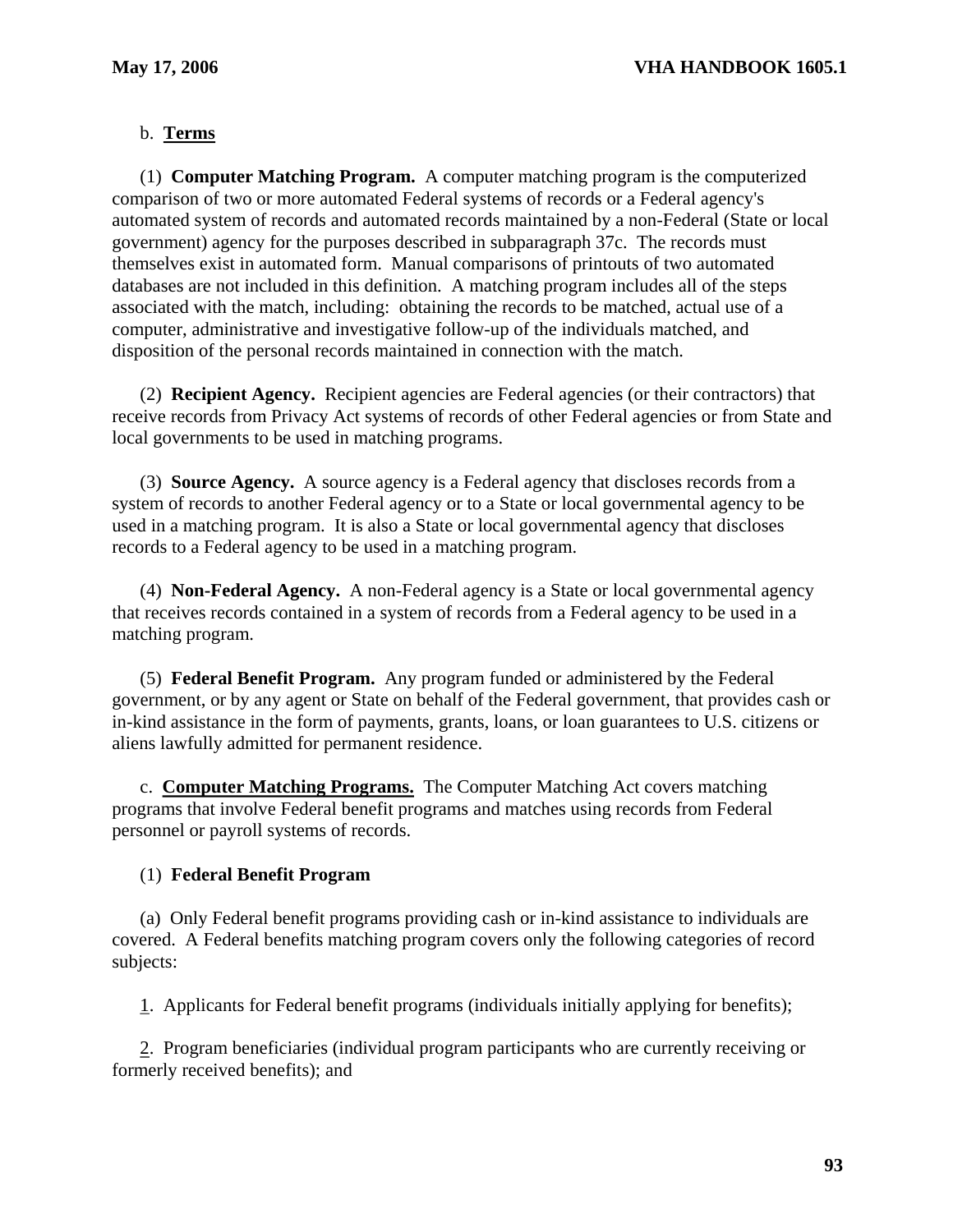3. Providers of services to support such programs (those who are not the primary beneficiaries of Federal benefit programs, but may derive income from them (for example health care providers)).

(b) The match must have as its real purpose one or more of the following:

1. Establishing or verifying initial or continuing eligibility for Federal benefit programs;

2. Verifying compliance with the statutory or regulatory requirements of such programs; or

3. Recouping payments or delinquent debts under such Federal benefit programs.

(c) All four elements (i.e., computerized comparison of data, categories of subjects covered, Federal benefit program, and matching purpose) must be present before a Federal benefit matching program is covered under the provisions of the Computer Matching Act.

## (2) **Federal Personnel or Payroll Records Matches**

(a) The Computer Matching Act also includes matches comparing records from automated Federal personnel or payroll systems of records, or such records with automated records of State and local governments. *NOTE: The comparison must be done by using a computer; manual comparisons are not covered.* 

(b) The Computer Matching Act does not cover routine administrative matches provided the purpose of the match is not to take any adverse action against Federal personnel.

(3) **Excluded from Computer Matching Programs.** The following are not included under the definition of matching programs. *NOTE: Such programs are not required to comply with the provisions of the Computer Matching Act.* 

(a) Statistical matches whose purpose is solely to produce aggregate data stripped of personal identifiers.

(b) Statistical matches whose purpose is in support of any research or statistical project, the specific data of which may not be used to make decisions that affect the rights, benefits, or privileges of specific individuals.

(c) Pilot matches, i.e., small scale matches, are matches whose purpose is to gather benefit and/or cost data on which to premise a decision about engaging in a full-fledged matching program. *NOTE: A pilot match may not be conducted, unless it is approved by the VA Data Integrity Board.* 

(d) Law enforcement investigative matches by an agency or component whose principal statutory function involves the enforcement of criminal laws, the purpose of which is to gather evidence against a named person or persons in an existing investigation. The match must flow from a civil or criminal law enforcement investigation already underway.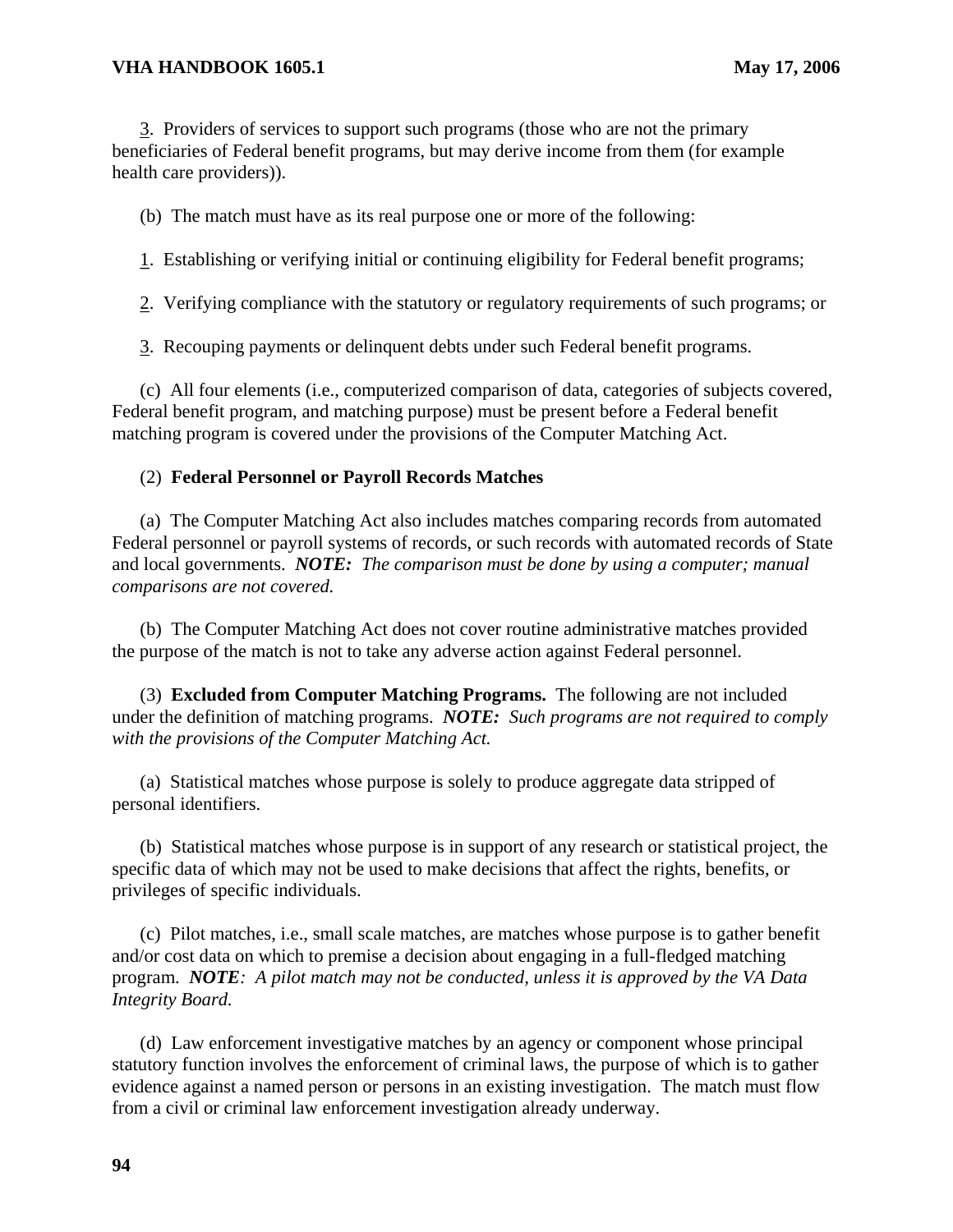(e) Certain tax administration and debt collection via tax refund intercept matches.

(f) Routine administrative matches using predominantly Federal personnel records, provided the purpose of the match is not to take any adverse action against Federal personnel, as defined in the Privacy Act, 5 U.S.C. 552a(a)(13).

(g) Internal matches using only records from the Department's systems of records. However, an internal match whose purpose is to take any adverse financial, personnel, disciplinary or other action against Federal personnel is covered by the requirements of the Computer Matching Act.

(h) Background investigations and foreign counter-intelligence matches.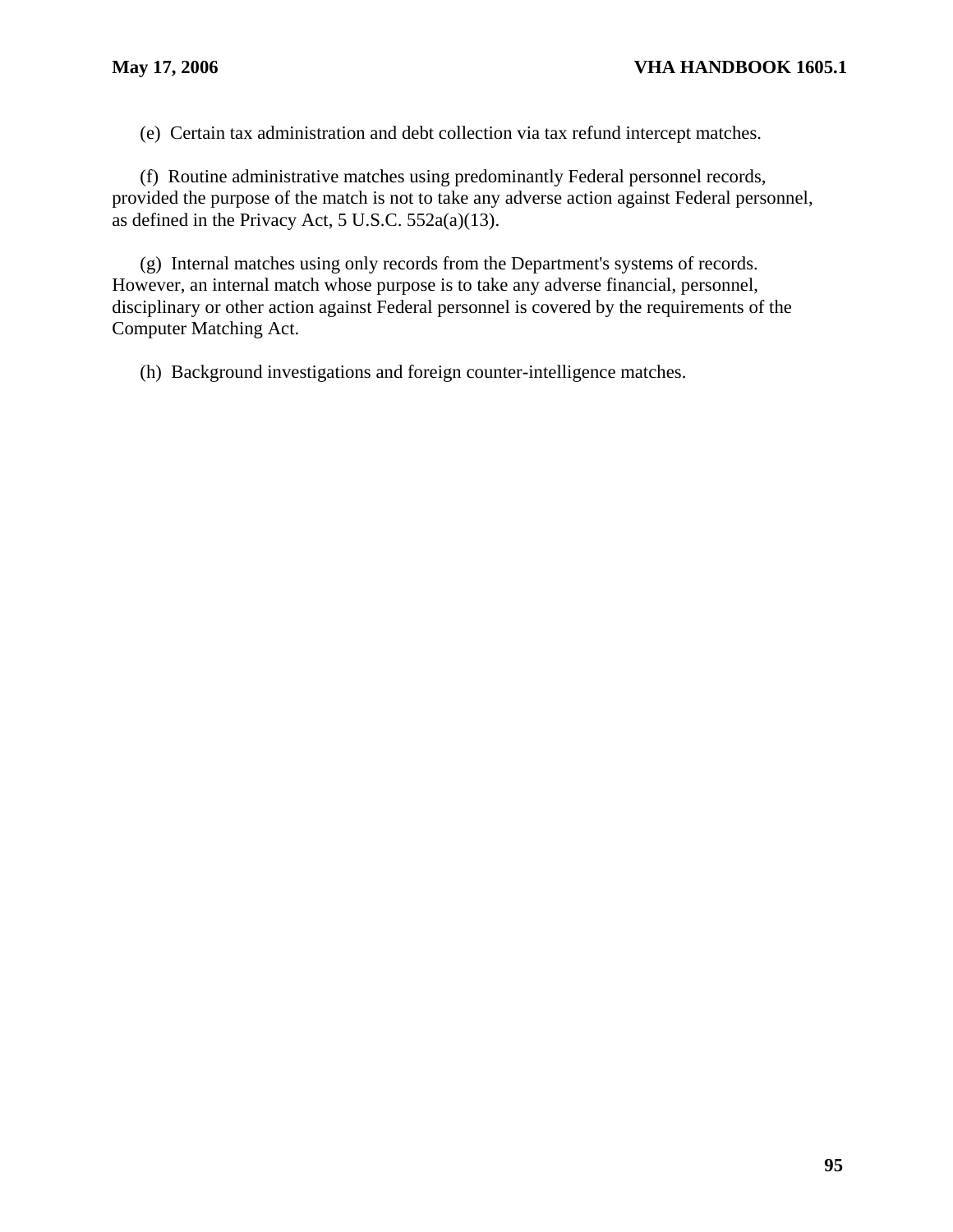# **BUSINESS ASSOCIATES**

**1. Business Associate (BA).** A business associate (BA) is any individual or entity who, on behalf of the Veterans Health Administration (VHA), performs or assists in the performance of VHA-covered functions or activities involving the use or disclosure of individually-identifiable health information, or who provides certain services to VHA and the provision of those services involves the disclosure of individually-identifiable health information by VHA.

a. An individual or entity is a business associate when it is:

(1) Using, creating, or disclosing protected health information (PHI) for, or on behalf of, VHA; or

(2) Providing a covered function or specified service to VHA and the function or service involves disclosure of individually-identifiable health information by VHA to the individual or entity.

*NOTE: A BA relationship does not exist when VHA discloses individually-identifiable health information to a non-VHA health care provider for treatment purposes.* 

b. The individual or entity performing or assisting in the performance of these functions or activities cannot be a member of VHA's workforce.

**2. BA Agreements.** A business associate agreement (BAA) may be established at the national or facility level. An agreement between VHA and a BA must:

a. Establish the permitted and required uses and disclosures of such information by the BA. The contract may not authorize the BA to use or further disclose the information in a manner that would violate the Federal privacy and confidentiality statutes.

b. Provide that the BA must:

(1) Not use or further disclose the information other than permitted or required by the contract.

(2) Use appropriate safeguards to prevent use or disclosure of the information other than provided for by its contract.

(3) Report to VHA any use or disclosure of the information not provided for by its contract of which it becomes aware.

(4) Ensure that any agent, including subcontractors, to whom it provides individuallyidentifiable health information agrees to the same restrictions and conditions in writing.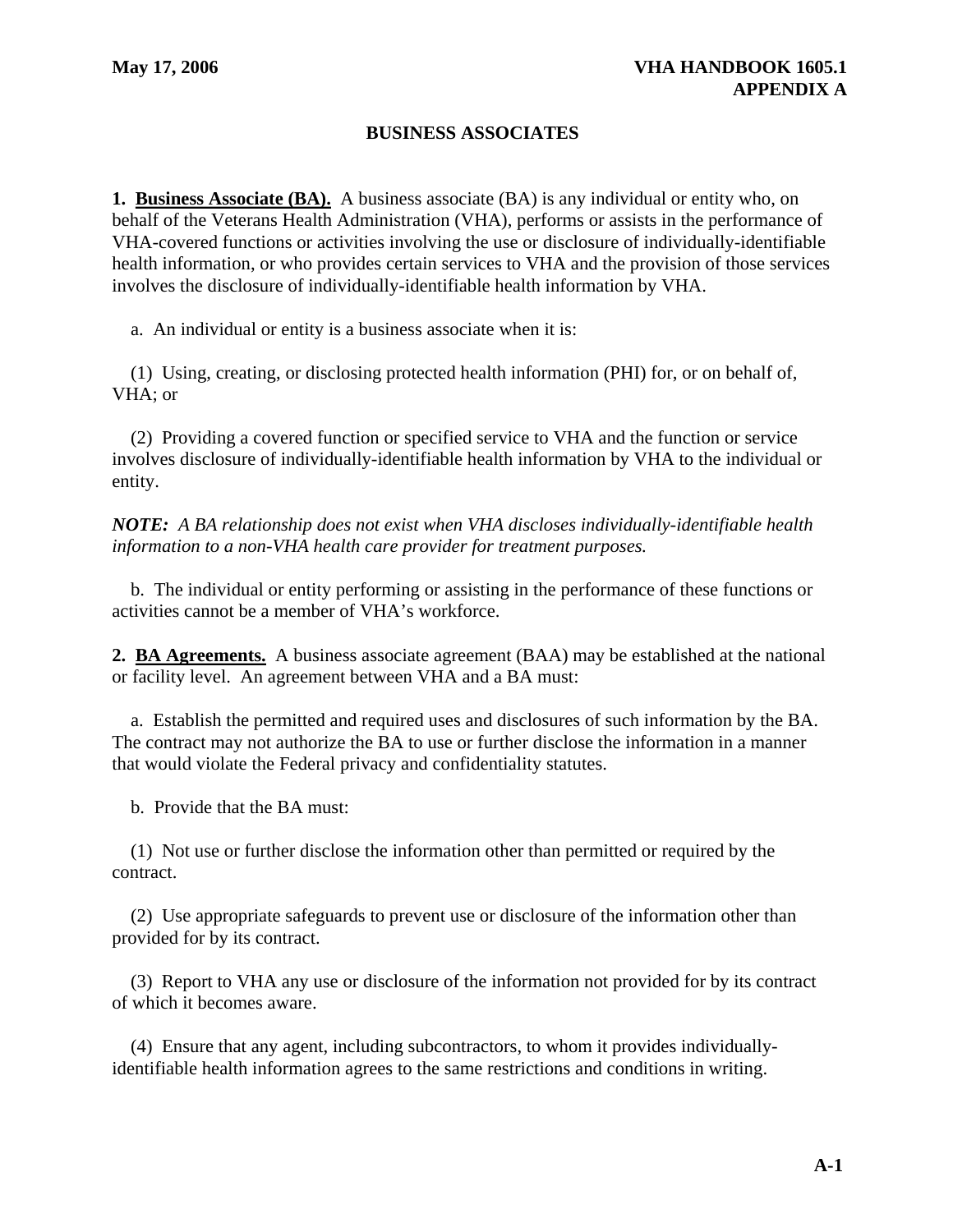# **VHA HANDBOOK 1605.1** May 17, 2006 **APPENDIX A**

Subcontractors must adhere to the terms of the original contract for security and confidentiality statements, background checks, etc.

(5) Make individually-identifiable health information available to the individual to whom it pertains in accordance with Federal privacy statutes, confidentiality statutes, and paragraph 7 of this Handbook.

(6) Make individually-identifiable health information available for amendment and incorporate any amendments to individually-identifiable health information in accordance with Federal privacy statutes, confidentiality statutes, and paragraph 8 of this Handbook.

(7) Make individually-identifiable health information available in order to provide an accounting of disclosures in accordance with Federal privacy statutes, confidentiality statutes, and paragraph 9 of this Handbook.

(8) Make its internal practices and records relating to use and disclosure of individuallyidentifiable health information from, or created by, or received by, the BA on behalf of VHA, available to the Secretary of the Department of Health and Human Services (HHS) for purposes of determining compliance with Title 45 Code of Federal Regulations (CFR) Parts 160 and 164;

(9) At termination of the contract return or destroy all individually-identifiable health information received from, or created or received by, the BA on behalf of VHA.

c. Authorize termination of the contract by VHA, if VHA determines the BA has violated a material term of the contract.

# **3. Examples of BA Arrangements**

a. The VA medical center contracts with a vendor for maintenance of a dictation system that requires the ability to access dictated information. **Rationale:** The vendor is providing a service on behalf of the VA medical center. The service requires the VA medical center, a covered entity, to provide the vendor access to PHI.

b. Outside consultant performs consulting services for VHA that involves access to (disclosure of) PHI held by VHA. Any contractors, or other entities, that needs access to health information to perform the duties of the contract or service for VHA would be an example of a BA.

## **4. Examples of Non-BA Arrangements**

a. Health care provider (HCP) discloses PHI to health plans for payment, or a health plan discloses PHI to a HCP for payment. **Rationale:** No BA agreement is required because neither entity is acting on behalf of, nor providing a service to, the other; rather each covered entity is acting on its own behalf.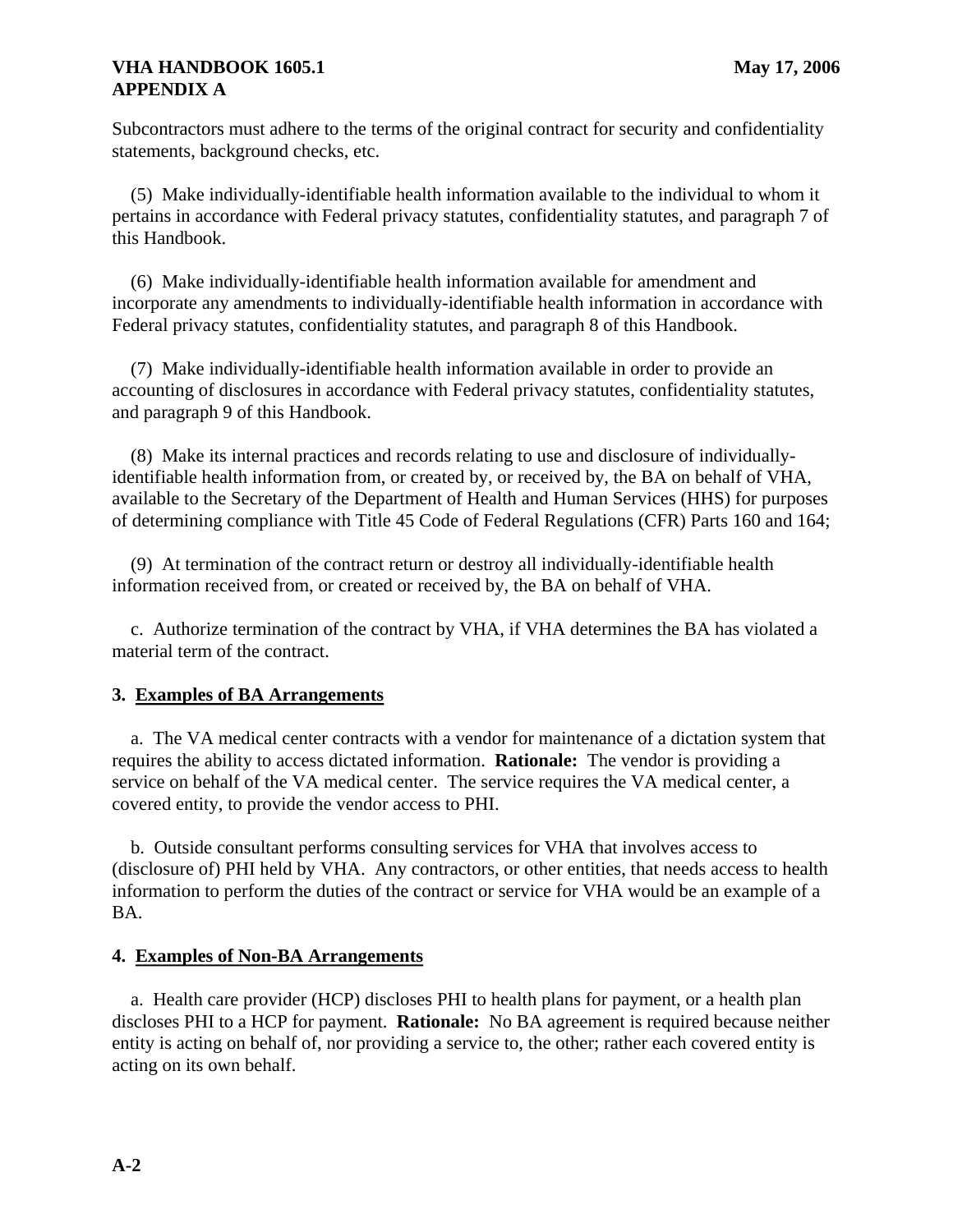b. A physician or other HCP with staff privileges at a hospital or institution requests PHI from the hospital in order to treat physician's patient **Rationale:** No BA agreement is needed as the hospital is disclosing PHI to the HCP for treatment purposes. This is the exception outlined in subparagraph 1a.

c. A physician discloses PHI to a laboratory in order for the laboratory to run tests. **Rationale:** No BA agreement is needed as the physician is disclosing PHI to a laboratory (HCP) for treatment purposes.

d. A covered entity discloses PHI to an oversight agency in order for the agency to provide oversight of a Federal program and/or health care system. **Rationale**: The oversight agency is not performing services for, or on behalf of, the covered entity. *NOTE: An accrediting body is not an oversight agency.* 

**5. List of VHA BAs.** VHA has several BAs with whom there are Agreements. The following list is not meant to be inclusive, but rather to provide a basic list of the BAs associated with VHA on an enterprise-wide basis. The VHA HIPAA Program Management Office (PMO) has responsibility for national level BAAs. A current list of VHA National BAAs is available at <http://vaww1.va.gov/cbo/hipaa/signedbaa1.asp>. Before creating a facility or local level BAA, contact the VHA HIPAA PMO to determine if the contracted services are already covered via a national BAA.

*NOTE: If an individual or entity arrangement is encountered that falls within the BA definition, but is not included in the following list, seek VHA HIPAA PMO or VHA Privacy Office advice regarding whether the arrangement needs to be treated as a BA relationship.* 

- a. Department of Justice.
- b. Department of Defense (DOD), excluding treatment activities with DOD.
- c. Joint Commission on Accreditation of Healthcare Organizations (JCAHO).
- d. National Commission on Quality Assurance (NCQA.)
- e. Department of Treasury.
- f. Department of Labor.
- g. Food and Drug Administration.
- h. National Institutes of Health.
- i. Nuclear Regulatory Commission.
- j. VHA Affiliations, including affiliated Institutional Review Boards.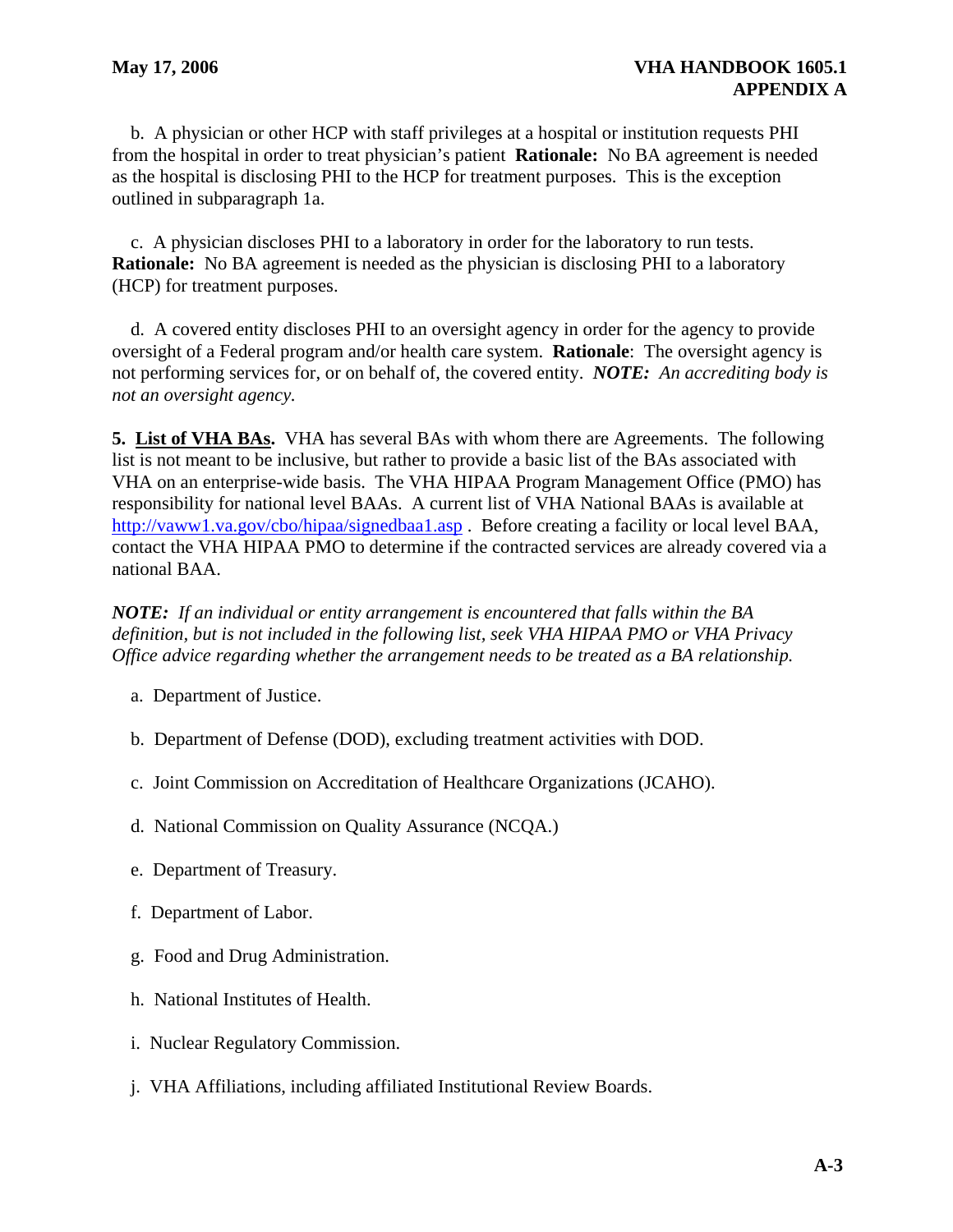# **VHA HANDBOOK 1605.1** May 17, 2006 **APPENDIX A**

k. Other organizations or entities that accredit VHA health care or educational activities.

l. Billing collection agencies, when VHA contracts for their services.

m. Contractors, or other entities, that need access to health information to perform the contract or service for VHA.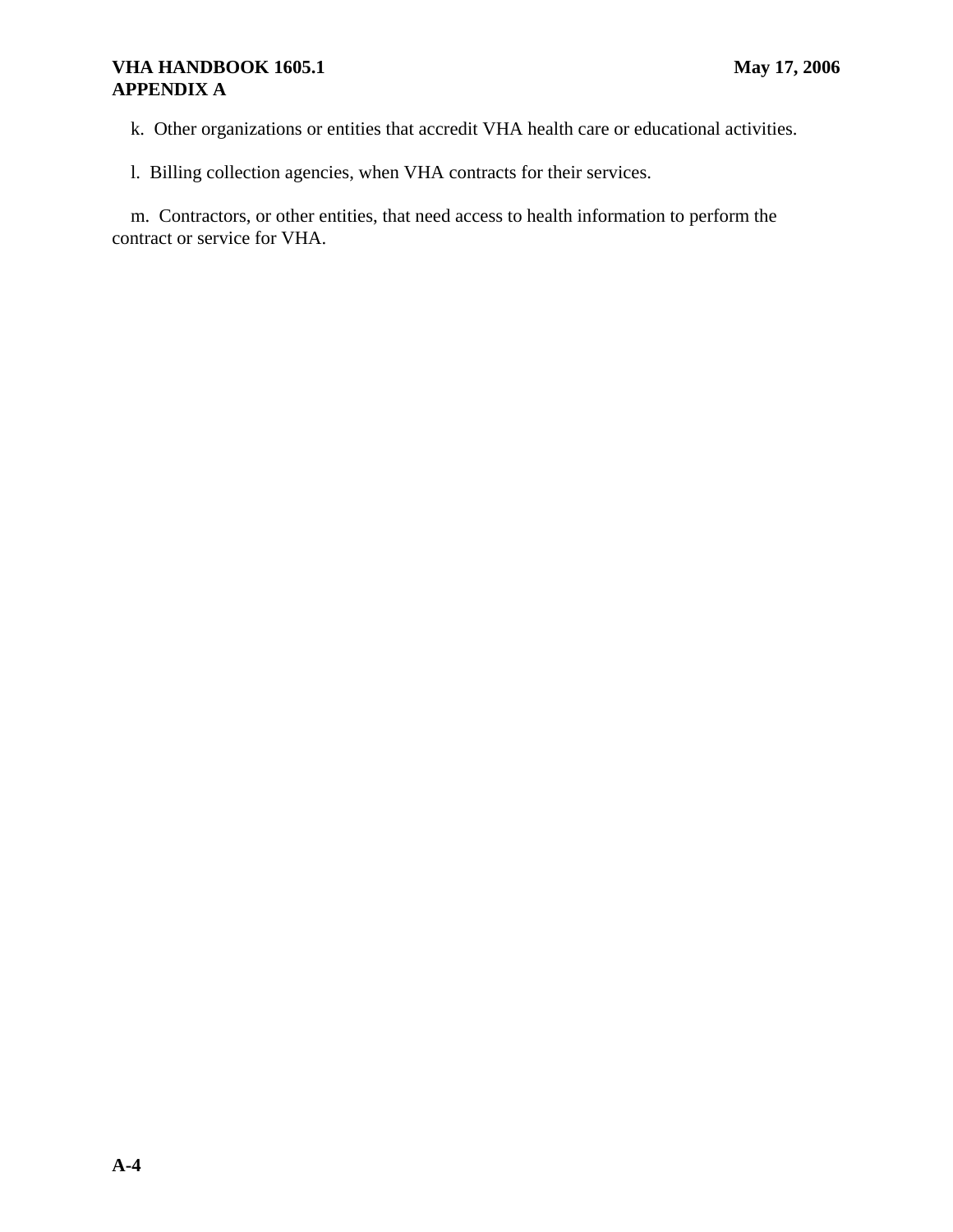# **DE-IDENTIFICATION OF DATA**

1. **Individually-identifiable Health Information.** Health information that does not identify an individual and to which there is no reasonable basis to believe that the information can be used to identify an individual is not individually-identifiable health information.

2. **De-identification.**  VHA would consider health information not individually-identifiable health information only if the steps outlined in subparagraphs 2a or 2b are met:

a. A person with appropriate knowledge of and experience with generally accepted statistical and scientific principles and methods for rendering information not individually-identifiable applying such principles and methods:

(1) Determines that the risk that the information could be used, alone or in combination with other reasonably available information, by an anticipated recipient to identify an individual who is a subject of the information is very small; and

(2) Documents the methods and results of the analysis that justify such determination.

b. VHA does not have actual knowledge that the information could be used alone or in combination with other information to identify an individual who is a subject of the information. The following identifiers of the individual or of relatives, employers, or household members of the individual are removed:

(1) Names.

(2) All geographic subdivisions smaller than a State, including street address, city, county, precinct, zip code, and their equivalent geocodes, except for the initial three digits of a zip code if, according to the current publicly available data from the Bureau of the Census:

(a) The geographic unit formed by combining all zip codes with the same three initial digits contains more than 20,000 people; and

(b) The initial three digits of a zip code for all such geographic units containing 20,000 or fewer people is changed to 000.

*NOTE: The Veterans Health Administration (VHA) considers the de-identification standard of the HIPAA Privacy Rule for address acceptable or protecting Address under Title 38 United States Code (U.S.C.) 5701.* 

(3) All elements of dates (except year) for dates directly related to an individual, including birth date, admission date, discharge date, date of death; and all ages over 89 and all elements of dates (including year) indicative of such age, except that such ages and elements may be aggregated into a single category of age 90 or older.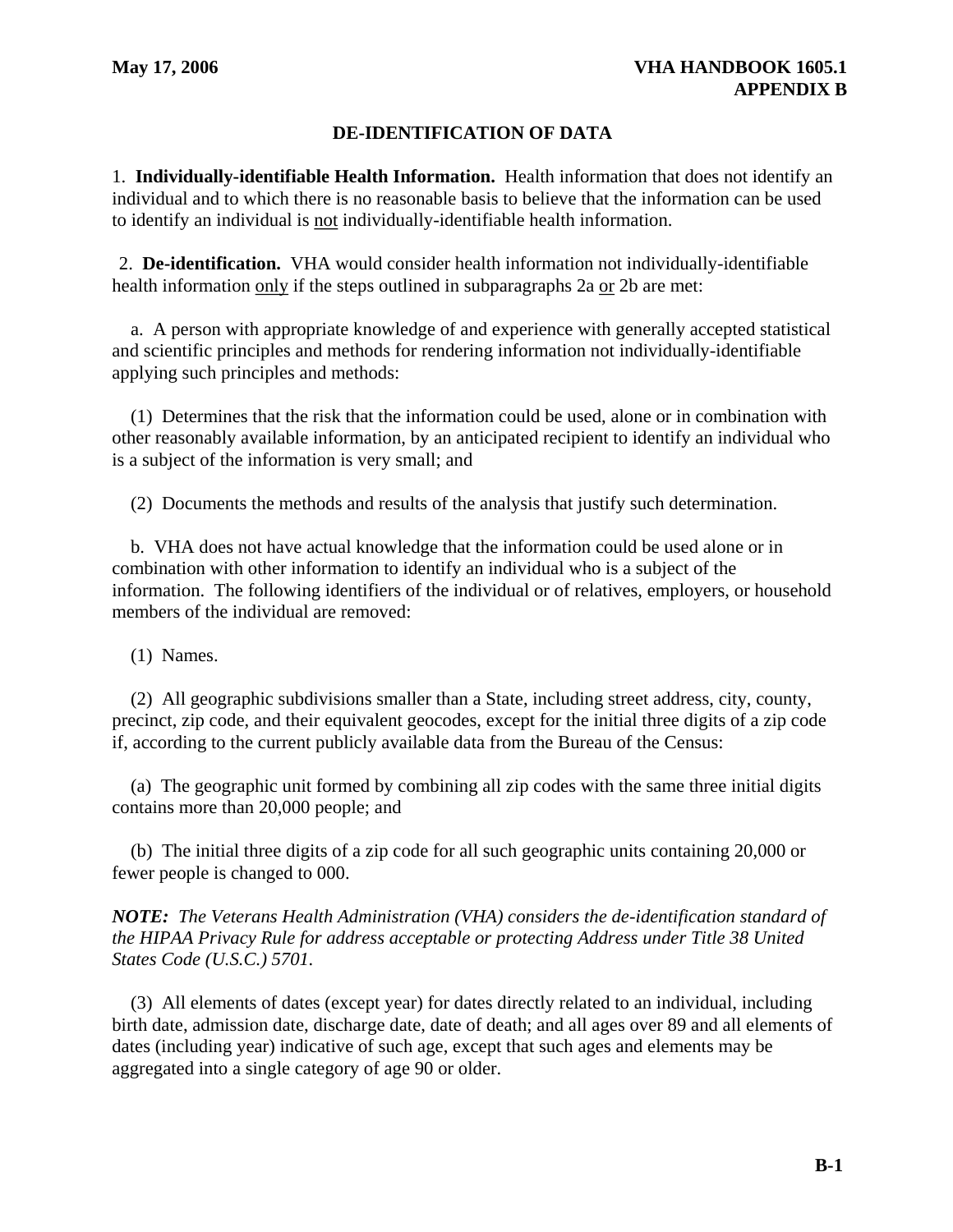## **VHA HANDBOOK 1605.1** May 17, 2006 **APPENDIX B**

- (4) Telephone numbers.
- (5) Fax numbers.
- (6) Electronic mail addresses.
- (7) Social Security Numbers.
- (8) Medical record numbers.
- (9) Health plan beneficiary numbers.
- (10) Account numbers.
- (11) Certificate and/or license numbers.
- (12) Vehicle identifiers and serial numbers, including license plate numbers.
- (13) Device identifiers and serial numbers.
- (14) Web Universal Resource Locators (URLs).
- (15) Internet Protocol (IP) address numbers.
- (16) Biometric identifiers, including finger and voice prints.
- (17) Full-face photographic images and any comparable images.

(18) Any other unique identifying number, characteristic, or code, except as permitted by paragraph 3.

*NOTE: Scrambling of names and social security numbers is not considered de-identifying health information for the purposes of this Handbook.* 

#### 3. **Re-identification**

a. VHA may assign a code, or other means of record identification, in order to allow information de-identified under subparagraph 2b, or to be re-identified by VHA, provided that:

(1) The code or other means of record identification is not derived from, or related to, information about the individual and that the code is not otherwise capable of being translated so as to identify the individual;

(2) The code, or other means of re-identification, is not used or disclosed by VHA for any other purpose; and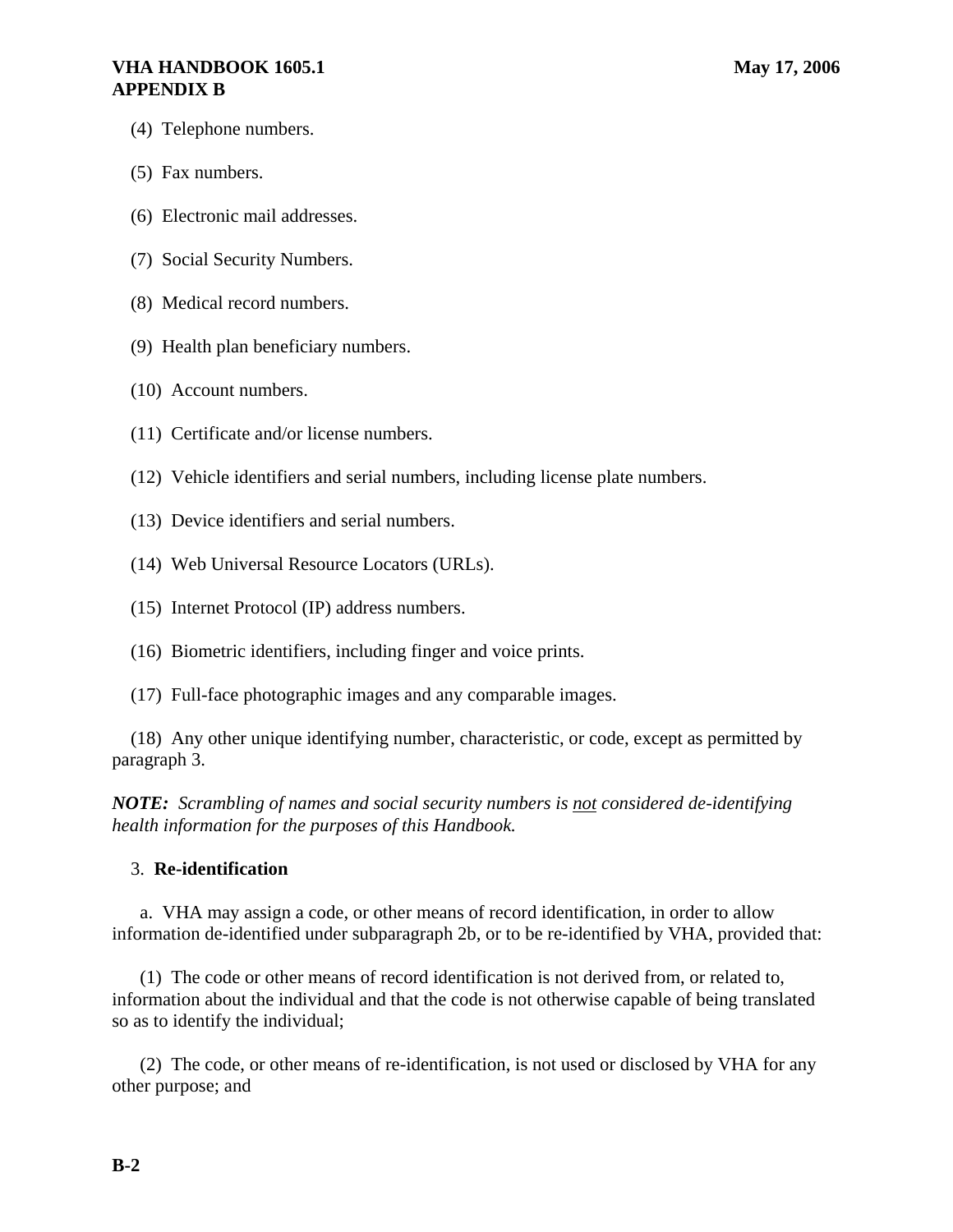(3) VHA does not disclose the mechanism (e.g., algorithm or other tool) for reidentification.

b. The code or other means of record identification is not considered one of the identifiers that must be excluded for de-identification. *NOTE: When disclosing de-identified data to non-VA entities this code needs to be removed.*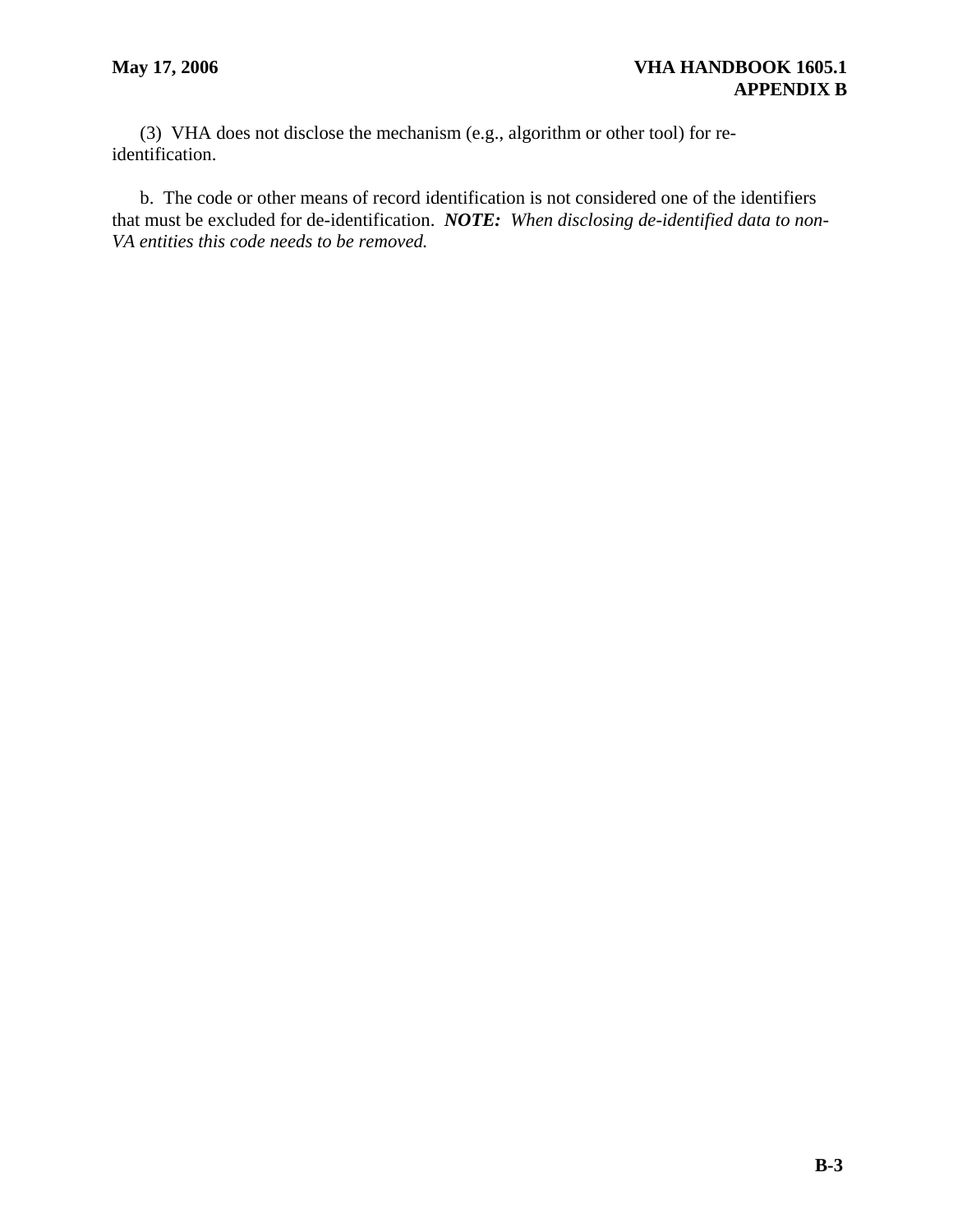# **NON-VHA SYSTEMS OF RECORDS**

Copies of Department of Veterans Affairs (VA) and government-wide system of records notices listed in the following table can be obtained from the Government Printing Office (GPO) Privacy Act Issuances web site at: http://www.access.gpo.gov/su\_docs/aces/PrivacyAct.shtml.

| <b>System Name</b>           | <b>System</b><br><b>Number</b> | <b>System</b><br><b>Manager</b> | Responsible<br><b>Office</b> | Types of<br><b>Records</b> |
|------------------------------|--------------------------------|---------------------------------|------------------------------|----------------------------|
| <b>Applicants for</b>        | 02VA135                        | 0 <sub>5</sub>                  | <b>Human Resources</b>       | Title 38                   |
| <b>Employment under</b>      |                                |                                 |                              | Employment                 |
| <b>Title 38</b>              |                                |                                 |                              |                            |
| <b>Employee Medical</b>      | 08VA05                         | 05                              | <b>Human Resources</b>       | Title 38                   |
| <b>File System Records</b>   |                                |                                 |                              | Employment                 |
| <b>Employee Unfair</b>       | 09VA05                         | 05                              | <b>Human Resources</b>       | Employment                 |
| <b>Labor Practice</b>        |                                |                                 |                              |                            |
| Charges, etc.                |                                |                                 |                              |                            |
| <b>VA Supervised</b>         | 37VA27                         | 27                              | <b>Regional Office</b>       | Fiduciary                  |
| <b>Fiduciary/Beneficiar</b>  |                                |                                 |                              | Records                    |
| y and General                |                                |                                 |                              |                            |
| <b>Investigative Records</b> |                                |                                 |                              |                            |
| Compensation,                | 58VA21/                        | 21/22                           | <b>Regional Office</b>       | Compensation.              |
| <b>Pension, Education</b>    | 22/28                          |                                 |                              | Pension,                   |
| and Rehabilitation           |                                |                                 |                              | Rehabilitation             |
| <b>Records</b>               |                                |                                 |                              | Records                    |
| <b>Police and Security</b>   | 103VA07B                       | 07B                             | VA Police and                | Law                        |
| <b>Records-VA</b>            |                                |                                 | <b>Security Service</b>      | Enforcement                |
| <b>General Personnel</b>     | Office of                      | <b>OPM</b>                      | <b>Human Resources</b>       | Title 5                    |
| <b>Records</b>               | Personnel                      |                                 |                              | Employment                 |
|                              | Management                     |                                 |                              |                            |
|                              | (OPM), i.e.,                   |                                 |                              |                            |
|                              | Government                     |                                 |                              |                            |
|                              | $(GOVT)-1$                     |                                 |                              |                            |
| <b>Employee</b>              | OPM and/or                     | <b>OPM</b>                      | <b>Human Resources</b>       | Title 5                    |
| <b>Performance File</b>      | GOVT-2                         |                                 |                              | Employment                 |
| <b>System Records</b>        |                                |                                 |                              |                            |
| Recruiting,                  | OPM and/or                     | <b>OPM</b>                      | <b>Human Resources</b>       | Title 5                    |
| <b>Examining</b> , and       | GOVT-5                         |                                 |                              | Employment                 |
| <b>Placement Records</b>     |                                |                                 |                              |                            |
| <b>Personnel</b>             | OPM and/or                     | <b>OPM</b>                      | <b>Human Resources</b>       | Title 5                    |
| <b>Research and Test</b>     | GOVT-6                         |                                 |                              | Employment                 |
| <b>Validation Records</b>    |                                |                                 |                              |                            |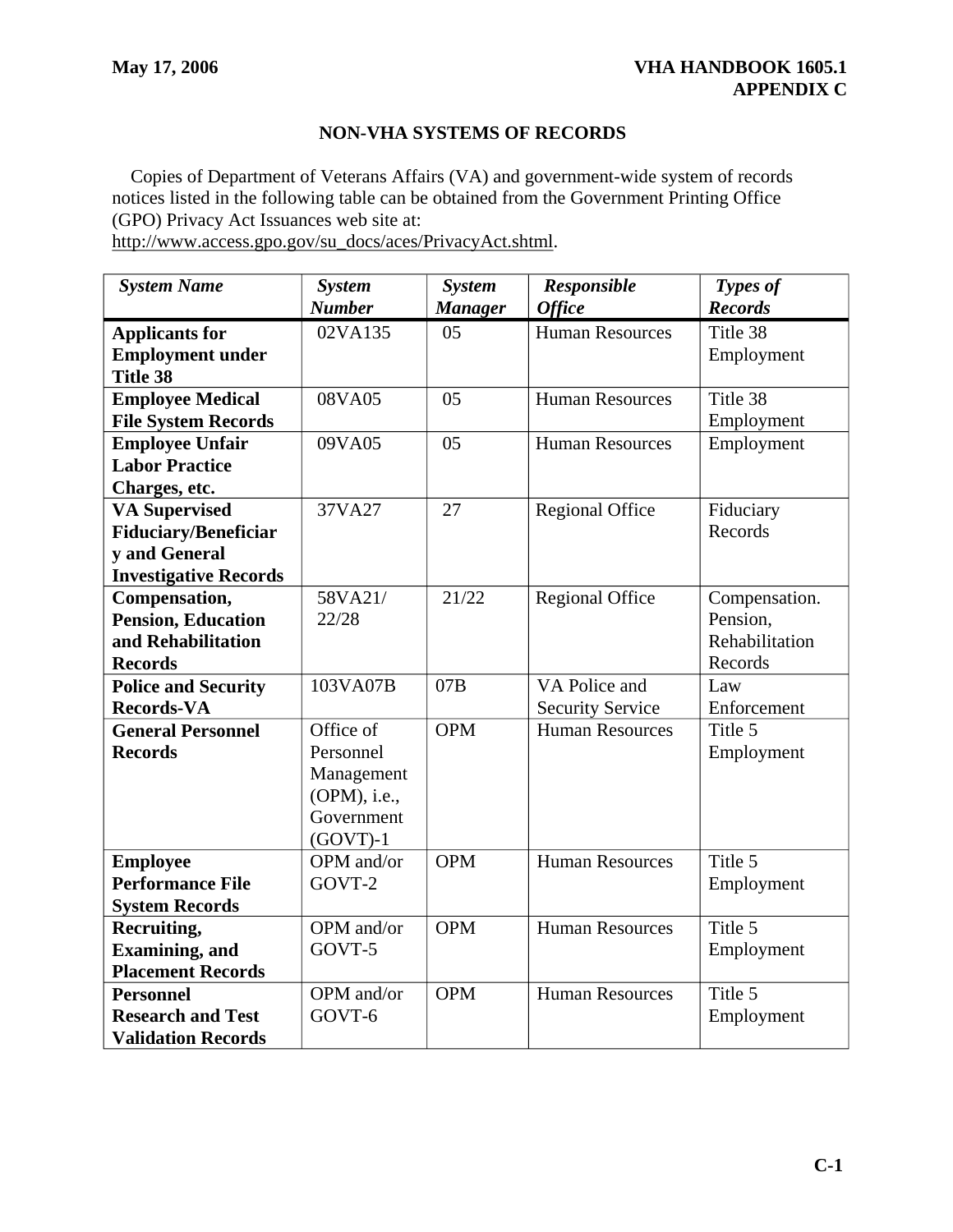| <b>System Name</b>         | <b>System</b> | <b>System</b>  | <b>Responsible</b>     | Types of       |
|----------------------------|---------------|----------------|------------------------|----------------|
|                            | <b>Number</b> | <b>Manager</b> | <b>Office</b>          | <b>Records</b> |
| <b>File on Position</b>    | OPM and/or    | <b>OPM</b>     | <b>Human Resources</b> | Title 5        |
| <b>Classification</b>      | GOVT-9        |                |                        | Employment     |
| Appeals, Job               |               |                |                        |                |
| <b>Grading Appeals,</b>    |               |                |                        |                |
| <b>Retained Grade or</b>   |               |                |                        |                |
| Pay Appeals                |               |                |                        |                |
|                            |               |                |                        |                |
| <b>Employee Medical</b>    | OPM and/or    | <b>OPM</b>     | <b>Human Resources</b> | Title 5        |
| <b>File System Records</b> | GOVT-10       |                |                        | Employment     |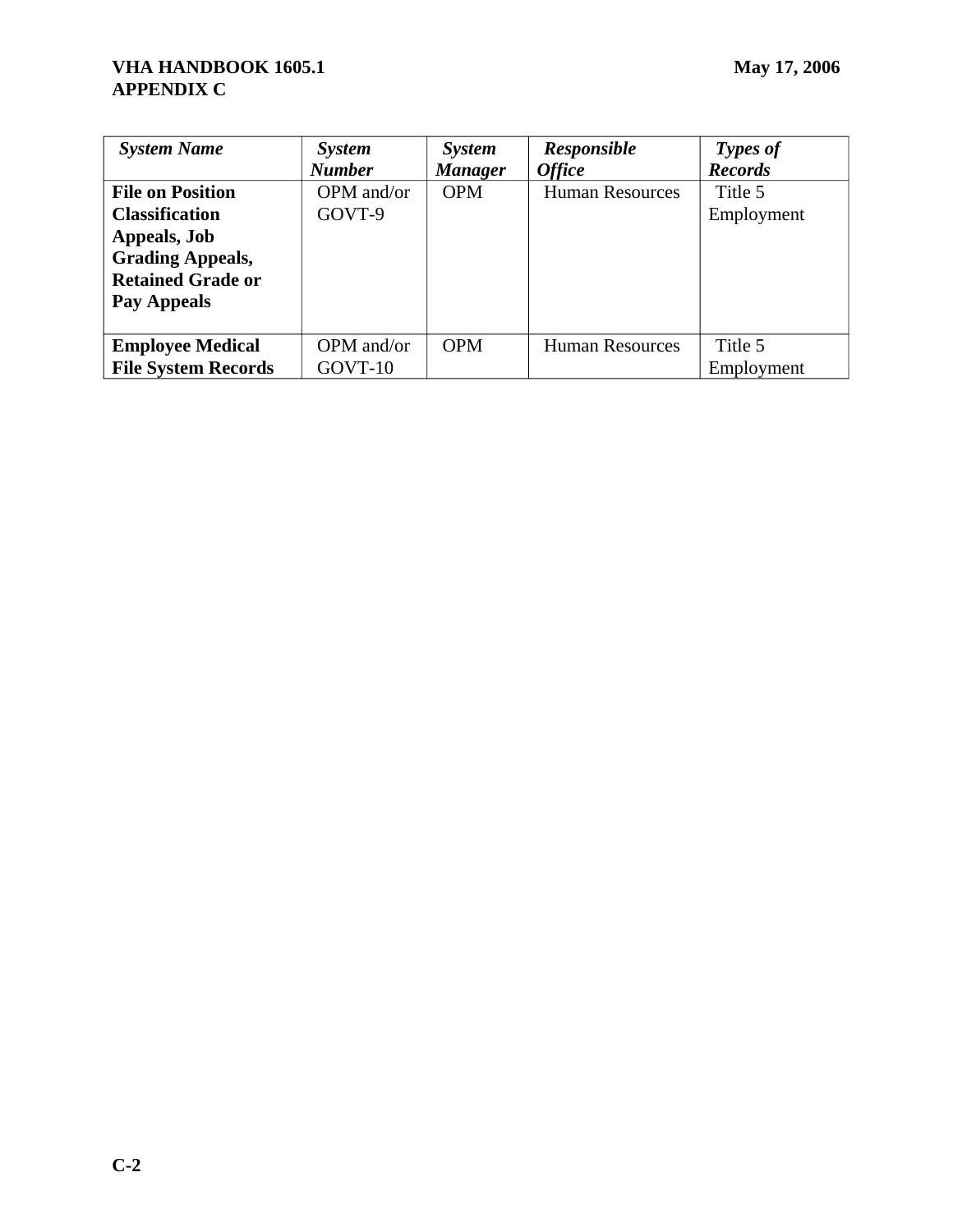#### **HOW TO PROCESS A REQUEST FOR ACCESS TO INDIVIDUALLY-IDENTIFIABLE INFORMATION WHEN THE REQUEST INCLUDES ACCESS TO SENSITIVE INFORMATION**

1. Sensitive information is information that, if disclosed to the individual, may have a serious adverse effect on the individual's mental or physical health. Such information may require explanation, or interpretation, by an intermediary, or assistance in the information's acceptance and assimilation in order to preclude an adverse impact on an individual's mental or physical health.

2. When individuals request access to or a copy of their records (which includes medical, social, and/or psychological information) maintained at a Department of Veterans Affairs (VA) health care facility, a sensitive record review must be conducted on all information determined to meet criteria established by the Veterans Health Administration (VHA) Privacy Office or the System Manager for the concerned VHA system of records. All mental health information meets the criteria for a sensitive records review.

3. The facility Privacy Officer, System Manager or designee (e.g., Release of Information unit) must make an initial review of the record based on the established criteria to determine whether the medical and/or psychological information could cause harm to the individual resulting in the need for a sensitive record review.

a. If, upon initial review against the established criteria, the facility Privacy Officer, System Manager, or designee, concludes that the information would not cause harm, the request for access to or copies of records must be granted.

b. If, upon initial review against the established criteria, the facility Privacy Officer, System Manager, or designee, concludes that the information could cause harm, the request and related record must be referred to a designated facility physician or psychologist, as appropriate, for a sensitive record review to determine if the record needs to be disclosed directly to the individual, or if a physician needs to discuss the subject information in the record with the individual before providing the records to the patient.

4. A request and related records referred to a designated facility physician or psychologist for review will result in one of the following actions:

a. If the designated facility physician or psychologist reviews a record and believes that the medical and/or psychological information should not be given directly to the individual because it could have an adverse effect on that individual, the facility Privacy Officer, System Manager, or designee, must advise the individual in writing that:

(1) The information requested may be disclosed to a private physician or professional person selected by the individual;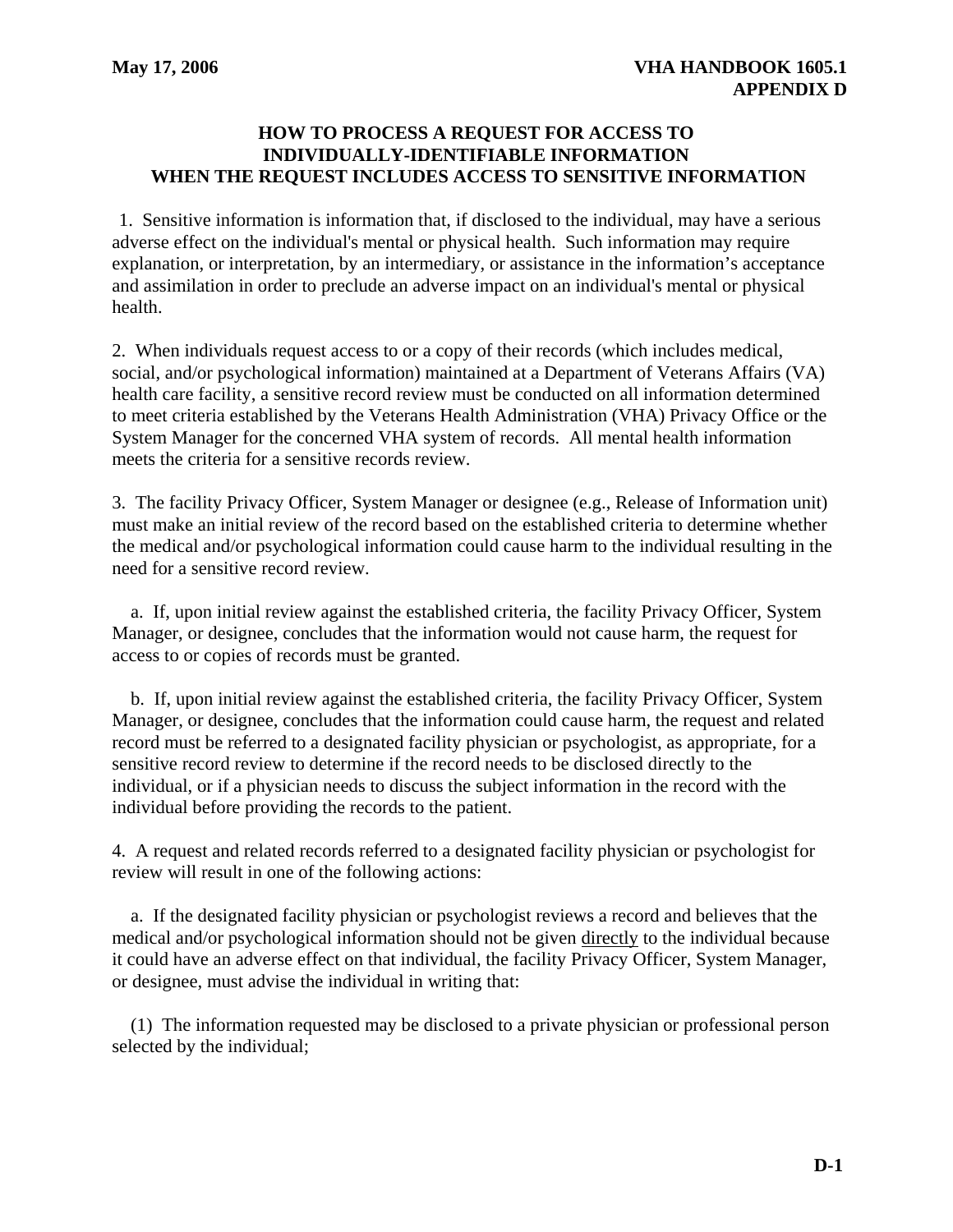### **VHA HANDBOOK 1605.1** May 17, 2006 **APPENDIX D**

(2) A meeting can be arranged for the individual to report to a designated location in the facility for discussion of the record with a designated VA physician, upon request; and

(3) If neither of the preceding two options are acceptable to the individual that the request will be considered denied (see subpar. 4b of this Appendix on how to process a denial).

b. If the designated facility physician or psychologist believes that the medical and/or psychological information should not be given directly or indirectly to an individual because it could have an adverse effect on that individual, and that any access to the information could be physically or mentally harmful to the individual, access may be denied. *NOTE: Such a denial situation needs to be an unusual, very infrequent occurrence.* 

(1) Where denial of a request for access is made, the physician or psychologist must fully document in the record the justification for making the denial, specifically stating the rationale for considering the information medically injurious.

(2) The physician or psychologist's opinion that physical access needs to be denied must be reviewed by the health care facility Director.

(3) If the Director, upon the advice of the Chief of Staff, determines that physical access will not be granted, the individual making the request must be promptly advised in writing of:

(a) The decision,

(b) The reasons for the denial of the request, and

(c) That the denial may be appealed to the General Counsel (02), Department of Veterans Affairs, 810 Vermont Avenue, NW, Washington, DC 20420, as provided in Title 38 Code of Federal Regulations (CFR) 1.577(d).

(4) The facility must furnish the individual with a copy of any requested portion of the record that is deemed non-sensitive.

c. If the designated facility physician or psychologist believes that disclosure of the medical and/or psychological information directly to an individual would not have an adverse effect on that individual, the facility Privacy Officer, System Manager or designee must permit the individual to review the requested records and/or provide the individual with copies of the requested records.

5. When a VA Regional Office receives a request involving medical information in a claims folder and the responsible Regional Office personnel believe that the information is sensitive, the request and related record are to be referred to the appropriate VA health care facility for a decision concerning the appropriate method of disclosure. *NOTE: The health care facility is responsible for completion of the medically-indicated disclosure action.*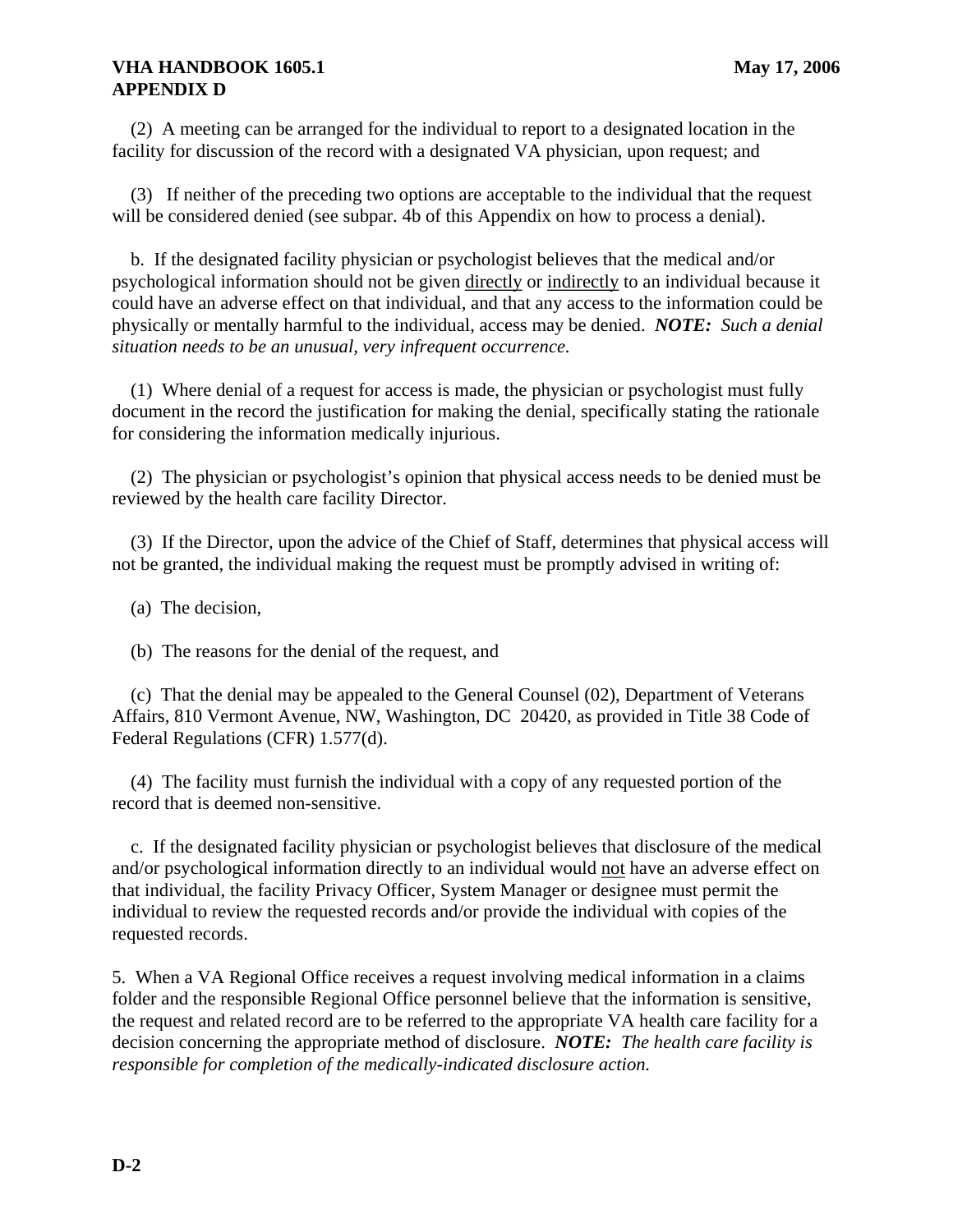# **VETERANS HEALTH ADMINISTRATION DATA USE FORMS**

Copies of the Veterans Health Administration (VHA) Data Use Forms are available on VHA Forms Intranet at <http://vaww.va.gov/forms/medical/searchlist.asp>*.* These are to be used for local reproduction. Since these are low use forms, they will not be stocked by the Hines Service and Distribution Center (formerly known as the Forms and Publications Depot).

1. Department of Veterans Affairs (VA) Form 10-0403, Responsible Requestor and Project Information Sheet.



2. VA Form 10-0403a, Data Use Agreement.



3. VA Form 10-0403b, Data Access List.

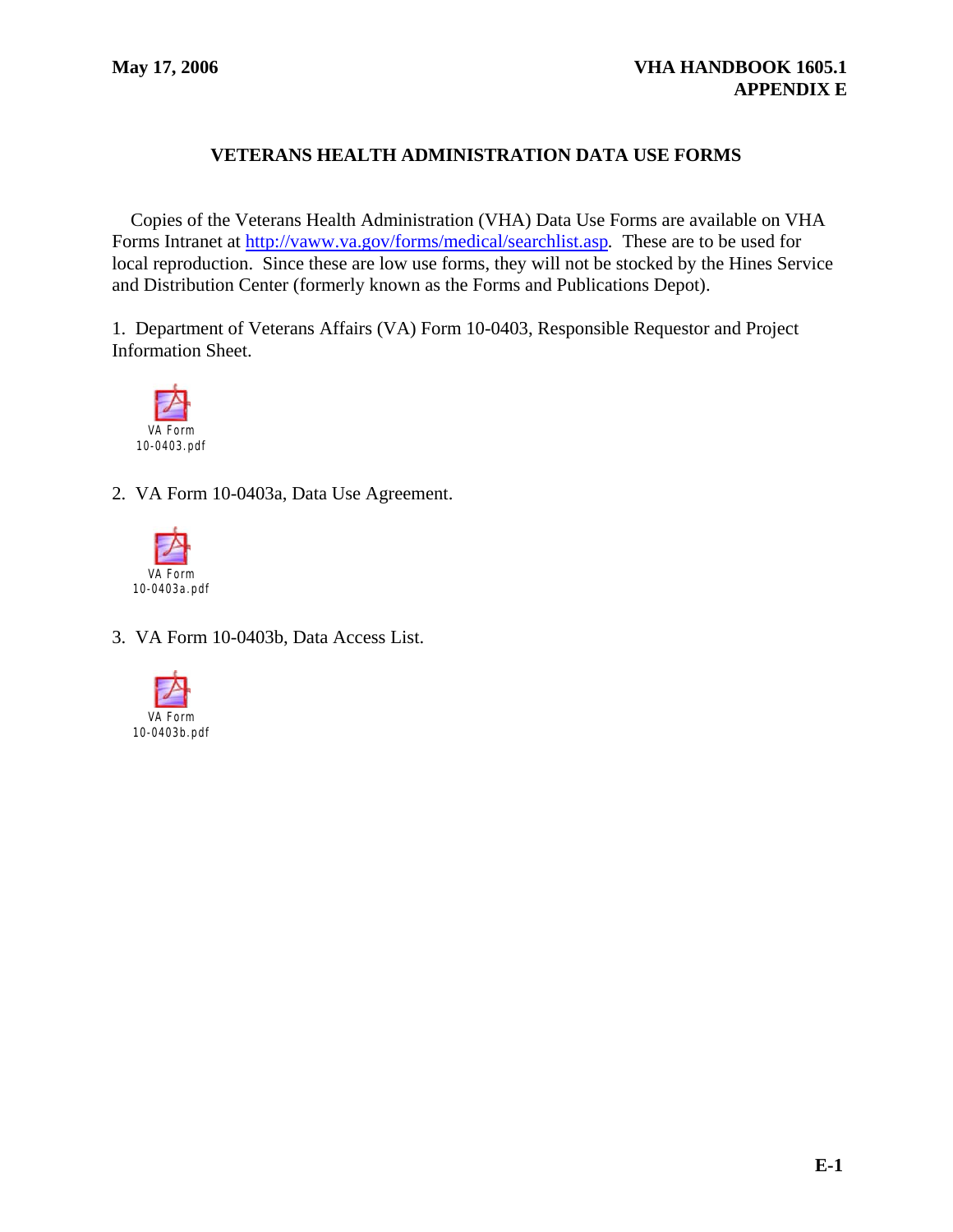|                                                                                                 |                | RESPONSIBLE REQUESTOR AND PROJECT INFORMATION SHEET<br>Department of Veterans Affairs |  |  |
|-------------------------------------------------------------------------------------------------|----------------|---------------------------------------------------------------------------------------|--|--|
|                                                                                                 |                | <b>INVESTIGATOR/RESPONSIBLE REQUESTOR INFORMATION</b>                                 |  |  |
| A. PRINCIPAL INVESTIGATOR (PI) OR RESPONSIBLE<br><b>REQUESTER NAME</b>                          |                | $\vert$ B. CONTACT NAME (if same as item A, mark PI go to N)                          |  |  |
| C. PHONE(S)                                                                                     | $D. E-MAIL(S)$ | E. ORGANZIATION                                                                       |  |  |
| F. PROJECT IDENTIFICATION                                                                       |                | G. PRIMARY OR SECONDARY FUNDING SOURCE                                                |  |  |
|                                                                                                 |                | PROJECT INFORMATION                                                                   |  |  |
| H. PROJECT TITLE                                                                                |                | I. PROJECT COMPLETION DATE                                                            |  |  |
| J. DATASET REQUESTED                                                                            |                | K. DATASET RETENTION DATE<br><b>REQUESTED</b>                                         |  |  |
|                                                                                                 |                | L. TYPE OF DATA REQUESTED                                                             |  |  |
| <b>OTHER</b>                                                                                    |                | PATIENT IDENTIFIABLE<br>AGGREGATE<br>$\mathbf{L}$                                     |  |  |
|                                                                                                 |                |                                                                                       |  |  |
|                                                                                                 |                |                                                                                       |  |  |
|                                                                                                 |                |                                                                                       |  |  |
| <b>IRB</b><br>Approval<br>No Approval<br>Not Required                                           |                | <b>Analytic Goals</b><br>STUDY PROTOCOL $\Box$<br><b>OTHER</b>                        |  |  |
| N. ANALYTIC LINKS (e.g. by variable x to dataset y)<br>O. DOCUMENTATION PROVIDED<br>Q. COMMENT: |                |                                                                                       |  |  |

**VA** FORMS DEC 2002 **10-0403**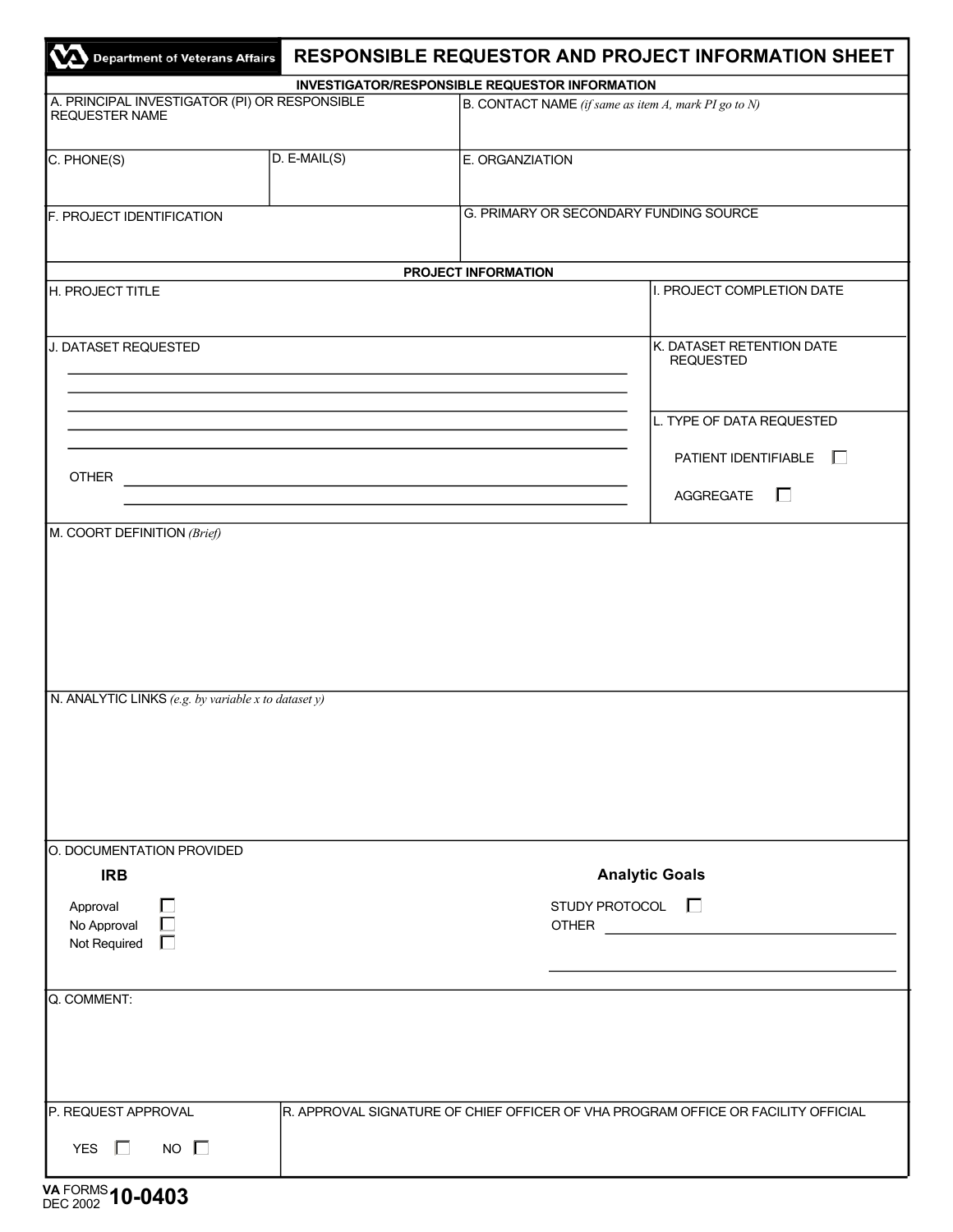

**Initial all items. Initial each item to indicate agreement. Append a signed and dated page to note exceptions or non-applicable items.**

a. I agree that the data provided (herein the data) will be used solely for the purpsoe of independent assessment and improvement of care for veterans.

b. I agree that unless otherwise amended in this document, the individuals with access to the data are listed in item 7 of this agreement.

c. I understand that the data will be available until the retention date specified in the DUA.

d. I agree to create the appropriate administrative, technical, and physical safeguards necessary to protect the confidentiality of the data and to prevent unauthorized use or access to the data.

e. In the event that the data is used by a contractor, I agree to monitor compliance with Federal and VA privacy and security requirements.

f. I agree to destroy the data after the approved retention date and to nofity the VHA Program Office, in writing, of the destruction.

g. I agree that all ensuring reports, publications and presentations that are derived from use of these datasets will recognize the conribution of the VHA Program Office as a co-author, unless the Chief of the VHA Program Office declines this status.

h. I agree to submit all end products derived from these to the VHA Progam Office for review as stated in the DUA policy.

i. I agree not to identify any entities, either directly or by electronic linking the data to outside data sources, including specific networks, hospitals, specific hospital services or clinics except as stated in the DUA or with the express permission of the Chief Officer of VHA Program Office.

j. For non-VA research, I agree to provide the VHA Program Office a copy of the relevant project IRB approval or IRB exception.

k. I agree to provide the VHA Program Office a written description of the study protocol or intended analysis.

l. I agree that data received will not be used for any research funded by non-VA sources (primary or secondary) unless specifically approved in writing by the VHA Program Office.

m. I agree to submit an annual report to the VHA Program Office detailing all use of the data during the prior year and uses planned for the coming year. (The first report due one year from the date of inital data provision.)

#### **I have read and agree to all the terms and conditions and policies described in this VHA Data Use Agreement.**

Principal Data Requestor Signature Date

Use of the Terms "VHA Program office and Chief Officer" shall be interpreted as "VHA Facility or WHA Network Official" *appropriate based on the organizational level of the data holder.*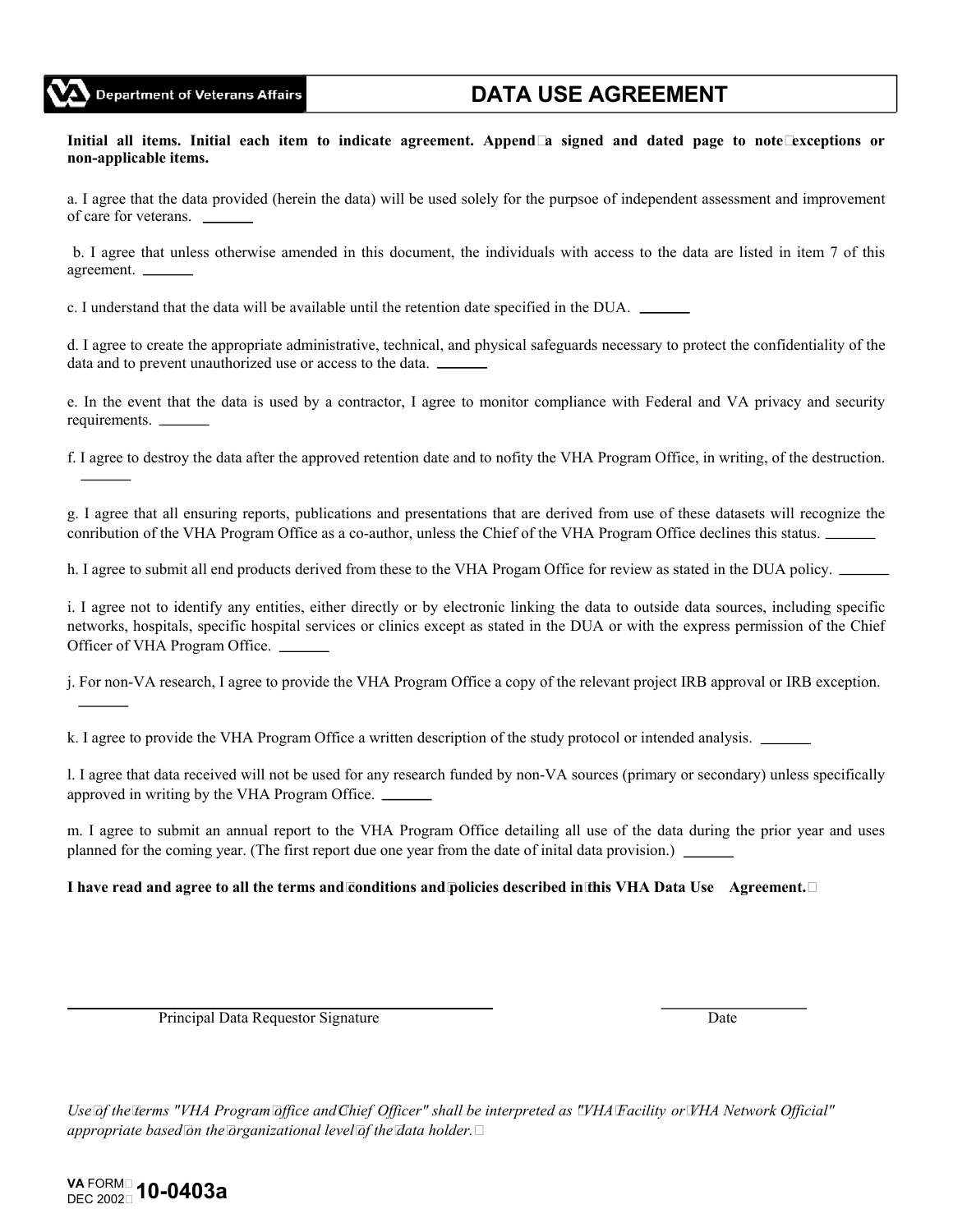Department of Veterans Attairs

Please print or type the names of individuals who will have access to the requested datasets. Indicate each individual's VA position title and practice site (or similar information).

**DATA ACCESS LIST**

| Name                                                                                                                                                                                                                            | <b>Title</b> | Location |
|---------------------------------------------------------------------------------------------------------------------------------------------------------------------------------------------------------------------------------|--------------|----------|
|                                                                                                                                                                                                                                 |              |          |
| $2. \Box$                                                                                                                                                                                                                       |              |          |
| $\overline{3.1}$                                                                                                                                                                                                                |              |          |
| $4. \Box$                                                                                                                                                                                                                       |              |          |
| 5. Qualifying the contract of the contract of the contract of the contract of the contract of the contract of the contract of the contract of the contract of the contract of the contract of the contract of the contract of t |              |          |
| $\overline{6}$ . $\Box$                                                                                                                                                                                                         |              |          |
| <u> 7. Questions de la component de la component de la component de la component de la component de la component de la component de la component de la component de la component de la compo</u>                                |              |          |
| $8. \Box$                                                                                                                                                                                                                       |              |          |
|                                                                                                                                                                                                                                 |              |          |
| $10. \Box$                                                                                                                                                                                                                      |              |          |

Please print or type the names of individual(s) responsible for all aspects of safeguarding the data. Indicate each $\Box$ individual's VA position title and practice site (or similar location).

| Name                                            | Location |
|-------------------------------------------------|----------|
| $\sim$<br>1.<br>. .                             |          |
|                                                 |          |
| 2 <sub>1</sub><br>$\overline{\phantom{a}}$<br>∽ |          |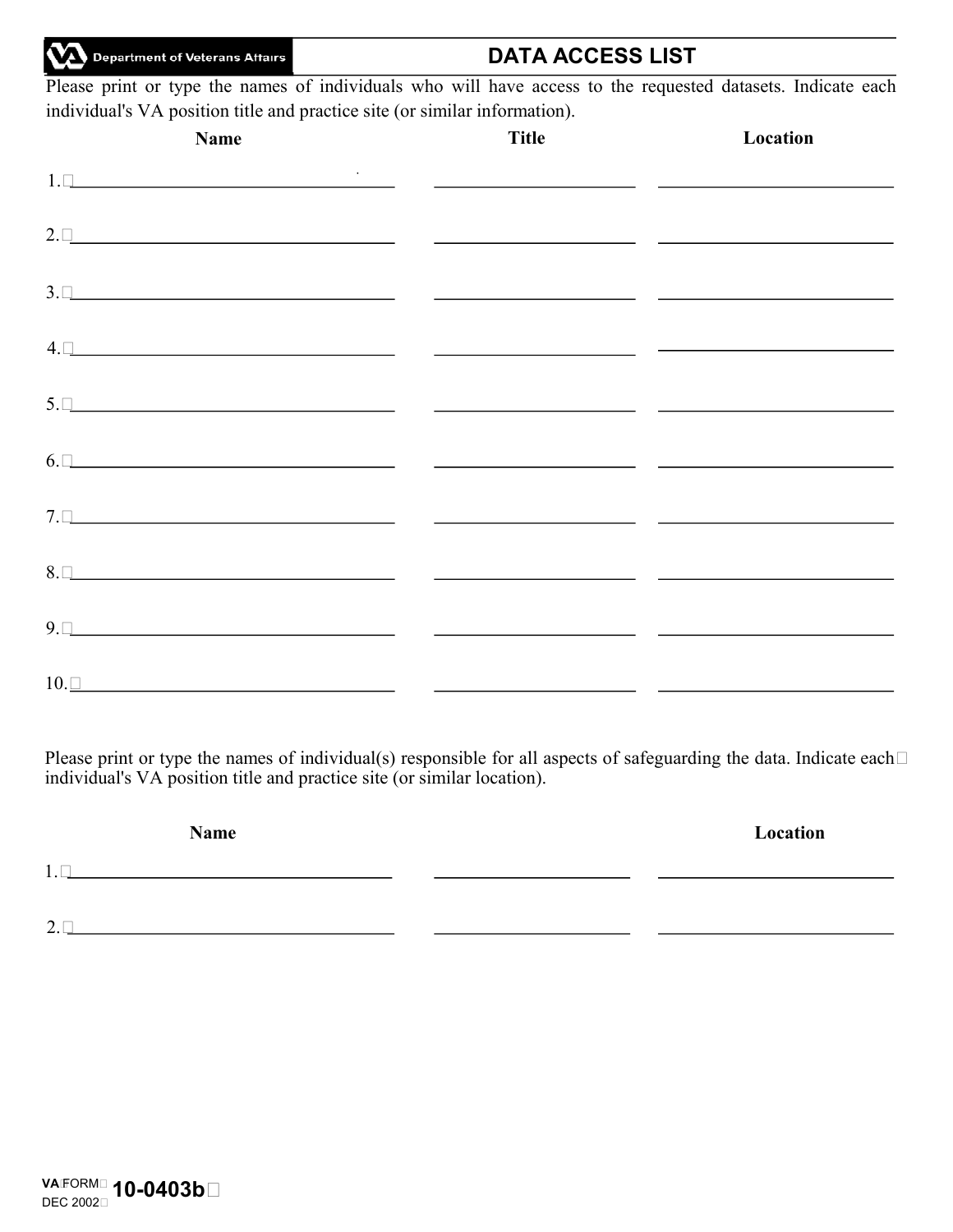## **DATA USE AGREEMENT FOR LIMITED DATA SETS**

1. This Data Use Agreement is entered into as of this \_\_\_\_ day of \_\_\_\_\_, 200\_, by and between Veterans Health Administration (VHA) ("Covered Entity"), and \_\_\_\_\_\_\_\_\_\_\_\_\_\_\_\_\_\_\_\_, ("Data Recipient").

2. WHEREAS, the Covered Entity and the Data Recipient are committed to compliance with the Health Insurance Portability and Accountability Act of 1996 ("HIPAA") and its implementing regulations at Title 45 Code of Federal Regulations (CFR) Parts 160 and 164 (December 28, 2000, as amended on May 31, 2002; August 14, 2002; and February 20, 2003); and

3. WHEREAS, the purpose of this Agreement is to satisfy the obligations of Covered Entity under HIPAA and to ensure the integrity and confidentiality of certain information Disclosed by Covered Entity to Data Recipient, in the form of a limited data set, as defined in Standards for Privacy of Individually Identifiable Health Information ("the HIPAA Privacy Rule") at 45 CFR 164.514(e); and

4. WHEREAS, the Covered Entity and the Data Recipient acknowledge and affirm that a limited data set is still considered protected health information (PHI) and does not meet the standard for de-identified information, as both terms are defined in the HIPAA Privacy Rule; and

5. WHEREAS the Data Recipient acknowledges and affirms that the limited data set is requested for and will be used for \_\_\_(choose one: "research" or "public health purposes") only; and

6. WHEREAS the parties acknowledge and recognize that VHA may not disclose the limited data set to the Data Recipient until the parties execute this Data Use Agreement which complies with 45 CFR Section 164.514(e)(4)(ii).

7. The parties therefore agree as follows:

#### a. **Identification of the Limited Data Set**

(1) The only individually-identifiable health information that the Covered Entity will disclose to the Recipient shall be the following information: *NOTE: Insert information identifying and describing the limited data set. The information may not contain any of the following: name, address (other than town or city, state, or zip code), phone number, fax number, e-mail address, Social Security Number (SSN), medical record number, health plan number, account number, certificate and/or license numbers, vehicle identification, device identifiers, web universal resource locators (URL), internet protocol (IP) address numbers, biometric identifiers and full face photograph images*.

(2) The information described in the preceding qualifies as a limited data set under 45 CFR Section 164.514(e)(2).